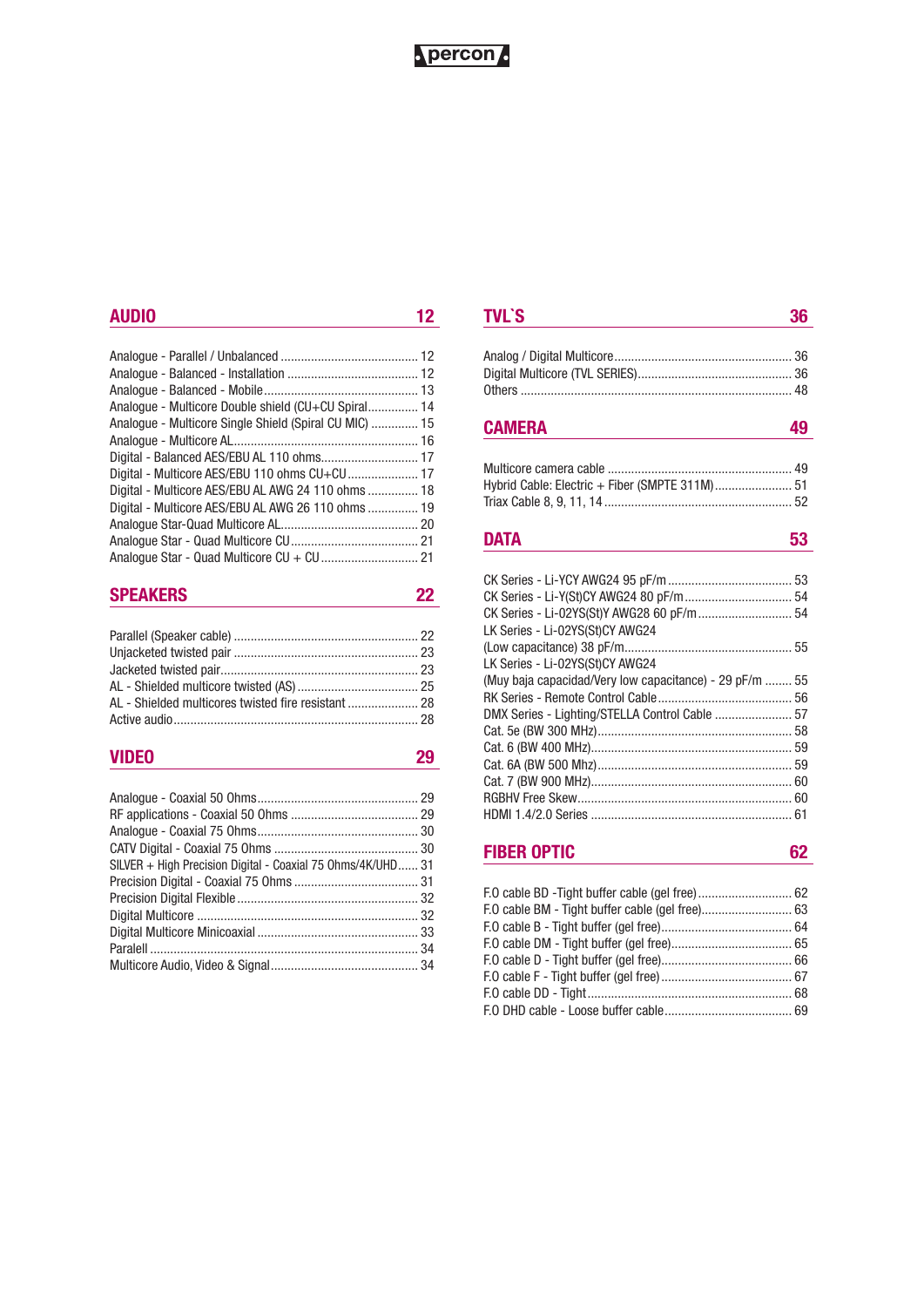# **CABLES** *CABLES*

G

a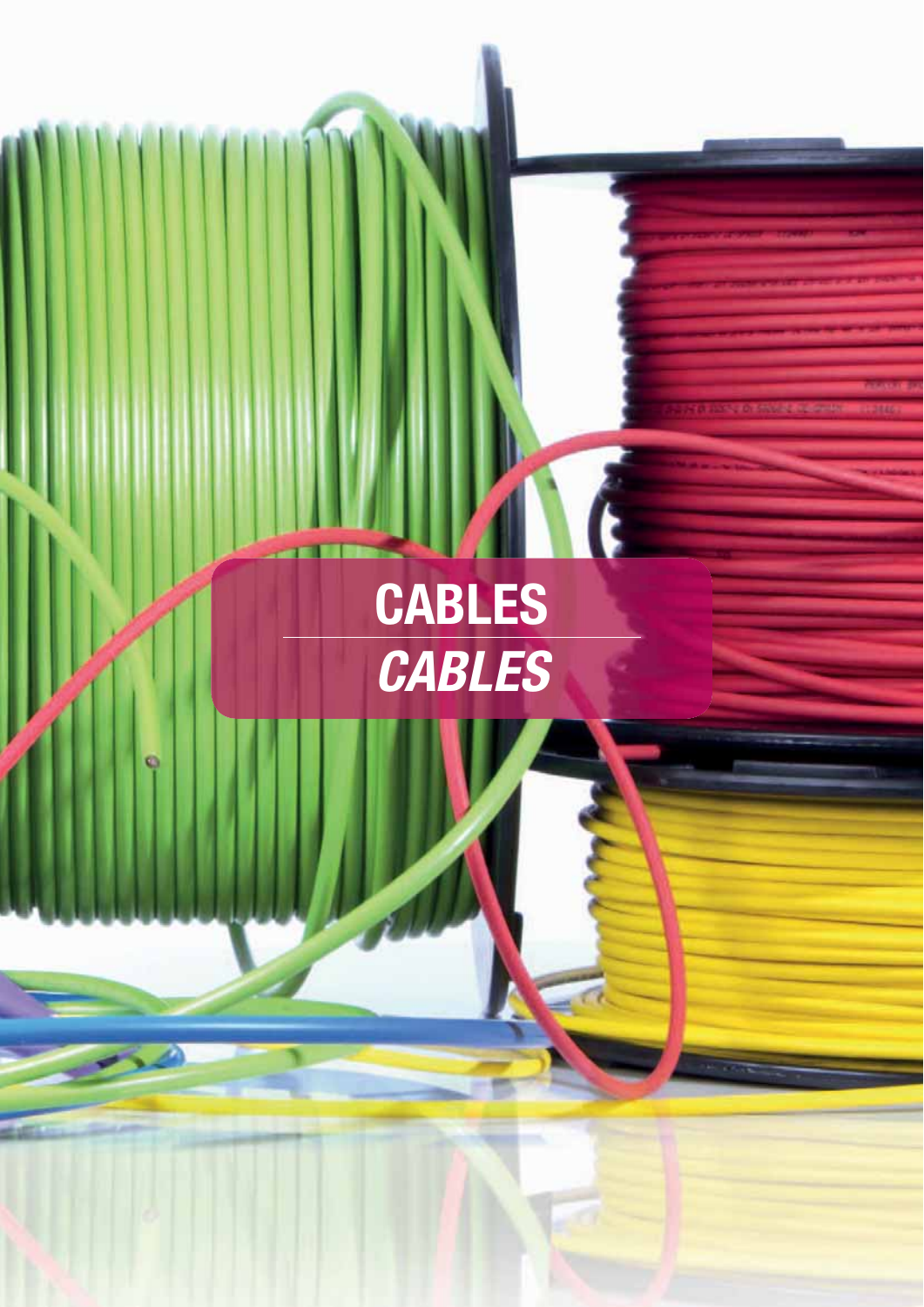

## **Analógico - Paralelo / No Balanceado** *Analogue - Parallel / Unbalanced*

Cable audio paralelo apantallado para transmisiones de señal de audio analógica estéreo y mono no balanceadas.

### **APLICACIÓN** *APPLICATION*

*Parallel shielded audio cable for stereo and mono unbalanced audio signals.*

| <b>TECHNICAL DATA</b>                                   | <b>AK08</b>      | AK <sub>2</sub>  | <b>AK 2S</b>     | AK <sub>3</sub>   |
|---------------------------------------------------------|------------------|------------------|------------------|-------------------|
| N° conductores / N, of conductors                       | 2                | 2                | 2                |                   |
| Conductor / Conductor                                   | Cu OFC           | Cu OFC           | Cu OFC           | Cu OFC            |
| Galga / AWG                                             | 26               | 24               | 24               | 20                |
| Stranding                                               | 18/38            | 25/38            | 25/38            | 28/34             |
| Sección (mm <sup>2</sup> ) / Section (mm <sup>2</sup> ) | 0,15             | 0,20             | 0,20             | 0,50              |
| Aislamiento / Insulation                                | <b>PTC</b>       | <b>PEX</b>       | <b>PEX</b>       | <b>PEX</b>        |
| Pantalla / Shield                                       | Cu Spiral        | Cu Spiral        | Cu Spiral        | PE SC + Cu Spiral |
| Tamaño nominal / Nominal size                           | $2,7 \times 5,5$ | $3,4 \times 6,4$ | $4,5 \times 9,0$ | 6,0               |
| Peso / Weight                                           | 23               | 34               | 58               | 48                |
| Colores / Colors                                        |                  |                  |                  |                   |
| Cubierta / Jacket*                                      | PTC, FRLSZH      | PTC, FRLSZH      | PTC, FRLSZH      | <b>PTC</b>        |
| Uso / Use                                               | Mobile           | Mobile           | Mobile           | Mobile            |

\* consultar otras opciones disponibles / *other options available please ask*

## **Analógico - Balanceado - Instalación** *Analogue - Balanced - Installation*

Cable audio analógico balanceado apantallado con los pares trenzados para instalaciones permanentes. Cable de baja capacidad. Nuevo diseño que permite 2 pasos fáciles: cortar y soldar (la pantalla de aluminio se adhiere a la cubierta al desenfundar el cable y el drenaje queda trenzado).

## **APLICACIÓN** *APPLICATION*

*Analogue shielded balanced audio cable with twisted pairs for fixed installations. Low capacitance cable. Innovative design that allows 2 easy steps: cut and solder (the Aluminium remains inside the jacket when stripping the cable and the drain wire is braided).*

| <b>TECHNICAL DATA</b>                                   | <b>AK 2201 AL</b>        | <b>AK 220 AL</b>         | <b>AK 134 AL</b>         | <b>AK 150 AL</b>         | <b>AK 201 AL</b>         |
|---------------------------------------------------------|--------------------------|--------------------------|--------------------------|--------------------------|--------------------------|
| $No$ conductores / N, of conductors                     | 2                        | 2                        | 2                        | 2                        | 2                        |
| Conductor / Conductor                                   | Cu OFC                   | Cu OFC                   | Cu OFC                   | Cu OFC                   | Cu OFC                   |
| Galga / AWG                                             | 24                       | 24                       | 22                       | 20                       | 24                       |
| Stranding                                               | 25/38                    | 25/38                    | 7/30                     | 28/34                    | 25/38                    |
| Sección (mm <sup>2</sup> ) / Section (mm <sup>2</sup> ) | 0,20                     | 0,20                     | 0,34                     | 0,50                     | 0,20                     |
| Aislamiento / Insulation                                | <b>PEX</b>               | <b>PTC</b>               | <b>PE</b>                | <b>FRLSZH</b>            | <b>PPEX</b>              |
| Pantalla / Shield                                       | $Al-Pet +$<br>Drain Wire | $AI-Pet +$<br>Drain Wire | $Al-Pet +$<br>Drain Wire | $Al-Pet +$<br>Drain Wire | $AI-Pet +$<br>Drain Wire |
| Tamaño nominal / Nominal size                           | 2,8                      | 3,7                      | 3,5                      | 5,9                      | 5,9                      |
| Peso / Weight                                           | 13,2                     | 23                       | 18,5                     | 56                       | 45                       |
| Colores / Colors                                        |                          |                          |                          |                          | $($ )                    |
| Cubierta / Jacket*                                      | PTC, FRLS, FRLSZH        | PTC, FRLS, FRLSZH        | PTC, FRLS, FRLSZH        | PTC, FRLSZH              | <b>PTC</b>               |
| Uso / Use                                               | Install                  | Install                  | Install                  | Install                  | Install/Mobile           |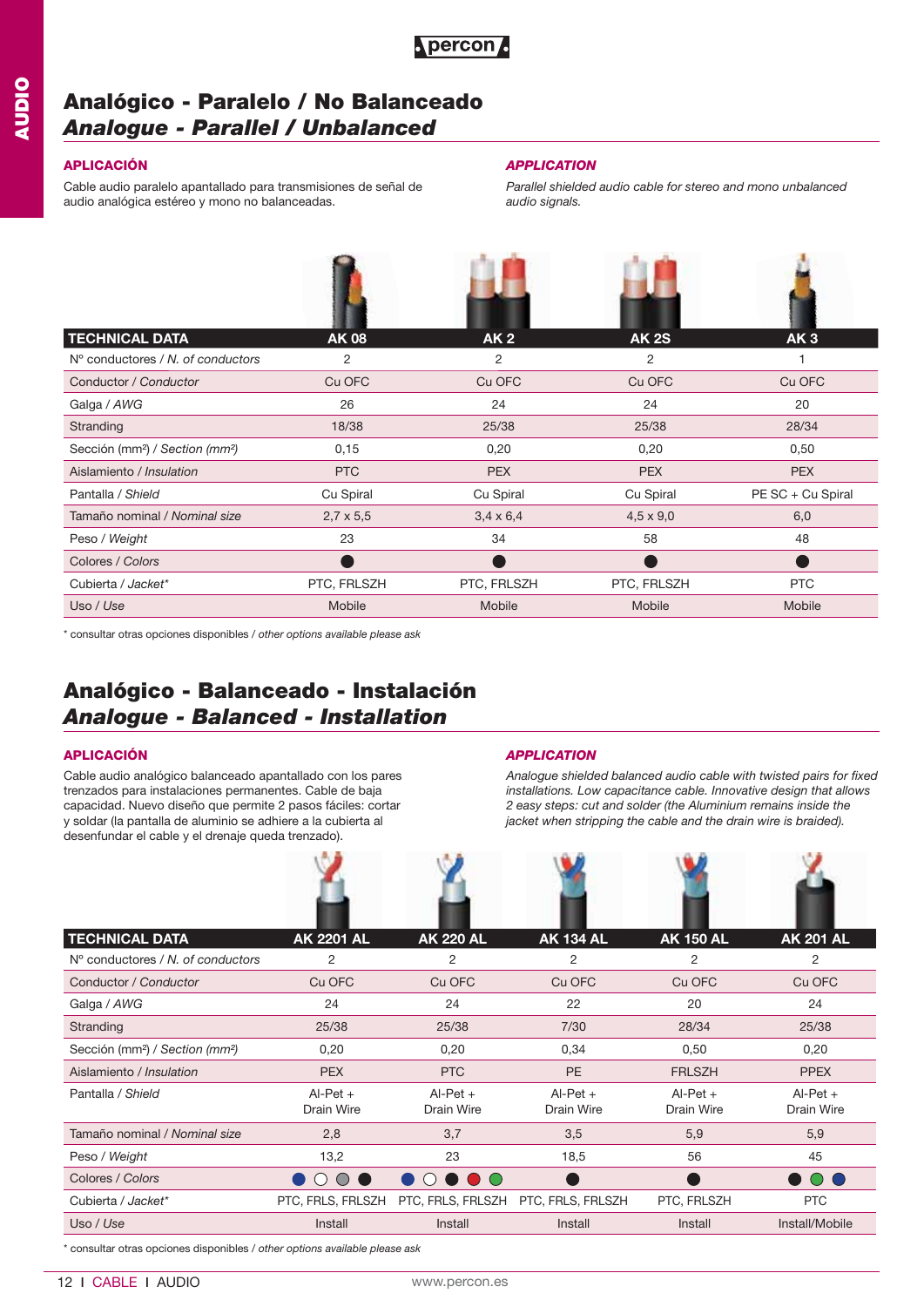## **Análogico - Balanceado - Móvil** *Analogue - Balanced - Mobile*

Cables de audio analógico apantallado balanceado. Ideales para aplicaciones móviles que requieran calidad Broadcast. Muy flexibles.

### **APLICACIÓN** *APPLICATION*

*Analogue shielded balanced audio cable. Perfect for mobile applications in which broadcast quality is required. Very flexible.*

| <b>TECHNICAL DATA</b>                                   | <b>AK 220</b>  | <b>AK 222</b>    | AK 10 MIC                                   | <b>AK 2H</b> | AK2F                  |
|---------------------------------------------------------|----------------|------------------|---------------------------------------------|--------------|-----------------------|
| N° conductores / N, of conductors                       | $\overline{2}$ | 2X2              | 2                                           | 2            | 2                     |
| Conductor / Conductor                                   | Cu OFC         | Cu OFC           | Cu OFC                                      | Cu OFC       | Cu OFC                |
| Galga / AWG                                             | 24             | 24               | 24                                          | 24           | 24                    |
| Stranding                                               | 25/38          | 25/38            | 25/38                                       | 25/38        | 25/38                 |
| Sección (mm <sup>2</sup> ) / Section (mm <sup>2</sup> ) | 0,20           | 0,20             | 0,20                                        | 0,20         | 0,20                  |
| Aislamiento / Insulation                                | <b>PEX</b>     | <b>PEX</b>       | <b>PEX</b>                                  | <b>PPEX</b>  | <b>PPEX</b>           |
| Pantalla / Shield                                       | $Cu + Cu$      | $Cu + Cu$        | $Cu + Drain Wire$                           | $Cu + Cu$    | Ptc $Sc + Cu + Cu$    |
| Tamaño nominal / Nominal size                           | 4,0            | $4,8 \times 9,0$ | 3,5                                         | 6,5          | 6,2                   |
| Peso / Weight                                           | 35             | 70               | 21                                          | 57           | 55                    |
| Colores / Colors                                        |                |                  | $\bigcirc$<br>$\blacksquare$ $\blacksquare$ |              |                       |
| Cubierta / Jacket*                                      | PTC, FRLSZH    | PTC, MAX, FRLSZH | <b>PTC</b>                                  | PTC, FRLSZH  | PTC, PUR, FRLSZH, MAX |
| Uso / Use                                               | Mobile         | Mobile           | Mobile                                      | Mobile       | Mobile                |

\* consultar otras opciones disponibles / *other options available please ask*

| <b>TECHNICAL DATA</b>                                   | <b>AK 2K</b>        | <b>AK 205 MIC</b> | <b>AK 203 MIC</b>      | <b>AK 204</b> |
|---------------------------------------------------------|---------------------|-------------------|------------------------|---------------|
| $No$ conductores / N, of conductors                     | 2                   | 2                 | 2                      | 2             |
| Conductor / Conductor                                   | CuSn OFC            | Cu OFC            | Cu OFC                 | Cu OFC        |
| Galga / AWG                                             | 20                  | 20                | 24                     | 24            |
| Stranding                                               | 16/32               | 16/32             | 25/38                  | 25/38         |
| Sección (mm <sup>2</sup> ) / Section (mm <sup>2</sup> ) | 0,50                | 0,50              | 0,20                   | 0,20          |
| Aislamiento / Insulation                                | PTC/NBR             | <b>PE</b>         | <b>PE</b>              | <b>PE</b>     |
| Pantalla / Shield                                       | <b>Braided CuSn</b> | Cu Spiral         | Cu Spiral + Drain Wire | $Cu + Cu$     |
| Tamaño nominal / Nominal size                           | 6,6                 | 6,0               | 6,0                    | 5,95          |
| Peso / Weight                                           | 60                  | 55                | 45                     | 48            |
| Colores / Colors                                        |                     |                   | $\bigcap$ $\bigcap$    | (             |
| Cubierta / Jacket*                                      | PTC/NBR             | PTC/NBR           | PTC/NBR, FRLSZH        | PTC/NBR       |
| Uso / Use                                               | Mobile              | Mobile            | Mobile                 | Mobile        |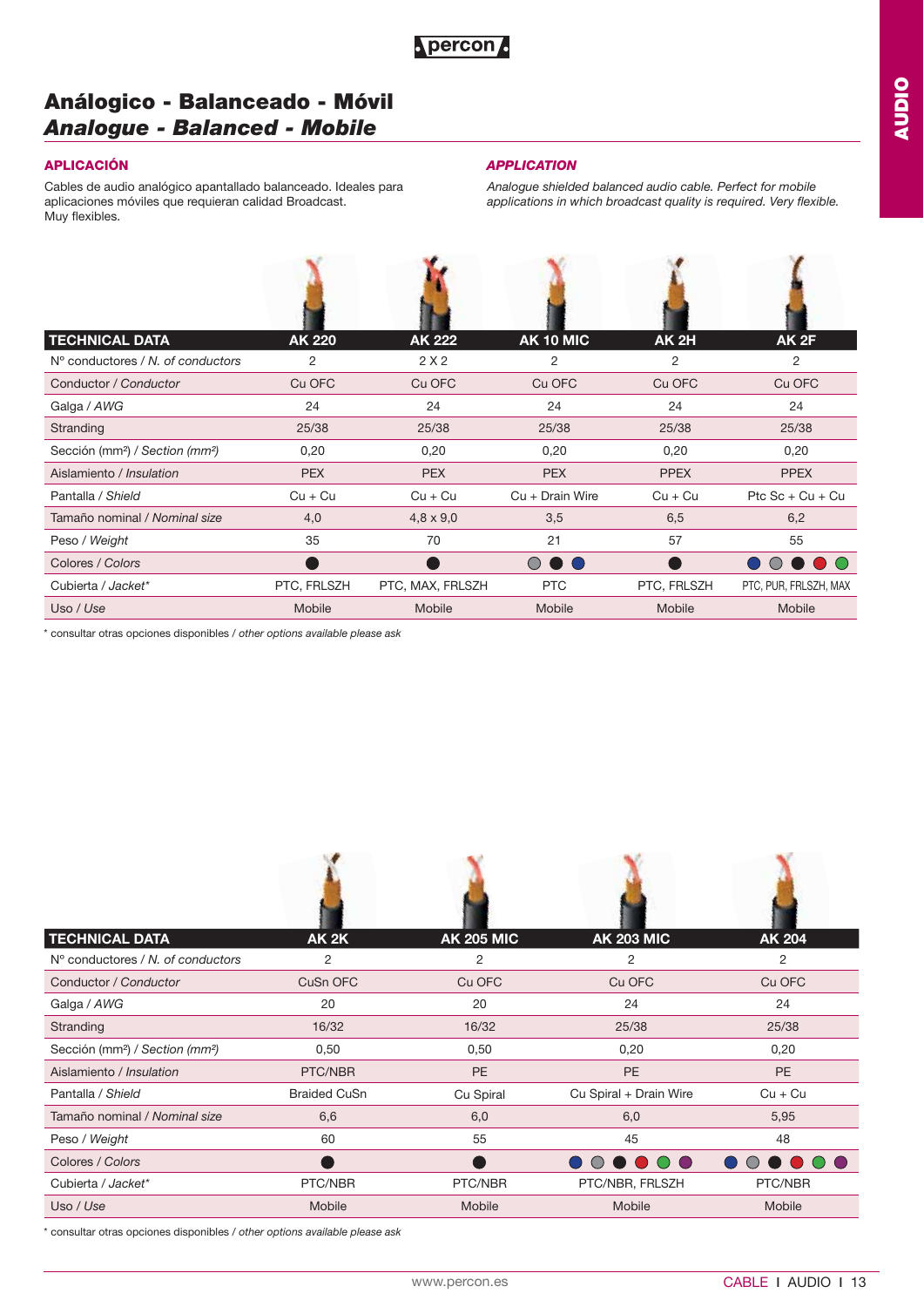

## **Analógico - Multicore Doble pantalla (CU+CU Spiral)** *Analogue - Multicore Double shield (CU+CU Spiral)*

Cable de audio analógico balanceado apantallado multipar. Baja capacidad. Doble pantalla 100% en espiral de cobre pulido.

### **APLICACIÓN** *APPLICATION*

*Analogue shielded balanced multipair audio cable. Low capacitance. Double shield 100% polished copper spiral.*

| <b>TECHNICAL DATA</b>                                   | <b>AK42</b> | <b>AK 62</b> | <b>AK82</b> | <b>AK 102</b> |
|---------------------------------------------------------|-------------|--------------|-------------|---------------|
| $No$ de pares / N. of pairs                             | 4           | 6            | 8           | 10            |
| Conductor / Conductor                                   | Cu OFC      | Cu OFC       | Cu OFC      | Cu OFC        |
| Galga / AWG                                             | 24          | 24           | 24          | 24            |
| Stranding                                               | 25/38       | 25/38        | 25/38       | 25/38         |
| Sección (mm <sup>2</sup> ) / Section (mm <sup>2</sup> ) | 0,20        | 0,20         | 0,20        | 0,20          |
| Aislamiento / Insulation                                | <b>PEX</b>  | <b>PEX</b>   | <b>PEX</b>  | <b>PEX</b>    |
| Pantalla / Shield                                       | $Cu + Cu$   | $Cu + Cu$    | $Cu + Cu$   | $Cu + Cu$     |
| Tamaño nominal / Nominal size                           | 10,95       | 12,5         | 13,3        | 15,5          |
| Peso / Weight                                           | 129         | 184          | 225         | 287           |
| Colores / Colors                                        |             |              |             |               |
| Cubierta / Jacket*                                      | <b>PTC</b>  | <b>PTC</b>   | <b>PTC</b>  | <b>PTC</b>    |
| Uso / Use                                               | Mobile      | Mobile       | Mobile      | Mobile        |

\* consultar otras opciones disponibles / *other options available please ask*

| <b>TECHNICAL DATA</b>                                   | <b>AK 122</b> | <b>AK 162</b> | <b>AK 242</b> | <b>AK 322</b> |
|---------------------------------------------------------|---------------|---------------|---------------|---------------|
| $No$ de pares / N. of pairs                             | 12            | 16            | 24            | 32            |
| Conductor / Conductor                                   | Cu OFC        | Cu OFC        | Cu OFC        | Cu OFC        |
| Galga / AWG                                             | 24            | 24            | 24            | 24            |
| Stranding                                               | 25/38         | 25/38         | 25/38         | 25/38         |
| Sección (mm <sup>2</sup> ) / Section (mm <sup>2</sup> ) | 0,20          | 0,20          | 0,20          | 0,20          |
| Aislamiento / Insulation                                | <b>PEX</b>    | <b>PEX</b>    | <b>PEX</b>    | <b>PEX</b>    |
| Pantalla / Shield                                       | $Cu + Cu$     | $Cu + Cu$     | $Cu + Cu$     | $Cu + Cu$     |
| Tamaño nominal / Nominal size                           | 16,2          | 18,7          | 23,4          | 25,7          |
| Peso / Weight                                           | 325           | 433           | 637           | 812           |
| Colores / Colors                                        |               |               |               |               |
| Cubierta / Jacket*                                      | <b>PTC</b>    | <b>PTC</b>    | <b>PTC</b>    | <b>PTC</b>    |
| Uso / Use                                               | Mobile        | Mobile        | Mobile        | Mobile        |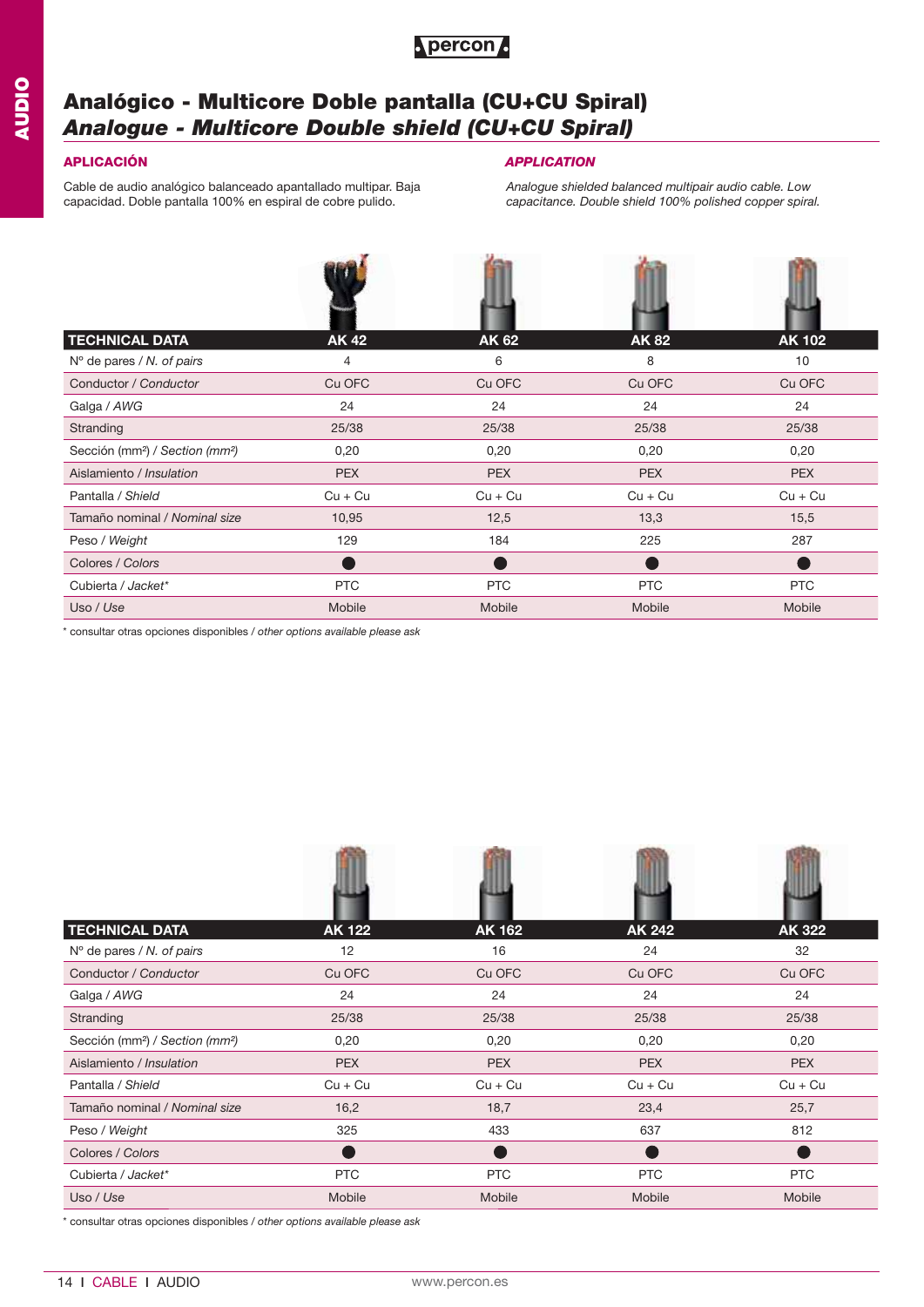

## **Análogico - Multicore pantalla única (Spiral CU MIC)** *Analogue - Multicore Single Shield (Spiral CU MIC)*

 $(3, 4)$ 

Cable de audio analógico balanceado apantallado multipar. Pantalla en espiral de cobre pulido y drenaje de cobre estañado. Aplicaciones móviles microfónicas. Diseñado especialmente por su excelente relación SNR. Muy flexible

## **APLICACIÓN** *APPLICATION*

 $\mathbf{Q}$  and  $\mathbf{Q}$ 

*Analogue shielded balanced multipair audio cable. Polished copper spiral shield and tinned copper drain wire. Mobile microphonic applications. Excellent SNR. Very flexible.*

حناه

感

| <b>TECHNICAL DATA</b>                                   | <b>AK 22 MIC</b>  | <b>AK 32 MIC</b>  | <b>AK 42 MIC</b>                    | <b>AK 62 MIC</b>  | <b>AK 82 MIC</b>  |
|---------------------------------------------------------|-------------------|-------------------|-------------------------------------|-------------------|-------------------|
| $No$ de pares / N. of pairs                             | 2                 | 3                 | 4                                   | 6                 | 8                 |
| Conductor / Conductor                                   | Cu OFC            | Cu OFC            | Cu OFC                              | Cu OFC            | Cu OFC            |
| Galga / AWG                                             | 24                | 24                | 24                                  | 24                | 24                |
| Stranding                                               | 25/38             | 25/38             | 25/38                               | 25/38             | 25/38             |
| Sección (mm <sup>2</sup> ) / Section (mm <sup>2</sup> ) | 0,20              | 0,20              | 0,20                                | 0,20              | 0,20              |
| Aislamiento / Insulation                                | <b>PEX</b>        | <b>PEX</b>        | <b>PEX</b>                          | <b>PEX</b>        | <b>PEX</b>        |
| Pantalla / Shield                                       | $Cu + Drain Wire$ | Cu + Drain Wire   | $Cu + Drain Wire$                   | $Cu + Drain Wire$ | $Cu + Drain Wire$ |
| Tamaño nominal / Nominal size                           | 7,5               | 8,3               | 9,4                                 | 11,1              | 12,5              |
| Peso / Weight                                           | 68                | 90                | 120                                 | 133               | 160               |
| Colores / Colors                                        |                   |                   |                                     |                   |                   |
| Cubierta / Jacket*                                      | PTC, FRLS, FRLSZH | PTC, FRLS, FRLSZH | PTC, FRLS, FRLSZH PTC, FRLS, FRLSZH |                   | PTC, FRLS, FRLSZH |
| Uso / Use                                               | Mobile            | <b>Mobile</b>     | Mobile                              | Mobile            | Mobile            |

\* consultar otras opciones disponibles / *other options available please ask*

| <b>TECHNICAL DATA</b>                                   | <b>AK 102 MIC</b> | <b>AK 122 MIC</b> | <b>AK 162 MIC</b> | <b>AK 242 MIC</b> | <b>AK 322 MIC</b> |
|---------------------------------------------------------|-------------------|-------------------|-------------------|-------------------|-------------------|
| $No$ de pares / N. of pairs                             | 10                | 12                | 16                | 24                | 32                |
| Conductor / Conductor                                   | Cu OFC            | Cu OFC            | Cu OFC            | Cu OFC            | Cu OFC            |
| Galga / AWG                                             | 24                | 24                | 24                | 24                | 24                |
| Stranding                                               | 25/38             | 25/38             | 25/38             | 25/38             | 25/38             |
| Sección (mm <sup>2</sup> ) / Section (mm <sup>2</sup> ) | 0,20              | 0,20              | 0,20              | 0,20              | 0,20              |
| Aislamiento / Insulation                                | <b>PEX</b>        | <b>PEX</b>        | <b>PEX</b>        | <b>PEX</b>        | <b>PEX</b>        |
| Pantalla / Shield                                       | $Cu + Drain Wire$ | $Cu + Drain Wire$ | $Cu + Drain Wire$ | $Cu + Drain Wire$ | $Cu + Drain Wire$ |
| Tamaño nominal / Nominal size                           | 13,8              | 14,6              | 15,8              | 20,7              | 22,0              |
| Peso / Weight                                           | 225               | 261               | 321               | 452               | 605               |
| Colores / Colors                                        |                   |                   |                   |                   |                   |
| Cubierta / Jacket*                                      | PTC, FRLS, FRLSZH | PTC, FRLS, FRLSZH | PTC, FRLS, FRLSZH | PTC, FRLS, FRLSZH | PTC, FRLS, FRLSZH |
| Uso / Use                                               | Mobile            | Mobile            | Mobile            | Mobile            | Mobile            |

HB.

\* consultar otras opciones disponibles / *other options available please ask*

**STATISTICS**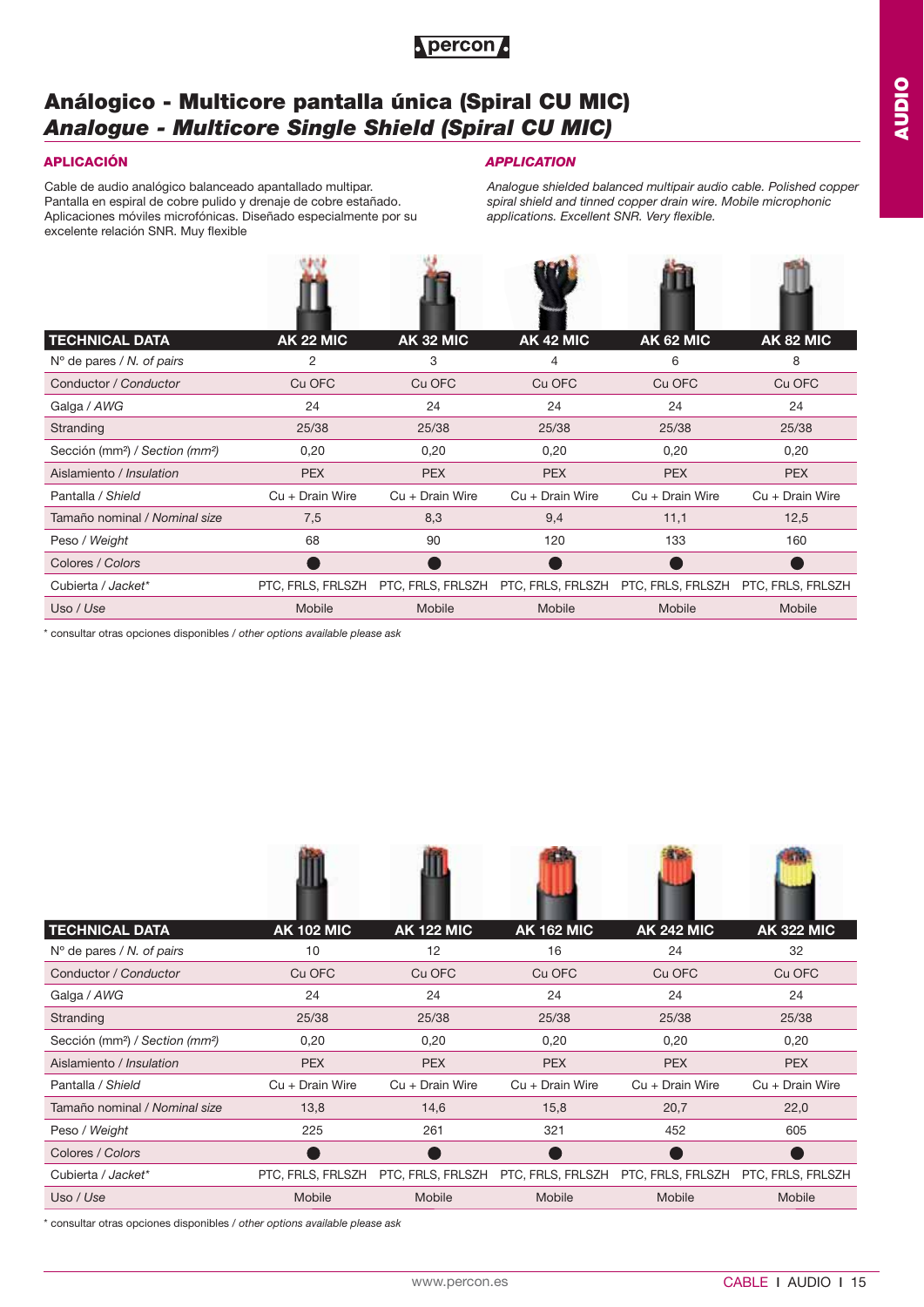**WWW** 

## **Análogico - Multicore AL** *Analogue - Multicore AL*

## **APLICACIÓN** *APPLICATION*

Cable de audio analógico balanceado apantallado multipar. Baja capacidad. Pantalla de Al/ Gr. Cable de instalación fija. Nuevo diseño que permite 2 pasos fáciles: cortar y soldar (la pantalla de aluminio se adhiere a la cubierta al desenfundar el cable y el drenaje queda trenzado).

w

**Parties** 

*Analogue shielded balanced multipair audio cable. Low capacitance. Al/ Gr. Shield. Cable for fixed installation. Innovative design that allows 2 easy steps: cut and solder (the Aluminium remains inside the jacket when stripping the cable and the drain wire is braided).*

**PER** 

学校生

| <b>TECHNICAL DATA</b>                                   | <b>AK 22AL</b>           | <b>AK 42AL</b>           | <b>AK 62AL</b>           | <b>AK 82AL</b>           | <b>AK 102 AL</b>         |
|---------------------------------------------------------|--------------------------|--------------------------|--------------------------|--------------------------|--------------------------|
| $No$ de pares / N. of pairs                             | 2                        | 4                        | 6                        | 8                        | 10                       |
| Conductor / Conductor                                   | Cu OFC                   | Cu OFC                   | Cu OFC                   | Cu OFC                   | Cu OFC                   |
| Galga / AWG                                             | 24                       | 24                       | 24                       | 24                       | 24                       |
| Stranding                                               | 25/38                    | 25/38                    | 25/38                    | 25/38                    | 25/38                    |
| Sección (mm <sup>2</sup> ) / Section (mm <sup>2</sup> ) | 0,20                     | 0,20                     | 0,20                     | 0,20                     | 0,20                     |
| Aislamiento / Insulation                                | <b>PEX</b>               | <b>PEX</b>               | <b>PEX</b>               | <b>PEX</b>               | <b>PEX</b>               |
| Pantalla / Shield                                       | $Al-Pet +$<br>Drain Wire | $Al-Pet +$<br>Drain Wire | $AI-Pet +$<br>Drain Wire | $AI-Pet +$<br>Drain Wire | $AI-Pet +$<br>Drain Wire |
| Tamaño nominal / Nominal size                           | 8,1                      | 9,5                      | 11,0                     | 13,3                     | 14,0                     |
| Peso / Weight                                           | 69                       | 98                       | 131                      | 163                      | 195                      |
| Colores / Colors                                        |                          |                          |                          |                          |                          |
| Cubierta / Jacket*                                      | PTC, FRLS, FRLSZH        | PTC, FRLS, FRLSZH        | PTC, FRLS, FRLSZH        | PTC, FRLS, FRLSZH, PUR   | PTC, FRLS, FRLSZH        |
| Uso / Use                                               | Install                  | Install                  | Install                  | Install                  | Install                  |

\* consultar otras opciones disponibles / *other options available please ask*

| <b>TECHNICAL DATA</b>                                   | <b>AK 122 AL</b>         | <b>AK 162 AL</b>         | <b>AK 242 AL</b>         | <b>AK 322 AL</b>                                      | <b>AK 422 AL</b>         |
|---------------------------------------------------------|--------------------------|--------------------------|--------------------------|-------------------------------------------------------|--------------------------|
| $No$ de pares / N. of pairs                             | 12                       | 16                       | 24                       | 32                                                    | 42                       |
| Conductor / Conductor                                   | Cu OFC                   | Cu OFC                   | Cu OFC                   | Cu OFC                                                | Cu OFC                   |
| Galga / AWG                                             | 24                       | 24                       | 24                       | 24                                                    | 24                       |
| Stranding                                               | 25/38                    | 25/38                    | 25/38                    | 25/38                                                 | 25/38                    |
| Sección (mm <sup>2</sup> ) / Section (mm <sup>2</sup> ) | 0,20                     | 0,20                     | 0,20                     | 0,20                                                  | 0,20                     |
| Aislamiento / Insulation                                | <b>PEX</b>               | <b>PEX</b>               | <b>PEX</b>               | <b>PEX</b>                                            | <b>PEX</b>               |
| Pantalla / Shield                                       | $Al-Pet +$<br>Drain Wire | $AI-Pet +$<br>Drain Wire | $AI-Pet +$<br>Drain Wire | $Al-Pet +$<br>Drain Wire                              | $AI-Pet +$<br>Drain Wire |
| Tamaño nominal / Nominal size                           | 15,0                     | 17,5                     | 22,0                     | 22,5                                                  | 25,7                     |
| Peso / Weight                                           | 230                      | 380                      | 410                      | 545                                                   | 730                      |
| Colores / Colors                                        |                          |                          |                          |                                                       |                          |
| Cubierta / Jacket*                                      | PTC, FRLS, FRLSZH        | PTC, FRLS, FRLSZH, PUR   |                          | PTC, FRLS, FRLSZH PTC, FRLS, FRLSZH PTC, FRLS, FRLSZH |                          |
| Uso / Use                                               | Install                  | Install                  | Install                  | Install                                               | Install                  |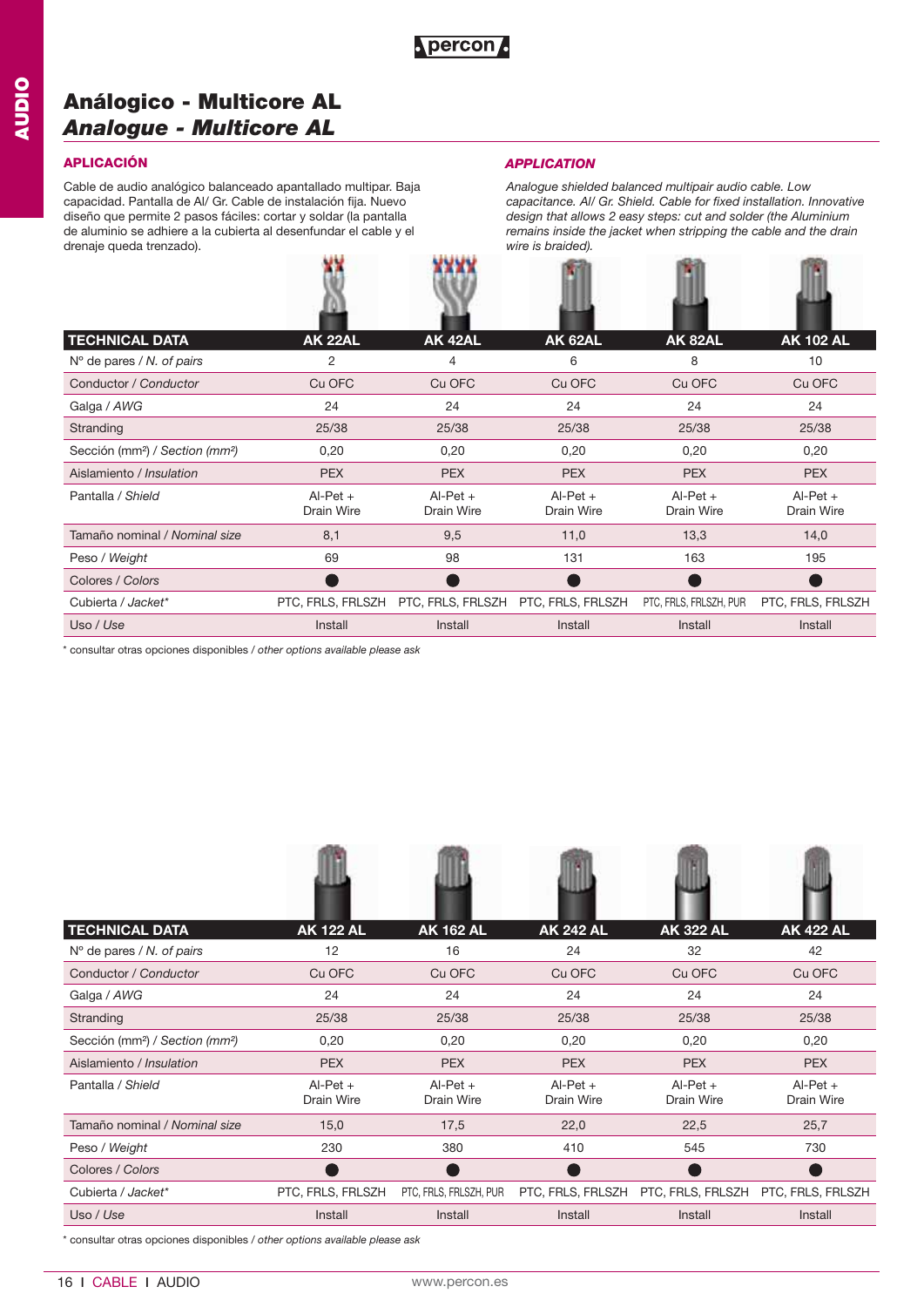

## **Digital - Balanceado AES/EBU AL 110 ohms**  *Digital - Balanced AES/EBU AL 110 ohms*

44

Cable audio digital balanceado apantallado de muy baja capacidad y 110 ohmios de impedancia característica. Disponible con pantalla de aluminio (instalación fija) y pantalla de cobre (instalaciones móviles).

### **APLICACIÓN** *APPLICATION*

光盘

*Digital shielded balanced audio cable with very low capacitance and 110 ohms characteristic impedance. Available with Aluminium shield (fixed installation) and copper shield (mobile installations).*

de de

| <b>TECHNICAL DATA</b>                                   | <b>AK 2111 AL</b>        | <b>AK 7001 AL</b>        | <b>AK 2111</b>  | AK 2111 PATCH          | <b>AK 2034</b> |
|---------------------------------------------------------|--------------------------|--------------------------|-----------------|------------------------|----------------|
| $No$ conductores / N, of conductors                     | 2                        | 2                        | 2               | 2                      | 2              |
| Conductor / Conductor                                   | CuSn OFC                 | CuSn OFC                 | CuSn OFC        | CuSn OFC               | CuSn OFC       |
| Galga / AWG                                             | 24                       | 26                       | 24              | 26                     | 22             |
| Stranding                                               | 7/32                     | 7/34                     | 7/32            | 18/38                  | 7/30           |
| Sección (mm <sup>2</sup> ) / Section (mm <sup>2</sup> ) | 0,22                     | 0,13                     | 0,22            | 0,14                   | 0,34           |
| Aislamiento / Insulation                                | <b>PEX</b>               | <b>PEX</b>               | <b>PEX</b>      | <b>PEX</b>             | <b>PEX</b>     |
| Pantalla / Shield                                       | $Al-Pet +$<br>Drain Wire | $AI-Pet +$<br>Drain Wire | $Cu + Cu$       | $CuSn +$<br>Drain Wire | $Cu + Cu$      |
| Tamaño nominal / Nominal size                           | 4,0                      | 3,4                      | 4,6             | 4,6                    | 6,0            |
| Peso / Weight                                           | 19                       | 15                       | 30              | 30                     | 58             |
| Colores / Colors                                        | $($ )                    | <b>.</b>                 | $\bigcirc$      | 00000000               | DO             |
| Cubierta / Jacket*                                      | PTC, FRLS, FRLSZH        | <b>FRLS</b>              | PTC/NBR, FRLSZH | PTC/NBR                | PTC, FRLSZH    |
| Uso / Use                                               | Install                  | Install                  | Mobile          | Mobile                 | Mobile         |

\* consultar otras opciones disponibles / *other options available please ask*

Apto también para aplicaciones analógicas / *Also suitable for analog applications*

## **Digital - Multicore AES/EBU 110 ohms CU+CU**

Cable audio digital balanceado apantallado multipar de muy baja capacidad y 110 ohmios de impedancia característica. Instalación móvil, Doble pantalla 100% al par en espiral de cobre pulido.

### **APLICACIÓN** *APPLICATION*

*Digital shielded balanced multipair audio cable with very low capacitance and 110 ohms characteristic impedance. Mobile installation, Double shield 100% each pair in polished copper spiral*

| <b>TECHNICAL DATA</b>                                   | AK 2112         | AK 2114         | <b>AK 2118</b>  | AK 21110   | AK 21112        | AK 21116   |
|---------------------------------------------------------|-----------------|-----------------|-----------------|------------|-----------------|------------|
| $No$ de pares / N. of pairs                             | 2               | 4               | 8               | 10         | 12              | 16         |
| Conductor / Conductor                                   | CuSn OFC        | CuSn OFC        | CuSn OFC        | CuSn OFC   | CuSn OFC        | CuSn OFC   |
| Galga / AWG                                             | 24              | 24              | 24              | 24         | 24              | 24         |
| Stranding                                               | 7/32            | 7/32            | 7/32            | 7/32       | 7/32            | 7/32       |
| Sección (mm <sup>2</sup> ) / Section (mm <sup>2</sup> ) | 0,22            | 0,22            | 0,22            | 0,22       | 0,22            | 0,22       |
| Aislamiento / Insulation                                | <b>PEX</b>      | <b>PEX</b>      | <b>PEX</b>      | <b>PEX</b> | <b>PEX</b>      | <b>PEX</b> |
| Pantalla / Shield                                       | $Cu + Cu$       | $Cu + Cu$       | $Cu + Cu$       | $Cu + Cu$  | $Cu + Cu$       | $Cu + Cu$  |
| Tamaño nominal / Nominal size                           | 10,5            | 12,8            | 16,0            | 17,1       | 18,0            | 19,4       |
| Peso / Weight                                           | 105             | 199             | 380             | 450        | 520             | 699        |
| Colores / Colors                                        | ◯               | $\subset$       | $\bigcirc$      | $\bigcirc$ |                 | $\subset$  |
| Cubierta / Jacket*                                      | PTC/NBR, FRLSZH | PTC/NBR, FRLSZH | PTC/NBR, FRLSZH | PTC/NBR    | PTC/NBR, FRLSZH | PTC/NBR    |
| Uso / Use                                               | <b>Mobile</b>   | Mobile          | Mobile          | Mobile     | Mobile          | Mobile     |

\* consultar otras opciones disponibles / *other options available please ask*

Apto también para aplicaciones analógicas / *Also suitable for analog applications*

**AA**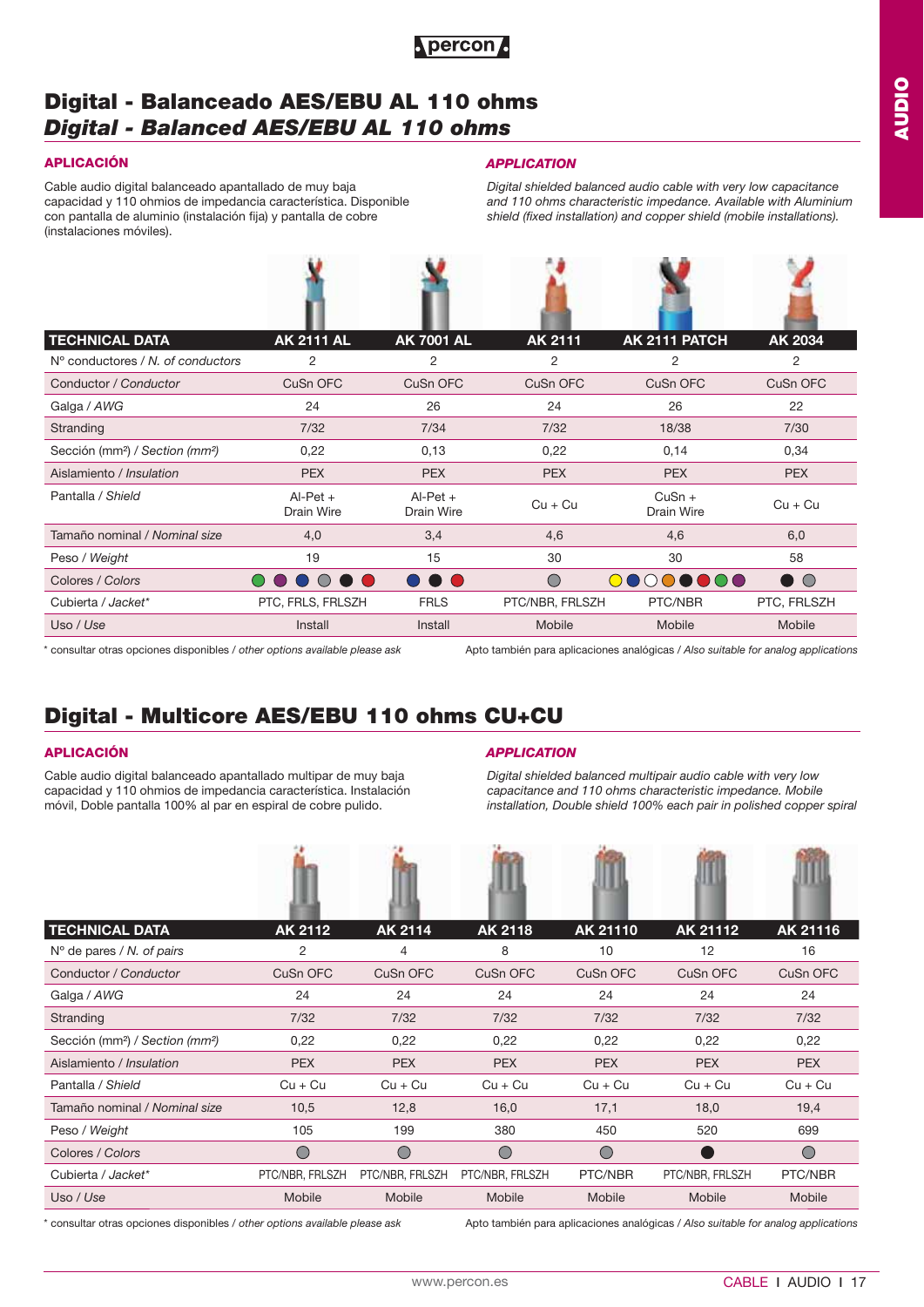

## **Digital - Multicore AES/EBU AL AWG 24 110 ohms**

Cable audio digital balanceado AWG 24 apantallado multipar de muy baja capacidad y 110 ohmios de impedancia característica. Instalación fija. Pantalla general 100% de aluminio e individual por cada par (tipo cortar y soldar).

### **APLICACIÓN** *APPLICATION*

**ABARBAD** 

*Digital shielded balanced multipair audio cable with very low capacitance and 110 ohms characteristic impedance. Fixed installation. General shield 100% Aluminum and individual shield each pair (cut and solder type).*

| <b>TECHNICAL DATA</b>                                   | <b>AK 2112 AL</b>   | <b>AK 2114 AL</b>   | <b>AK 2118 AL</b>   | <b>AK 21110 AL</b>  |
|---------------------------------------------------------|---------------------|---------------------|---------------------|---------------------|
| $No$ de pares / N. of pairs                             | 2                   | 4                   | 8                   | 10                  |
| Conductor / Conductor                                   | CuSn OFC            | CuSn OFC            | CuSn OFC            | CuSn OFC            |
| Galga / AWG                                             | 24                  | 24                  | 24                  | 24                  |
| Stranding                                               | 7/32                | 7/32                | 7/32                | 7/32                |
| Sección (mm <sup>2</sup> ) / Section (mm <sup>2</sup> ) | 0,22                | 0,22                | 0,22                | 0,22                |
| Aislamiento / Insulation                                | <b>PEX</b>          | <b>PEX</b>          | <b>PEX</b>          | <b>PEX</b>          |
| Pantalla / Shield                                       | Al-Pet + Drain Wire | Al-Pet + Drain Wire | Al-Pet + Drain Wire | Al-Pet + Drain Wire |
| Tamaño nominal / Nominal size                           | 9,3                 | 11,0                | 14,2                | 17,0                |
| Peso / Weight                                           | 81                  | 136                 | 225                 | 251                 |
| Colores / Colors                                        | $\bigcirc$          | $\bigcirc$          | ∩                   | O                   |
| Cubierta / Jacket*                                      | PTC, FRLS, FRLSZH   | PTC, FRLS, FRLSZH   | PTC, FRLS, FRLSZH   | PTC, FRLS, FRLSZH   |
| Uso / Use                                               | Install             | Install             | Install             | Install             |

\* consultar otras opciones disponibles / *other options available please ask*

Apto también para aplicaciones analógicas / *Also suitable for analog applications*

| <b>TECHNICAL DATA</b>                                   | <b>AK 21112 AL</b>  | <b>AK 21116 AL</b>                            | <b>AK 21124 AL</b>  | <b>AK 21132 AL</b>  |
|---------------------------------------------------------|---------------------|-----------------------------------------------|---------------------|---------------------|
| $No$ de pares / N. of pairs                             | 12                  | 16                                            | 24                  | 32                  |
| Conductor / Conductor                                   | CuSn OFC            | CuSn OFC                                      | CuSn OFC            | CuSn OFC            |
| Galga / AWG                                             | 24                  | 24                                            | 24                  | 24                  |
| Stranding                                               | 7/32                | 7/32                                          | 7/32                | 7/32                |
| Sección (mm <sup>2</sup> ) / Section (mm <sup>2</sup> ) | 0,22                | 0,22                                          | 0,22                | 0,22                |
| Aislamiento / Insulation                                | <b>PEX</b>          | <b>PEX</b>                                    | <b>PEX</b>          | <b>PEX</b>          |
| Pantalla / Shield                                       | Al-Pet + Drain Wire | Al-Pet + Drain Wire                           | Al-Pet + Drain Wire | Al-Pet + Drain Wire |
| Tamaño nominal / Nominal size                           | 18,0                | 19,3                                          | 24,0                | 27,7                |
| Peso / Weight                                           | 358                 | 405                                           | 550                 | 677                 |
| Colores / Colors                                        | $\overline{C}$      | $\left( \begin{array}{c} \end{array} \right)$ | $\bigcirc$          | ◯                   |
| Cubierta / Jacket*                                      | PTC, FRLSZH, FRLS   | PTC, FRLSZH, FRLS                             | PTC, FRLSZH, FRLS   | PTC, FRLS           |
| Uso / Use                                               | Install             | Install                                       | Install             | Install             |
|                                                         |                     |                                               |                     |                     |

\* consultar otras opciones disponibles / *other options available please ask*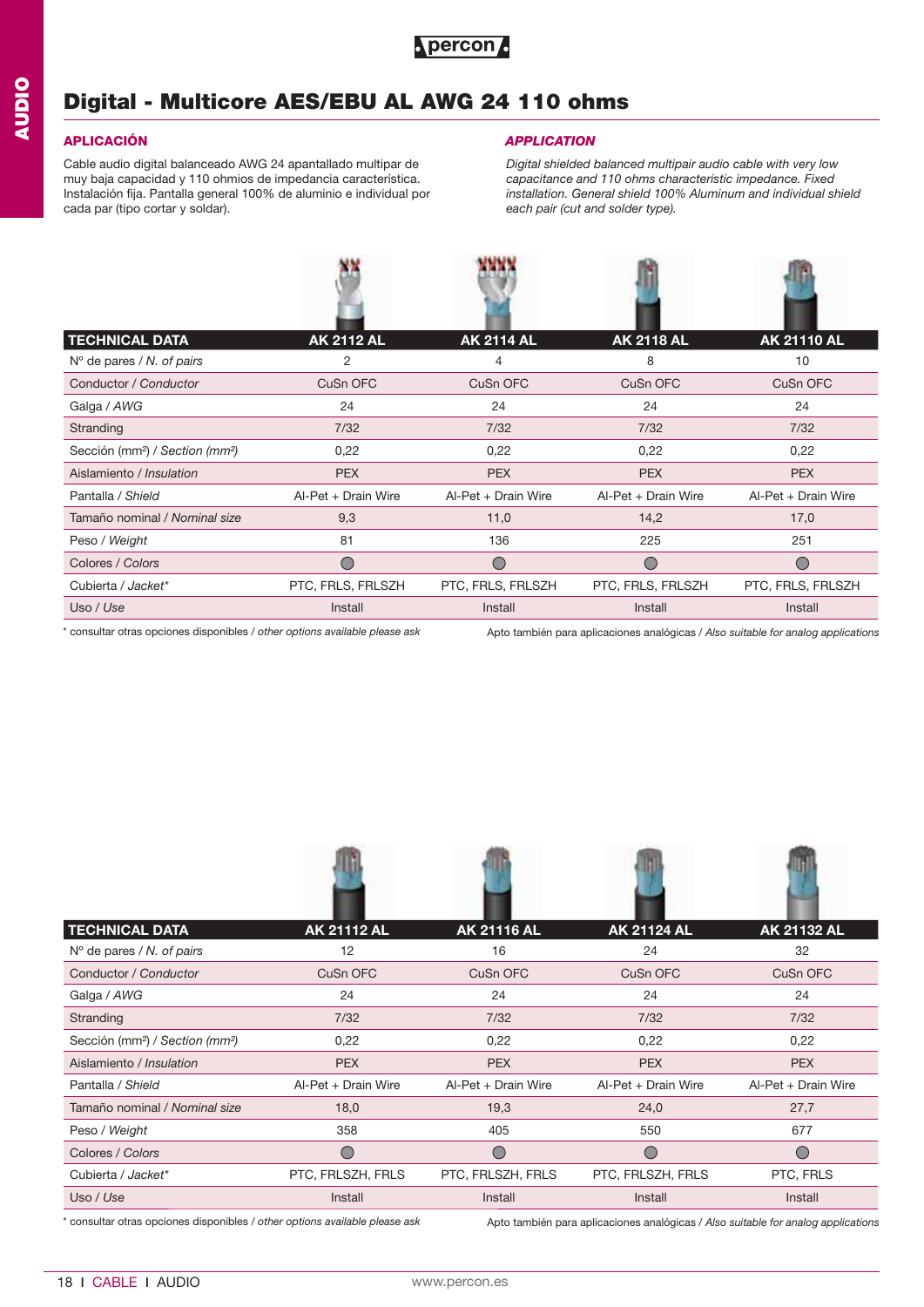

## **Digital - Multicore AES/EBU AL AWG 26 110 ohms**

**ARCHIVE** 

Cable audio digital balanceado AWG 26 apantallado multipar de muy baja capacidad y 110 ohmios de impedancia característica. Instalacion fija. Pantalla general 100% de aluminio e individual por cada par (tipo cortar y soldar).

### **APLICACIÓN** *APPLICATION*

*Digital shielded balanced multipair audio cable AWG 26 with very low capacitance and 110 ohms characteristic impedance. Fixed installation. General shield 100% Aluminium and individual shield each pair (cut and solder type).*

| <b>TECHNICAL DATA</b>                                   | <b>AK 7002 AL</b>   | <b>AK 7004 AL</b>   | <b>AK 7006 AL</b>   | <b>AK 7008 AL</b>   | <b>AK 7010 AL</b>   |
|---------------------------------------------------------|---------------------|---------------------|---------------------|---------------------|---------------------|
| $No$ de pares / N. of pairs                             | $\overline{2}$      | 4                   | 6                   | 8                   | 10                  |
| Conductor / Conductor                                   | CuSn OFC            | CuSn OFC            | CuSn OFC            | CuSn OFC            | CuSn OFC            |
| Galga / AWG                                             | 26                  | 26                  | 26                  | 26                  | 26                  |
| Stranding                                               | 7/34                | 7/34                | 7/34                | 7/34                | 7/34                |
| Sección (mm <sup>2</sup> ) / Section (mm <sup>2</sup> ) | 0,12                | 0,12                | 0,12                | 0,12                | 0,12                |
| Aislamiento / Insulation                                | <b>PEX</b>          | <b>PEX</b>          | <b>PEX</b>          | <b>PEX</b>          | <b>PEX</b>          |
| Pantalla / Shield                                       | Al-Pet + Drain Wire | Al-Pet + Drain Wire | Al-Pet + Drain Wire | Al-Pet + Drain Wire | Al-Pet + Drain Wire |
| Tamaño nominal / Nominal size                           | 9,0                 | 10,6                | 12,5                | 13,8                | 16,0                |
| Peso / Weight                                           | 94                  | 132                 | 160                 | 193                 | 225                 |
| Colores / Colors                                        |                     |                     |                     |                     |                     |
| Cubierta / Jacket*                                      | PTC/NBR             | PTC/NBR             | PTC/NBR             | PTC/NBR             | PTC/NBR, FRLSZH     |
| Uso / Use                                               | Install             | Install             | Install             | Install             | Install             |

\* consultar otras opciones disponibles / *other options available please ask* Apto también para aplicaciones analógicas / *Also suitable for analog applications*

| <b>TECHNICAL DATA</b>                                   | <b>AK 7012 AL</b>   | <b>AK 7016 AL</b>     | <b>AK 7024 AL</b>   | <b>AK 7032 AL</b>   |
|---------------------------------------------------------|---------------------|-----------------------|---------------------|---------------------|
| $No$ de pares / N. of pairs                             | 12                  | 16                    | 24                  | 32                  |
| Conductor / Conductor                                   | CuSn OFC            | CuSn OFC              | CuSn OFC            | CuSn OFC            |
| Galga / AWG                                             | 26                  | 26                    | 26                  | 26                  |
| Stranding                                               | 7/34                | 7/34                  | 7/34                | 7/34                |
| Sección (mm <sup>2</sup> ) / Section (mm <sup>2</sup> ) | 0,12                | 0,12                  | 0,12                | 0,12                |
| Aislamiento / Insulation                                | <b>PEX</b>          | <b>PEX</b>            | <b>PEX</b>          | <b>PEX</b>          |
| Pantalla / Shield                                       | Al-Pet + Drain Wire | Al-Pet + Drain Wire   | Al-Pet + Drain Wire | Al-Pet + Drain Wire |
| Tamaño nominal / Nominal size                           | 16,8                | 19,0                  | 23,5                | 25,8                |
| Peso / Weight                                           | 269                 | 360                   | 506                 | 636                 |
| Colores / Colors                                        |                     | $\bigcirc$ $\bigcirc$ |                     |                     |
| Cubierta / Jacket*                                      | PTC/NBR             | PTC/NBR, FRLSZH       | PTC/NBR             | PTC/NBR             |
| Uso / Use                                               | Install             | Install               | Install             | Install             |

400

\* consultar otras opciones disponibles / *other options available please ask*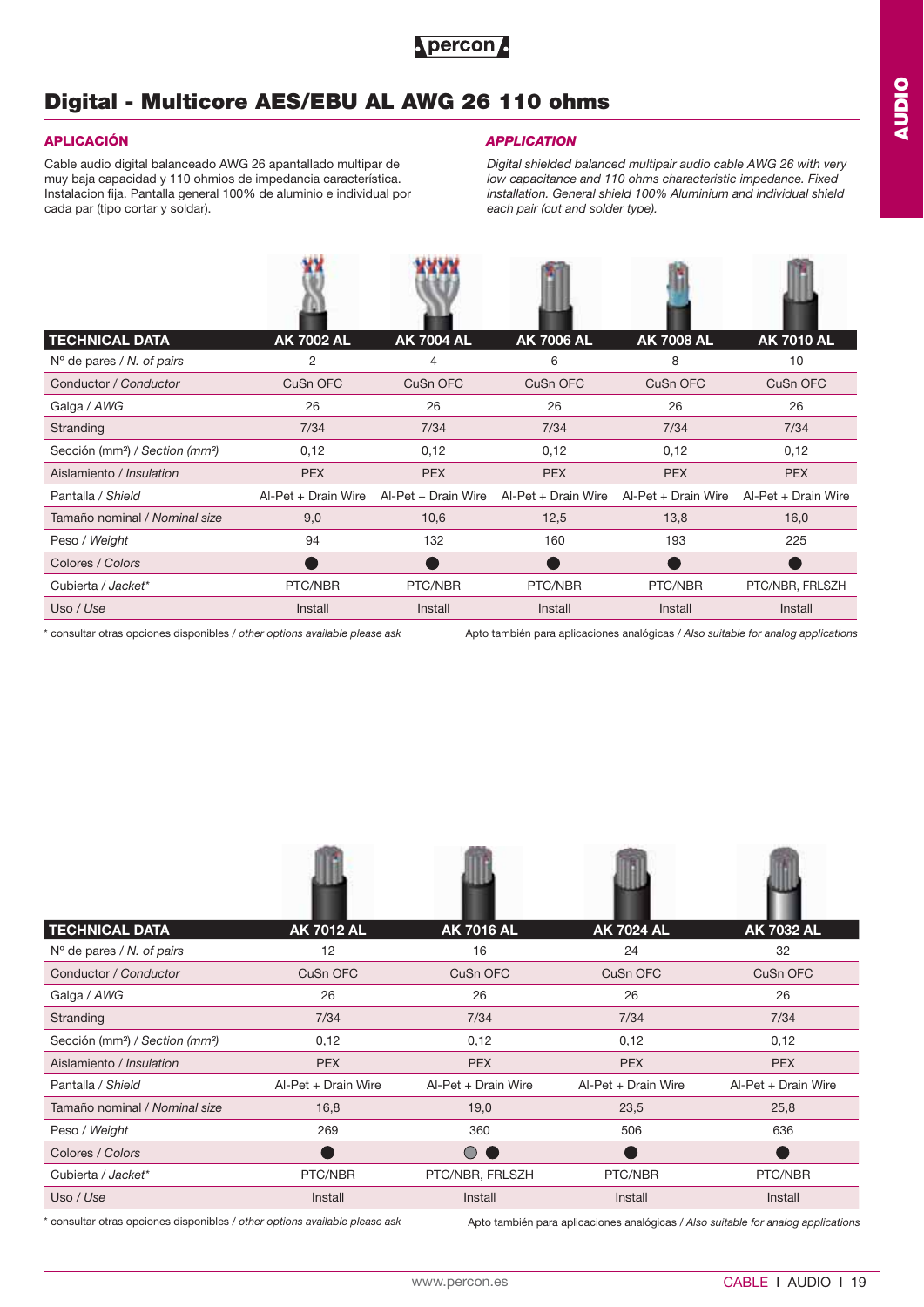## **Analógico Star-Quad**  *Analogue Star-Quad*

Cable de audio analógico balanceado apantallado STAR-QUAD. Presenta una excelente relación SNR gracias a su diseño en cuadratura. Disponible con pantalla de aluminio (instalacion fija) y pantalla de cobre (instalaciones móviles).

### **APLICACIÓN** *APPLICATION*

*Analogue shielded balanced audio STAR-QUAD cable. Excellent SNR thanks to its quad design. Available with Aluminium shield (fixed installation) and copper shield (mobile installations).*

| <b>TECHNICAL DATA</b>                                   | <b>AK 14015 AL</b>    | AK 14015        | AK 4000          | AK 4015         |
|---------------------------------------------------------|-----------------------|-----------------|------------------|-----------------|
| $N^{\circ}$ de Quads / N, of Quads                      |                       |                 |                  |                 |
| Conductor / Conductor                                   | Cu OFC                | Cu OFC          | Cu OFC           | Cu OFC          |
| Galga / AWG                                             | 24                    | 24              | 24               | 26              |
| Stranding                                               | 25/38                 | 25/38           | 25/38            | 80/43           |
| Sección (mm <sup>2</sup> ) / Section (mm <sup>2</sup> ) | 0,20                  | 0,20            | 0,20             | 0,15            |
| Aislamiento / Insulation                                | <b>PEX</b>            | <b>PEX</b>      | <b>PEX</b>       | <b>PEX</b>      |
| Pantalla / Shield                                       | Al-Pet + Drain Wire   | Cu Spiral       | $Cu + Cu$ Spiral | Cu Spiral       |
| Tamaño nominal / Nominal size                           | 4,3                   | 4,9             | 6,1              | 4,75            |
| Peso / Weight                                           | 21                    | 32              | 61               | 35              |
| Colores / Colors                                        |                       |                 |                  |                 |
| Cubierta / Jacket*                                      | PTC/NBR, FRLS, FRLSZH | PTC/NBR, FRLSZH | PTC/NBR, FRLSZH  | PTC/NBR, FRLSZH |
| Uso / Use                                               | Install               | Mobile          | Mobile           | Mobile          |

\* consultar otras opciones disponibles / *other options available please ask*

## **Analógico Star-Quad Multicore AL**  *Analogue Star-Quad Multicore AL*

Cable de audio analógico balanceado apantallado STAR-QUAD multicore. Presenta una excelente relación SNR gracias a su diseño en cuadratura. Instalación fija. Pantalla general 100% de aluminio e individual por cada quad (tipo cortar y soldar).

### **APLICACIÓN** *APPLICATION*

*Analogue shielded balanced multicore STAR-QUAD cable. Excellent SNR thanks to its quad design. Fixed installation. General shield 100% Aluminium and individual shield each pair (cut and solder type).*

| <b>TECHNICAL DATA</b>                                   | AK 24015 AL              | <b>AK 44015 AL</b>       |                          |                          | AK 84015 AL AK 124015 AL AK 164015 AL AK 244015 AL |                          |
|---------------------------------------------------------|--------------------------|--------------------------|--------------------------|--------------------------|----------------------------------------------------|--------------------------|
| $N^{\circ}$ de Quads / N, of Quads                      | 2                        | 4                        | 8                        | 12                       | 16                                                 | 24                       |
| Conductor / Conductor                                   | Cu OFC                   | Cu OFC                   | Cu OFC                   | Cu OFC                   | Cu OFC                                             | Cu OFC                   |
| Galga / AWG                                             | 24                       | 24                       | 24                       | 24                       | 24                                                 | 24                       |
| Stranding                                               | 25/38                    | 25/38                    | 25/38                    | 25/38                    | 25/38                                              | 25/38                    |
| Sección (mm <sup>2</sup> ) / Section (mm <sup>2</sup> ) | 0,20                     | 0,20                     | 0,20                     | 0,20                     | 0,20                                               | 0,20                     |
| Aislamiento / Insulation                                | <b>PEX</b>               | <b>PEX</b>               | <b>PEX</b>               | <b>PEX</b>               | <b>PEX</b>                                         | <b>PEX</b>               |
| Pantalla / Shield                                       | $AI-Pet +$<br>Drain Wire | $AI-Pet +$<br>Drain Wire | $AI-Pet +$<br>Drain Wire | $AI-Pet +$<br>Drain Wire | $AI-Pet +$<br>Drain Wire                           | $Al-Pet +$<br>Drain Wire |
| Tamaño nominal / Nominal size                           | 11,0                     | 13,0                     | 17,7                     | 21,0                     | 23,5                                               | 29,5                     |
| Peso / Weight                                           | 81                       | 153                      | 376                      | 506                      | 467                                                | 690                      |
| Colores / Colors                                        |                          |                          |                          |                          |                                                    |                          |
| Cubierta / Jacket*                                      | PTC, FRLS, FRLSZH        | PTC, FRLS, FRLSZH        | PTC, FRLS, FRLSZH        | PTC, FRLS, FRLSZH        | PTC, FRLS, FRLSZH                                  | PTC, FRLS, FRLSZH        |
| Uso / Use                                               | Install                  | Install                  | Install                  | Install                  | Install                                            | Install                  |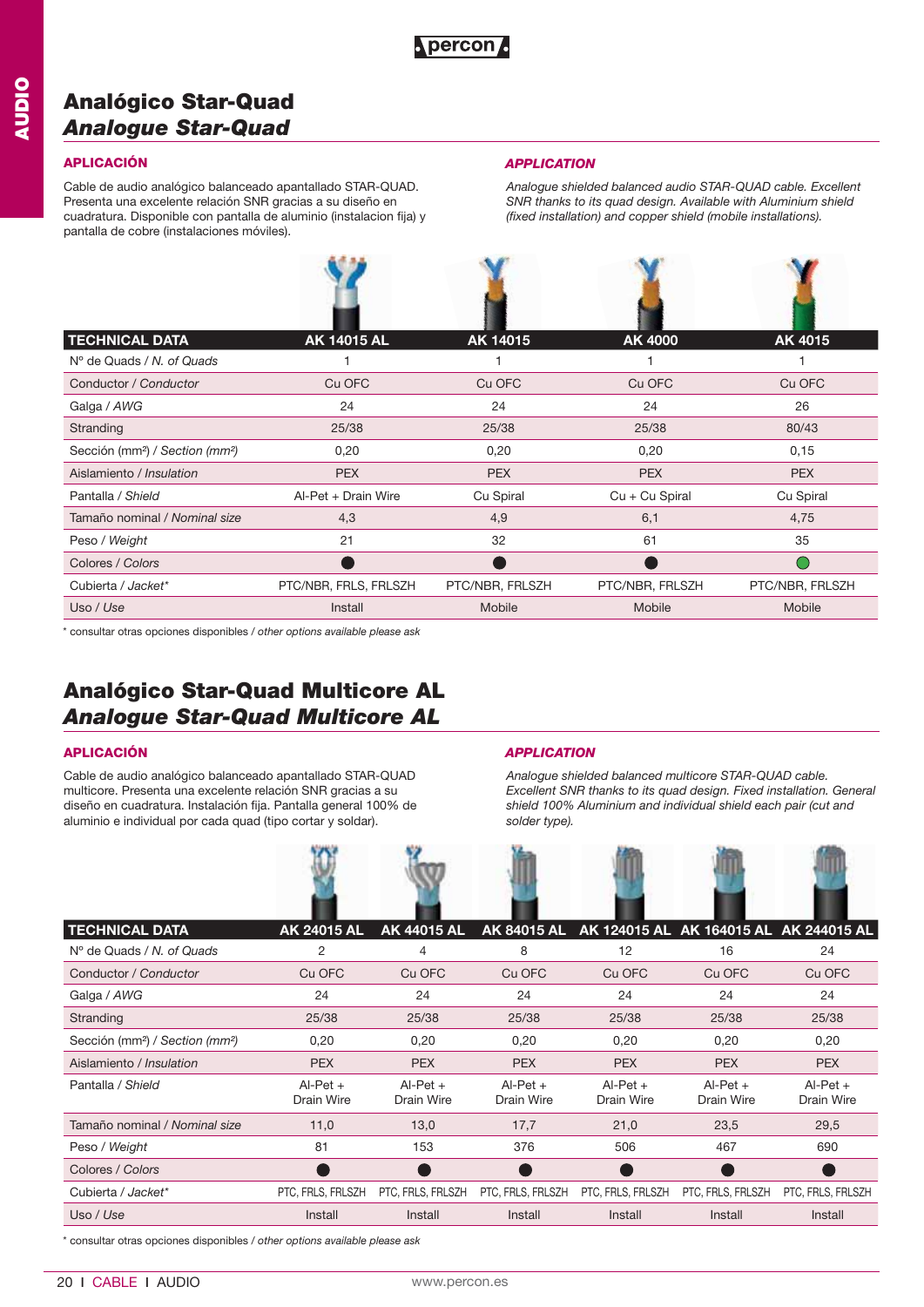

### **APLICACIÓN**

Cable de audio analógico balanceado apantallado STAR-QUAD multicore. Presenta una excelente relación SNR gracias a su diseño en cuadratura. Instalación móvil. Pantalla por cada quad de cobre en espiral.

5257

#### *APPLICATION*

*Analogue shielded balanced multicore STAR-QUAD cable. Excellent SNR thanks to its quad design. Mobile installation. Spiral copper shield each quad.* 

| <b>TECHNICAL DATA</b>                                   | AK 24015      | AK 44015       | AK 84015    | AK 124015   | AK 164015   | AK 244015   |
|---------------------------------------------------------|---------------|----------------|-------------|-------------|-------------|-------------|
| $N^{\circ}$ de Quads / N, of Quads                      | 2             | $\overline{4}$ | 8           | 12          | 16          | 24          |
| Conductor / Conductor                                   | Cu OFC        | Cu OFC         | Cu OFC      | Cu OFC      | Cu OFC      | Cu OFC      |
| Galga / AWG                                             | 28            | 28             | 28          | 28          | 28          | 28          |
| Stranding                                               | 7/36          | 7/36           | 7/36        | 7/36        | 7/36        | 7/36        |
| Sección (mm <sup>2</sup> ) / Section (mm <sup>2</sup> ) | 0,08          | 0,08           | 0,08        | 0,08        | 0,08        | 0,08        |
| Aislamiento / Insulation                                | <b>PPEX</b>   | <b>PPEX</b>    | <b>PPEX</b> | <b>PPEX</b> | <b>PPEX</b> | <b>PPEX</b> |
| Pantalla / Shield                                       | Cu Spiral     | Cu Spiral      | Cu Spiral   | Cu Spiral   | Cu Spiral   | Cu Spiral   |
| Tamaño nominal / Nominal size                           | 8,6           | 10,2           | 13,2        | 16,3        | 18,4        | 23,0        |
| Peso / Weight                                           | 102           | 148            | 249         | 347         | 446         | 653         |
| Colores / Colors                                        |               |                |             |             |             |             |
| Cubierta / Jacket*                                      | <b>PTC</b>    | PTC            | <b>PTC</b>  | <b>PTC</b>  | <b>PTC</b>  | <b>PTC</b>  |
| Uso / Use                                               | <b>Mobile</b> | Mobile         | Mobile      | Mobile      | Mobile      | Mobile      |

**Roo**y

\* consultar otras opciones disponibles / *other options available please ask*

## **Analógico Star - Quad Multicore CU + CU**  *Analogue Star - Quad Multicore CU + CU*

### **APLICACIÓN**

Cable de audio analógico balanceado apantallado STAR-QUAD multicore. Presenta una excelente relación SNR gracias a su diseño en cuadratura. Instalación móvil .Doble Pantalla por cada quad de cobre en espiral.

### *APPLICATION*

*Analogue shielded balanced multicore STAR-QUAD. Excellent SNR thanks to its quad design. Mobile installation. Double spiral copper shield each pair.*

| <b>TECHNICAL DATA</b>                                   | AK 24000            | AK 44000            | AK 84000            | AK 164000           | AK 244000           |
|---------------------------------------------------------|---------------------|---------------------|---------------------|---------------------|---------------------|
| $No$ de Quads / N, of Quads                             | 2                   | 4                   | 8                   | 16                  | 24                  |
| Conductor / Conductor                                   | Cu OFC              | Cu OFC              | Cu OFC              | Cu OFC              | Cu OFC              |
| Galga / AWG                                             | 24                  | 24                  | 24                  | 24                  | 24                  |
| Stranding                                               | 25/38               | 25/38               | 25/38               | 25/38               | 25/38               |
| Sección (mm <sup>2</sup> ) / Section (mm <sup>2</sup> ) | 0,20                | 0,20                | 0,20                | 0,20                | 0,20                |
| Aislamiento / Insulation                                | <b>PPEX</b>         | <b>PPEX</b>         | <b>PPEX</b>         | <b>PPEX</b>         | <b>PPEX</b>         |
| Pantalla / Shield                                       | $Cu +$<br>Cu Spiral | $Cu +$<br>Cu Spiral | $Cu +$<br>Cu Spiral | $Cu +$<br>Cu Spiral | $Cu +$<br>Cu Spiral |
| Tamaño nominal / Nominal size                           | 11,0                | 12,9                | 17,0                | 23,0                | 30,4                |
| Peso / Weight                                           | 210                 | 270                 | 524                 | 675                 | 1015                |
| Colores / Colors                                        |                     |                     |                     |                     |                     |
| Cubierta / Jacket*                                      | <b>PTC</b>          | <b>PTC</b>          | <b>PTC</b>          | <b>PTC</b>          | PTC                 |
| Uso / Use                                               | Mobile              | Mobile              | Mobile              | Mobile              | Mobile              |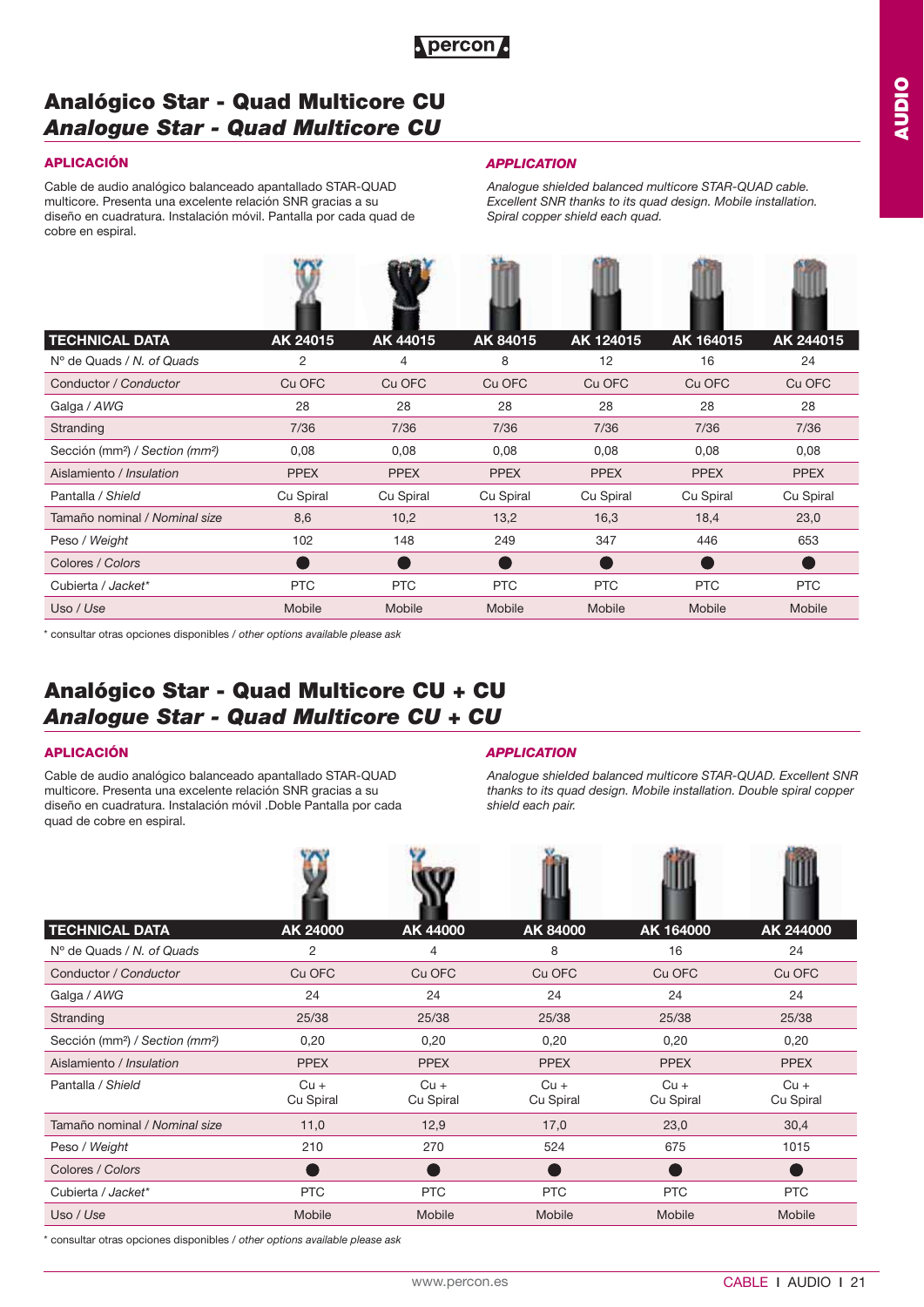

## **Paralelo (Speaker cable)** *Parallel (Speaker cable)*

Cable paralelo de altavoz O.F.C. Alta flexibilidad. *O.F.C. parallel loudspeaker cable. High flexibility.* 

## **APLICACIÓN** *APPLICATION*

| <b>TECHNICAL DATA</b>                                   | <b>SK 207</b>     | <b>SK 214</b>    | <b>PF 567</b>      | <b>PF 549</b>     | <b>SK 2115</b>   |
|---------------------------------------------------------|-------------------|------------------|--------------------|-------------------|------------------|
| N° conductores / N, of conductors                       | 2                 | 2                | 2                  | 2                 | 2                |
| Conductor / Conductor                                   | Cu OFC            | Cu OFC           | Cu                 | Cu                | Cu OFC           |
| Galga / AWG                                             | 20                | 16               | 16                 | 12                | 16               |
| Stranding                                               | 15/31             | 28/30            | 189/38             | 380/0,10          | 3/28/34          |
| Sección (mm <sup>2</sup> ) / Section (mm <sup>2</sup> ) | 0,7               | 1,5              | 1,5                | 3                 | 1,5              |
| Aislamiento / Insulation                                | <b>PTC</b>        | <b>PTC</b>       | <b>PTC</b>         | <b>PTC</b>        | <b>PTC</b>       |
| Pantalla / Shield                                       | ÷                 |                  | ۰                  |                   |                  |
| Tamaño nominal / Nominal size                           | $2,0 \times 4,30$ | $2,5 \times 5,0$ | $3,40 \times 6,40$ | $4,80 \times 9,0$ | $3,4 \times 7,8$ |
| Peso / Weight                                           | 22                | 49               | 49                 | 96                | 50               |
| Colores / Colors                                        | T                 |                  | $\bullet$          | $\bullet$         | Transp.          |
| Cubierta / Jacket*                                      | <b>PTC</b>        | <b>PTC</b>       | <b>PTC</b>         | <b>PTC</b>        | <b>PTC</b>       |
| Uso / Use                                               | Install           | Install          | Mobile             | Install           | Mobile           |

\* consultar otras opciones disponibles / *other options available please ask*

|                          |                  |                          |                          | <b>SK 25</b>             |
|--------------------------|------------------|--------------------------|--------------------------|--------------------------|
| 2                        | 2                | 2                        | 2                        | 2                        |
| Cu OFC                   | Cu OFC           | Cu OFC                   | <b>CCA</b>               | <b>CCA</b>               |
| 14                       | 12               | 10                       | 16                       | 14                       |
| 7/20/34                  | 7/18/32          | 7/28/32                  | 46/32                    | 49/30                    |
| 2,5                      | 4                | 6                        | 1,5                      | 2,5                      |
| <b>PTC</b>               | <b>PTC</b>       | <b>PTC</b>               | <b>PTC</b>               | <b>PTC</b>               |
| $\overline{\phantom{a}}$ | ۰                | $\overline{\phantom{a}}$ | $\overline{\phantom{a}}$ | $\overline{\phantom{a}}$ |
| $3,8 \times 8,6$         | $4,6 \times 9,6$ | $6,3 \times 12,6$        | $3,0 \times 6,0$         | $3,60 \times 6,20$       |
| 70                       | 100              | 162                      | 20                       | 30                       |
| Transp.                  | Transp.          | Transp.                  | Transp.                  | Transp.                  |
| <b>PTC</b>               | <b>PTC</b>       | <b>PTC</b>               | <b>PTC</b>               | <b>PTC</b>               |
| Install                  | Install          | Install                  | Install                  | Install                  |
|                          | <b>SK 2125</b>   | <b>SK 2140</b>           | <b>SK 2160</b>           | <b>SK15</b>              |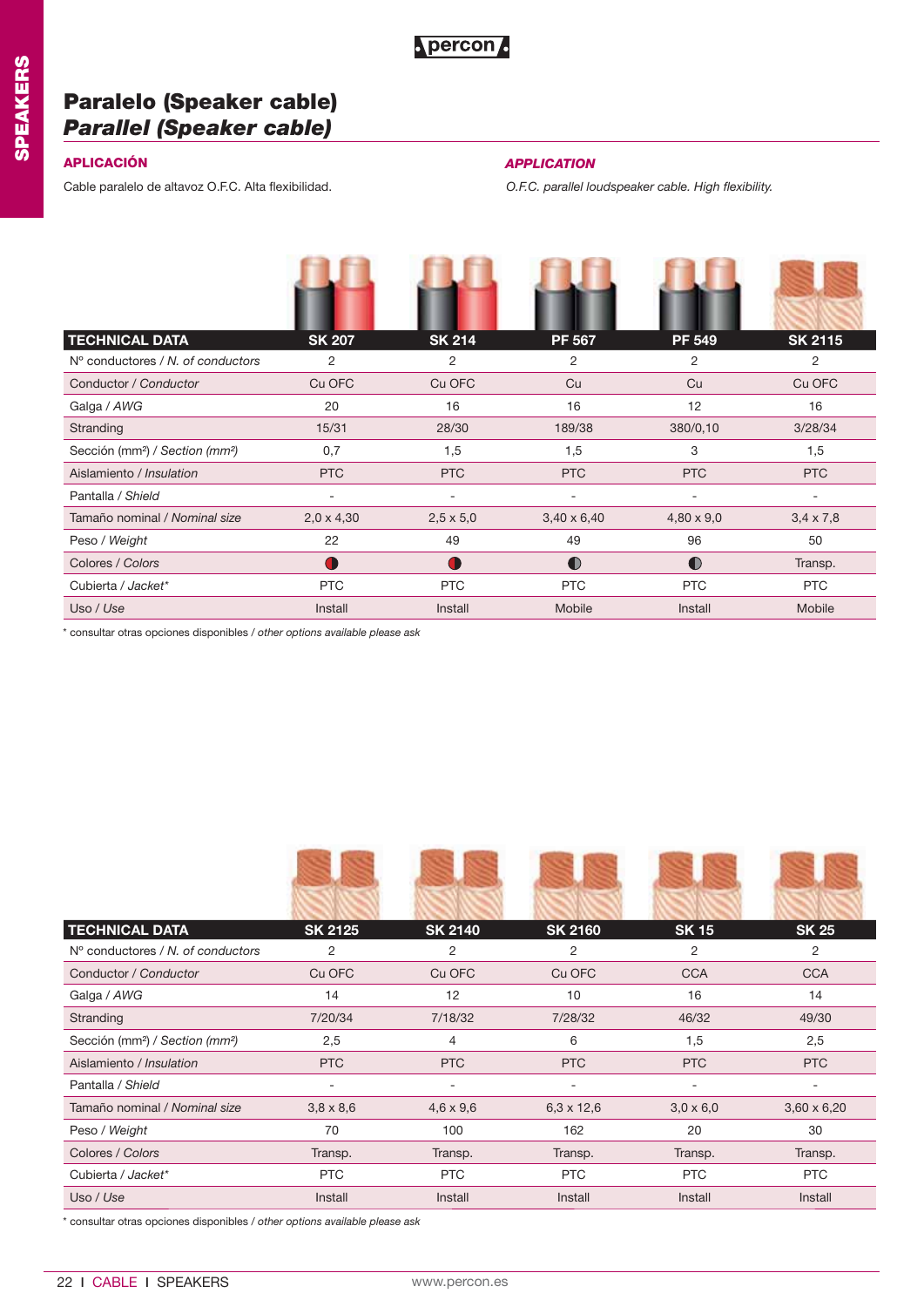## **Trenzado sin cubierta** *Unjacketed twisted pair*

Cable libre de halógenos fabricado especialmente para ser utilizado en instalaciones de sistemas de intrusión. Cable sin cubierta general.

### **APLICACIÓN** *APPLICATION*

*Halogen Free cable. Specially manufactured to be used in intrusion system installations. Cable without general jacket.* 

| <b>TECHNICAL DATA</b>                                   | <b>SF 215 HF</b> | <b>SF 225 HF</b> | <b>SF 240 HF</b> |
|---------------------------------------------------------|------------------|------------------|------------------|
| $No$ conductores / N, of conductors                     | 2                | 2                | 2                |
| Conductor / Conductor                                   | Cu               | Cu               | Cu               |
| Galga / AWG                                             | 16               | 14               | 12               |
| Stranding                                               | 28/30            | 48/30            | 52/28            |
| Sección (mm <sup>2</sup> ) / Section (mm <sup>2</sup> ) | 1,5              | 2,5              | 4                |
| Aislamiento / Insulation                                | <b>FRLSZH</b>    | <b>FRLSZH</b>    | <b>FRLSZH</b>    |
| Pantalla / Shield                                       | ۰                | ۰                | ۰                |
| Tamaño nominal / Nominal size                           | $2,6 \times 5,2$ | $3,1 \times 6,2$ | $4,0 \times 8,0$ |
| Peso / Weight                                           | 45               | 65               | 95               |
| Colores / Colors                                        | Œ                |                  | T                |
| Cubierta / Jacket*                                      | <b>FRLSZH</b>    | <b>FRLSZH</b>    | <b>FRLSZH</b>    |
| Uso / Use                                               | Install          | Install          | Install          |
|                                                         |                  |                  |                  |

\* consultar otras opciones disponibles / *other options available please ask*

## **Trenzado con cubierta sin pantalla** *Jacketed twisted pair*

Cable audio analógico balanceado no apantallado para altavoces. Es un cable fabricado especialmente para ser utilizado en instalaciones de altavoces y líneas de 100 Voltios.

## **APLICACIÓN** *APPLICATION*

*Analogue shielded balanced loudspeaker audio cable. Specially manufactured to be used in loudspeaker and 100 volt line installations.*

| <b>TECHNICAL DATA</b>                                   | <b>SP 205</b>            | <b>SP 210</b> | <b>SP 215</b> | <b>SP 222</b> | <b>SP 225</b>     |
|---------------------------------------------------------|--------------------------|---------------|---------------|---------------|-------------------|
| N° conductores / N, of conductors                       | 2                        | 2             | 2             | 2             | 2                 |
| Conductor / Conductor                                   | Cu                       | Cu            | Cu            | Cu            | Cu                |
| Galga / AWG                                             | 20                       | 18            | 16            | 14            | 14                |
| Stranding                                               | 16/32                    | 32/32         | 28/30         | 43/30         | 48/30             |
| Sección (mm <sup>2</sup> ) / Section (mm <sup>2</sup> ) | 0,5                      |               | 1,5           | 2,2           | 2,5               |
| Aislamiento / Insulation                                | <b>PTC</b>               | <b>PTC</b>    | <b>PTC</b>    | <b>PTC</b>    | <b>PTC</b>        |
| Pantalla / Shield                                       | $\overline{\phantom{a}}$ |               |               | ۰             | ۰                 |
| Tamaño nominal / Nominal size                           | 5,8                      | 7,0           | 7,5           | 8,0           | 8,4               |
| Peso / Weight                                           | 49                       | 63            | 77            | 105           | 112               |
| Colores / Colors                                        |                          |               |               |               |                   |
| Cubierta / Jacket*                                      | PTC, FRLSZH              | PTC, FRLSZH   | PTC, FRLSZH   | PTC, FRLSZH   | PTC, FRLSZH, FLEX |
| Uso / Use                                               | Mobile                   | Mobile        | Mobile        | Mobile        | Mobile            |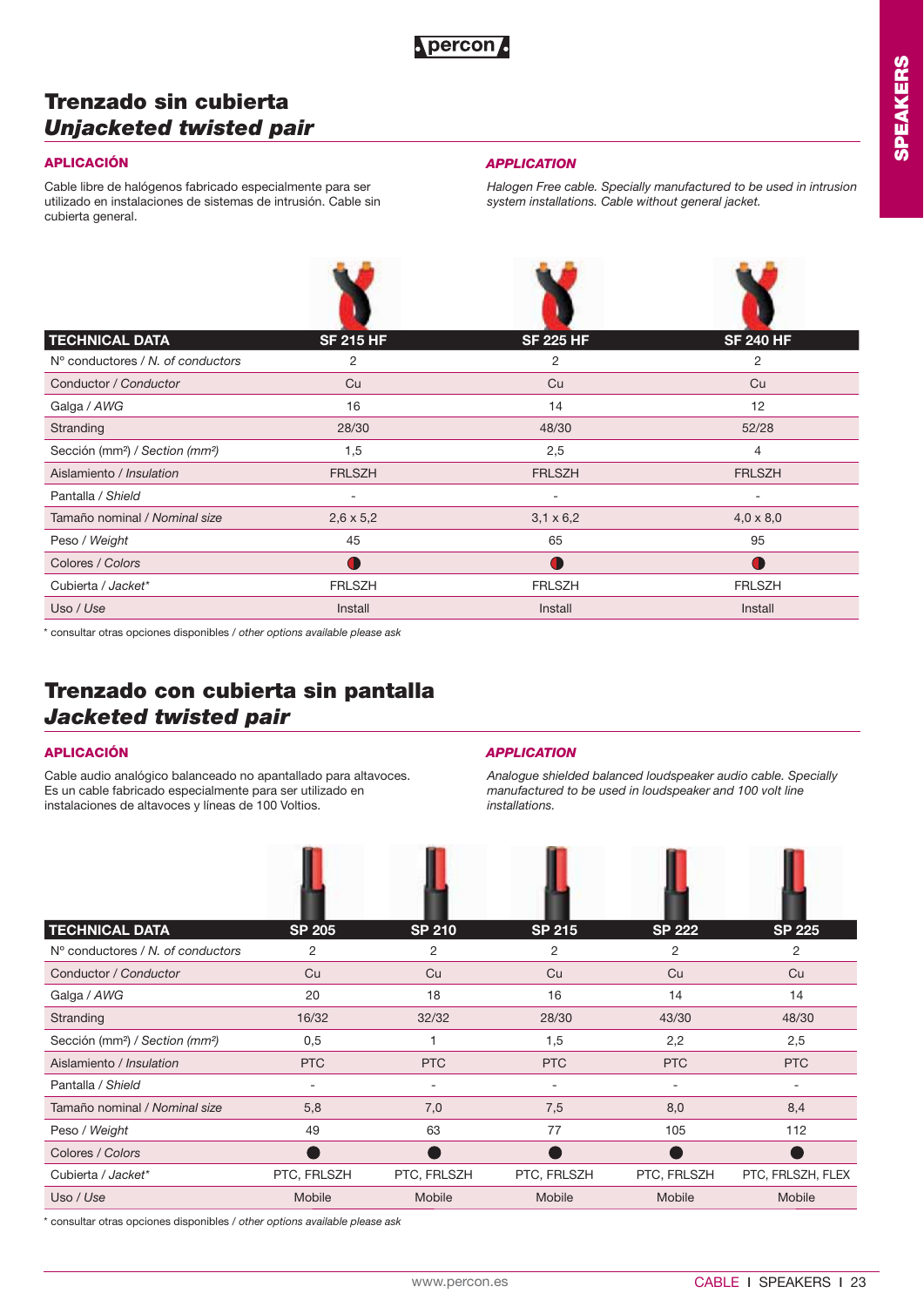## **Trenzado con cubierta sin pantalla** *Jacketed twisted pair*

| <b>TECHNICAL DATA</b>                                   | <b>SP 240</b>            | <b>SP 260</b> | <b>SP 405</b> | <b>SP 410</b> | <b>SP 415</b> |
|---------------------------------------------------------|--------------------------|---------------|---------------|---------------|---------------|
| N° conductores / N, of conductors                       | 2                        | 2             | 4             | 4             | 4             |
| Conductor / Conductor                                   | Cu                       | Cu            | Cu            | Cu            | Cu            |
| Galga / AWG                                             | 12                       | 10            | 20            | 18            | 16            |
| Stranding                                               | 52/28                    | 78/28         | 16/32         | 32/32         | 28/30         |
| Sección (mm <sup>2</sup> ) / Section (mm <sup>2</sup> ) | 4                        | 6             | 0,5           |               | 1,5           |
| Aislamiento / Insulation                                | <b>PTC</b>               | <b>PTC</b>    | <b>PTC</b>    | <b>PTC</b>    | <b>PTC</b>    |
| Pantalla / Shield                                       | $\overline{\phantom{a}}$ |               |               |               |               |
| Tamaño nominal / Nominal size                           | 10,2                     | 12,3          | 6,6           | 7,5           | 9,12          |
| Peso / Weight                                           | 181                      | 230           | 60            | 140           | 125           |
| Colores / Colors                                        |                          |               |               |               |               |
| Cubierta / Jacket*                                      | PTC, FRLSZH              | PTC, FRLSZH   | PTC, FRLSZH   | PTC, FRLSZH   | PTC, FRLSZH   |
| Uso / Use                                               | Mobile                   | <b>Mobile</b> | Mobile        | Mobile        | Mobile        |

\* consultar otras opciones disponibles / *other options available please ask*

| <b>TECHNICAL DATA</b>                                   | <b>SP 425</b> | <b>SP 440</b>     | <b>SP 615</b> | <b>SP 825</b> | <b>SP 840</b> |
|---------------------------------------------------------|---------------|-------------------|---------------|---------------|---------------|
| $No$ conductores / N, of conductors                     | 4             | 4                 | 6             | 8             | 8             |
| Conductor / Conductor                                   | Cu            | Cu                | Cu            | Cu            | Cu            |
| Galga / AWG                                             | 14            | 12                | 18            | 14            | 12            |
| Stranding                                               | 48/30         | 52/28             | 30/32         | 48/30         | 56/28         |
| Sección (mm <sup>2</sup> ) / Section (mm <sup>2</sup> ) | 2,5           | 4                 |               | 2,25          | 4             |
| Aislamiento / Insulation                                | <b>PTC</b>    | <b>PTC</b>        | <b>PTC</b>    | <b>PTC</b>    | <b>PTC</b>    |
| Pantalla / Shield                                       | ۰             | ۰                 | ۰             | ۰             | ۰             |
| Tamaño nominal / Nominal size                           | 10,0          | 12,0              | 8,5           | 12,6          | 16,0          |
| Peso / Weight                                           | 179           | 267               | 135           | 330           | 460           |
| Colores / Colors                                        |               |                   |               |               |               |
| Cubierta / Jacket*                                      | PTC, FRLSZH   | PTC, FRLSZH, FLEX | <b>PTC</b>    | <b>PTC</b>    | PTC, FLEX     |
| Uso / Use                                               | Mobile        | Mobile            | Mobile        | Mobile        | Mobile        |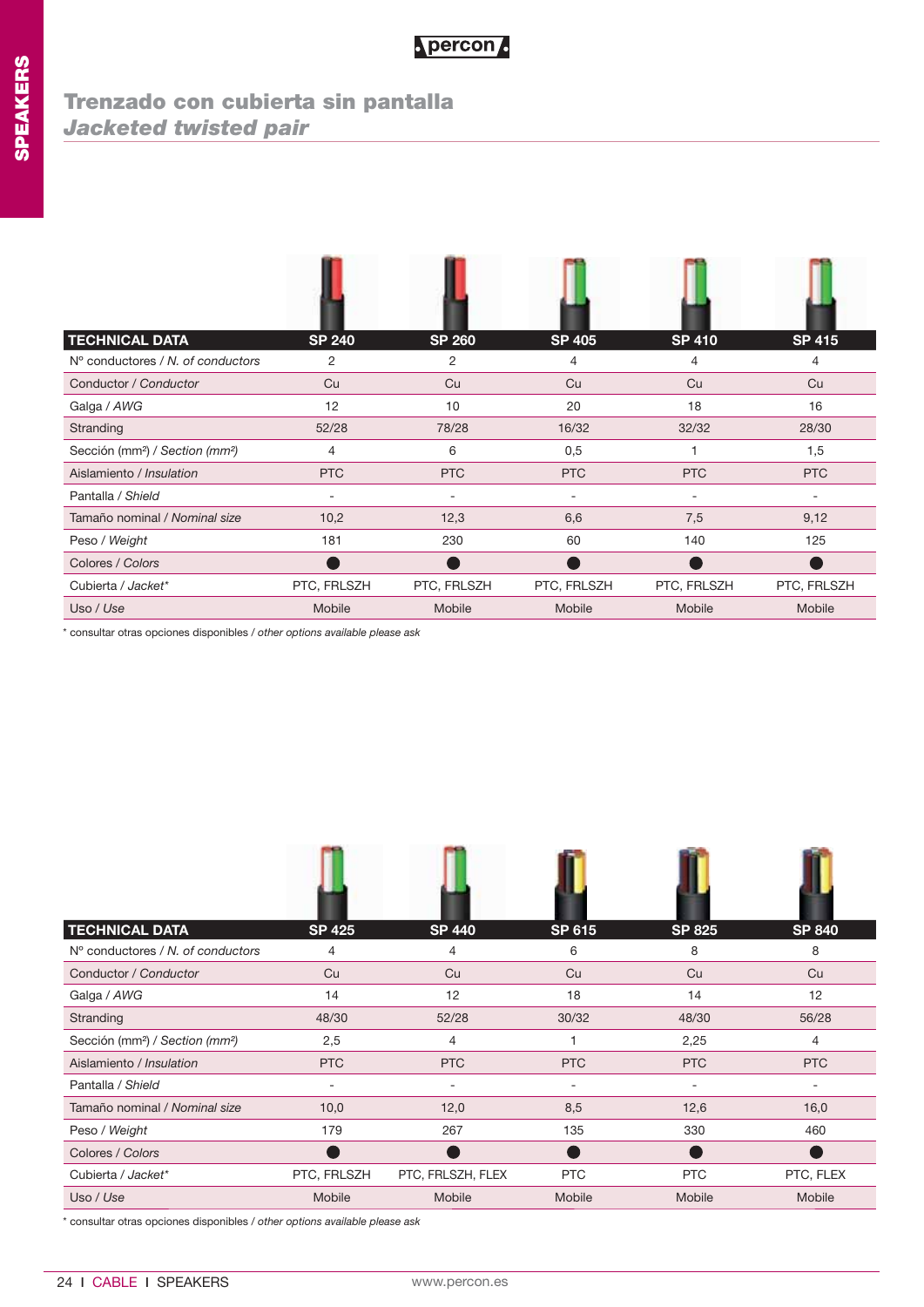

## **Trenzado con cubierta apantallado AL** *AL - Shielded multicore twisted (AS)*

Cable audio analógico balanceado apantallado para altavoces. Es un cable fabricado especialmente para ser utilizado en instalaciones de altavoces y líneas de 100 Voltios. Sistema Retard. Anulación de interferencias de los móviles

## **APLICACIÓN** *APPLICATION*

*Analogue shielded balanced loudspeaker audio cable. Specially manufactured to be used in loudspeaker and 100 volt line installations. Retard system. Mobile phone interference cancellation.* 

| <b>TECHNICAL DATA</b>                                   | <b>AL 205</b>            | <b>AL 207</b>            | <b>AL 210</b>            | <b>AL 215</b>            | <b>AL 225</b>            |
|---------------------------------------------------------|--------------------------|--------------------------|--------------------------|--------------------------|--------------------------|
| $N^{\circ}$ conductores / N, of conductors              | 2                        | 2                        | 2                        | 2                        | 2                        |
| Conductor / Conductor                                   | CuSn OFC                 | CuSn OFC                 | CuSn OFC                 | CuSn OFC                 | CuSn OFC                 |
| Galga / AWG                                             | 20                       | 19                       | 18                       | 16                       | 14                       |
| Stranding                                               | 16/32                    | 24/32                    | 32/32                    | 28/30                    | 48/30                    |
| Sección (mm <sup>2</sup> ) / Section (mm <sup>2</sup> ) | 0,5                      | 0,75                     |                          | 1,5                      | 2,5                      |
| Aislamiento / Insulation                                | PTC/FRLSZH               | <b>PTC</b>               | PTC/FRLSZH               | PTC/FRLSZH               | PTC/FRLSZH               |
| Pantalla / Shield                                       | $Al-Pet +$<br>Drain Wire | $Al-Pet +$<br>Drain Wire | $Al-Pet +$<br>Drain Wire | $Al-Pet +$<br>Drain Wire | $Al-Pet +$<br>Drain Wire |
| Tamaño nominal / Nominal size                           | 5,6                      | 6,5                      | 7,4                      | 7,9                      | 9,0                      |
| Peso / Weight                                           | 35                       | 50                       | 65                       | 95                       | 121                      |
| Colores / Colors                                        |                          |                          |                          |                          |                          |
| Cubierta / Jacket*                                      | MAX, FRLSZH, PTC         | PTC, FRLSZH              | PTC, FRLS, FRLSZH        | PTC, FRLSZH              | PTC, FRLSZH, WATERPROOF  |
| Uso / Use                                               | <b>Mobile</b>            | Mobile                   | <b>Mobile</b>            | Mobile                   | Mobile                   |

\* consultar otras opciones disponibles / *other options available please ask*

| <b>TECHNICAL DATA</b>                                   | <b>AL 240</b>            | <b>AL 260</b>            | <b>AL 280</b>            | AL 2012                  | AL 2016                  |
|---------------------------------------------------------|--------------------------|--------------------------|--------------------------|--------------------------|--------------------------|
| $No$ conductores / N, of conductors                     | 2                        | 2                        | 2                        | 2                        | 2                        |
| Conductor / Conductor                                   | Cu                       | Cu                       | Cu                       | Cu                       | Cu                       |
| Galga / AWG                                             | 12                       | 10                       | 8                        | 6                        | 5                        |
| Stranding                                               | 52/28                    | 78/28                    | 240/32                   | 7/40/32                  | 120/26                   |
| Sección (mm <sup>2</sup> ) / Section (mm <sup>2</sup> ) | 4                        | 6                        | 8                        | 12                       | 16                       |
| Aislamiento / Insulation                                | PTC/FRLSZH               | PTC/FRLSZH               | PTC/FRLSZH               | PTC/FRLSZH               | PTC/FRLSZH               |
| Pantalla / Shield                                       | $Al-Pet +$<br>Drain Wire | $Al-Pet +$<br>Drain Wire | $Al-Pet +$<br>Drain Wire | $Al-Pet +$<br>Drain Wire | $AI-Pet +$<br>Drain Wire |
| Tamaño nominal / Nominal size                           | 11,5                     | 12,5                     | 14,2                     | 16,5                     | 18,6                     |
| Peso / Weight                                           | 185                      | 236                      | 285                      | 345                      | 583                      |
| Colores / Colors                                        |                          |                          |                          |                          |                          |
| Cubierta / Jacket*                                      | PTC, FRLSZH              | PTC, FRLSZH              | PTC, FRLSZH              | PTC, WATERPROOF          | <b>PTC</b>               |
| Uso / Use                                               | Mobile                   | Mobile                   | Mobile                   | Mobile                   | <b>Mobile</b>            |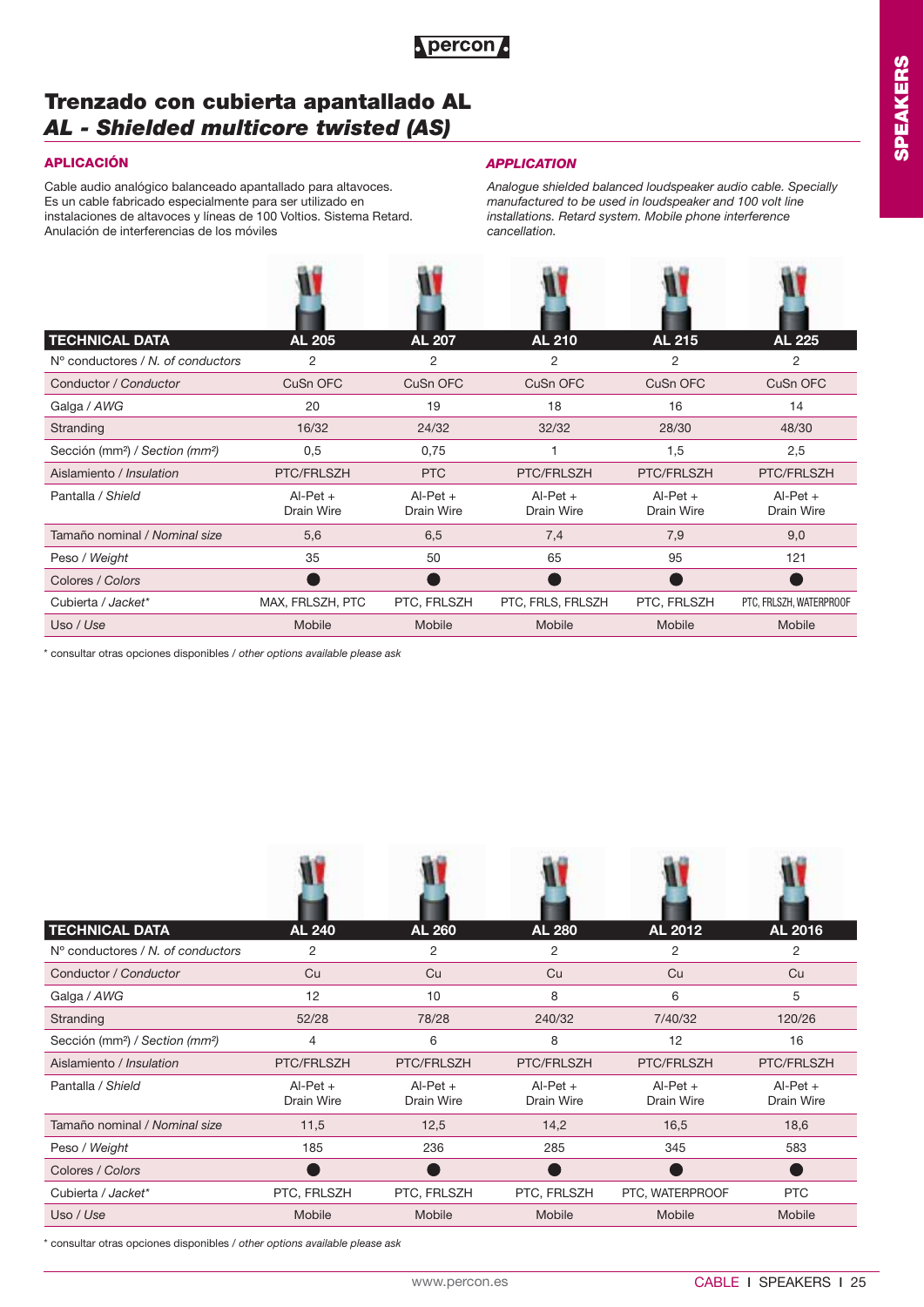## **Trenzado con cubierta apantallado AL** *AL - Shielded multicore twisted (AS)*

| <b>TECHNICAL DATA</b>                                   | <b>AL 315</b>            | <b>AL 305</b>            | <b>AL 310</b>            | <b>AL 315</b>            | <b>AL 325</b>            |
|---------------------------------------------------------|--------------------------|--------------------------|--------------------------|--------------------------|--------------------------|
| $No$ conductores / N, of conductors                     | 3                        | 3                        | 3                        | 3                        | 3                        |
| Conductor / Conductor                                   | CuSn OFC                 | CuSn OFC                 | CuSn OFC                 | CuSn OFC                 | CuSn OFC                 |
| Galga / AWG                                             | 16                       | 20                       | 18                       | 16                       | 14                       |
| Stranding                                               | 28/30                    | 16/32                    | 32/32                    | 28/30                    | 28/30                    |
| Sección (mm <sup>2</sup> ) / Section (mm <sup>2</sup> ) | 1,5                      | 0,5                      |                          | 1,5                      | 2,5                      |
| Aislamiento / Insulation                                | PTC, FRLSZH              | PTC, FRLSZH              | PTC, FRLSZH              | PTC, FRLSZH              | PTC, FRLSZH              |
| Pantalla / Shield                                       | $AI-Pet +$<br>Drain Wire | $Al-Pet +$<br>Drain Wire | $AI-Pet +$<br>Drain Wire | $AI-Pet +$<br>Drain Wire | $AI-Pet +$<br>Drain Wire |
| Tamaño nominal / Nominal size                           | 8,4                      | 7,0                      | 7,8                      | 8,4                      | 9,7                      |
| Peso / Weight                                           | 102                      | 65                       | 79                       | 102                      | 147                      |
| Colores / Colors                                        |                          |                          |                          |                          |                          |
| Cubierta / Jacket*                                      | PTC, FRLSZH              | PTC, FRLSZH              | PTC, FRLSZH              | PTC, FRLSZH              | PTC, FRLSZH              |
| Uso / Use                                               | Mobile                   | Mobile                   | Mobile                   | Mobile                   | Mobile                   |

\* consultar otras opciones disponibles / *other options available please ask*

| <b>TECHNICAL DATA</b>                                   | <b>AL 405</b>            | <b>AL 410</b>            | <b>AL 415</b>            | <b>AL 425</b>            | <b>AL 440</b>            |
|---------------------------------------------------------|--------------------------|--------------------------|--------------------------|--------------------------|--------------------------|
| $No$ conductores / N, of conductors                     | 4                        | 4                        | 4                        | 4                        | 4                        |
| Conductor / Conductor                                   | CuSn OFC                 | CuSn OFC                 | CuSn OFC                 | CuSn OFC                 | CuSn OFC                 |
| Galga / AWG                                             | 20                       | 18                       | 16                       | 14                       | 12                       |
| Stranding                                               | 16/32                    | 32/32                    | 28/30                    | 48/30                    | 52/28                    |
| Sección (mm <sup>2</sup> ) / Section (mm <sup>2</sup> ) | 0,5                      |                          | 1,5                      | 2,5                      | 4                        |
| Aislamiento / Insulation                                | PTC, FRLSZH              | PTC, FRLSZH              | PTC, FRLSZH              | PTC, FRLSZH              | PTC, FRLSZH              |
| Pantalla / Shield                                       | $Al-Pet +$<br>Drain Wire | $Al-Pet +$<br>Drain Wire | $Al-Pet +$<br>Drain Wire | $Al-Pet +$<br>Drain Wire | $Al-Pet +$<br>Drain Wire |
| Tamaño nominal / Nominal size                           | 6,6                      | 8,2                      | 9,12                     | 11,0                     | 13,2                     |
| Peso / Weight                                           | 60                       | 150                      | 125                      | 175                      | 298                      |
| Colores / Colors                                        |                          |                          |                          |                          |                          |
| Cubierta / Jacket*                                      | PTC, FRLSZH              | PTC, FRLSZH              | PTC, FRLSZH              | PTC, FRLSZH              | PTC, FRLSZH              |
| Uso / Use                                               | Mobile                   | Mobile                   | Mobile                   | Mobile                   | Mobile                   |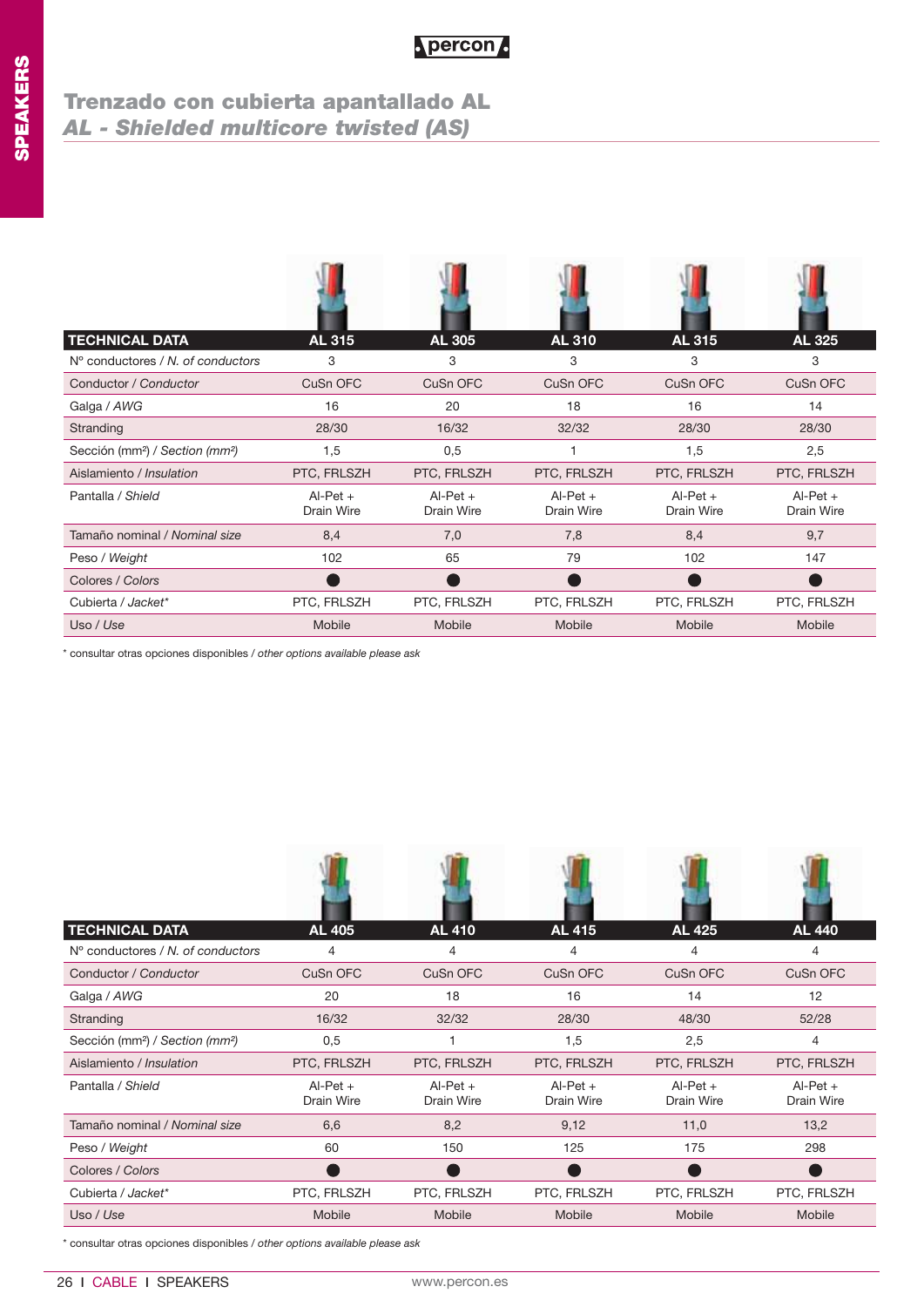## **Trenzado con cubierta apantallado AL** *AL - Shielded multicore twisted (AS)*

| <b>TECHNICAL DATA</b>                                   | <b>AL 460</b>            | <b>AL 480</b>            | <b>AL 510</b>            | <b>AL 605</b>            | <b>AL 615</b>            |
|---------------------------------------------------------|--------------------------|--------------------------|--------------------------|--------------------------|--------------------------|
| N° conductores / N, of conductors                       | 4                        | 4                        | 5                        | 6                        | 6                        |
| Conductor / Conductor                                   | Cu                       | Cu                       | CuSn OFC                 | CuSn OFC                 | CuSn OFC                 |
| Galga / AWG                                             | 10                       | 8                        | 18                       | 20                       | 18                       |
| Stranding                                               | 82/28                    | 240/32                   | 32/32                    | 16/32                    | 30/32                    |
| Sección (mm <sup>2</sup> ) / Section (mm <sup>2</sup> ) | 6                        | 8                        |                          | 0,5                      |                          |
| Aislamiento / Insulation                                | PTC, FRLSZH              | PTC, FRLSZH              | PTC, FRLSZH              | PTC, FRLSZH              | PTC, FRLSZH              |
| Pantalla / Shield                                       | $Al-Pet +$<br>Drain Wire | $Al-Pet +$<br>Drain Wire | $Al-Pet +$<br>Drain Wire | $Al-Pet +$<br>Drain Wire | $Al-Pet +$<br>Drain Wire |
| Tamaño nominal / Nominal size                           | 15,0                     | 17,5                     | 9,3                      | 8,2                      | 8,5                      |
| Peso / Weight                                           | 340                      | 495                      | 120                      | 92                       | 135                      |
| Colores / Colors                                        |                          |                          |                          |                          |                          |
| Cubierta / Jacket*                                      | PTC, FRLSZH              | <b>PTC</b>               | PTC, FRLSZH              | PTC, FRLSZH              | PTC, FRLSZH              |
| Uso / Use                                               | Mobile                   | Mobile                   | Mobile                   | Mobile                   | Mobile                   |

\* consultar otras opciones disponibles / *other options available please ask*

**AGMON** 

| <b>TECHNICAL DATA</b>                                   | <b>AL 625</b>            | <b>AL 640</b>            | <b>AL 825</b>            | <b>AL 840</b>            |
|---------------------------------------------------------|--------------------------|--------------------------|--------------------------|--------------------------|
| $N^{\circ}$ conductores / N, of conductors              | 6                        | 6                        | 8                        | 8                        |
| Conductor / Conductor                                   | CuSn OFC                 | CuSn OFC                 | Cu                       | Cu                       |
| Galga / AWG                                             | 14                       | 12                       | 14                       | 12                       |
| Stranding                                               | 48/30                    | 52/28                    | 48/30                    | 52/28                    |
| Sección (mm <sup>2</sup> ) / Section (mm <sup>2</sup> ) | 2,5                      | 4                        | 2,5                      | 4                        |
| Aislamiento / Insulation                                | PTC, FRLSZH              | PTC, FRLSZH              | PTC, FRLSZH              | PTC, FRLSZH              |
| Pantalla / Shield                                       | $AI-Pet +$<br>Drain Wire | $AI-Pet +$<br>Drain Wire | $AI-Pet +$<br>Drain Wire | $Al-Pet +$<br>Drain Wire |
| Tamaño nominal / Nominal size                           | 12,7                     | 16,2                     | 15,0                     | 18,2                     |
| Peso / Weight                                           | 280                      | 285                      | 330                      | 535                      |
| Colores / Colors                                        |                          |                          |                          |                          |
| Cubierta / Jacket*                                      | PTC, FRLSZH              | PTC, FRLSZH              | PTC, FRLSZH              | PTC, FRLSZH              |
| Uso / Use                                               | Mobile                   | Mobile                   | Mobile                   | Mobile                   |

**JO**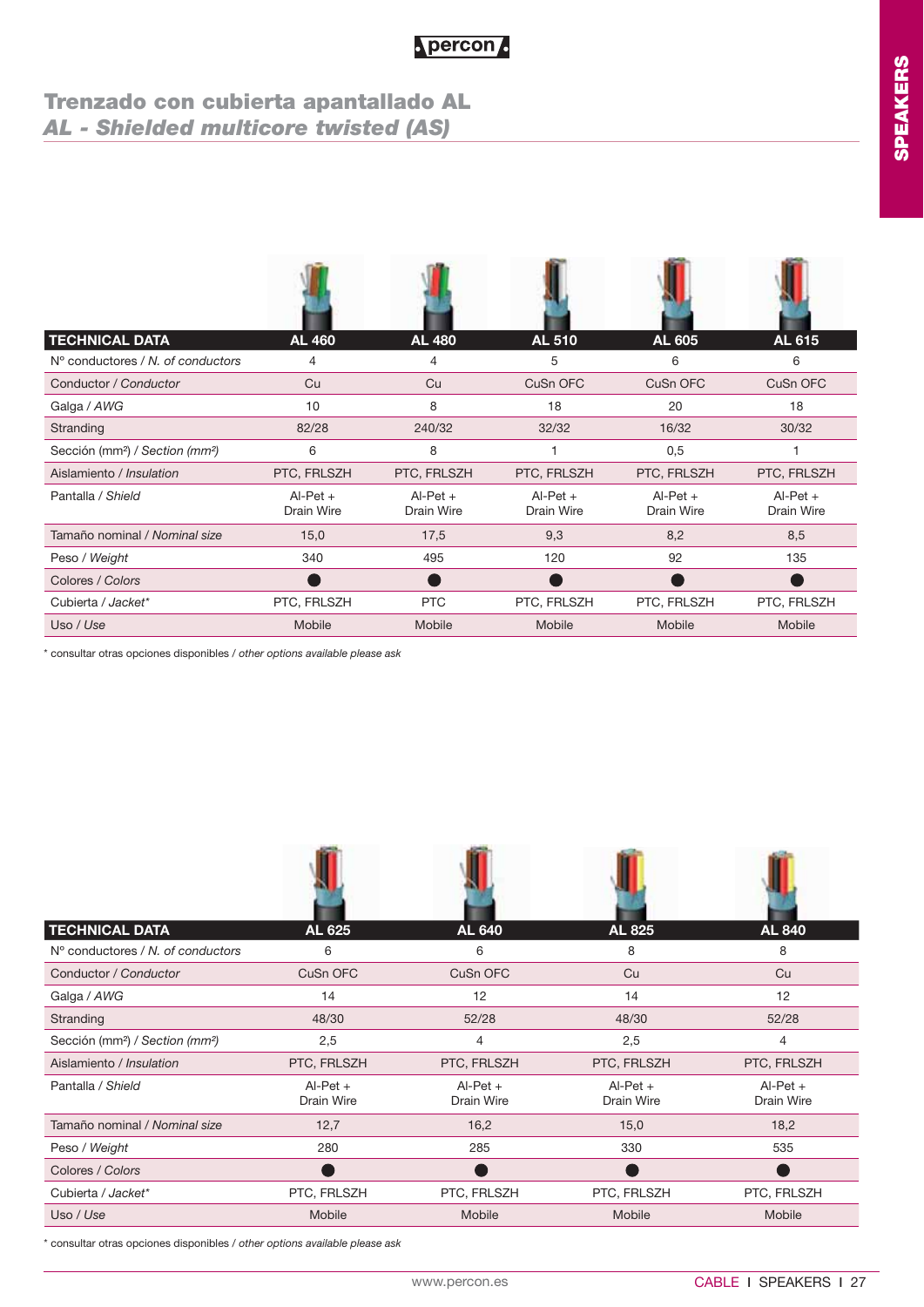

## **Trenzado con cubierta resistente al fuego apantallado AL** *AL - Shielded multicores twisted fire resistant*

Cable audio analógico balanceado apantallado para altavoces. Sistema Retard. Anulación de interferencias de los móviles. Resistente al fuego 180 minutos (AS+, RF90). Cable diseñado para instalaciones donde se requiera seguridad intrínseca contra el fuego. Cumple normativa UNE-EN50200.

### **APLICACIÓN** *APPLICATION*

*Analogue shielded balanced loudspeaker audio cable. Retard system. Mobile phone interference cancellation. Fire resistant 180 minutes (AS+, RF90). Cable designed for installations that require specific fire safety. UNE-EN50200 compliant.*

| <b>TECHNICAL DATA</b>                                   | <b>AL 205 FIRE</b>       | <b>AL 215 FIRE</b>       | <b>AL 315 FIRE</b>       | <b>AL 225 FIRE</b>       | <b>AL 325 FIRE</b>       |
|---------------------------------------------------------|--------------------------|--------------------------|--------------------------|--------------------------|--------------------------|
| $No$ conductores / N, of conductors                     | 2                        | 2                        | 3                        | 2                        | 3                        |
| Conductor / Conductor                                   | Cu                       | Cu                       | Cu                       | Cu                       | Cu                       |
| Galga / AWG                                             | 20                       | 16                       | 16                       | 14                       | 14                       |
| Stranding                                               | 16/30                    | 28/30                    | 28/30                    | 48/30                    | 48/30                    |
| Sección (mm <sup>2</sup> ) / Section (mm <sup>2</sup> ) | 0,5                      | 1,5                      | 1,5                      | 2,5                      | 2,5                      |
| Aislamiento / Insulation                                | <b>XLS</b>               | <b>XLS</b>               | <b>XLS</b>               | <b>XLS</b>               | <b>XLS</b>               |
| Pantalla / Shield                                       | $AI-Pet +$<br>Drain Wire | $Al-Pet +$<br>Drain Wire | $AI-Pet +$<br>Drain Wire | $AI-Pet +$<br>Drain Wire | $AI-Pet +$<br>Drain Wire |
| Tamaño nominal / Nominal size                           | 5,6                      | 8,0                      | 8,2                      | 9,4                      | 9,7                      |
| Peso / Weight                                           | 35                       | 100                      | 107                      | 128                      | 154                      |
| Colores / Colors                                        |                          |                          |                          |                          |                          |
| Cubierta / Jacket*                                      | <b>FRLSZH</b>            | <b>FRLSZH</b>            | <b>FRLSZH</b>            | <b>FRLSZH</b>            | <b>FRLSZH</b>            |
| Uso / Use                                               | Install                  | Install                  | Install                  | Install                  | Install                  |

\* consultar otras opciones disponibles / *other options available please ask*

## **Audio activo** *Active audio*

Cables especiales compuestos de audio y potencia. Diseñado para instalaciones de altavoces auto amplificados.

### **APLICACIÓN** *APPLICATION*

*Special cables composed by audio and power. Designed for self amplified loudspeakers installations.*





| <b>TECHNICAL DATA</b>                                   | <b>TVL 0110</b>     |                     | <b>TVL 0210</b>    |                   |  |
|---------------------------------------------------------|---------------------|---------------------|--------------------|-------------------|--|
| Composición / Composition                               | <b>AK 220 AL</b>    | <b>Power Cable</b>  | <b>Power Cable</b> | <b>AK 2111 AL</b> |  |
| $No$ conductores / N, of conductors                     |                     |                     | 3                  | 2                 |  |
| Conductor / Conductor                                   | Cu OFC              | CuSn                | Cu                 | CuSn              |  |
| Galga / AWG                                             | 24                  | $2x16 + 1x20$       | 14                 | 24                |  |
| Stranding                                               | 25/38               | $28/30 + 16/32$     | 80/32              | 7/32              |  |
| Sección (mm <sup>2</sup> ) / Section (mm <sup>2</sup> ) | 0,2                 | $2x1.5 + 1x0.5$     | 2,5                | 0,22              |  |
| Aislamiento / Insulation                                | PTC                 | <b>PTC</b>          | <b>PEX</b>         | <b>PTC</b>        |  |
| Pantalla / Shield                                       | Al-Pet + Drain Wire | Al-Pet + Drain Wire |                    | $Al-Pet + Cu$     |  |
| Tamaño nominal / Nominal size                           |                     | 16,0                | 13,5               |                   |  |
| Peso / Weight                                           | 322                 |                     | 216                |                   |  |
| Colores / Colors                                        |                     |                     |                    |                   |  |
| Cubierta / Jacket*                                      |                     | FRLS, PTC           | FRLS, PTC          |                   |  |
| Uso / Use                                               | Mobile              |                     | Mobile             |                   |  |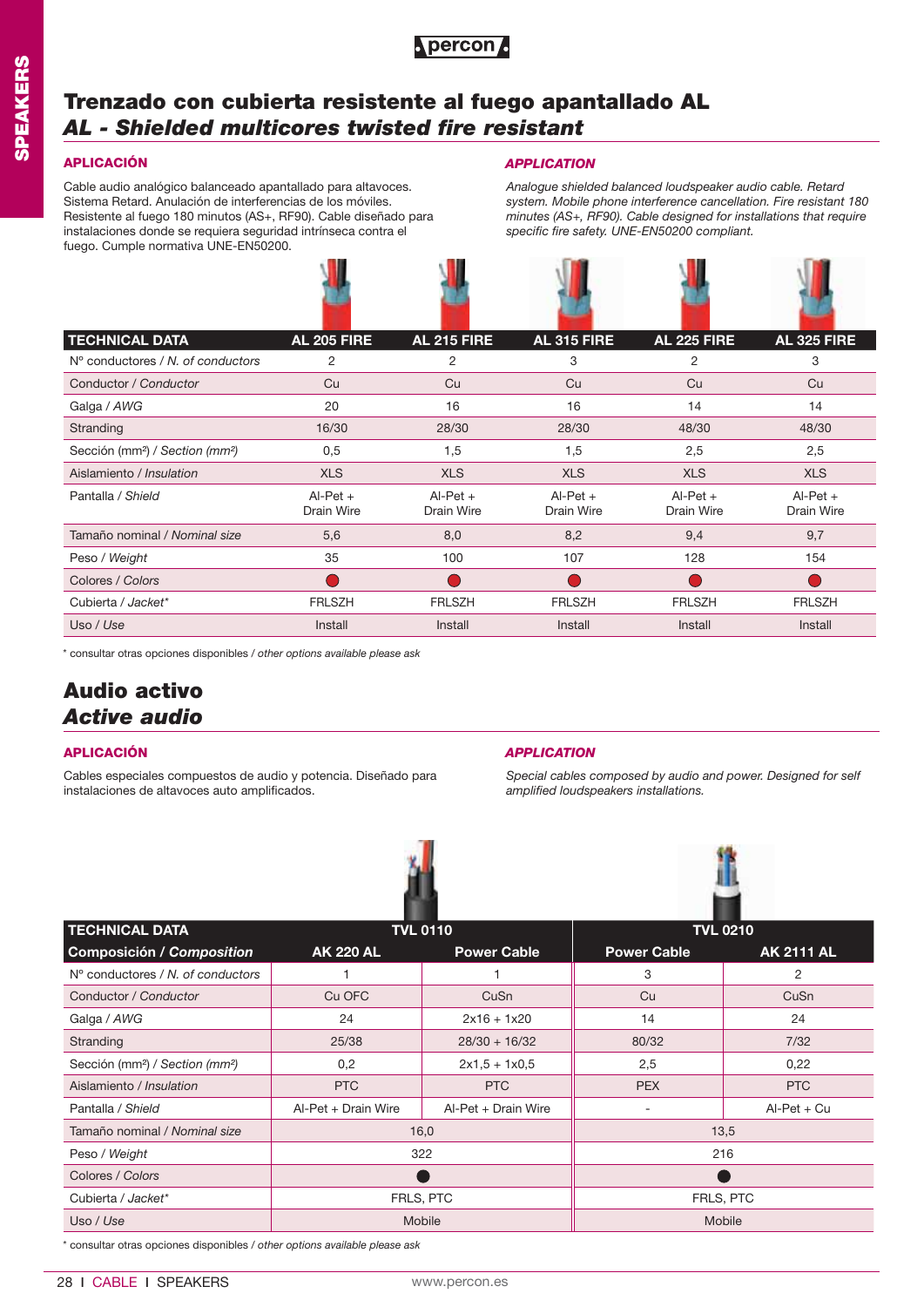

## **Analógico - Coaxial 50 Ohms**  *Analogue - Coaxial 50 Ohms*

## **APLICACIÓN**

Cable analógico de radiofrecuencia de 50 Ohms. Se utiliza para aplicaciones típicas de equipamientos, rack, instalación, etc.

### *APPLICATION*

*50 Ohm analogue coaxial cable. Typically used for equipment, rack and installation applications.*

| <b>TECHNICAL DATA</b>                                   | <b>RG 58 A/U</b> | <b>RG 213 A/U</b> | <b>RG 214 A/U</b> | <b>RG 8 A/U</b> |
|---------------------------------------------------------|------------------|-------------------|-------------------|-----------------|
| $No$ conductores / N, of conductors                     |                  |                   |                   |                 |
| Conductor / Conductor                                   | CuSn             | Cu                | CuAg              | Cu              |
| Galga / AWG                                             | 20               | 12                | 12                | 12              |
| Stranding                                               | 19/32            | 7/21              | 7/21              | 7/21            |
| Sección (mm <sup>2</sup> ) / Section (mm <sup>2</sup> ) | 0,6              | 2,7               | 2,7               | 2,7             |
| Aislamiento / Insulation                                | <b>PE</b>        | <b>PE</b>         | PE                | PE              |
| Pantalla / Shield                                       | CuSn             | Cu                | $CuAg + CuAg$     | Cu              |
| Tamaño nominal / Nominal size                           | 4,9              | 10,2              | 10,7              | 10,3            |
| Peso / Weight                                           | 43               | 147               | 208               | 161             |
| Colores / Colors                                        |                  |                   |                   |                 |
| Cubierta / Jacket*                                      | PTC, FRLSZH      | PTC, FRLSZH       | PTC, FRLSZH       | <b>PTC</b>      |
| Uso / Use                                               | Install          | Install           | Install           | Install         |

\* consultar otras opciones disponibles / *other options available please ask*

## **Aplicaciones radiofrecuencia - Coaxial 50 Ohms**  *RF applications - Coaxial 50 Ohms*

### **APLICACIÓN**

Cable coaxial de 50 ohmios para instalación fija. Ofrece muy bajas pérdidas. Ideal para instalaciones troncales.

### *APPLICATION*

*50 Ohm coaxial cable for fixed installations. Very low losses. Perfect for trunk installations.*

| <b>TECHNICAL DATA</b>                                   | <b>RF-240</b>   | <b>RF-400</b> | <b>RF-400/FLEX</b> |
|---------------------------------------------------------|-----------------|---------------|--------------------|
| N° conductores / N, of conductors                       |                 |               |                    |
| Conductor / Conductor                                   | CC AI           | CC AI         | CC AI              |
| Galga / AWG                                             | 15              | 9,5           | 9,5                |
| Stranding                                               | Solid           | Solid         | Flex               |
| Sección (mm <sup>2</sup> ) / Section (mm <sup>2</sup> ) | 1,58            | 5,8           | 5,8                |
| Aislamiento / Insulation                                | <b>FHDPE</b>    | <b>FHDPE</b>  | <b>FHDPE</b>       |
| Pantalla / Shield                                       | $AI-Pet + CuSn$ | Al-Pet + CuSn | Al-Pet + CuSn      |
| Tamaño nominal / Nominal size                           | 6,1             | 10,3          | 10,3               |
| Peso / Weight                                           | 50              | 100           | 100                |
| Colores / Colors                                        |                 |               |                    |
| Cubierta / Jacket*                                      | <b>PE</b>       | <b>PE</b>     | <b>PE</b>          |
| Uso / Use                                               | Install         | Install       | Mobile             |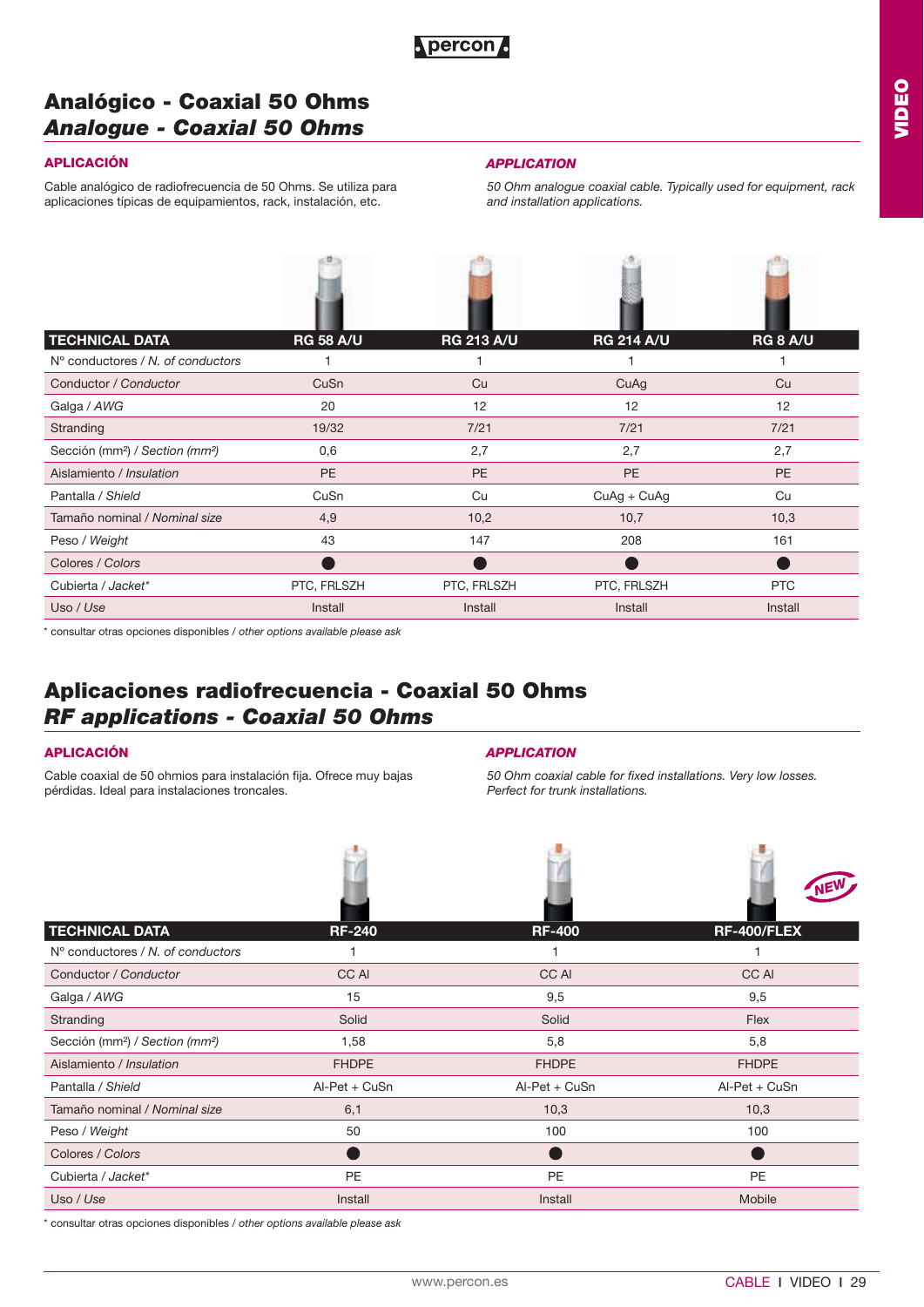## **Analógico - Coaxial 75 Ohms**  *Analogue - Coaxial 75 Ohms*

Cable video analógico de 75 Ohmios. Se utiliza para aplicaciones típicas de vídeo, equipamientos, rack, instalación, etc.

西

## **APLICACIÓN** *APPLICATION*

*75 Ohm analogue video cable. Typically used for video, equipment, rack and installation applications.*

 $\mathbb{R}^n$ 

| <b>TECHNICAL DATA</b>                                   | <b>VK 95 (RG59)</b> | RG 11 1,0/6,6                    | <b>RG 11AU</b> | <b>VK 63</b> |
|---------------------------------------------------------|---------------------|----------------------------------|----------------|--------------|
| N° conductores / N, of conductors                       |                     |                                  |                |              |
| Conductor / Conductor                                   | <b>CW</b>           | Cu                               | CuSn           | Cu           |
| Galga / AWG                                             | 23                  | 18                               | 18             | 22           |
| Stranding                                               | Solid               | Solid                            | 7/26           | 7/30         |
| Sección (mm <sup>2</sup> ) / Section (mm <sup>2</sup> ) | 0,28                | 0,78                             | 0,88           | 0,34         |
| Aislamiento / Insulation                                | <b>PE</b>           | PE                               | <b>PE</b>      | <b>PHDPE</b> |
| Pantalla / Shield                                       | Cu(98%)             | Cu                               | Cu             | Cu(98%)      |
| Tamaño nominal / Nominal size                           | 6,0                 | 8,8                              | 10,3           | 6,0          |
| Peso / Weight                                           | 56                  | 134                              | 140            | 47           |
| Colores / Colors                                        | 00000000            | $\bigcirc$ $\bigcirc$ $\bigcirc$ |                | 000000       |
| Cubierta / Jacket*                                      | PTC, FRLSZH         | <b>PTC</b>                       | <b>PTC</b>     | <b>PTC</b>   |
| Uso / Use                                               | Install             | Install                          | Install        | Mobile       |

A

\* consultar otras opciones disponibles / *other options available please ask*

## **CATV Digital - Coaxial 75 Ohms**  *CATV Digital - Coaxial 75 Ohms*

Cable coaxial de 75 ohmios utilizado para la distribución de señales de televisión de redes privadas y públicas y como cable de antena para sistema de televisión digital terrestre y bajas de satélite. También apto para transmitir señales de video analógico en banda base como podrían ser circuitos cerrados de TV.

### **APLICACIÓN** *APPLICATION*

*75 ohm coaxial cable used for private and public TV network signals and also as aerial cable for TDT and satellite systems. Also suitable for analogue video signals baseband transmissions such as CCTV.*

| <b>TECHNICAL DATA</b>                                   | <b>RG 6 CATV Trishield</b>        | <b>RG 11 CATV Trishield</b>       | <b>RG 6 CATV Doubleshield</b> |
|---------------------------------------------------------|-----------------------------------|-----------------------------------|-------------------------------|
| N° conductores / N, of conductors                       |                                   |                                   |                               |
| Conductor / Conductor                                   | <b>CW</b>                         | <b>CW</b>                         | <b>CW</b>                     |
| Galga / AWG                                             | 18                                | 14                                | 18                            |
| Stranding                                               | Solid                             | Solid                             | Solid                         |
| Sección (mm <sup>2</sup> ) / Section (mm <sup>2</sup> ) | 0,785                             | 2,01                              | 0,785                         |
| Aislamiento / Insulation                                | $S + FHDPE + S$                   | $S + F + DPE + S$                 | <b>FHDPE</b>                  |
| Pantalla / Shield                                       | $AI-Pet-AI + Braided AI + AI-Pet$ | $AI-Pet-Al + Braided Al + Al-Pet$ | Al-Foil + Braided Al          |
| Tamaño nominal / Nominal size                           | 7,0                               | 10,2                              | 6,9                           |
| Peso / Weight                                           | 45                                | 80                                | 41                            |
| Colores / Colors                                        |                                   | $\bullet$ $\circ$                 | $\Box$ ( )                    |
| Cubierta / Jacket*                                      | <b>PTC</b>                        | <b>PTC</b>                        | PTC                           |
| Uso / Use                                               | Install                           | Install                           | Install                       |
|                                                         |                                   |                                   |                               |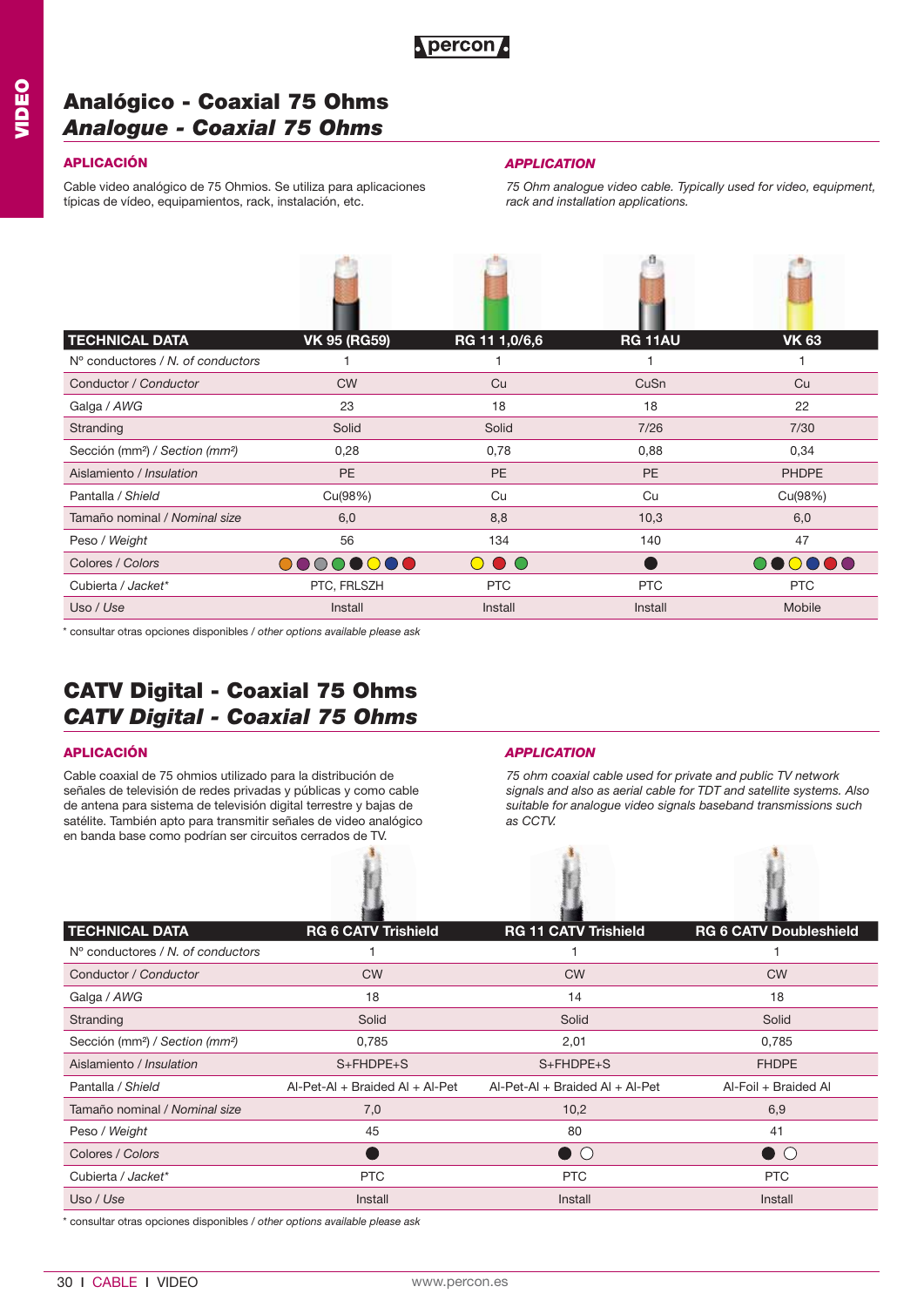

## **SILVER + Alta precisión digital - Coaxial 75 Ohms/4K/UHD** *SILVER + High Precision Digital - Coaxial 75 Ohms/4K/UHD*

and the state of the state of the



**VIDEO**

Cable coaxial de vídeo Silver+ de 75 ohmios para aplicaciones digitales. Soporta transmisiones de SDI para formato 4K, UHD y señales ASI.

### **APLICACIÓN** *APPLICATION*

 $\mathbb{R}^n$ 

*75 ohm coaxial video cable Silver+ for digital applications. Supports SDI transmission for 4K, UHD format and ASI signals.*

after .

| <b>TECHNICAL DATA</b>                                   | VK 50 Silver +  | VK 60 Silver +                            | VK 70 Silver +  | VK 80 Silver +  | VK 90 Silver +                                         |
|---------------------------------------------------------|-----------------|-------------------------------------------|-----------------|-----------------|--------------------------------------------------------|
| $No$ conductores / N, of conductors                     |                 |                                           |                 |                 |                                                        |
| Conductor / Conductor                                   | <b>EHC CuAg</b> | <b>EHC CuAg</b>                           | <b>EHC CuAg</b> | <b>EHC CuAg</b> | <b>EHC CuAg</b>                                        |
| Galga / AWG                                             | 23              | 20                                        | 18              | 16              | 14                                                     |
| Stranding                                               | Solid           | Solid                                     | Solid           | Solid           | Solid                                                  |
| Sección (mm <sup>2</sup> ) / Section (mm <sup>2</sup> ) | 0,28            | 0,50                                      | 0,785           | 1,77            | 2,01                                                   |
| Aislamiento / Insulation                                | $FHDPE +$       | $FHDPE +$                                 | $FHDPE +$       | $FHDPE +$       | $FHDPE +$                                              |
| Pantalla / Shield                                       | $Cu-Pet + Cu$   | $Cu-Pet + Cu$                             | $Cu-Pet + Cu$   | $Cu-Pet + Cu$   | $Cu-Pet + Cu$                                          |
| Tamaño nominal / Nominal size                           | 4,5             | 5,9                                       | 7,1             | 9,2             | 10,5                                                   |
| Peso / Weight                                           | 23,7            | 45                                        | 69              | 120             | 150                                                    |
| Colores / Colors                                        | 0000            | $\bullet \bullet \bullet \bullet \bullet$ | 00000           |                 | $\overline{\mathbf{O}}\overline{\mathbf{O}}\mathbf{O}$ |
| Cubierta / Jacket*                                      | CMR, FRLSZH     | CMR, FRLSZH                               | CMR, FRLSZH     | CMR, FRLSZH     | CMR, FRLSZH                                            |
| Uso / Use                                               | Install         | Install                                   | Install         | Install         | Install                                                |

\* consultar otras opciones disponibles / *other options available please ask*

## **Precision Digital - Coaxial 75 Ohms** *Precision Digital - Coaxial 75 Ohms*

Cable coaxial de vídeo de 75 ohmios para aplicaciones digitales. Soporta transmisiones de datos seriados (SDI) y formatos de televisión de alta definición (HDTV) y 3G-SDI.

#### **APLICACIÓN** *APPLICATION*

高 出 出 出 出

*75 ohm coaxial video cable for digital applications. Supports serial data transmission (SDI) and high definition (HDTV) and 3G-SDI TV formats.*

| <b>TECHNICAL DATA</b>                                   | VK 2 0,4/1,95                | VK 5 0,6/2,8                                                | VK 6 0,8/3,7                        | VK 7 1,0/4,7                     | VK 9 1,6/7,1                 |
|---------------------------------------------------------|------------------------------|-------------------------------------------------------------|-------------------------------------|----------------------------------|------------------------------|
| $No$ conductores / N, of conductors                     |                              |                                                             |                                     |                                  |                              |
| Conductor / Conductor                                   | CuSn                         | Cu                                                          | Cu                                  | Cu                               | Cu                           |
| Galga / AWG                                             | 26                           | 23                                                          | 20                                  | 18                               | 14                           |
| Stranding                                               | Solid                        | Solid                                                       | Solid                               | Solid                            | Solid                        |
| Sección (mm <sup>2</sup> ) / Section (mm <sup>2</sup> ) | 0,125                        | 0,28                                                        | 0,50                                | 0,785                            | 2,01                         |
| Aislamiento / Insulation                                | <b>FHDPE</b>                 | <b>FHDPE</b>                                                | <b>FHDPE</b>                        | <b>FHDPE</b>                     | <b>FHDPE</b>                 |
| Pantalla / Shield                                       | Al-Pet + CuSn                | Al-Pet-Al + CuSn                                            | $AI-Pet-AI + CuSn$                  | Al-Pet-Al + CuSn                 | Al-Pet-Al + CuSn             |
| Tamaño nominal / Nominal size                           | 3,0                          | 4,5                                                         | 6,0                                 | 7,0                              | 10,3                         |
| Peso / Weight                                           | 13,6                         | 23,7                                                        | 43                                  | 56,6                             | 120                          |
| Colores / Colors                                        | D O C<br>$\circ\bullet\circ$ | $\bigcirc$<br>$\blacksquare$<br>$\bullet$ $\bullet$ $\circ$ | $\bigcap$<br>$\blacksquare$<br>0000 | DO O O<br>$\overline{\text{OO}}$ | $\bullet\bullet\bullet\circ$ |
| Cubierta / Jacket*                                      | PTC, FRLS, FRLSZH            | PTC, FRLS, FRLSZH                                           | PTC, FRLS, FRLSZH                   | PTC, FRLS, FRLSZH                | PTC, FRLS, FRLSZH            |
| Uso / Use                                               | Install                      | Install                                                     | Install                             | Install                          | Install                      |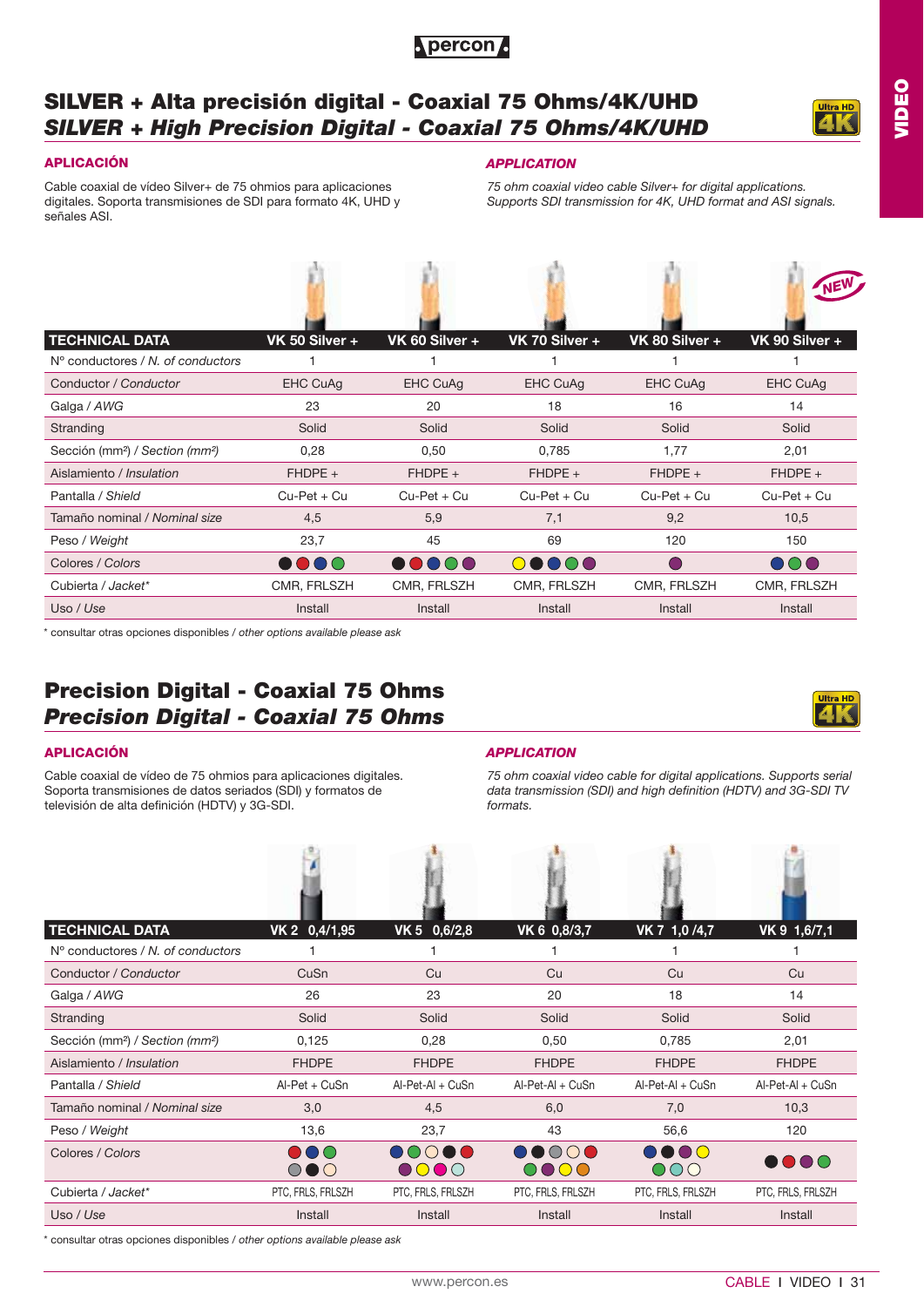## **Flexible Digital Precision -** *Precision Digital Flexible*

### **APLICACIÓN**

Cable coaxial de vídeo de 75 ohmios para aplicaciones digitales móbiles. Soporta transmisiones de datos seriados (SDI) y formatos de televisión de alta definición (HDTV) y 3G-SDI.

### *APPLICATION*

*75 ohm coaxial video cable for digital mobile applications. Supports serial data transmission (SDI) and high definition (HDTV) and 3G-SDI TV formats.*

| <b>TECHNICAL DATA</b>                                   | <b>VK 770F ENH+</b> | <b>VK 66 / VK 660F</b> |
|---------------------------------------------------------|---------------------|------------------------|
| $No$ conductores / N, of conductors                     |                     |                        |
| Conductor / Conductor                                   | <b>EHC Cu</b>       | Cu                     |
| Galga / AWG                                             | 16                  | 20                     |
| Stranding                                               | 7/26                | 7/29                   |
| Sección (mm <sup>2</sup> ) / Section (mm <sup>2</sup> ) | 0,88                | 0,43                   |
| Aislamiento / Insulation                                | FHDPE+              | <b>FHDPE</b>           |
| Pantalla / Shield                                       | CuSn + CuSn         | CuSn + CuSn            |
| Tamaño nominal / Nominal size                           | 7,5                 | 6,14                   |
| Peso / Weight                                           | 80                  | 70                     |
| Colores / Colors                                        |                     |                        |
| Cubierta / Jacket*                                      | PTC / NBR           | PTC / NBR              |
| Uso / Use                                               | Mobile              | Mobile                 |

\* consultar otras opciones disponibles / *other options available please ask*

## **Digital Multicore**

### **APLICACIÓN**

Cable video analógico/digital para aplicaciones típicas de videoproyección/ informática, etc. De alta calidad. RGBHV + componentes RGB/Y, R-Y, B-Y/Y, Pb, Pr/Y, Cb, Cr. Superflexible.

### *APPLICATION*

*Analogue/digital video cable for typical video projection, computer, etc applications. High quality. RGBHV + components RGB/Y, R-Y, B-Y/Y, Pb, Pr/Y, Cb, Cr. Superflexible.*

| <b>TECHNICAL DATA</b>                                   | <b>VK 3065</b>     | <b>VK 4065</b>     | <b>VK 5065</b>     | <b>VK 6065</b>                           | <b>VK 8065</b>     | <b>VK 10065</b>     |
|---------------------------------------------------------|--------------------|--------------------|--------------------|------------------------------------------|--------------------|---------------------|
| $No$ de coaxiales / N, of cores                         | $0,6/2,8 \times 3$ | $0,6/2,8 \times 4$ | $0,6/2,8 \times 5$ | $0,6/2,8 \times 6$                       | $0,6/2,8 \times 8$ | $0,6/2,8 \times 10$ |
| Conductor / Conductor                                   | Cu                 | Cu                 | Cu                 | Cu                                       | Cu                 | Cu                  |
| Galga / AWG                                             | 23                 | 23                 | 23                 | 23                                       | 23                 | 23                  |
| Stranding                                               | Solid              | Solid              | Solid              | Solid                                    | Solid              | Solid               |
| Sección (mm <sup>2</sup> ) / Section (mm <sup>2</sup> ) | 0,28               | 0,28               | 0,28               | 0,28                                     | 0,28               | 0,28                |
| Aislamiento / Insulation                                | <b>FHDPE</b>       | <b>FHDPE</b>       | <b>FHDPE</b>       | <b>FHDPE</b>                             | <b>FHDPE</b>       | <b>FHDPE</b>        |
| Pantalla / Shield                                       | $AI-Pet-AI + CuSn$ | Al-Pet-Al + CuSn   | Al-Pet-Al + CuSn   | Al-Pet-Al + CuSn                         | Al-Pet-Al + CuSn   | Al-Pet-Al + CuSn    |
| Tamaño nominal / Nominal size                           | 11,5               | 13,3               | 14,1               | 17,9                                     | 16,9               | 20,9                |
| Peso / Weight                                           | 172                | 222                | 247                | 357                                      | 386                | 460                 |
| Colores / Colors                                        |                    |                    |                    |                                          |                    |                     |
| Cubierta / Jacket*                                      | PTC, FRLS, FRLSZH  | PTC, FRLS, FRLSZH  | PTC, FRLS, FRLSZH  | PTC, PTC waterbloc-<br>king FRLS, FRLSZH | PTC, FRLS, FRLSZH  | PTC, FRLS, FRLSZH   |
| Uso / Use                                               | Install            | Install            | Install            | Install                                  | Install            | Install             |



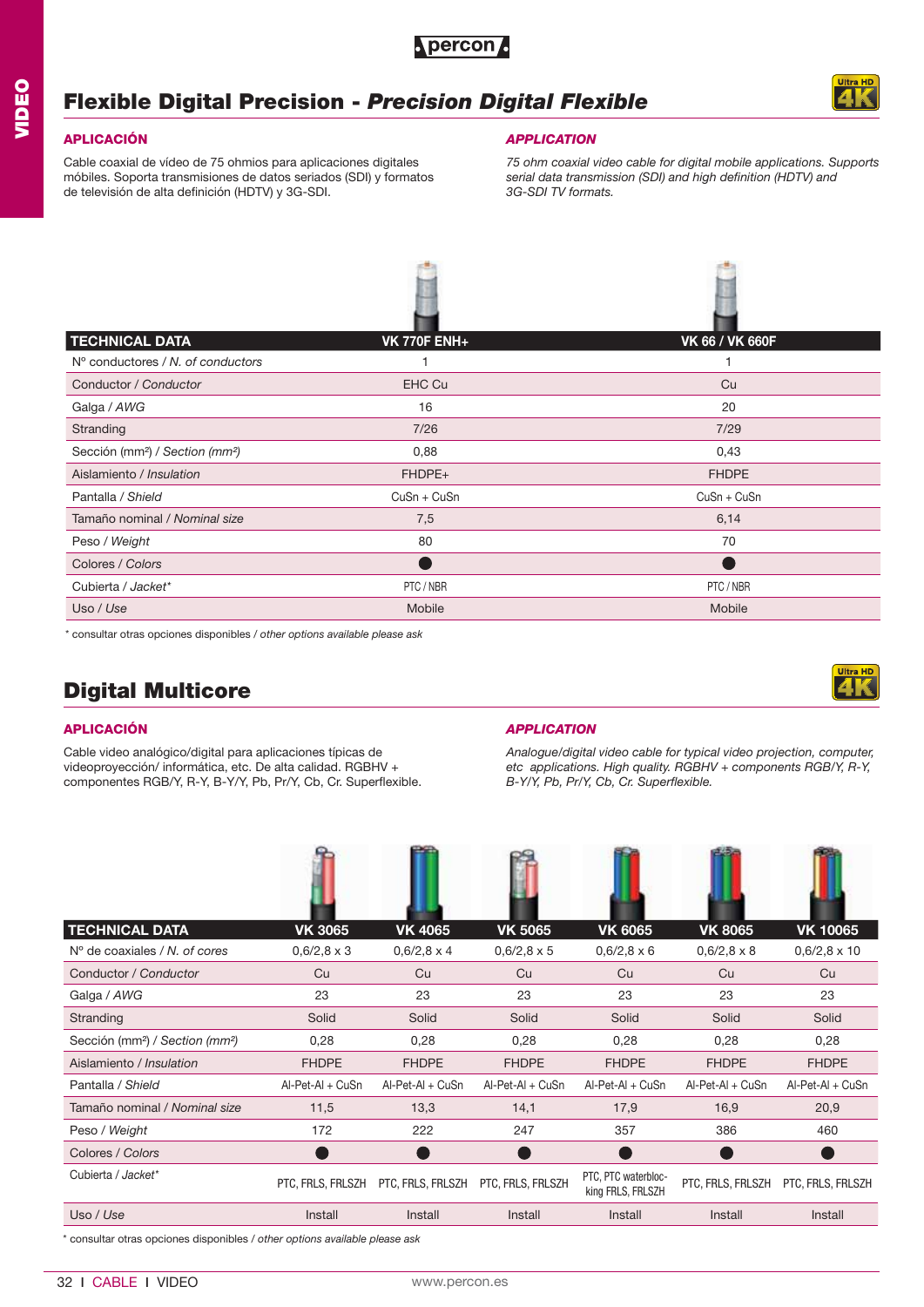**VIDEO**

| <b>TECHNICAL DATA</b>                                   | <b>VK 2378</b>     | <b>VK 5378</b>     | <b>VK 8376</b>     | <b>VK 2471 PUR</b> | <b>VK 5471</b>     | <b>VK 10471</b>     |
|---------------------------------------------------------|--------------------|--------------------|--------------------|--------------------|--------------------|---------------------|
| $No$ de coaxiales / N. of cores                         | $0,8/3,7 \times 2$ | $0.8/3.7 \times 5$ | $0,8/3,7 \times 8$ | $1,0/4,7 \times 2$ | $1,0/4,7 \times 5$ | $1,0/4,7 \times 10$ |
| Conductor / Conductor                                   | Cu                 | Cu                 | Cu                 | Cu                 | Cu                 | Cu                  |
| Galga / AWG                                             | 20                 | 20                 | 20                 | 18                 | 18                 | 18                  |
| Stranding                                               | Solid              | Solid              | Solid              | Solid              | Solid              | Solid               |
| Sección (mm <sup>2</sup> ) / Section (mm <sup>2</sup> ) | 0,5                | 0,5                | 0,5                | 0,785              | 0,785              | 0,785               |
| Aislamiento / Insulation                                | <b>FHDPE</b>       | <b>FHDPE</b>       | <b>FHDPE</b>       | <b>FHDPE</b>       | <b>FHDPE</b>       | <b>FHDPE</b>        |
| Pantalla / Shield                                       | $AI-Pet-AI + CuSn$ | Al-Pet-Al + CuSn   | $AI-Pet-AI + CuSn$ | Al-Pet-Al + CuSn   | Al-Pet-Al + CuSn   | Al-Pet-Al + CuSn    |
| Tamaño nominal / Nominal size                           | 15,0               | 18,6               | 24,0               | 16,2               | 22,1               | 35,5                |
| Peso / Weight                                           | 185                | 375                | 578                | 296                | 508                | 1157                |
| Colores / Colors                                        |                    |                    |                    |                    |                    |                     |
| Cubierta / Jacket*                                      | PTC, FRLS, FRLSZH  | PTC, FRLS, FRLSZH  | PTC, FRLS, FRLSZH  | PTC, FRLS, FRLSZH  | PTC, FRLS, FRLSZH  | PTC, FRLS, FRLSZH   |
| Uso / Use                                               | Install            | Install            | Install            | Install            | Install            | Install             |

\* consultar otras opciones disponibles / *other options available please ask*

## **Digital Multicore Minicoaxial**

Cable utilizado principalmente para aplicaciones profesionales de Y/C - RGHBV y para aplicaciones miniatura de audio, video y control.

### **APLICACIÓN** *APPLICATION*

*Cable mainly used for professional Y/C - RGHBV applications and for miniature audio, video and control applications.*

| <b>TECHNICAL DATA</b>                                   | <b>VK 200</b>        |                      | <b>VK 420</b>          | <b>VK 500</b>        |                      | <b>VK 520</b>          |                      | <b>VK 540</b>                 |  |
|---------------------------------------------------------|----------------------|----------------------|------------------------|----------------------|----------------------|------------------------|----------------------|-------------------------------|--|
| <b>Composición / Composition</b>                        | Coax<br><b>Video</b> | Coax<br><b>Video</b> | <b>Signal</b><br>Cable | Coax<br><b>Video</b> | Coax<br><b>Video</b> | <b>Signal</b><br>Cable | Coax<br><b>Video</b> | <b>Signal</b><br><b>Cable</b> |  |
| N° conductores / N, of conductors                       | 2                    | 4                    | 5                      | 5                    | 5                    | 5                      | 5                    | 5                             |  |
| Conductor / Conductor                                   | CuSn                 | CuSn                 | CuSn                   | CuSn                 | CuSn                 | CuSn                   | CuSn                 | CuSn                          |  |
| Galga / AWG                                             | 28                   | 28                   | 26                     | 28                   | 28                   | 26                     | 26                   | 26                            |  |
| Stranding                                               | 7/36                 | 7/36                 | 7/34                   | 7/36                 | 7/36                 | 7/34                   | Solid                | 7/34                          |  |
| Sección (mm <sup>2</sup> ) / Section (mm <sup>2</sup> ) | 0,08                 | 0,08                 | 0,0123                 | 0,08                 | 0,08                 | 0,123                  | 0,125                | 0,123                         |  |
| Aislamiento / Insulation                                | <b>PEX</b>           | <b>PEX</b>           | <b>PEX</b>             | <b>PEX</b>           | <b>PEX</b>           | <b>PEX</b>             | <b>PEX</b>           | <b>PTC</b>                    |  |
| Pantalla / Shield                                       | Cusn                 | Cusn                 | Cusn                   | Cusn                 | CuSn                 |                        | CuSn                 | $\overline{\phantom{a}}$      |  |
| Tamaño nominal / Nominal size                           | 6,8                  |                      | 8,0                    | 9,0                  |                      | 9,5                    |                      | 10                            |  |
| Peso / Weight                                           | 50                   |                      | 83                     | 93                   |                      | 107                    |                      | 135                           |  |
| Colores / Colors                                        | $\bullet\,\circ$     | $\bigcirc$           |                        | $\bullet\,\circ$     | $\bigcirc$           |                        |                      | $\bigcirc$                    |  |
| Cubierta / Jacket*                                      | PTC, NBR             |                      | PTC, FRLSZH            | <b>PTC</b>           |                      | PTC, FRLS, FRLSZH      | FRLS, FRLSZH         |                               |  |
| Uso / Use                                               | Mobile               |                      | Mobile                 | Mobile               |                      | Mobile                 | Mobile               |                               |  |

\* consultar otras opciones disponibles / *other options available please ask*

Apto también para aplicaciones analógicas / *Also suitable for analog applications*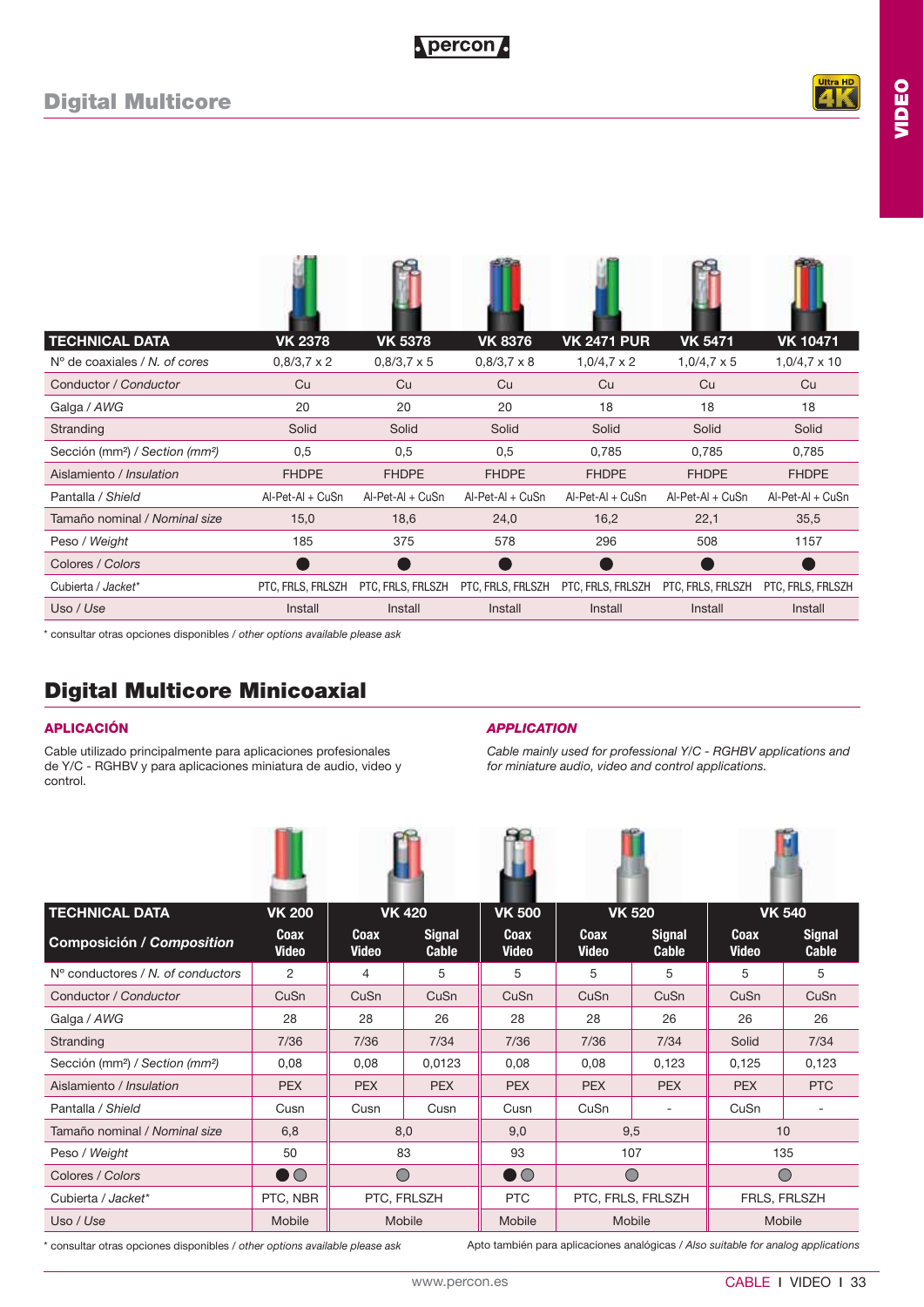## **Paralelo** *Parallel*

Cable paralelo de video y audio. Flexible. Alta calidad. *Parallel video and audio cable. Flexible. High quality.* 

## **APLICACIÓN** *APPLICATION*

| <b>TECHNICAL DATA</b>                                   |                      | <b>VK11</b>          | <b>VK 12</b>         |                      |  |  |
|---------------------------------------------------------|----------------------|----------------------|----------------------|----------------------|--|--|
| Composición / Composition                               | Coax<br><b>Video</b> | Coax<br><b>Audio</b> | Coax<br><b>Video</b> | Coax<br><b>Audio</b> |  |  |
| $No$ conductores / N, of conductors                     |                      | 1                    |                      | 2                    |  |  |
| Conductor / Conductor                                   | CuSn                 | CuSn                 | CuSn                 | CuSn                 |  |  |
| Galga / AWG                                             | 28<br>28             |                      | 28                   | 28                   |  |  |
| Stranding                                               | 7/36                 | 7/36                 | 7/36                 | 7/36                 |  |  |
| Sección (mm <sup>2</sup> ) / Section (mm <sup>2</sup> ) | 0,08                 | 0,08                 | 0,08                 | 0,08                 |  |  |
| Aislamiento / Insulation                                | <b>PEX</b>           | <b>PE</b>            | <b>PEX</b>           | PE                   |  |  |
| Pantalla / Shield                                       | CuSn                 | CuSn                 | CuSn                 | CuSn                 |  |  |
| Tamaño nominal / Nominal size                           | $6,5 \times 3,5$     |                      | $9,5 \times 3,5$     |                      |  |  |
| Peso / Weight                                           | 31                   |                      | 43                   |                      |  |  |
| Colores / Colors                                        |                      |                      |                      |                      |  |  |
| Cubierta / Jacket*                                      |                      | PTC, FRLSZH          | PTC, FRLSZH          |                      |  |  |
| Uso / Use                                               |                      | Mobile               |                      | Mobile               |  |  |

\* consultar otras opciones disponibles / *other options available please ask*

Apto también para aplicaciones analógicas / *Also suitable for analog applications*

## **Multicore Audio, Video & Señal** *Multicore Audio, Video & Signal*

Cable compuesto de video, audio, control para aplicaciones diversas. Cable video de 75 Ohmios (VK1). Superflexible.

### **APLICACIÓN** *APPLICATION*

*Cable composed of video, audio, control for several applications. 75 ohm video cable (VK1). Superflexible.*

| <b>TECHNICAL DATA</b>                                   |                      | <b>VK 111</b>        |                               |                             | <b>VK 112</b>                 |                      | <b>VK 221</b>               |                               |  |
|---------------------------------------------------------|----------------------|----------------------|-------------------------------|-----------------------------|-------------------------------|----------------------|-----------------------------|-------------------------------|--|
| Composición / Composition                               | Coax<br><b>Video</b> | Coax<br><b>Audio</b> | <b>Signal</b><br><b>Cable</b> | <b>Coax</b><br><b>Video</b> | <b>Signal</b><br><b>Cable</b> | Coax<br><b>Video</b> | <b>Coax</b><br><b>Audio</b> | <b>Signal</b><br><b>Cable</b> |  |
| $No$ conductores / N, of conductors                     | $\mathbf{1}$         | 1                    | 1                             | $\mathbf{1}$                | 2                             | 2                    | $\overline{2}$              |                               |  |
| Conductor / Conductor                                   | CuSn                 | CuSn                 | CuSn                          | CuSn                        | CuSn                          | CuSn                 | CuSn                        | CuSn                          |  |
| Galga / AWG                                             | 28                   | 28                   | 26                            | 28                          | 22                            | 28                   | 28                          | 26                            |  |
| Stranding                                               | 7/36                 | 7/36                 | 7/34                          | 7/36                        | 7/30                          | 7/36                 | 7/36                        | 7/34                          |  |
| Sección (mm <sup>2</sup> ) / Section (mm <sup>2</sup> ) | 0,08                 | 0,08                 | 0,15                          | 0,08                        | 0,34                          | 0,08                 | 0,08                        | 0,123                         |  |
| Aislamiento / Insulation                                | <b>PEX</b>           | <b>PE</b>            | <b>PTC</b>                    | <b>PEX</b>                  | <b>PTC</b>                    | <b>PEX</b>           | <b>PE</b>                   | <b>PTC</b>                    |  |
| Pantalla / Shield                                       | CuSn                 | CuSn                 |                               | CuSn                        | $\overline{\phantom{a}}$      | CuSn                 | CuSn                        | $\overline{\phantom{a}}$      |  |
| Tamaño nominal / Nominal size                           |                      | 5,2                  |                               |                             | 5,5                           |                      | 8,0                         |                               |  |
| Peso / Weight                                           |                      | 34                   |                               |                             | 39                            |                      | 89                          |                               |  |
| Colores / Colors                                        |                      |                      |                               |                             |                               |                      |                             |                               |  |
| Cubierta / Jacket*                                      |                      | PTC, FRLSZH          |                               |                             | <b>PTC</b>                    | PTC, FRLSZH          |                             |                               |  |
| Uso / Use                                               |                      | Mobile               |                               |                             | Mobile                        |                      | Mobile                      |                               |  |

\* consultar otras opciones disponibles / *other options available please ask*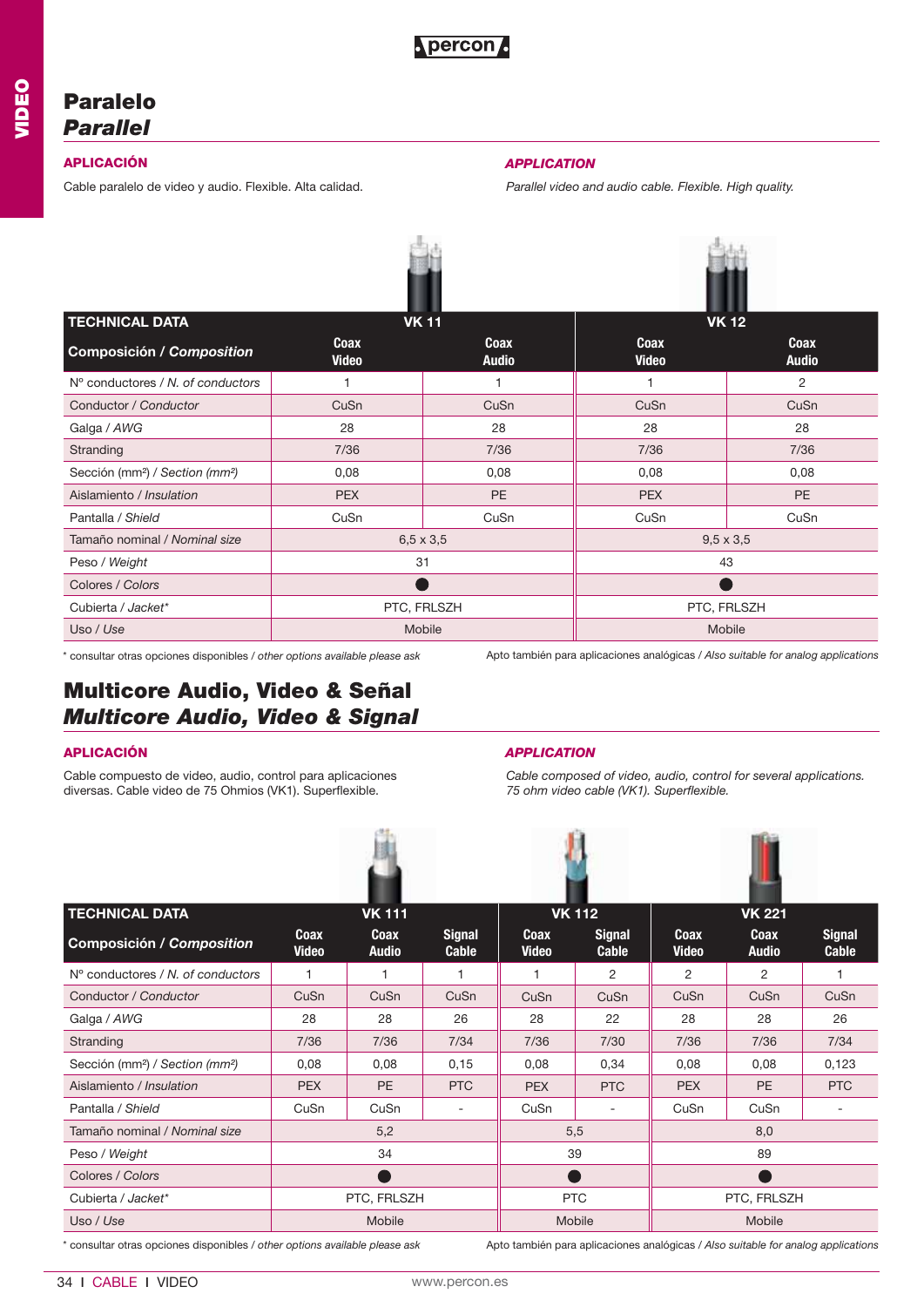## **Multicore Audio, Video & Señal** *Multicore Audio, Video & Signal*

| <b>TECHNICAL DATA</b>                                   |                      | <b>VK 240</b>        |                          |                      | <b>VK 341</b>                    |                        |                      | <b>VK 241</b>                    |                               |  |
|---------------------------------------------------------|----------------------|----------------------|--------------------------|----------------------|----------------------------------|------------------------|----------------------|----------------------------------|-------------------------------|--|
| <b>Composición / Composition</b>                        | Coax<br><b>Video</b> | Coax<br><b>Audio</b> | <b>Signal</b><br>Cable   | Coax<br><b>Video</b> | <b>Star-Quad</b><br><b>Audio</b> | <b>Signal</b><br>Cable | Coax<br><b>Video</b> | <b>Star-Quad</b><br><b>Audio</b> | <b>Signal</b><br><b>Cable</b> |  |
| $N^{\circ}$ conductores / N, of conductors              | 2                    | 4                    | 1                        | 3                    |                                  |                        | 3                    | 1                                | 9                             |  |
| Conductor / Conductor                                   | CuSn                 | CuSn                 | CuSn                     | CuSn                 | CuSn                             | CuSn                   | CuSn                 | CuSn                             | CuSn                          |  |
| Galga / AWG                                             | 28                   | 28                   | 26                       | 28                   | 24                               | 26                     | 28                   | 24                               | 26                            |  |
| Stranding                                               | 7/36                 | 7/36                 | 7/34                     | 7/36                 | 7/32                             | 7/34                   | 7/36                 | 7/32                             | 7/34                          |  |
| Sección (mm <sup>2</sup> ) / Section (mm <sup>2</sup> ) | 0,08                 | 0,08                 | 0,123                    | 0,08                 | 0,22                             | 0,123                  | 0,08                 | 0,22                             | 0,123                         |  |
| Aislamiento / Insulation                                | <b>PEX</b>           | <b>PE</b>            | <b>PTC</b>               | <b>PEX</b>           | <b>PTC</b>                       | <b>PTC</b>             | <b>PEX</b>           | <b>PE</b>                        | <b>PTC</b>                    |  |
| Pantalla / Shield                                       | CuSn                 | CuSn                 | $\overline{\phantom{a}}$ | CuSn                 | Al-Pet                           |                        | CuSn                 | Al-Pet                           | $\overline{\phantom{m}}$      |  |
| Tamaño nominal / Nominal size                           |                      | 9,0                  |                          |                      | 10,5                             |                        |                      | 9,95                             |                               |  |
| Peso / Weight                                           |                      | 121                  |                          |                      | 140                              |                        |                      | 137                              |                               |  |
| Colores / Colors                                        |                      |                      |                          |                      |                                  |                        |                      |                                  |                               |  |
| Cubierta / Jacket*                                      |                      | PTC, FRLSZH          |                          | PTC, FRLSZH          |                                  |                        | PTC, FRLSZH          |                                  |                               |  |
| Uso / Use                                               |                      | Mobile               |                          |                      | Mobile                           |                        |                      | Mobile                           |                               |  |

\* consultar otras opciones disponibles / *other options available please ask*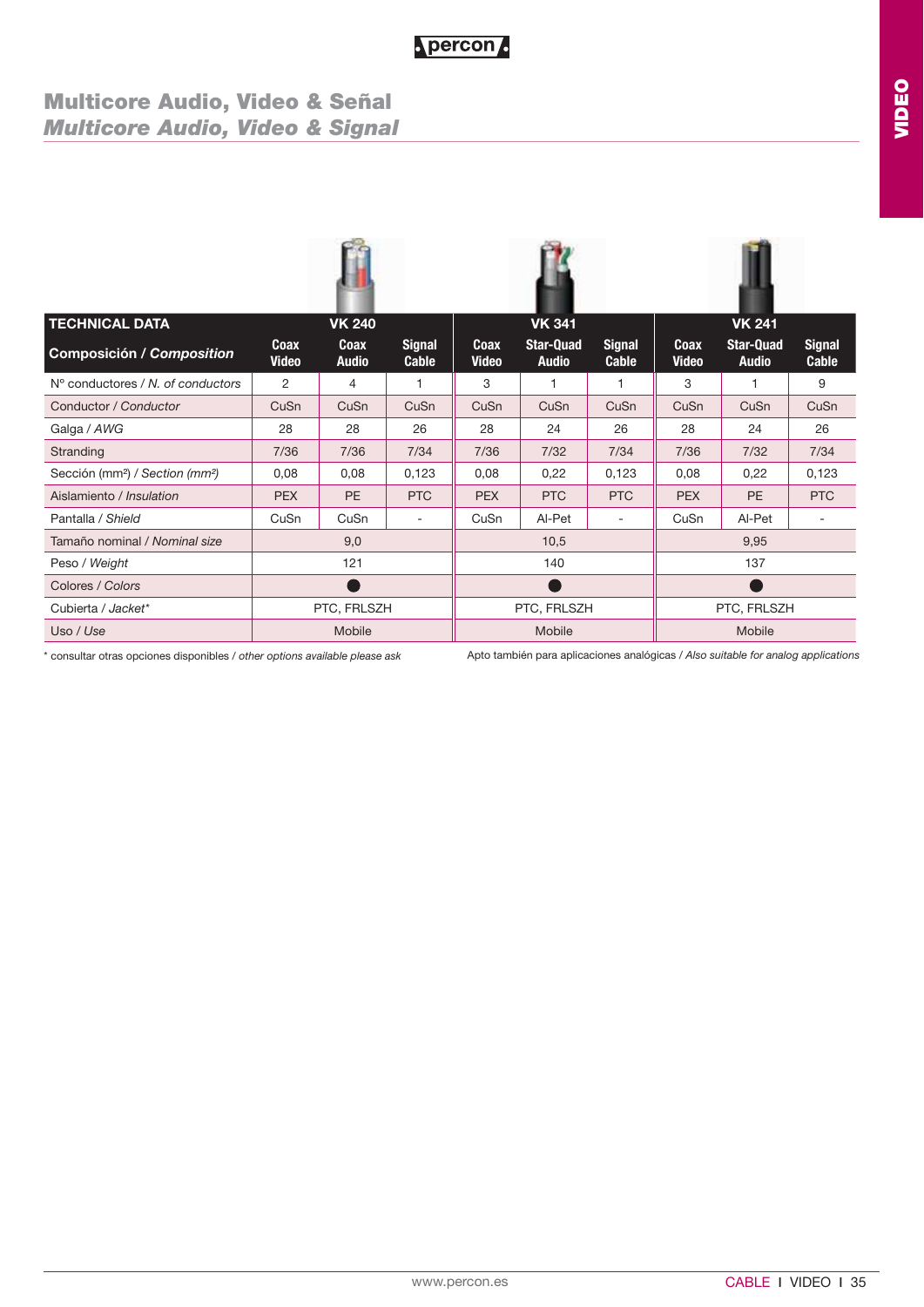## **Multicore Analógico / Digital** *Analog / Digital Multicore*

### **APLICACIÓN** *APPLICATION*

Cables TVL multicore analógicos compuestos por diferentes cables de video, audio, control y TVL. Ideal para aplicaciones móviles.



*TVL analogue multicore cables composed by different video, audio and control cables. Perfect for mobile applications.*

|                      |                                 |                               | <b>TVL 75400</b>      |                                 | <b>TVL 0402</b>                     |                          | <b>TVL 0002</b><br><b>TVL 0032</b>                   |                          |                                     |
|----------------------|---------------------------------|-------------------------------|-----------------------|---------------------------------|-------------------------------------|--------------------------|------------------------------------------------------|--------------------------|-------------------------------------|
| Coax<br><b>Video</b> | <b>Balanced</b><br><b>Audio</b> | <b>Power</b><br><b>Cables</b> | Coax<br><b>Video</b>  | <b>Balanced</b><br><b>Audio</b> | <b>Balanced</b><br><b>Audio</b>     | <b>FTP CAT</b><br>6 Flex | <b>F/FTP CAT</b><br>6 Flex                           | <b>FTP CAT</b><br>6 Flex | <b>Power</b><br><b>Cables</b>       |
|                      | 1                               | 3                             | 2                     | 4                               | 4                                   | 2                        | 2                                                    | 4                        | 2                                   |
| <b>CW</b>            | Cu OFC                          | Cu                            | Cu                    | Cu OFC                          | Cu OFC                              | Cu                       | Cu OFC                                               | Cu OFC                   | Cu                                  |
| 23                   | 24                              | 15                            | 20                    | 24                              | 24                                  | 27                       | 27                                                   | 24                       | 27                                  |
| Solid                | 25/38                           | 28/30                         | Solid                 | 25/38                           | 25/38                               | 7/35                     | 7/35                                                 | 25/38                    | 7/35                                |
| 0,28                 | 0,2                             | 1,374                         | 0,5                   | 0,2                             | 0,2                                 | ۰                        |                                                      | 0,2                      |                                     |
| PE                   | <b>PE</b>                       | <b>PTC</b>                    | <b>FHDPE</b>          | <b>PE</b>                       | <b>PEX</b>                          | <b>PEX</b>               | <b>PEX</b>                                           | <b>PEX</b>               | <b>PEX</b>                          |
| Cu                   | $Cu +$<br>Cu (Spiral)           |                               | $AI-Pet-AI +$<br>CuSn | Cu (Spiral)                     | $Al-Pet +$<br>Drain wire            | 1 Foil<br>2 Pairs        | AI-Pet                                               | $Al-Pet +$<br>Drain wire | 1 Foil<br>2 Pairs                   |
|                      | 13,5                            |                               |                       |                                 |                                     |                          | 14,0                                                 |                          |                                     |
|                      | 222                             |                               |                       |                                 |                                     |                          | 251                                                  |                          |                                     |
|                      |                                 |                               |                       |                                 |                                     |                          |                                                      |                          |                                     |
|                      | <b>PTC</b>                      |                               |                       |                                 |                                     |                          | <b>PTC</b>                                           |                          |                                     |
|                      | Mobile                          |                               |                       |                                 |                                     |                          | Mobile                                               |                          |                                     |
|                      |                                 |                               | <b>TVL 75220</b>      |                                 | 15,8<br>289<br><b>PTC</b><br>Mobile |                          | 16,0<br>200<br>Œ<br><b>PTC</b><br>Mobile<br>$\cdots$ |                          | 16,0<br>200<br><b>PTC</b><br>Mobile |

\* consultar otras opciones disponibles / *other options available please ask*

Apto también para aplicaciones analógicas / *Also suitable for analog applications*

## **Multicore Digital (TVL SERIES) -** *Digital Multicore (TVL SERIES)*  **116 mts HD-SDI (1080i) & 90 mts progressive HD-SDI (1080p)**

Cables TVL multicore digitales compuestos por diferentes cables de video, audio, control. Ideal para aplicaciones móviles.



### **APLICACIÓN** *APPLICATION*

*TVL digital multicore cables composed by different video, audio and control cables. Perfect for mobile applications.*





| <b>TECHNICAL DATA</b>                                   |                                  | <b>TVL 1002/CK/5</b>   |                            | <b>TVL 1002/5</b>      |                                  | <b>TVL 1110/5</b>                |                               |  |
|---------------------------------------------------------|----------------------------------|------------------------|----------------------------|------------------------|----------------------------------|----------------------------------|-------------------------------|--|
| <b>Composición / Composition</b>                        | <b>Coax Video</b><br>$($ VK5 $)$ | <b>CK 0004</b>         | <b>Coax Video</b><br>(VK5) | UTP cat 5e patch       | <b>Coax Video</b><br>$($ VK5 $)$ | <b>Star-Quad</b><br><b>Audio</b> | <b>Power</b><br><b>Cables</b> |  |
| $No$ de cables / N, of cables                           |                                  | 2                      |                            | 2                      |                                  |                                  | 3                             |  |
| Conductor / Conductor                                   | Cu                               | Cu                     | Cu                         | Cu                     | Cu                               | Cu OFC                           | Cu                            |  |
| Galga / AWG                                             | 23                               | 24                     | 23                         | 24                     | 23                               | 24                               | 15                            |  |
| Stranding                                               | Solid                            | 7/32                   | Solid                      | 7/32                   | Solid                            | 25/38                            | 28/30                         |  |
| Sección (mm <sup>2</sup> ) / Section (mm <sup>2</sup> ) | 0,28                             | 0,22                   | 0,28                       | 0,22                   | 0,28                             | 0,2                              | 1,5                           |  |
| Aislamiento / Insulation                                | <b>FHDPE</b>                     | <b>PTC</b>             | <b>FHDPE</b>               | <b>PTC</b>             | <b>FHDPE</b>                     | <b>PEX</b>                       | <b>PTC</b>                    |  |
| Pantalla / Shield                                       | $AI-Pet-AI +$<br>CuSn            | $CuSn +$<br>Drain Wire | $Al-Pet-Al +$<br>CuSn      | $CuSn +$<br>Drain Wire | $AI-Pet-AI +$<br>CuSn            | AI-Pet                           | ۰                             |  |
| Tamaño nominal / Nominal size                           |                                  | 14,4                   |                            | 14,0                   |                                  | 15,4                             |                               |  |
| Peso / Weight                                           | 237                              |                        |                            | 120                    |                                  | 230                              |                               |  |
| Colores / Colors                                        |                                  |                        |                            |                        |                                  |                                  |                               |  |
| Cubierta / Jacket*                                      |                                  | <b>PTC</b>             |                            | <b>PTC</b>             | <b>PTC</b>                       |                                  |                               |  |
| Uso / Use                                               | Mobile                           |                        |                            | Mobile                 | Mobile                           |                                  |                               |  |

\* consultar otras opciones disponibles / *other options available please ask*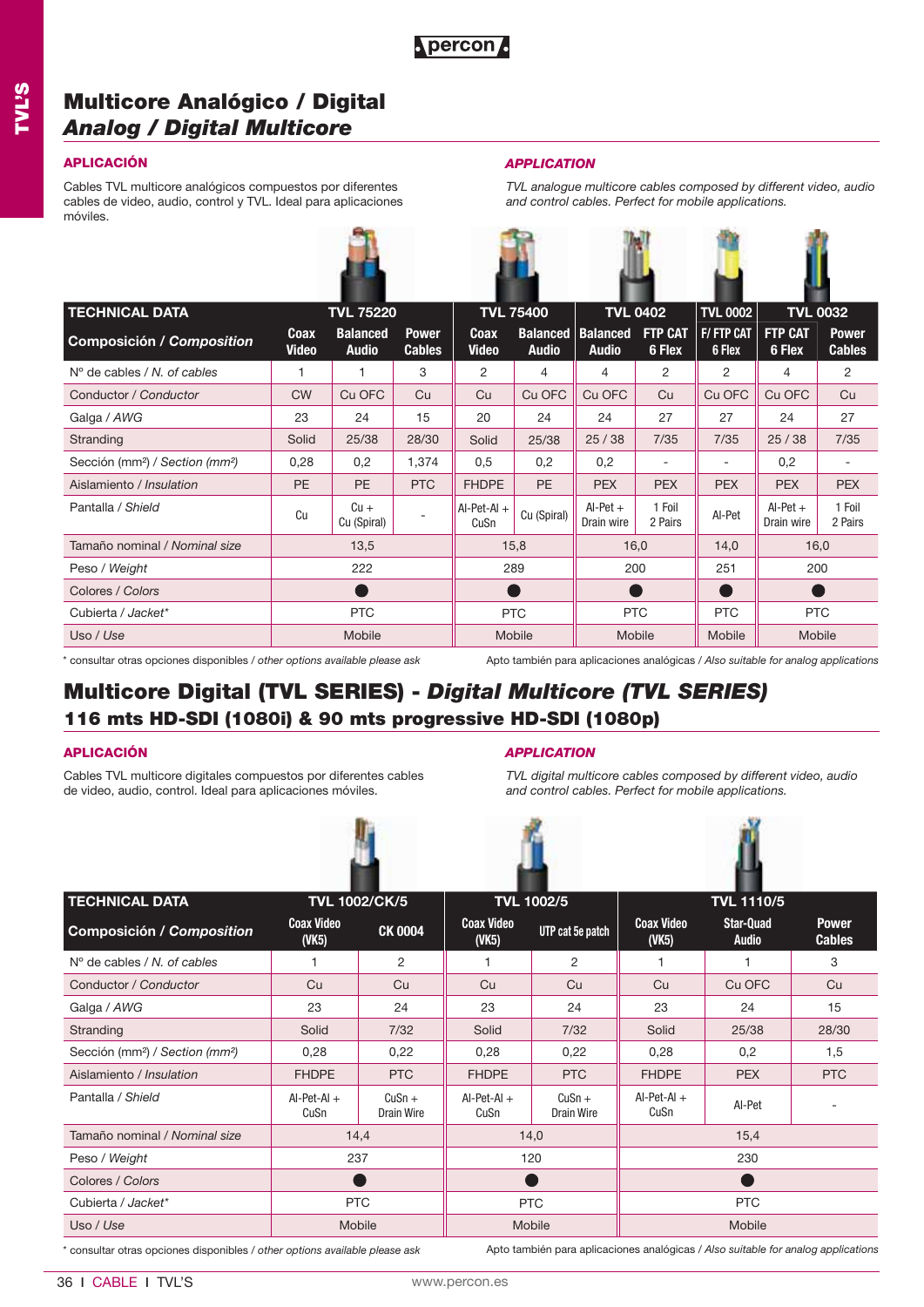## **Multicore Digital (TVL SERIES)** *- Digital Multicore (TVL SERIES)* **116 mts HD-SDI (1080i) & 90 mts progressive HD-SDI (1080p)**

| <b>TECHNICAL DATA</b>                                   | <b>TVL 1211/5</b>                            |                                 |                               |                    | <b>TVL 2001/5</b>                            |                     |                                  | <b>TVL 2011/5</b>    |                         |  |
|---------------------------------------------------------|----------------------------------------------|---------------------------------|-------------------------------|--------------------|----------------------------------------------|---------------------|----------------------------------|----------------------|-------------------------|--|
| Composición / Composition                               | <b>Coax Video</b><br>$($ VK <sub>5</sub> $)$ | <b>Balanced</b><br><b>Audio</b> | <b>Power</b><br><b>Cables</b> | UTP cat 5<br>patch | <b>Coax Video</b><br>$($ VK <sub>5</sub> $)$ | UTP cat 5e<br>patch | <b>Coax Video</b><br>$($ VK5 $)$ | <b>Data</b><br>Cable | UTP cat 6<br>solid wire |  |
| $N^{\circ}$ de cables / N, of cables                    | 1                                            | $\overline{2}$                  | 3                             | 1                  | 2                                            | 1                   | $\overline{2}$                   | 8                    | 1                       |  |
| Conductor / Conductor                                   | Cu                                           | Cu OFC                          | Cu                            | Cu                 | Cu                                           | Cu                  | Cu                               | Cu                   | Cu                      |  |
| Galga / AWG                                             | 23                                           | 24                              | 15                            | 24                 | 23                                           | 24                  | 23                               | 20                   | 20                      |  |
| Stranding                                               | Solid                                        | 25/38                           | 28/30                         | Solid              | Solid                                        | Solid               | Solid                            | Solid                | Solid                   |  |
| Sección (mm <sup>2</sup> ) / Section (mm <sup>2</sup> ) | 0,28                                         | 0,2                             | 1,5                           | 0,2                | 0,28                                         | 0,2                 | 0,28                             | 0,5                  | 0,5                     |  |
| Aislamiento / Insulation                                | <b>FHDPE</b>                                 | <b>PEX</b>                      | <b>PTC</b>                    | PE                 | <b>FHDPE</b>                                 | <b>PE</b>           | <b>FHDPE</b>                     | <b>PTC</b>           | <b>PEX</b>              |  |
| Pantalla / Shield                                       | $AI-Pet-AI +$<br>CuSn                        | Cu (Spiral)                     | $\sim$                        |                    | $Al-Pet-Al +$<br>CuSn                        |                     | $Al-Pet-Al +$<br>CuSn            |                      |                         |  |
| Tamaño nominal / Nominal size                           |                                              | 18,0                            |                               |                    | 23,0                                         |                     |                                  | 17,1                 |                         |  |
| Peso / Weight                                           |                                              | 405                             |                               |                    | 250                                          |                     |                                  | 300                  |                         |  |
| Colores / Colors                                        |                                              |                                 |                               |                    |                                              |                     |                                  |                      |                         |  |
| Cubierta / Jacket*                                      |                                              | <b>PTC</b>                      |                               |                    | <b>PTC</b>                                   |                     | <b>PTC</b>                       |                      |                         |  |
| Uso / Use                                               |                                              | Mobile                          |                               |                    | Mobile                                       |                     |                                  | Mobile               |                         |  |

\* consultar otras opciones disponibles / *other options available please ask*

Apto también para aplicaciones analógicas / *Also suitable for analog applications*

| <b>TECHNICAL DATA</b>                                   |                                  | <b>TVL 2101/5</b>                |                     | <b>TVL 2320/5</b>                |                                  |                               | <b>TVL 2321/5</b>          |                                 |                               |                     |  |
|---------------------------------------------------------|----------------------------------|----------------------------------|---------------------|----------------------------------|----------------------------------|-------------------------------|----------------------------|---------------------------------|-------------------------------|---------------------|--|
| <b>Composición / Composition</b>                        | <b>Coax Video</b><br>$($ VK5 $)$ | <b>Star-Quad</b><br><b>Audio</b> | UTP cat 5e<br>patch | <b>Coax Video</b><br>$($ VK5 $)$ | <b>Star-Quad</b><br><b>Audio</b> | <b>Power</b><br><b>Cables</b> | <b>Coax Video</b><br>(VK5) | <b>Balanced</b><br><b>Audio</b> | <b>Power</b><br><b>Cables</b> | FTP cat 5e<br>patch |  |
| $N^{\circ}$ de cables / N, of cables                    | 2                                | 1                                | 1                   | 2                                | 3                                | 2                             | 2                          | 3                               | 2                             |                     |  |
| Conductor / Conductor                                   | Cu                               | Cu OFC                           | Cu                  | Cu                               | Cu OFC                           | Cu                            | Cu                         | Cu                              | Cu                            | Cu                  |  |
| Galga / AWG                                             | 23                               | 24                               | 24                  | 23                               | 24                               | 14                            | 23                         | 24                              | 14                            | 27                  |  |
| Stranding                                               | Solid                            |                                  |                     | Solid                            | 25/38                            | 79/33                         | Solid                      | 25/38                           | 48/30                         | 7/35                |  |
| Sección (mm <sup>2</sup> ) / Section (mm <sup>2</sup> ) | 0,28                             | 0,2                              | 0,2                 | 0,28                             | 0,2                              | 2                             | 0,28                       | 0,2                             | 2,5                           |                     |  |
| Aislamiento / Insulation                                | <b>FHDPE</b>                     | <b>PEX</b>                       | <b>PEX</b>          | <b>FHDPE</b>                     | <b>PEX</b>                       | <b>PTC</b>                    | <b>FHDPE</b>               | <b>PPEX</b>                     | <b>PTC</b>                    | <b>PTC</b>          |  |
| Pantalla / Shield                                       | $AI-Pet-AI +$<br>CuSn            | AI-Pet                           |                     | $AI-Pet-AI +$<br>CuSn            | AI-Pet                           |                               | $Al-Pet-Al +$<br>CuSn      | $AL- Pet +$<br>Drain Wire       |                               | 1 Foil<br>2 Pairs   |  |
| Tamaño nominal / Nominal size                           |                                  | 15,0                             |                     |                                  | 15,7                             |                               |                            | 17,0                            |                               |                     |  |
| Peso / Weight                                           |                                  | 180                              |                     |                                  | 300                              |                               |                            | 360                             |                               |                     |  |
| Colores / Colors                                        |                                  |                                  |                     |                                  |                                  |                               |                            |                                 |                               |                     |  |
| Cubierta / Jacket*                                      |                                  | <b>PTC</b>                       |                     |                                  | <b>PTC</b>                       |                               |                            | <b>PTC</b>                      |                               |                     |  |
| Uso / Use                                               |                                  | <b>Mobile</b>                    |                     |                                  | Mobile                           |                               |                            | Mobile                          |                               |                     |  |

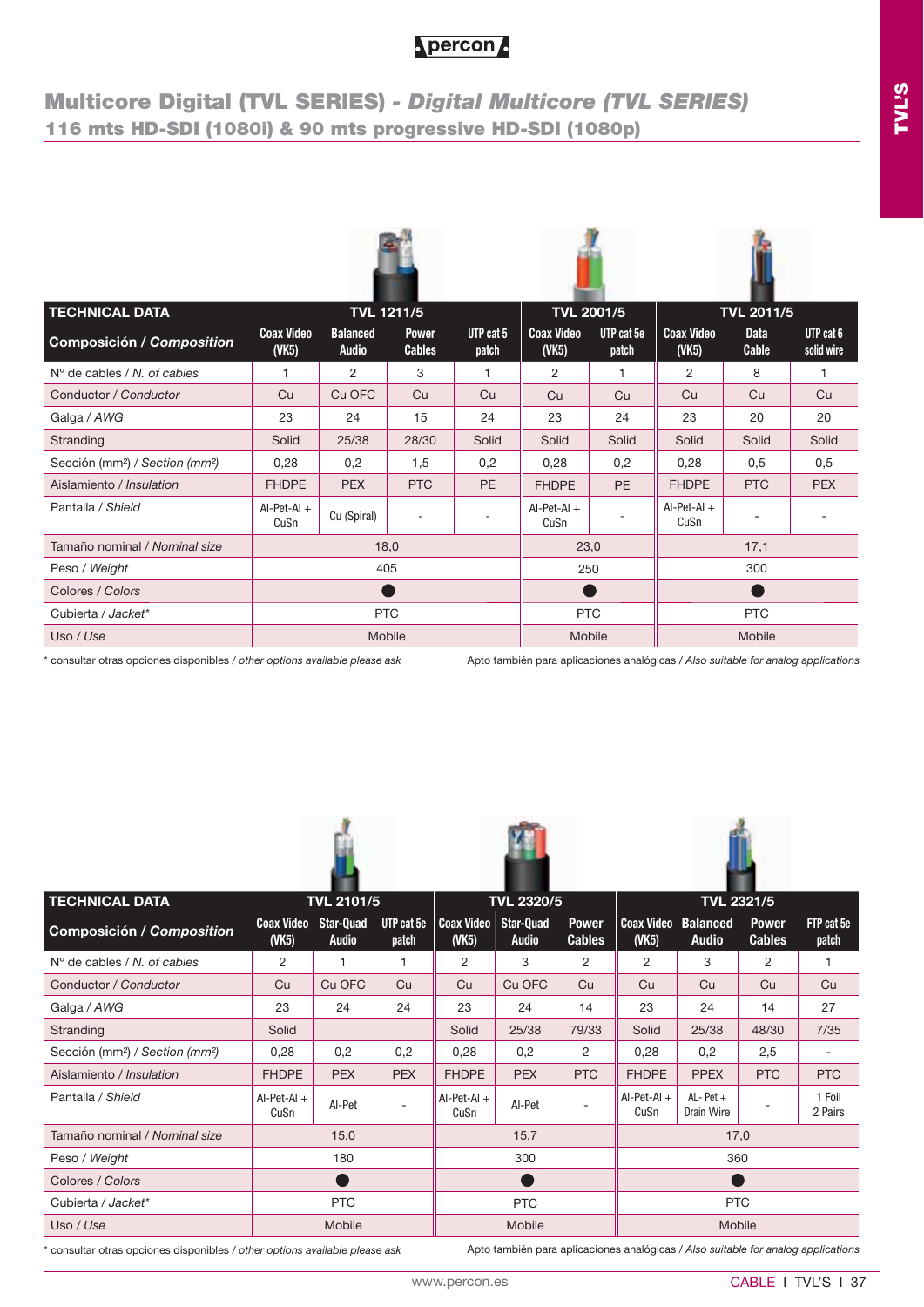## **Multicore Digital (TVL SERIES)** *- Digital Multicore (TVL SERIES)* **116 mts HD-SDI (1080i) & 90 mts progressive HD-SDI (1080p)**

| <b>TECHNICAL DATA</b>                                   |                                  | <b>TVL 2330/5</b>                |                               |                                  | <b>TVL 2410/5</b>                |                               |                                              | <b>TVL 2700/5</b>                 |
|---------------------------------------------------------|----------------------------------|----------------------------------|-------------------------------|----------------------------------|----------------------------------|-------------------------------|----------------------------------------------|-----------------------------------|
| Composición / Composition                               | <b>Coax Video</b><br>$($ VK5 $)$ | <b>Star-Quad</b><br><b>Audio</b> | <b>Power</b><br><b>Cables</b> | <b>Coax Video</b><br>$($ VK5 $)$ | <b>Star-Quad</b><br><b>Audio</b> | <b>Power</b><br><b>Cables</b> | <b>Coax Video</b><br>$($ VK <sub>5</sub> $)$ | <b>Star- Quad</b><br><b>Audio</b> |
| $No$ de cables / N. of cables                           | 2                                | 3                                | 3                             | $\overline{2}$                   | 4                                | 3                             | 2                                            | 7                                 |
| Conductor / Conductor                                   | Cu                               | Cu OFC                           | Cu                            | Cu                               | Cu OFC                           | Cu                            | Cu                                           | Cu OFC                            |
| Galga / AWG                                             | 23                               | 24                               | 14                            | 23                               | 24                               | 14                            | 23                                           | 24                                |
| Stranding                                               | Solid                            | 25/38                            | 79/33                         | Solid                            | 25/38                            | 45/30                         | Solid                                        | 25/38                             |
| Sección (mm <sup>2</sup> ) / Section (mm <sup>2</sup> ) | 0,28                             | 0,2                              | 2                             | 0,28                             | 0,2                              | 2,2                           | 0,28                                         | 0,2                               |
| Aislamiento / Insulation                                | <b>FHDPE</b>                     | <b>PEX</b>                       | <b>PTC</b>                    | <b>FHDPE</b>                     | <b>PEX</b>                       | <b>PTC</b>                    | <b>FHDPE</b>                                 | <b>PEX</b>                        |
| Pantalla / Shield                                       | $AI-Pet-AI +$<br>CuSn            | AI-Pet                           |                               | $Al-Pet-Al +$<br>CuSn            | AI-Pet                           |                               | $AI-Pet-AI +$<br>CuSn                        | Al-Pet                            |
| Tamaño nominal / Nominal size                           |                                  | 15,7                             |                               |                                  | 17,3                             |                               |                                              | 18,2                              |
| Peso / Weight                                           |                                  | 300                              |                               |                                  | 380                              |                               | 450                                          |                                   |
| Colores / Colors                                        |                                  |                                  |                               |                                  |                                  |                               |                                              |                                   |
| Cubierta / Jacket*                                      |                                  | <b>PTC</b>                       |                               | <b>PTC</b>                       |                                  |                               | <b>PTC</b>                                   |                                   |
| Uso / Use                                               |                                  | Mobile                           |                               | Mobile                           |                                  |                               | Mobile                                       |                                   |

\* consultar otras opciones disponibles / *other options available please ask*

Apto también para aplicaciones analógicas / *Also suitable for analog applications*







|                            |                         |                                                          |                                          | <b>TVL 3320/5</b>       |                        |                                  |                               |  |
|----------------------------|-------------------------|----------------------------------------------------------|------------------------------------------|-------------------------|------------------------|----------------------------------|-------------------------------|--|
| <b>Coax Video</b><br>(VK5) | FTP cat 6<br>solid wire | <b>Coax Video</b><br>(VK5)                               | <b>Balanced Audio</b><br><b>AK2111AL</b> | FTP cat 6<br>solid wire | <b>Coax Video</b><br>( | <b>Star-Quad</b><br><b>Audio</b> | <b>Power</b><br><b>Cables</b> |  |
| 3                          | 2                       | 3                                                        |                                          |                         | 3                      | 3                                | 2                             |  |
| Cu                         | Cu                      | Cu                                                       | CuSn OFC                                 | Cu                      | Cu                     | Cu OFC                           |                               |  |
| 23                         | 27                      | 23                                                       | 24                                       | 23                      | 23                     | 24                               | 14                            |  |
| Solid                      | 7/35                    | Solid                                                    | 7/32                                     | Solid                   | Solid                  | 25/38                            | 79/33                         |  |
| 0,28                       | 0,11                    | 0,28                                                     | 0,22                                     | 0,25                    | 0,28                   | 0,2                              | 2                             |  |
| <b>FHDPE</b>               | <b>PEX</b>              | <b>FHDPE</b>                                             | <b>PEX</b>                               | <b>PEX</b>              | <b>FHDPE</b>           | <b>PEX</b>                       | <b>PTC</b>                    |  |
| $AI-Pet-AI +$<br>CuSn      | 1 Foil<br>2 Pairs       | $AI-Pet-AI +$<br>CuSn                                    | $Al-Pet +$<br>Drain Wire                 | 1 Foil 2<br>Pairs       | $Al-Pet-Al +$<br>CuSn  | AI-Pet                           |                               |  |
|                            |                         |                                                          | 18,0                                     |                         |                        | 17,0                             |                               |  |
|                            |                         |                                                          | 300                                      |                         |                        | 365                              |                               |  |
|                            |                         |                                                          |                                          |                         |                        |                                  |                               |  |
|                            |                         |                                                          | <b>PTC</b>                               |                         | <b>PTC</b>             |                                  |                               |  |
|                            |                         |                                                          | Mobile                                   |                         |                        | Mobile                           |                               |  |
|                            |                         | <b>TVL 3002/5</b><br>17,2<br>450<br><b>PTC</b><br>Mobile |                                          |                         | <b>TVL 3101/5</b>      |                                  |                               |  |

38 ı CABLE ı TVL'S www.percon.es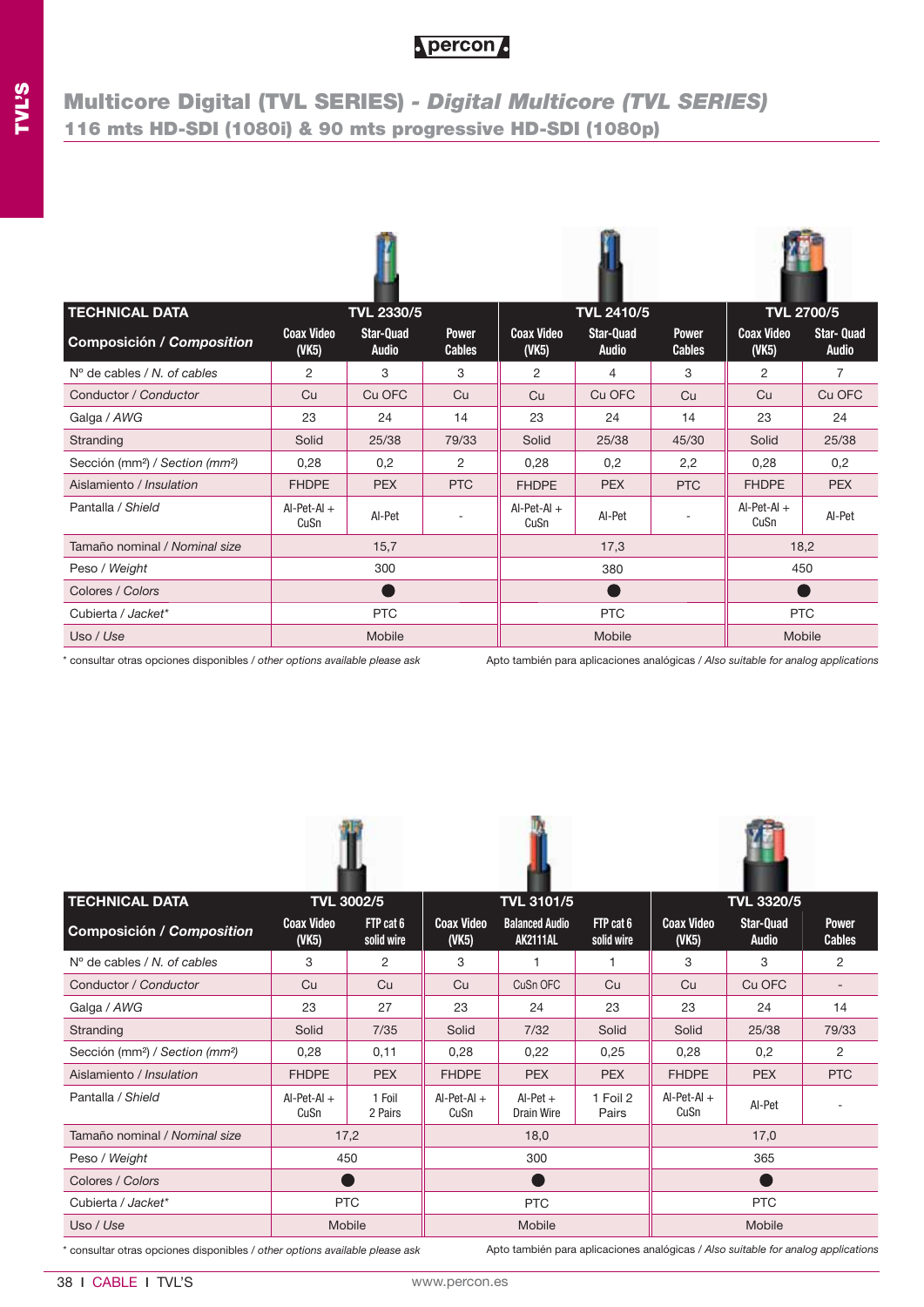## **Multicore Digital (TVL SERIES)** *- Digital Multicore (TVL SERIES)* **116 mts HD-SDI (1080i) & 90 mts progressive HD-SDI (1080p)**

| <b>TECHNICAL DATA</b>                                   |                                  | <b>TVL 3410/5</b>                |                               |                                  | <b>TVL 3600/5</b>             |                                              | <b>TVL 4011/5</b>             |                     |  |
|---------------------------------------------------------|----------------------------------|----------------------------------|-------------------------------|----------------------------------|-------------------------------|----------------------------------------------|-------------------------------|---------------------|--|
| Composición / Composition                               | <b>Coax Video</b><br>$($ VK5 $)$ | <b>Star-Quad</b><br><b>Audio</b> | <b>Power</b><br><b>Cables</b> | <b>Coax Video</b><br>$($ VK5 $)$ | <b>Power</b><br><b>Cables</b> | <b>Coax Video</b><br>$($ VK <sub>5</sub> $)$ | <b>Power</b><br><b>Cables</b> | UTP cat 5e<br>patch |  |
| $N^{\circ}$ de cables / N, of cables                    | 3                                | 4                                | 3                             | 3                                | 6                             | $\overline{4}$                               | 3                             | 1                   |  |
| Conductor / Conductor                                   | Cu                               | Cu OFC                           | $\overline{\phantom{a}}$      | Cu                               | Cu OFC                        | Cu                                           | Cu                            | Cu                  |  |
| Galga / AWG                                             | 23                               | 24                               | 14                            | 23                               | 24                            | 23                                           | 14                            | 26                  |  |
| Stranding                                               | Solid                            | 25/38                            | 79/33                         | Solid                            | 25/38                         | Solid                                        | 28/30                         | 7/34                |  |
| Sección (mm <sup>2</sup> ) / Section (mm <sup>2</sup> ) | 0,28                             | 0,2                              | 2                             | 0,28                             | 0,2                           | 0,28                                         | 2,5                           | 0,14                |  |
| Aislamiento / Insulation                                | <b>FHDPE</b>                     | <b>PEX</b>                       | <b>PTC</b>                    | <b>FHDPE</b>                     | <b>PEX</b>                    | <b>FHDPE</b>                                 | <b>PTC</b>                    | <b>PE</b>           |  |
| Pantalla / Shield                                       | $AI-Pet-AI +$<br>CuSn            | AI-Pet                           |                               | $Al-Pet-Al +$<br>CuSn            | AI-Pet                        | $AI-Pet-AI +$<br>CuSn                        |                               |                     |  |
| Tamaño nominal / Nominal size                           |                                  | 21,5                             |                               | 19,1                             |                               |                                              | 22,0                          |                     |  |
| Peso / Weight                                           |                                  | 565                              |                               |                                  | 386                           |                                              | 370                           |                     |  |
| Colores / Colors                                        |                                  |                                  |                               |                                  |                               |                                              |                               |                     |  |
| Cubierta / Jacket*                                      |                                  | <b>PTC</b>                       |                               |                                  |                               | <b>PTC</b><br><b>PTC</b>                     |                               |                     |  |
| Uso / Use                                               |                                  | Mobile                           | Mobile<br>Mobile              |                                  |                               |                                              |                               |                     |  |

\* consultar otras opciones disponibles / *other options available please ask*

Apto también para aplicaciones analógicas / *Also suitable for analog applications*

| <b>TECHNICAL DATA</b>                                   |                                  |                                | <b>TVL 4311/5</b>             |                          |                            | <b>TVL 4400/5</b>                |                       | <b>TVL 4611/5</b>                |                               |                       |
|---------------------------------------------------------|----------------------------------|--------------------------------|-------------------------------|--------------------------|----------------------------|----------------------------------|-----------------------|----------------------------------|-------------------------------|-----------------------|
| <b>Composición / Composition</b>                        | <b>Coax Video</b><br>$($ VK5 $)$ | <b>Balance</b><br><b>Audio</b> | <b>Power</b><br><b>Cables</b> | UTP cat 5e<br>patch      | <b>Coax Video</b><br>(VK5) | <b>Star-Quad</b><br><b>Audio</b> | Coax Video<br>(       | <b>Star-Quad</b><br><b>Audio</b> | <b>Power</b><br><b>Cables</b> | F/UTP cat 5e<br>patch |
| $N^{\circ}$ de cables / N, of cables                    | 4                                | 3                              | 3                             | 1                        | 4                          | 4                                | 4                     | 6                                | 3                             |                       |
| Conductor / Conductor                                   | Cu                               | Cu                             | Cu                            | Cu                       | Cu                         | Cu OFC                           | Cu                    | Cu OFC                           | Cu                            | Cu                    |
| Galga / AWG                                             | 23                               | 24                             | 14                            | 26                       | 23                         | 24                               | 23                    | 24                               | 18                            | 26                    |
| Stranding                                               | Solid                            | 25/38                          | 28/30                         | 7/34                     | Solid                      | 25/38                            | Solid                 | 25/38                            | 32/32                         | 7/34                  |
| Sección (mm <sup>2</sup> ) / Section (mm <sup>2</sup> ) | 0,28                             | 0,2                            | 1,5                           | 0,14                     | 0,28                       | 0,2                              | 0,28                  | 0,2                              | 2,5                           | 0,14                  |
| Aislamiento / Insulation                                | <b>FHDPE</b>                     | <b>PPEX</b>                    | <b>PTC</b>                    | $\overline{\phantom{a}}$ | <b>FHDPE</b>               | <b>PEX</b>                       | <b>FHDPE</b>          | <b>PEX</b>                       | <b>PTC</b>                    | PE                    |
| Pantalla / Shield                                       | $AI-Pet-AI +$<br>CuSn            | $Al-Pet +$<br>Drain Wire       |                               | $\overline{\phantom{a}}$ | $AI-Pet-Al +$<br>CuSn      | AI-Pet                           | $AI-Pet-AI +$<br>CuSn | AI-Pet                           |                               | AI-Pet                |
| Tamaño nominal / Nominal size                           |                                  | 19,5                           |                               |                          |                            | 17,3                             |                       | 17,3                             |                               | 25,5                  |
| Peso / Weight                                           |                                  | 420                            |                               |                          |                            | 375                              | 375                   |                                  | 755                           |                       |
| Colores / Colors                                        |                                  |                                |                               |                          |                            |                                  |                       |                                  |                               |                       |
| Cubierta / Jacket*                                      |                                  | <b>PTC</b>                     |                               |                          |                            | <b>PTC</b>                       |                       | <b>PTC</b>                       |                               | <b>PTC</b>            |
| Uso / Use                                               |                                  | Mobile                         |                               |                          |                            | Mobile                           |                       | Mobile                           | Mobile                        |                       |

**Fin** 



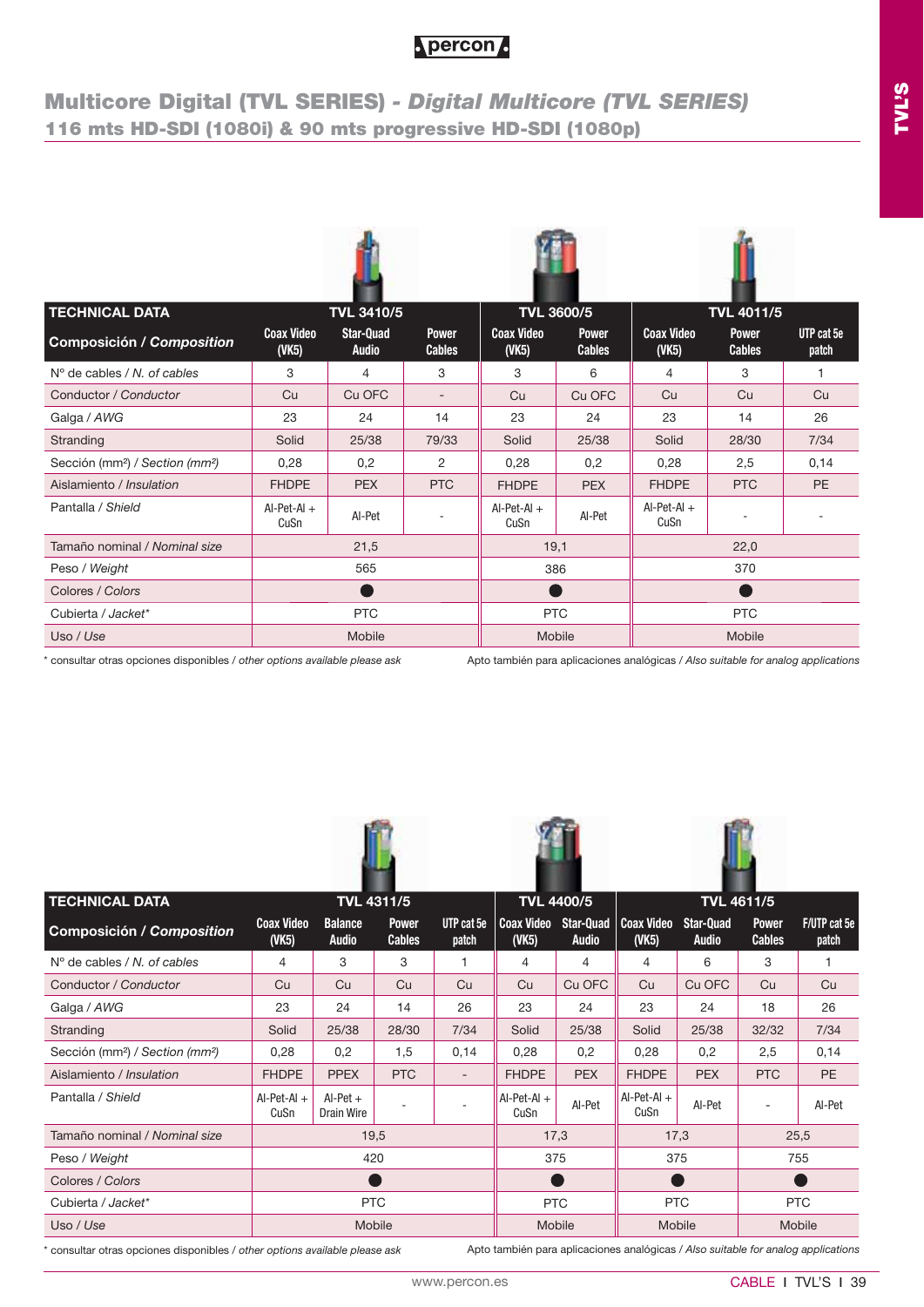## **Multicore Digital (TVL SERIES)** *- Digital Multicore (TVL SERIES)* **116 mts HD-SDI (1080i) & 90 mts progressive HD-SDI (1080p)**

| <b>TECHNICAL DATA</b>                                   | <b>TVL 5100/5</b>          |                                 |                                  | <b>TVL 5300/5</b>                |                            |                               | <b>TVL 12131/5</b>               |                     |  |
|---------------------------------------------------------|----------------------------|---------------------------------|----------------------------------|----------------------------------|----------------------------|-------------------------------|----------------------------------|---------------------|--|
| <b>Composición / Composition</b>                        | <b>Coax Video</b><br>(VK5) | <b>Balanced</b><br><b>Audio</b> | <b>Coax Video</b><br>$($ VK5 $)$ | <b>Star-Quad</b><br><b>Audio</b> | <b>Coax Video</b><br>(VK5) | <b>Power</b><br><b>Cables</b> | <b>Star-Quad</b><br><b>Audio</b> | UTP cat 5e<br>solid |  |
| $N^{\circ}$ de cables / N, of cables                    | 5                          | 1                               | 5                                | 3                                | 2                          | 3                             | 1                                |                     |  |
| Conductor / Conductor                                   | Cu                         | Cu                              | Cu                               | Cu OFC                           | Cu                         | Cu                            | Cu OFC                           | Cu                  |  |
| Galga / AWG                                             | 23                         | 24                              | 23                               | 24                               | 23                         | 14                            | 24                               | 24                  |  |
| Stranding                                               | Solid                      | 7/32                            | Solid                            | 25/38                            | Solid                      | 28/30                         | 25/38                            | Solid               |  |
| Sección (mm <sup>2</sup> ) / Section (mm <sup>2</sup> ) | 0,28                       | 0,22                            | 0,28                             | 0,2                              | 0,28                       | 1,5                           | 0,2                              | 0,2                 |  |
| Aislamiento / Insulation                                | <b>FHDPE</b>               | <b>PTC</b>                      | <b>FHDPE</b>                     | <b>PEX</b>                       | <b>FHDPE</b>               | <b>PTC</b>                    | <b>PEX</b>                       | <b>PEX</b>          |  |
| Pantalla / Shield                                       | $AI-Pet-AI +$<br>CuSn      | Al-Pet                          | $AI-Pet-AI +$<br>CuSn            | AI-Pet                           | $AI-Pet-AI +$<br>CuSn      |                               | $Al-Pet +$<br>Drain Wire         |                     |  |
| Tamaño nominal / Nominal size                           | 14,4                       |                                 |                                  | 17,7                             |                            |                               | 23,0                             |                     |  |
| Peso / Weight                                           | 200                        |                                 | 420<br>600                       |                                  |                            |                               |                                  |                     |  |
| Colores / Colors                                        |                            |                                 |                                  |                                  | Œ                          |                               |                                  |                     |  |
| Cubierta / Jacket*                                      | <b>PTC</b>                 |                                 | <b>PTC</b><br><b>PTC</b>         |                                  |                            |                               |                                  |                     |  |
| Uso / Use                                               |                            | Mobile                          |                                  | Mobile                           | Mobile                     |                               |                                  |                     |  |

\* consultar otras opciones disponibles / *other options available please ask*

Apto también para aplicaciones analógicas / *Also suitable for analog applications*

**VF** 

|                                                         |                            |                           | .                                            |                                  |  |  |  |
|---------------------------------------------------------|----------------------------|---------------------------|----------------------------------------------|----------------------------------|--|--|--|
| <b>TECHNICAL DATA</b>                                   |                            | TVL 76420/5               | <b>TVL 78480/5</b>                           |                                  |  |  |  |
| <b>Composición / Composition</b>                        | <b>Coax Video</b><br>(VK5) | Star-Quad<br><b>Audio</b> | <b>Coax Video</b><br>$($ VK <sub>5</sub> $)$ | <b>Star-Quad</b><br><b>Audio</b> |  |  |  |
| $No$ de cables / N, of cables                           |                            | 2                         | 2                                            | $\overline{2}$                   |  |  |  |
| Conductor / Conductor                                   | Cu                         | Cu OFC                    | Cu                                           | Cu OFC                           |  |  |  |
| Galga / AWG                                             | 23                         | 24                        | 23                                           | 24                               |  |  |  |
| Stranding                                               | Solid                      | 25/38                     | Solid                                        | 25/38                            |  |  |  |
| Sección (mm <sup>2</sup> ) / Section (mm <sup>2</sup> ) | 0,28                       | 0,2                       | 0,28                                         | 0,2                              |  |  |  |
| Aislamiento / Insulation                                | <b>FHDPE</b>               | <b>PEX</b>                | <b>FHDPE</b>                                 | <b>PEX</b>                       |  |  |  |
| Pantalla / Shield                                       | $AI-Pet-AI +$<br>CuSn      | AI-Pet                    | $AI-Pet-Al +$<br>CuSn                        | AI-Pet                           |  |  |  |
| Tamaño nominal / Nominal size                           |                            | 12,2                      | 12,8                                         |                                  |  |  |  |
| Peso / Weight                                           |                            | 185                       | 205                                          |                                  |  |  |  |
| Colores / Colors                                        |                            |                           |                                              |                                  |  |  |  |
| Cubierta / Jacket*                                      |                            | <b>PTC</b>                | <b>PTC</b>                                   |                                  |  |  |  |
| Uso / Use                                               | Mobile<br>Mobile           |                           |                                              |                                  |  |  |  |

*Francisco Commission*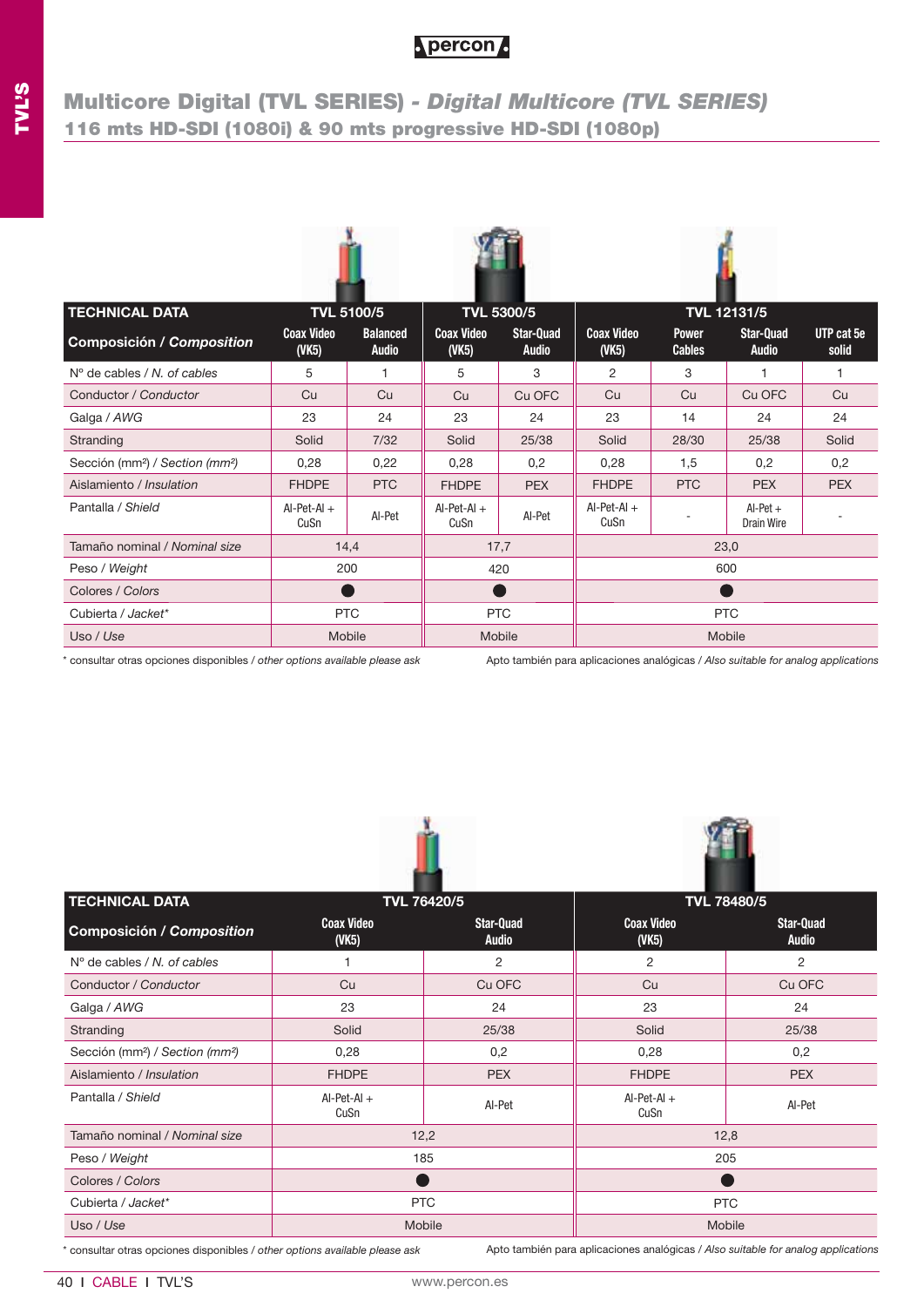

Cables TVL multicore digitales compuestos por diferentes cables de video, audio, control. Ideal para aplicaciones móviles.

## **APLICACIÓN** *APPLICATION*

*TVL digital multicore cables composed by different video, audio and control cables. Perfect for mobile applications.*



| <b>TECHNICAL DATA</b>                                   |                            | <b>TVL 1002/ck/6</b>   |                              | <b>TVL 1030</b>        |                            | <b>TVL 1110/6</b>                |                               |
|---------------------------------------------------------|----------------------------|------------------------|------------------------------|------------------------|----------------------------|----------------------------------|-------------------------------|
| <b>Composición / Composition</b>                        | <b>Coax Video</b><br>(VK6) | <b>CK 0004</b>         | <b>Coax Video</b><br>(VK770) | <b>CK 0004</b>         | <b>Coax Video</b><br>(VK6) | <b>Star-Quad</b><br><b>Audio</b> | <b>Power</b><br><b>Cables</b> |
| $N^{\circ}$ de cables / N, of cables                    |                            | $\overline{2}$         |                              | 2                      |                            |                                  | 3                             |
| Conductor / Conductor                                   | Cu                         | Cu                     | Cu                           | Cu                     | Cu                         | Cu OFC                           | Cu                            |
| Galga / AWG                                             | 20                         | 24                     | 20                           | 24                     | 20                         | 24                               | 15                            |
| Stranding                                               | Solid                      | 7/32                   | Solid                        | 7/32                   | Solid                      | 25/38                            | 28/30                         |
| Sección (mm <sup>2</sup> ) / Section (mm <sup>2</sup> ) | 0,5                        | 0,22                   | 0,5                          | 0,22                   | 0,5                        | 0,2                              | 1,5                           |
| Aislamiento / Insulation                                | <b>FHDPE</b>               | <b>PTC</b>             | <b>FHDPE</b>                 | <b>PTC</b>             | <b>FHDPE</b>               | <b>PEX</b>                       | <b>PTC</b>                    |
| Pantalla / Shield                                       | $AI-Pet-AI +$<br>CuSn      | $CuSn +$<br>Drain Wire | $Al-Pet-Al +$<br>CuSn        | $CuSn +$<br>Drain Wire | $Al-Pet-Al +$<br>CuSn      | AI-Pet                           |                               |
| Tamaño nominal / Nominal size                           |                            | 14,4                   |                              | 14,4                   |                            | 17,0                             |                               |
| Peso / Weight                                           |                            | 273                    |                              | 273                    |                            | 250                              |                               |
| Colores / Colors                                        |                            |                        |                              |                        |                            |                                  |                               |
| Cubierta / Jacket*                                      |                            | <b>PTC</b>             |                              | <b>PTC</b>             |                            | <b>PTC</b>                       |                               |

\* consultar otras opciones disponibles / *other options available please ask*

Apto también para aplicaciones analógicas / *Also suitable for analog applications*



Uso / *Use* | Mobile | Mobile || Mobile



| <b>TECHNICAL DATA</b>                                   |                            |                                 | <b>TVL 1211/6</b>             |                  |                            | <br><b>TVL 2101/6</b>            |                  |  |  |  |
|---------------------------------------------------------|----------------------------|---------------------------------|-------------------------------|------------------|----------------------------|----------------------------------|------------------|--|--|--|
| <b>Composición / Composition</b>                        | <b>Coax Video</b><br>(VK6) | <b>Balanced</b><br><b>Audio</b> | <b>Power</b><br><b>Cables</b> | UTP cat 5e solid | <b>Coax Video</b><br>(VK6) | <b>Star-Quad</b><br><b>Audio</b> | UTP cat 5e patch |  |  |  |
| $N^{\circ}$ de cables / N, of cables                    |                            | 2                               | 3                             |                  | 2                          |                                  |                  |  |  |  |
| Conductor / Conductor                                   | Cu                         | Cu OFC                          | Cu                            | Cu               | Cu                         | Cu OFC                           | Cu               |  |  |  |
| Galga / AWG                                             | 20                         | 24                              | 18                            | 24               | 20                         | 24                               | 24               |  |  |  |
| Stranding                                               | Solid                      | 25/38                           | 32/32                         | Solid            | Solid                      | 25/38                            | Solid            |  |  |  |
| Sección (mm <sup>2</sup> ) / Section (mm <sup>2</sup> ) | 0,5                        | 0,2                             |                               | 0,7              | 0,5                        | 0,2                              | 0,2              |  |  |  |
| Aislamiento / Insulation                                | <b>FHDPE</b>               | <b>PEX</b>                      | <b>PTC</b>                    | <b>PE</b>        | <b>FHDPE</b>               | <b>PEX</b>                       | PE               |  |  |  |
| Pantalla / Shield                                       | $AI-Pet-AI +$<br>CuSn      | AI-Pet                          |                               | ٠                | $Al-Pet-Al +$<br>CuSn      | AI-Pet                           |                  |  |  |  |
| Tamaño nominal / Nominal size                           |                            |                                 | 18,7                          |                  |                            | 16,0                             |                  |  |  |  |
| Peso / Weight                                           |                            |                                 | 415                           |                  |                            | 215                              |                  |  |  |  |
| Colores / Colors                                        |                            |                                 |                               |                  |                            |                                  |                  |  |  |  |
| Cubierta / Jacket*                                      |                            |                                 | <b>PTC</b>                    |                  |                            | <b>PTC</b>                       |                  |  |  |  |
| Uso / Use                                               |                            |                                 | Mobile                        |                  |                            | Mobile                           |                  |  |  |  |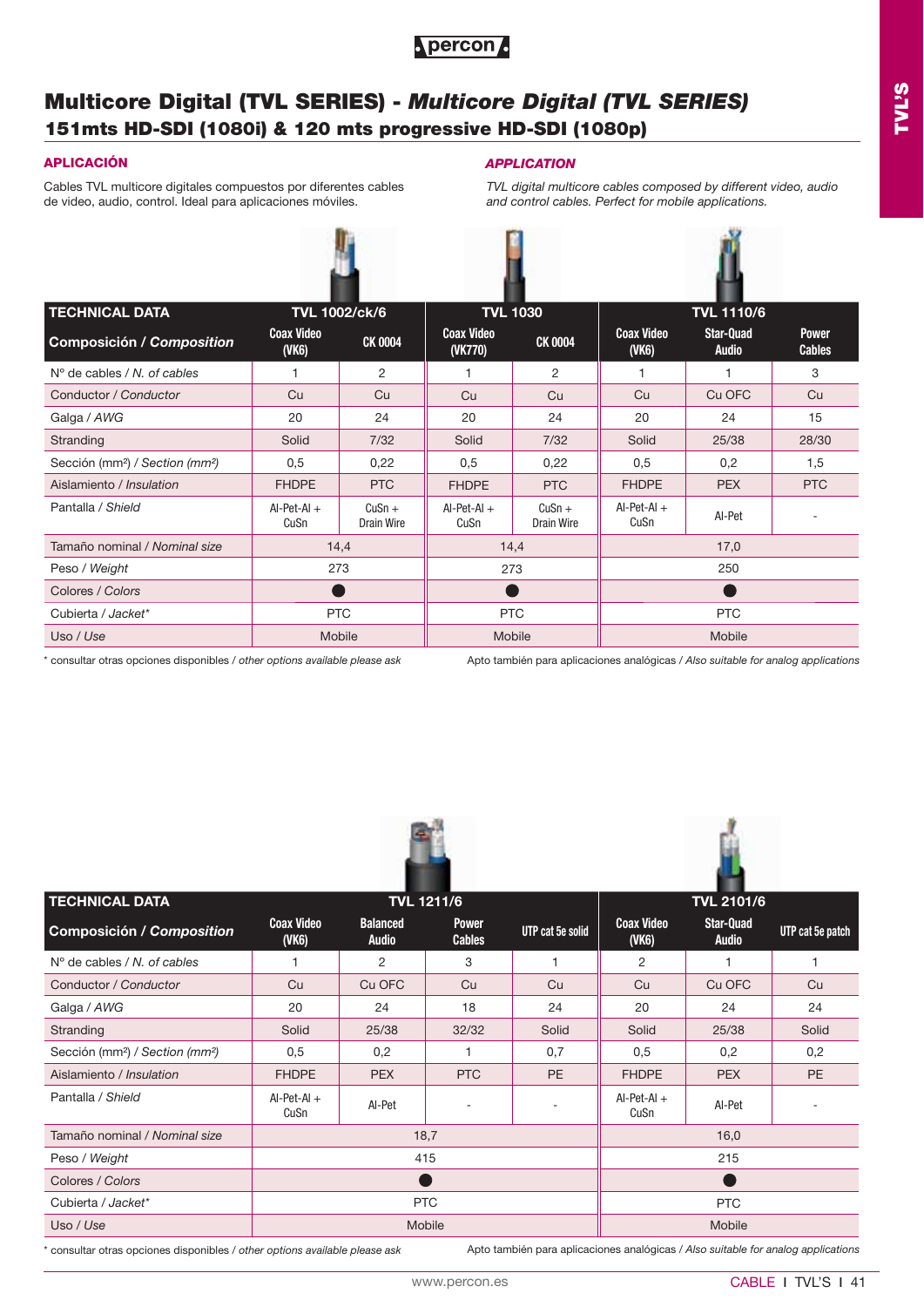## **Multicore Digital (TVL SERIES) -** *Multicore Digital (TVL SERIES)* **151mts HD-SDI (1080i) & 120 mts progressive HD-SDI (1080p)**

| <b>TECHNICAL DATA</b>                                   | <b>Coax Video</b>     | <b>TVL 2321/6</b><br><b>Balanced</b> | <b>Power</b>  | FTP cat 5e | <b>Coax Video</b>     | <b>TVL 2320/6</b><br><b>Star-Quad</b> | <b>Power</b>   | <b>Coax Video</b>     | <b>TVL 2330/6</b><br><b>Star-Quad</b> | <b>Power</b>  |
|---------------------------------------------------------|-----------------------|--------------------------------------|---------------|------------|-----------------------|---------------------------------------|----------------|-----------------------|---------------------------------------|---------------|
| Composición / Composition                               | $($ VK6 $)$           | <b>Audio</b>                         | <b>Cables</b> | patch      | (VK6)                 | <b>Audio</b>                          | <b>Cables</b>  | (VK6)                 | <b>Audio</b>                          | <b>Cables</b> |
| $N^{\circ}$ de cables / N, of cables                    | $\overline{2}$        | 3                                    | 2             | 1          | $\overline{2}$        | 3                                     | $\overline{c}$ | 2                     | 3                                     | 3             |
| Conductor / Conductor                                   | Cu                    | Cu                                   | Cu            | Cu         | Cu                    | Cu OFC                                | Cu             | Cu                    | Cu OFC                                | Cu            |
| Galga / AWG                                             | 23                    | 24                                   | 14            | 26         | 20                    | 24                                    | 14             | 20                    | 24                                    | 14            |
| Stranding                                               | Solid                 | 25/38                                | 48/30         | 7/34       | Solid                 | 25/38                                 | 79/33          | Solid                 | 25/38                                 | 79/33         |
| Sección (mm <sup>2</sup> ) / Section (mm <sup>2</sup> ) | 0,28                  | 0,2                                  | 2,5           | 0,14       | 0,5                   | 0,2                                   | 2              | 0,5                   | 0,2                                   | 2             |
| Aislamiento / Insulation                                | <b>FHDPE</b>          | <b>PPEX</b>                          | <b>PTC</b>    | PE         | <b>FHDPE</b>          | <b>PEX</b>                            | <b>PTC</b>     | <b>FHDPE</b>          | <b>PEX</b>                            | <b>PTC</b>    |
| Pantalla / Shield                                       | $Al-Pet-Al +$<br>CuSn | $Al-Pet +$<br>Drain Wire             |               | AI-Pet     | $AI-Pet-AI +$<br>CuSn | AI-Pet                                |                | $AI-Pet-AI +$<br>CuSn | AI-Pet                                |               |
| Tamaño nominal / Nominal size                           |                       | 18,5                                 |               |            |                       | 17,5                                  |                |                       | 15,7                                  |               |
| Peso / Weight                                           |                       | 420                                  |               |            |                       | 330                                   |                |                       | 300                                   |               |
| Colores / Colors                                        |                       |                                      |               |            |                       | n,                                    |                |                       |                                       |               |
| Cubierta / Jacket*                                      |                       | <b>PTC</b>                           |               |            | <b>PTC</b>            |                                       |                | <b>PTC</b>            |                                       |               |
| Uso / Use                                               |                       | Mobile                               |               |            |                       | Mobile                                |                | Mobile                |                                       |               |

\* consultar otras opciones disponibles / *other options available please ask*

Apto también para aplicaciones analógicas / *Also suitable for analog applications*

| <b>TECHNICAL DATA</b>                                   |                            | <b>TVL 2410/6</b>                |                               |                            | <b>TVL 2700/6</b>                |                            | <b>TVL 3002/6</b>  |                            | <b>TVL 3101/6</b>                        |                   |  |
|---------------------------------------------------------|----------------------------|----------------------------------|-------------------------------|----------------------------|----------------------------------|----------------------------|--------------------|----------------------------|------------------------------------------|-------------------|--|
| <b>Composición / Composition</b>                        | <b>Coax Video</b><br>(VK6) | <b>Star-Quad</b><br><b>Audio</b> | <b>Power</b><br><b>Cables</b> | <b>Coax Video</b><br>(VK6) | <b>Star-Quad</b><br><b>Audio</b> | <b>Coax Video</b><br>(VK6) | FTP cat 6<br>patch | <b>Coax Video</b><br>(VK5) | <b>Balanced Audio</b><br><b>AK2111AL</b> | FTP cat 6         |  |
| $N^{\circ}$ de cables / N, of cables                    | 2                          | 4                                | 3                             | 2                          | $\overline{7}$                   | 3                          | 2                  | 3                          |                                          |                   |  |
| Conductor / Conductor                                   | Cu                         | Cu OFC                           | Cu                            | Cu                         | Cu OFC                           | Cu                         | Cu                 | Cu                         | CuSn OFC                                 | Cu                |  |
| Galga / AWG                                             | 20                         | 24                               | 14                            | 20                         | 24                               | 20                         | 27                 | 20                         | 24                                       | 23                |  |
| Stranding                                               | Solid                      | 25/38                            | 79/33                         | Solid                      | 25/38                            | Solid                      | 7/35               | Solid                      | 7/32                                     | Solid             |  |
| Sección (mm <sup>2</sup> ) / Section (mm <sup>2</sup> ) | 0,5                        | 0,2                              | 2,2                           | 0,5                        | 0,2                              | 0,5                        | 0,11               | 0,5                        | 0,22                                     | Solid             |  |
| Aislamiento / Insulation                                | <b>FHDPE</b>               | <b>PEX</b>                       | <b>PTC</b>                    | <b>FHDPE</b>               | <b>PEX</b>                       | <b>FHDPE</b>               | <b>PEX</b>         | <b>FHDPE</b>               | <b>PEX</b>                               | <b>PEX</b>        |  |
| Pantalla / Shield                                       | $AI-Pet-AI +$<br>CuSn      | AI-Pet                           |                               | $AI-Pet-AI +$<br>CuSn      | AI-Pet                           | $AI-Pet-AI +$<br>CuSn      | AI-Pet             | $AI-Pet-AI +$<br>CuSn      | $Al-Pet +$<br><b>Drain Wire</b>          | 1 Foil 2<br>Pairs |  |
| Tamaño nominal / Nominal size                           |                            | 19,0                             |                               |                            | 20,5                             |                            | 18,2               |                            | 19,5                                     |                   |  |
| Peso / Weight                                           |                            | 410                              |                               | 480                        |                                  | 450                        |                    |                            | 365                                      |                   |  |
| Colores / Colors                                        |                            |                                  |                               |                            |                                  |                            |                    |                            |                                          |                   |  |
| Cubierta / Jacket*                                      |                            | <b>PTC</b>                       |                               | <b>PTC</b>                 |                                  | <b>PTC</b>                 |                    | <b>PTC</b>                 |                                          |                   |  |
| Uso / Use                                               |                            | Mobile                           |                               |                            | <b>Mobile</b>                    |                            | Mobile             |                            | Mobile                                   |                   |  |

 $\sqrt{2}$ 

\* consultar otras opciones disponibles / *other options available please ask*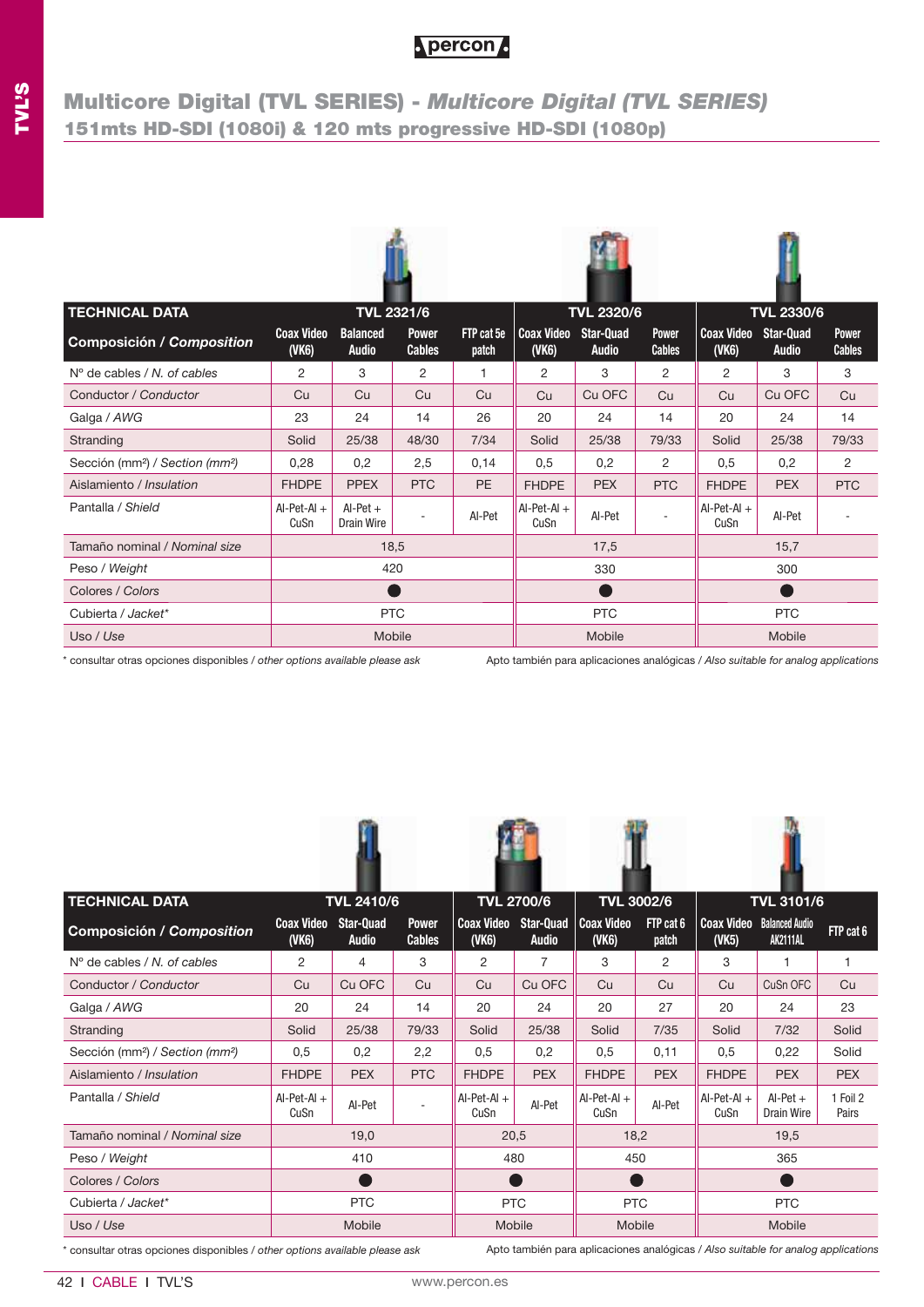## **Multicore Digital (TVL SERIES) -** *Multicore Digital (TVL SERIES)* **151mts HD-SDI (1080i) & 120 mts progressive HD-SDI (1080p)**

| <b>TECHNICAL DATA</b>                                   |                            | <b>TVL 3320/6</b>                |                               |                            | <b>TVL 3410/6</b>                |                               | <b>TVL 3600/6</b>          |                                  | <b>TVL 4400/6</b>          |                                  |
|---------------------------------------------------------|----------------------------|----------------------------------|-------------------------------|----------------------------|----------------------------------|-------------------------------|----------------------------|----------------------------------|----------------------------|----------------------------------|
| <b>Composición / Composition</b>                        | <b>Coax Video</b><br>(VK6) | <b>Star-Quad</b><br><b>Audio</b> | <b>Power</b><br><b>Cables</b> | <b>Coax Video</b><br>(VK6) | <b>Star-Quad</b><br><b>Audio</b> | <b>Power</b><br><b>Cables</b> | <b>Coax Video</b><br>(VK6) | <b>Star-Quad</b><br><b>Audio</b> | <b>Coax Video</b><br>(VK6) | <b>Star-Quad</b><br><b>Audio</b> |
| $N^{\circ}$ de cables / N, of cables                    | 3                          | 3                                | 2                             | 3                          | 4                                | 3                             | 3                          | 6                                | 4                          | 4                                |
| Conductor / Conductor                                   | Cu                         | Cu OFC                           | Cu                            | Cu                         | Cu OFC                           | Cu                            | Cu                         | Cu OFC                           | Cu                         | Cu OFC                           |
| Galga / AWG                                             | 20                         | 24                               | 14                            | 20                         | 24                               | 14                            | 20                         | 24                               | 20                         | 24                               |
| Stranding                                               | Solid                      | 25/38                            | 79/33                         | Solid                      | 25/38                            | 79/33                         | Solid                      | 25/38                            | Solid                      | 25/38                            |
| Sección (mm <sup>2</sup> ) / Section (mm <sup>2</sup> ) | 0,5                        | 0,2                              | 2                             | 0,5                        | 0,2                              | 2                             | 0,5                        | 0,22                             | 0,5                        | 0,2                              |
| Aislamiento / Insulation                                | <b>FHDPE</b>               | <b>PEX</b>                       | <b>PTC</b>                    | <b>FHDPE</b>               | <b>PEX</b>                       | <b>PTC</b>                    | <b>FHDPE</b>               | <b>PEX</b>                       | <b>FHDPE</b>               | <b>PEX</b>                       |
| Pantalla / Shield                                       | $AI-Pet-AI +$<br>CuSn      | AI-Pet                           |                               | $AI-Pet-AI +$<br>CuSn      | AI-Pet                           |                               | $Al-Pet-Al +$<br>CuSn      | AI-Pet                           | $Al-Pet-Al +$<br>CuSn      | AI-Pet                           |
| Tamaño nominal / Nominal size                           |                            | 20,0                             |                               |                            | 23,0                             |                               | 21,1                       |                                  | 20,0                       |                                  |
| Peso / Weight                                           |                            | 400                              |                               |                            | 650                              |                               | 430                        |                                  | 435                        |                                  |
| Colores / Colors                                        |                            |                                  |                               |                            |                                  |                               |                            |                                  |                            |                                  |
| Cubierta / Jacket*                                      |                            | <b>PTC</b>                       |                               |                            | <b>PTC</b>                       |                               | <b>PTC</b>                 |                                  | <b>PTC</b>                 |                                  |
| Uso / Use                                               |                            | Mobile                           |                               |                            | Mobile                           |                               | Mobile                     |                                  | Mobile                     |                                  |

\* consultar otras opciones disponibles / *other options available please ask*

Apto también para aplicaciones analógicas / *Also suitable for analog applications*







| <b>TECHNICAL DATA</b>                                   |                            | <b>TVL 5100/6</b>               |                            | <b>TVL 5300/6</b>                |                            |                               | <b>TVL 12131/6</b>        |                     |  |
|---------------------------------------------------------|----------------------------|---------------------------------|----------------------------|----------------------------------|----------------------------|-------------------------------|---------------------------|---------------------|--|
| <b>Composición / Composition</b>                        | <b>Coax Video</b><br>(VK6) | <b>Balanced</b><br><b>Audio</b> | <b>Coax Video</b><br>(VK6) | <b>Star-Quad</b><br><b>Audio</b> | <b>Coax Video</b><br>(VK6) | <b>Power</b><br><b>Cables</b> | Star-Quad<br><b>Audio</b> | UTP cat 5e<br>solid |  |
| $No$ de cables / N, of cables                           | 5                          |                                 | 5                          | 3                                | 2                          | 3                             |                           |                     |  |
| Conductor / Conductor                                   | Cu                         | Cu                              | Cu                         | Cu OFC                           | Cu                         | Cu                            | Cu OFC                    | Cu                  |  |
| Galga / AWG                                             | 20                         | 24                              | 20                         | 24                               | 20                         | 14                            | 24                        | 24                  |  |
| Stranding                                               | Solid                      | 7/32                            | Solid                      | 25/38                            | Solid                      | 48/30                         | 25/38                     | Solid               |  |
| Sección (mm <sup>2</sup> ) / Section (mm <sup>2</sup> ) | 0,5                        | 0,22                            | 0,5                        | 0,2                              | 0,5                        | 2,5                           | 0,2                       | 0,2                 |  |
| Aislamiento / Insulation                                | <b>FHDPE</b>               | <b>PTC</b>                      | <b>FHDPE</b>               | <b>PEX</b>                       | <b>FHDPE</b>               | <b>PTC</b>                    | <b>PEX</b>                | PE                  |  |
| Pantalla / Shield                                       | $AI-Pet-AI +$<br>CuSn      | AI-Pet                          | $AI-Pet-AI +$<br>CuSn      | Al-Pet                           | $AI-Pet-AI +$<br>CuSn      |                               | $Al-Pet +$<br>Drain Wire  |                     |  |
| Tamaño nominal / Nominal size                           |                            | 19,0                            |                            | 21,0                             |                            |                               | 23,0                      |                     |  |
| Peso / Weight                                           |                            | 270                             |                            | 470                              |                            |                               | 640                       |                     |  |
| Colores / Colors                                        |                            |                                 |                            |                                  |                            |                               |                           |                     |  |
| Cubierta / Jacket*                                      |                            | <b>PTC</b>                      | <b>PTC</b>                 |                                  | <b>PTC</b>                 |                               |                           |                     |  |
| Uso / Use                                               |                            | Mobile                          |                            | Mobile                           | Mobile                     |                               |                           |                     |  |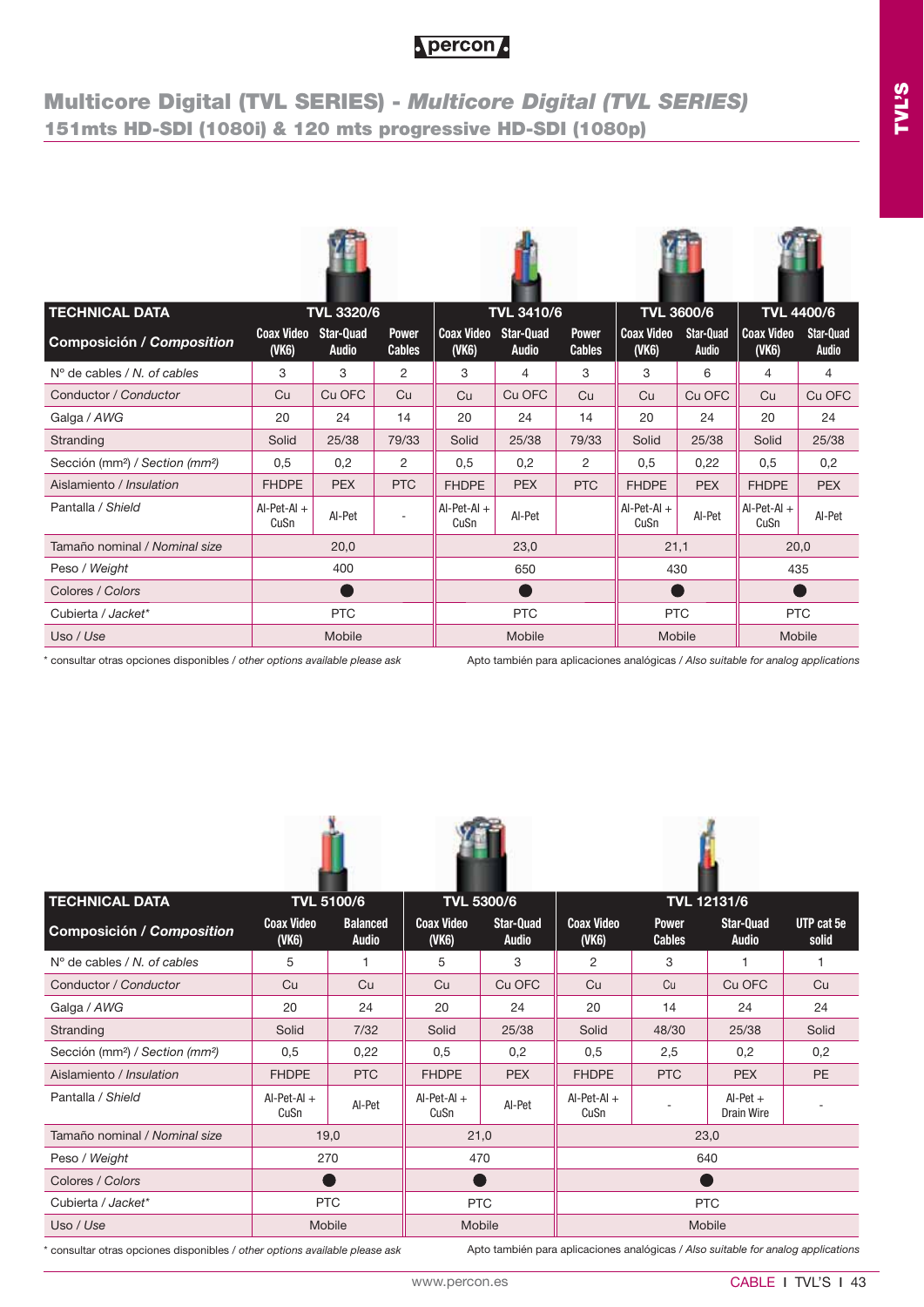## **Multicore Digital (TVL SERIES) -** *Multicore Digital (TVL SERIES)* **151mts HD-SDI (1080i) & 120 mts progressive HD-SDI (1080p)**





| <b>TECHNICAL DATA</b>                                   |                            | <b>TVL 76420/6</b>        |                            | <b>TVL 78480/6</b>        |  |
|---------------------------------------------------------|----------------------------|---------------------------|----------------------------|---------------------------|--|
| Composición / Composition                               | <b>Coax Video</b><br>(VK6) | Star-Quad<br><b>Audio</b> | <b>Coax Video</b><br>(VK6) | Star-Quad<br><b>Audio</b> |  |
| $No$ de cables / N, of cables                           |                            | 2                         | 2                          | 2                         |  |
| Conductor / Conductor                                   | Cu                         | Cu OFC                    | Cu                         | Cu OFC                    |  |
| Galga / AWG                                             | 20                         | 24                        | 20                         | 24                        |  |
| Stranding                                               | Solid                      | 25/38                     | Solid                      | 25/38                     |  |
| Sección (mm <sup>2</sup> ) / Section (mm <sup>2</sup> ) | 0,5                        | 0,2                       | 0,5                        | 0,2                       |  |
| Aislamiento / Insulation                                | <b>FHDPE</b>               | <b>PEX</b>                | <b>FHDPE</b>               | <b>PEX</b>                |  |
| Pantalla / Shield                                       | $AI-Pet-AI + CuSn$         | Al-Pet                    | $AI-Pet-AI + CuSn$         | AI-Pet                    |  |
| Tamaño nominal / Nominal size                           | 13,7                       |                           |                            | 15,0                      |  |
| Peso / Weight                                           | 200                        |                           | 240                        |                           |  |
| Colores / Colors                                        |                            |                           |                            |                           |  |
| Cubierta / Jacket*                                      |                            | <b>PTC</b>                | <b>PTC</b>                 |                           |  |
| Uso / Use                                               | Mobile                     |                           |                            | Mobile                    |  |

\* consultar otras opciones disponibles / *other options available please ask* Apto también para aplicaciones analógicas / *Also suitable for analog applications*

## **Multicore Digital (TVL serie) -** *Multicore Digital (TVL SERIES)* **182 mts HD-SDI (1080i) & 150 mts progresssive HD-SDI (1080p)**

Cables TVL multicore digitales compuestos por diferentes cables de video, audio, control. Ideal para aplicaciones móviles.



### **APLICACIÓN** *APPLICATION*

*TVL digital multicore cables composed by different video, audio and control cables. Perfect for mobile applications.*



| <b>TECHNICAL DATA</b>                                   |                            | <b>TVL 1002/CK/7</b>   | <b>TVL 1110/7</b>          |                           |                               |                            |                                 | <b>TVL 1211/7</b>             |            |
|---------------------------------------------------------|----------------------------|------------------------|----------------------------|---------------------------|-------------------------------|----------------------------|---------------------------------|-------------------------------|------------|
| <b>Composición / Composition</b>                        | <b>Coax Video</b><br>(VK7) | <b>CK 0004</b><br>(90) | <b>Coax Video</b><br>(VK7) | Star-Quad<br><b>Audio</b> | <b>Power</b><br><b>Cables</b> | <b>Coax Video</b><br>(VK7) | <b>Balanced</b><br><b>Audio</b> | <b>Power</b><br><b>Cables</b> | Utp cat 5e |
| $N^{\circ}$ de cables / N, of cables                    |                            | 2                      |                            |                           | 3                             |                            | 2                               | 3                             |            |
| Conductor / Conductor                                   | Cu                         | Cu                     | Cu                         | Cu OFC                    | Cu                            | Cu                         | Cu OFC                          | Cu                            | Cu         |
| Galga / AWG                                             | 18                         | 24                     | 18                         | 24                        | 15                            | 18                         | 24                              | 18                            | 24         |
| Stranding                                               | Solid                      | 7/32                   | Solid                      | 25/35                     | 28/30                         | Solid                      | 25/38                           | 32/32                         | Solid      |
| Sección (mm <sup>2</sup> ) / Section (mm <sup>2</sup> ) | 0,785                      | 0,22                   | 0,785                      | 0,2                       | 1,5                           | 0,785                      | 0,2                             | 1                             | 0,20       |
| Aislamiento / Insulation                                | <b>FHDPE</b>               | <b>PTC</b>             | <b>FHDPE</b>               | <b>PEX</b>                | <b>PTC</b>                    | <b>FHDPE</b>               | <b>PEX</b>                      | <b>PTC</b>                    | PE         |
| Pantalla / Shield                                       | $AI-Pet-AI +$<br>CuSn      | $CuSn +$<br>Drain Wire | $AI-Pet-AI +$<br>CuSn      | AI-Pet                    |                               | $AI-Pet-AI +$<br>CuSn      | Cu (Spiral)                     | ٠                             |            |
| Tamaño nominal / Nominal size                           | 14,4                       |                        |                            | 18,0                      |                               |                            |                                 | 18,70                         |            |
| Peso / Weight                                           |                            | 140                    |                            | 270                       |                               |                            |                                 | 415                           |            |
| Colores / Colors                                        |                            |                        |                            |                           |                               |                            |                                 |                               |            |
| Cubierta / Jacket*                                      | <b>PTC</b>                 |                        | <b>PTC</b>                 |                           |                               | PTC-NBR                    |                                 |                               |            |
| Uso / Use                                               | Mobile                     |                        |                            | Mobile                    |                               | Mobile                     |                                 |                               |            |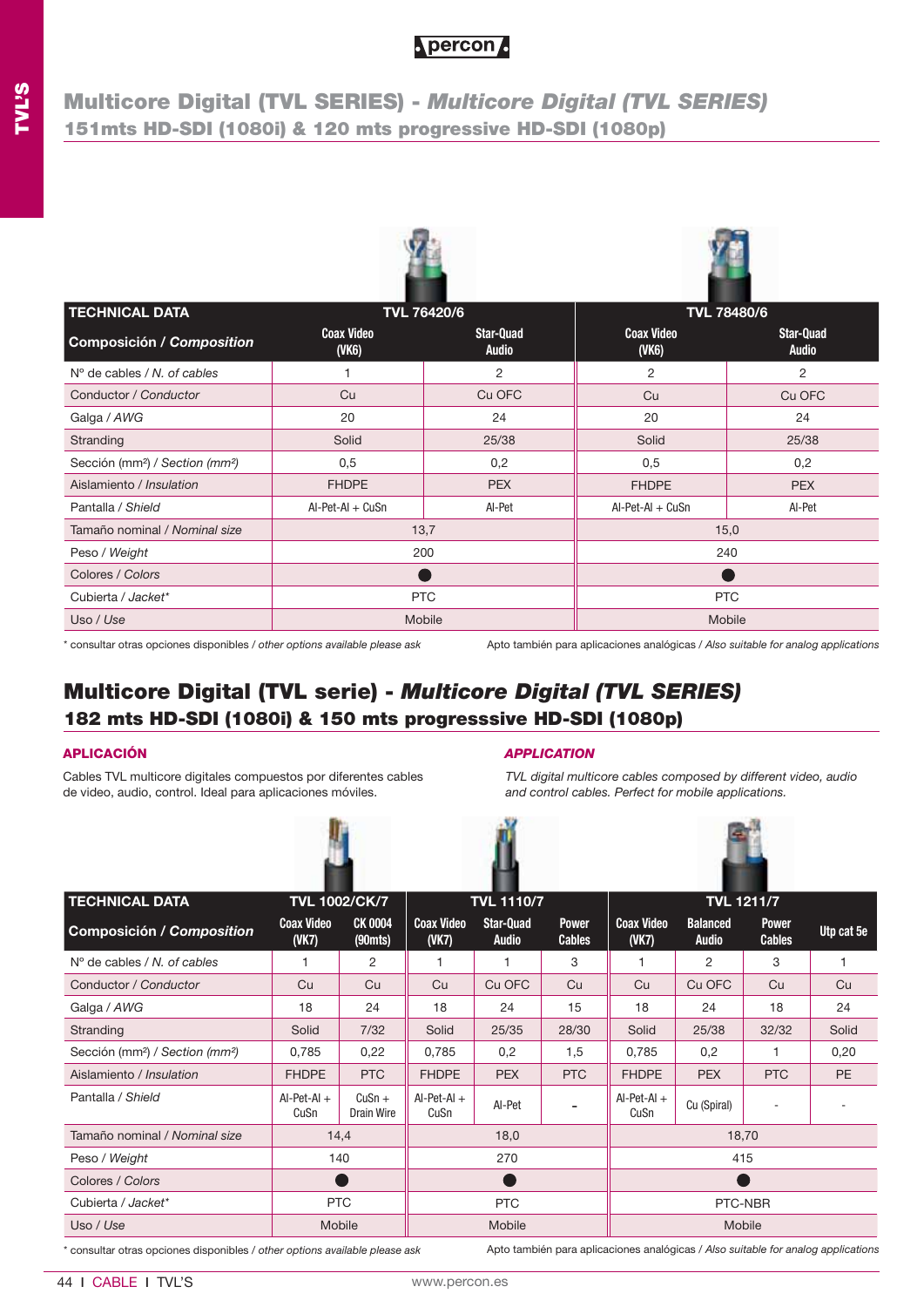## **Multicore Digital (TVL serie) -** *Multicore Digital (TVL SERIES)* **182 mts HD-SDI (1080i) & 150 mts progresssive HD-SDI (1080p)**

| <b>TECHNICAL DATA</b>                                   | <b>TVL 2020/7</b>          |                               |                            | <b>TVL 2101/7</b>                |            |                            | <b>TVL 2320/7</b>                |                               |  |
|---------------------------------------------------------|----------------------------|-------------------------------|----------------------------|----------------------------------|------------|----------------------------|----------------------------------|-------------------------------|--|
| <b>Composición / Composition</b>                        | <b>Coax Video</b><br>(VK7) | <b>Power</b><br><b>Cables</b> | <b>Coax Video</b><br>(VK7) | <b>Star-Quad</b><br><b>Audio</b> | Utp cat 5e | <b>Coax Video</b><br>(VK7) | <b>Star-Quad</b><br><b>Audio</b> | <b>Power</b><br><b>Cables</b> |  |
| $N^{\circ}$ de cables / N, of cables                    | $\overline{2}$             | 2                             | 2                          | 3                                | 2          | 2                          | 1                                | 1                             |  |
| Conductor / Conductor                                   | Cu                         | Cu                            | Cu                         | Cu OFC                           | Cu         | Cu                         | Cu OFC                           | Cu                            |  |
| Galga / AWG                                             | 18                         | 14                            | 18                         | 24                               | 24         | 18                         | 24                               | 14                            |  |
| Stranding                                               | Solid                      | 48/30                         | Solid                      | 25/38                            | Solid      | Solid                      | 25/38                            | 79/33                         |  |
| Sección (mm <sup>2</sup> ) / Section (mm <sup>2</sup> ) | 0.785                      | 2,5                           | 0.785                      | 0,2                              | 0,2        | 0,785                      | 0,2                              | 2                             |  |
| Aislamiento / Insulation                                | <b>FHDPE</b>               | <b>PTC</b>                    | <b>FHDPE</b>               | <b>PEX</b>                       | <b>PE</b>  | <b>FHDPE</b>               | <b>PEX</b>                       | <b>PTC</b>                    |  |
| Pantalla / Shield                                       | $AI-Pet-AI +$<br>CuSn      |                               | $Al-Pet-Al +$<br>CuSn      | AI-Pet                           |            | $Al-Pet-Al +$<br>CuSn      | AI-Pet                           |                               |  |
| Tamaño nominal / Nominal size                           |                            | 17,0                          |                            | 17,0                             |            |                            | 18,0                             |                               |  |
| Peso / Weight                                           | 361                        |                               | 250                        |                                  |            |                            | 370                              |                               |  |
| Colores / Colors                                        |                            |                               |                            |                                  |            |                            |                                  |                               |  |
| Cubierta / Jacket*                                      | PTC-NBR                    |                               | <b>PTC</b>                 |                                  |            | <b>PTC</b>                 |                                  |                               |  |
| Uso / Use                                               |                            | Mobile                        |                            | Mobile                           |            | Mobile                     |                                  |                               |  |

\* consultar otras opciones disponibles / *other options available please ask* Apto también para aplicaciones analógicas / *Also suitable for analog applications*





| <b>TECHNICAL DATA</b>                                   |                            | <b>TVL 2321/7</b>               |                               |            |                            | <b>TVL 2410/7</b>         | <b>TVL 2700/7</b>             |                            |                                  |
|---------------------------------------------------------|----------------------------|---------------------------------|-------------------------------|------------|----------------------------|---------------------------|-------------------------------|----------------------------|----------------------------------|
| <b>Composición / Composition</b>                        | <b>Coax Video</b><br>(VK7) | <b>Balanced</b><br><b>Audio</b> | <b>Power</b><br><b>Cables</b> | Utp cat 5e | <b>Coax Video</b><br>(VK7) | Star-Quad<br><b>Audio</b> | <b>Power</b><br><b>Cables</b> | <b>Coax Video</b><br>(VK7) | <b>Star-Quad</b><br><b>Audio</b> |
| $No$ de cables / N. of cables                           | 2                          | 3                               | 2                             |            | 2                          | 4                         | 3                             | $\overline{2}$             | $\overline{7}$                   |
| Conductor / Conductor                                   | Cu                         | Cu                              | Cu                            | Cu         | Cu                         | Cu OFC                    | Cu                            | Cu                         | Cu OFC                           |
| Galga / AWG                                             | 18                         | 24                              | 14                            | 24         | 18                         | 24                        | 14                            | 18                         | 24                               |
| Stranding                                               | Solid                      | 25/38                           | 48/30                         | Solid      | Solid                      | 25/38                     | 45/30                         | Solid                      | 25/38                            |
| Sección (mm <sup>2</sup> ) / Section (mm <sup>2</sup> ) | 0,785                      | 0,2                             | 2,5                           | 0,2        | 0,785                      | 0,2                       | 2,2                           | 0,785                      | 0,2                              |
| Aislamiento / Insulation                                | <b>FHDPE</b>               | <b>PPEX</b>                     | <b>PTC</b>                    | <b>PE</b>  | <b>FHDPE</b>               | <b>PEX</b>                | <b>PTC</b>                    | <b>FHDPE</b>               | <b>PEX</b>                       |
| Pantalla / Shield                                       | $AI-Pet-AI +$<br>CuSn      | $Al-Pet +$<br>Drain Wire        |                               |            | $AI-Pet-AI +$<br>CuSn      | AI-Pet                    |                               | $AI-Pet-AI +$<br>CuSn      | AI-Pet                           |
| Tamaño nominal / Nominal size                           |                            | 20,0                            |                               |            |                            | 20,0                      |                               | 21,0                       |                                  |
| Peso / Weight                                           |                            |                                 | 460                           |            |                            | 450                       |                               | 520                        |                                  |
| Colores / Colors                                        |                            |                                 |                               |            |                            |                           |                               |                            |                                  |
| Cubierta / Jacket*                                      | <b>PTC</b>                 |                                 |                               |            | <b>PTC</b>                 |                           |                               | <b>PTC</b>                 |                                  |
| Uso / Use                                               |                            |                                 | <b>Mobile</b>                 |            |                            | Mobile                    |                               | Mobile                     |                                  |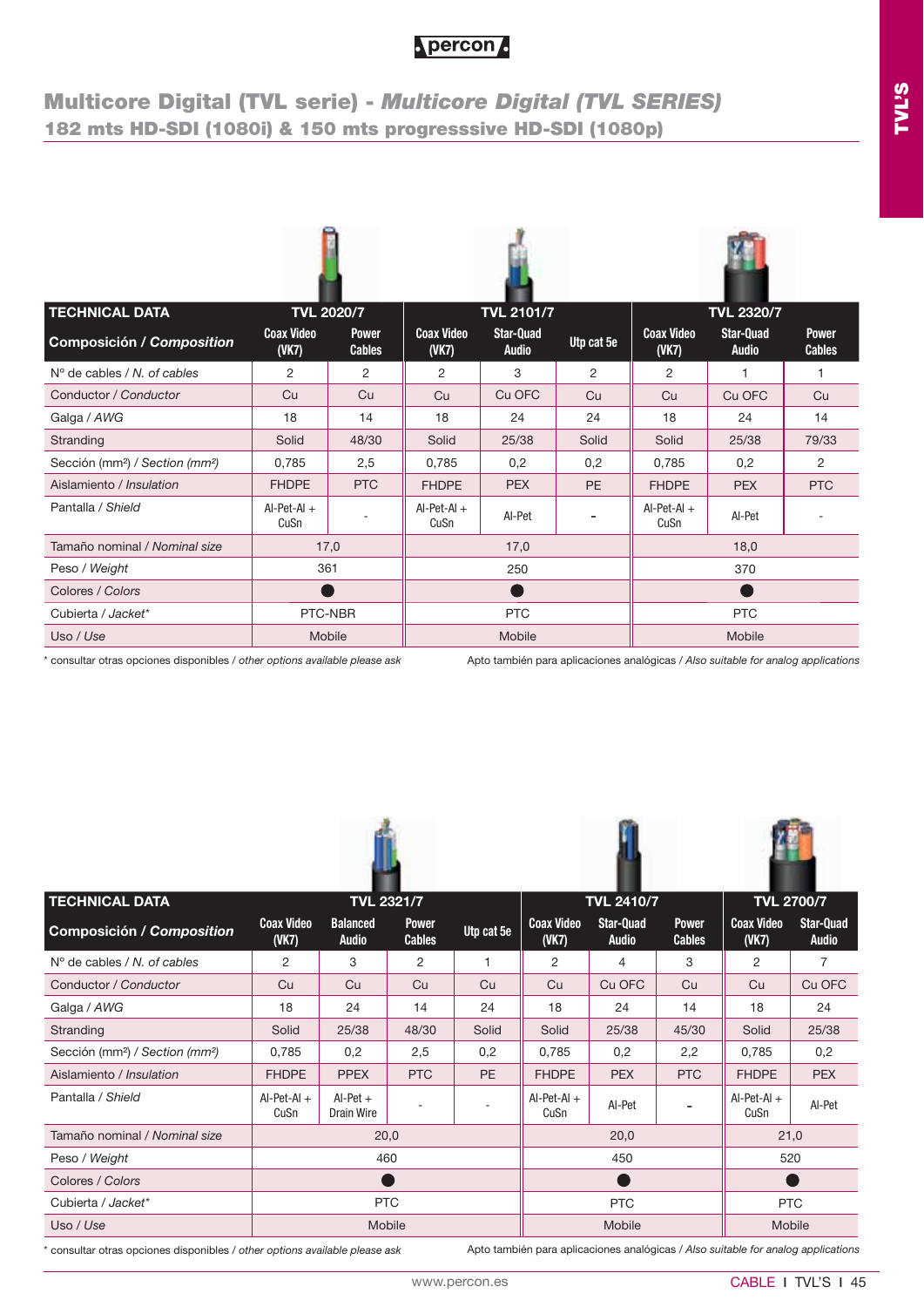## **Multicore Digital (TVL serie) -** *Multicore Digital (TVL SERIES)* **182 mts HD-SDI (1080i) & 150 mts progresssive HD-SDI (1080p)**

| <b>TECHNICAL DATA</b>                                   |                            | <b>TVL 3002/7</b>         |                            | <b>TVL 3101/7</b>                         |                           |                            | <b>TVL 3320/7</b>                |                               |  |  |
|---------------------------------------------------------|----------------------------|---------------------------|----------------------------|-------------------------------------------|---------------------------|----------------------------|----------------------------------|-------------------------------|--|--|
| <b>Composición / Composition</b>                        | <b>Coax Video</b><br>(VK7) | FTP cat 6<br><b>AWG23</b> | <b>Coax Video</b><br>(VK7) | <b>Balanced Audio</b><br><b>AK 2111AL</b> | FTP cat 6<br><b>AWG23</b> | <b>Coax Video</b><br>(VK7) | <b>Star-Quad</b><br><b>Audio</b> | <b>Power</b><br><b>Cables</b> |  |  |
| $N^{\circ}$ de cables / N, of cables                    | 3                          | 2                         | 3                          | 1                                         | 1                         | 3                          | 3                                | 2                             |  |  |
| Conductor / Conductor                                   | Cu                         | Cu                        | Cu                         | CuSn OFC                                  | Cu                        | Cu                         | Cu OFC                           | Cu                            |  |  |
| Galga / AWG                                             | 18                         | 23                        | 18                         | 24                                        | 23                        | 18                         | 24                               | 14                            |  |  |
| Stranding                                               | Solid                      | Solid                     | Solid                      | 7/32                                      | Solid                     | Solid                      | 25/38                            | 79/33                         |  |  |
| Sección (mm <sup>2</sup> ) / Section (mm <sup>2</sup> ) | 0.785                      | 0,34                      | 0,785                      | 0,2                                       | 0.34                      | 0,785                      | 0.2                              | 2                             |  |  |
| Aislamiento / Insulation                                | <b>FHDPE</b>               | <b>PEX</b>                | <b>FHDPE</b>               | <b>PEX</b>                                | <b>PEX</b>                | <b>FHDPE</b>               | <b>PEX</b>                       | <b>PTC</b>                    |  |  |
| Pantalla / Shield                                       | $AI-Pet-AI +$<br>CuSn      | 1 Foil<br>2 Pairs         | $AI-Pet-AI +$<br>CuSn      | $Al-Pet +$<br>Drain Wire                  | 1 Foil<br>2 Pairs         | $AI-Pet-AI +$<br>CuSn      | AI-Pet                           |                               |  |  |
| Tamaño nominal / Nominal size                           | 21,1                       |                           |                            | 21,0                                      |                           |                            | 22,0                             |                               |  |  |
| Peso / Weight                                           | 305                        |                           | 425                        |                                           |                           |                            | 470                              |                               |  |  |
| Colores / Colors                                        |                            |                           |                            |                                           |                           |                            |                                  |                               |  |  |
| Cubierta / Jacket*                                      | <b>PTC</b>                 |                           | <b>PTC</b>                 |                                           |                           | <b>PTC</b>                 |                                  |                               |  |  |
| Uso / Use                                               | Mobile                     |                           |                            | Mobile                                    |                           | Mobile                     |                                  |                               |  |  |

\* consultar otras opciones disponibles / *other options available please ask*

Apto también para aplicaciones analógicas / *Also suitable for analog applications*

| <b>TECHNICAL DATA</b>                                   |                            | <b>TVL 3410/7</b>         |                               | <b>TVL 3600/7</b>      |                           |                        | <b>TVL 4400/7</b>                | <b>TVL 5100/7</b>          |                                 |
|---------------------------------------------------------|----------------------------|---------------------------|-------------------------------|------------------------|---------------------------|------------------------|----------------------------------|----------------------------|---------------------------------|
| Composición / Composition                               | <b>Coax Video</b><br>(VK7) | Star-Quad<br><b>Audio</b> | <b>Power</b><br><b>Cables</b> | <b>Coax Video</b><br>( | Star-Quad<br><b>Audio</b> | <b>Coax Video</b><br>( | <b>Star-Quad</b><br><b>Audio</b> | <b>Coax Video</b><br>(VK7) | <b>Balanced</b><br><b>Audio</b> |
| $N^{\circ}$ de cables / N, of cables                    | 3                          | 4                         | 3                             | 3                      | 6                         | 4                      | 4                                | 5                          | 1                               |
| Conductor / Conductor                                   | Cu                         | Cu OFC                    | Cu                            | Cu                     | Cu OFC                    | Cu                     | Cu OFC                           | Cu                         | Cu                              |
| Galga / AWG                                             | 18                         | 24                        | 14                            | 18                     | 24                        | 18                     | 24                               | 18                         | 24                              |
| Stranding                                               | Solid                      | 25/38                     | 79/33                         | Solid                  | 25/38                     | Solid                  | 25/38                            | Solid                      | 7/32                            |
| Sección (mm <sup>2</sup> ) / Section (mm <sup>2</sup> ) | 0,785                      | 0,2                       | 2                             | 0,785                  | 0,2                       | 0,785                  | 0,2                              | 0,785                      | 0,22                            |
| Aislamiento / Insulation                                | <b>FHDPE</b>               | <b>PEX</b>                | <b>PTC</b>                    | <b>FHDPE</b>           | <b>PEX</b>                | <b>FHDPE</b>           | <b>PEX</b>                       | <b>FHDPE</b>               | <b>PTC</b>                      |
| Pantalla / Shield                                       | $AI-Pet-AI +$<br>CuSn      | AI-Pet                    | $\overline{\phantom{a}}$      | $Al-Pet-Al +$<br>CuSn  | AI-Pet                    | $AI-Pet-AI +$<br>CuSn  | AI-Pet                           | $AI-Pet-AI +$<br>CuSn      | AI-Pet                          |
| Tamaño nominal / Nominal size                           |                            | 25,0                      |                               | 23,0                   |                           | 22,0                   |                                  | 20,0                       |                                 |
| Peso / Weight                                           |                            | 720                       |                               | 490                    |                           | 495                    |                                  | 360                        |                                 |
| Colores / Colors                                        |                            | - 1                       |                               |                        |                           |                        |                                  | r i                        |                                 |
| Cubierta / Jacket*                                      |                            | <b>PTC</b>                |                               | <b>PTC</b>             |                           | <b>PTC</b>             |                                  | <b>PTC</b>                 |                                 |
| Uso / Use                                               |                            | Mobile                    |                               | Mobile                 |                           | Mobile                 |                                  | Mobile                     |                                 |

\* consultar otras opciones disponibles / *other options available please ask*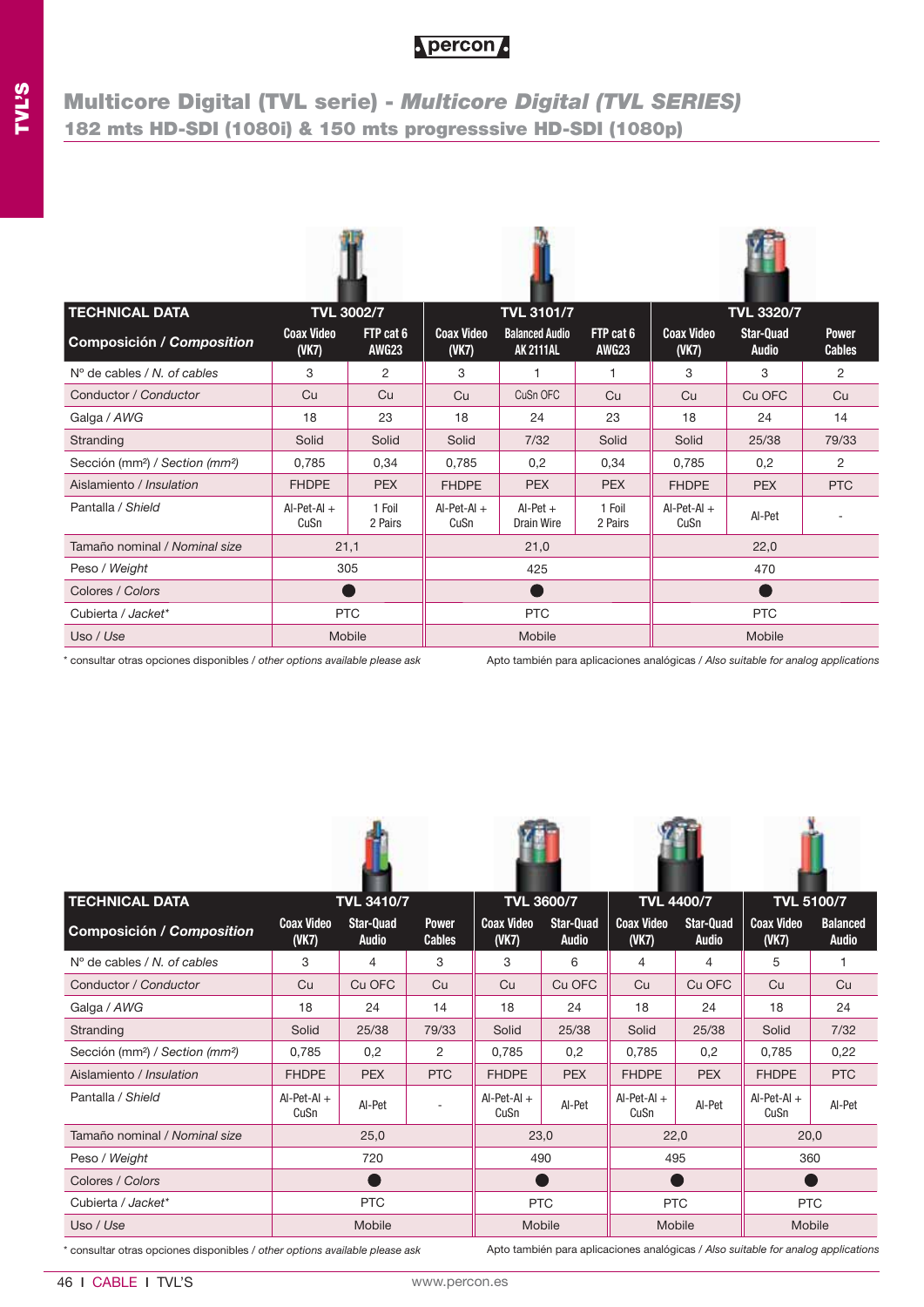## **Multicore Digital (TVL serie) -** *Multicore Digital (TVL SERIES)* **182 mts HD-SDI (1080i) & 150 mts progresssive HD-SDI (1080p)**





| <b>TECHNICAL DATA</b>                                   |                            | <b>TVL 5300/7</b>  |                            |                               | <b>TVL 12131/7</b>               |                   |                            |  |
|---------------------------------------------------------|----------------------------|--------------------|----------------------------|-------------------------------|----------------------------------|-------------------|----------------------------|--|
| Composición / Composition                               | <b>Coax Video</b><br>(VK7) | Star-Quad<br>Audio | <b>Coax Video</b><br>(VK7) | <b>Power</b><br><b>Cables</b> | <b>Star-Quad</b><br><b>Audio</b> | Triax 8 Z         | Utp cat 5e<br><b>SOLID</b> |  |
| $N^{\circ}$ de cables / N, of cables                    | 5                          | 3                  | 2                          | 3                             |                                  |                   |                            |  |
| Conductor / Conductor                                   | Cu                         | Cu OFC             | Cu                         | Cu                            | Cu OFC                           | CuAq              | Cu                         |  |
| Galga / AWG                                             | 18                         | 24                 | 18                         | 14                            | 24                               | 20                | 24                         |  |
| Stranding                                               | Solid                      | 25/38              | Solid                      | 48/30                         | 25/38                            | 7/28              | Solid                      |  |
| Sección (mm <sup>2</sup> ) / Section (mm <sup>2</sup> ) | 0,785                      | 0,2                | 0,785                      | 2,5                           | 0,2                              | 0,5               | 0,2                        |  |
| Aislamiento / Insulation                                | <b>FHDPE</b>               | <b>PEX</b>         | <b>FHDPE</b>               | <b>PTC</b>                    | <b>PEX</b>                       | <b>FHDPE</b>      | <b>PE</b>                  |  |
| Pantalla / Shield                                       | $AI-Pet-AI +$<br>CuSn      | AI-Pet             | $AI-Pet-AI +$<br>CuSn      |                               | $Al-Pet +$<br>Drain Wire         | CuAq+FRLS<br>+ CU |                            |  |
| Tamaño nominal / Nominal size                           |                            | 23,0               |                            |                               | 25                               |                   |                            |  |
| Peso / Weight                                           |                            | 580                |                            |                               | 750                              |                   |                            |  |
| Colores / Colors                                        |                            |                    |                            |                               |                                  |                   |                            |  |
| Cubierta / Jacket*                                      |                            | <b>PTC</b>         | <b>PTC</b>                 |                               |                                  |                   |                            |  |
| Uso / Use                                               |                            | Mobile             |                            |                               | Mobile                           |                   |                            |  |
|                                                         |                            |                    |                            |                               |                                  | .                 |                            |  |

\* consultar otras opciones disponibles / *other options available please ask* Apto también para aplicaciones analógicas / *Also suitable for analog applications*





| <b>TECHNICAL DATA</b>                                   |                        | <b>TVL 76420/7</b>               |                       | <b>TVL 78480/7</b>               |  |  |
|---------------------------------------------------------|------------------------|----------------------------------|-----------------------|----------------------------------|--|--|
| Composición / Composition                               | <b>Coax Video</b><br>( | <b>Star-Quad</b><br><b>Audio</b> |                       | <b>Star-Quad</b><br><b>Audio</b> |  |  |
| $No$ de cables / N, of cables                           |                        | 2                                | 2                     | 2                                |  |  |
| Conductor / Conductor                                   | Cu                     | Cu OFC                           | Cu                    | Cu OFC                           |  |  |
| Galga / AWG                                             | 18                     | 24                               | 18                    | 24                               |  |  |
| Stranding                                               | Solid                  | 25/38                            | Solid                 | 25/38                            |  |  |
| Sección (mm <sup>2</sup> ) / Section (mm <sup>2</sup> ) | 0,785                  | 0,2                              | 0,785                 | 0,2                              |  |  |
| Aislamiento / Insulation                                | <b>FHDPE</b>           | <b>PEX</b>                       | <b>FHDPE</b>          | <b>PEX</b>                       |  |  |
| Pantalla / Shield                                       | $AI-Pet-AI +$<br>CuSn  | AI-Pet                           | $AI-Pet-AI +$<br>CuSn | AI-Pet                           |  |  |
| Tamaño nominal / Nominal size                           |                        | 15,0                             |                       | 16,0                             |  |  |
| Peso / Weight                                           |                        | 220                              |                       | 280                              |  |  |
| Colores / Colors                                        |                        |                                  |                       |                                  |  |  |
| Cubierta / Jacket*                                      |                        | <b>PTC</b>                       | <b>PTC</b>            |                                  |  |  |
| Uso / Use                                               |                        | Mobile                           | <b>Mobile</b>         |                                  |  |  |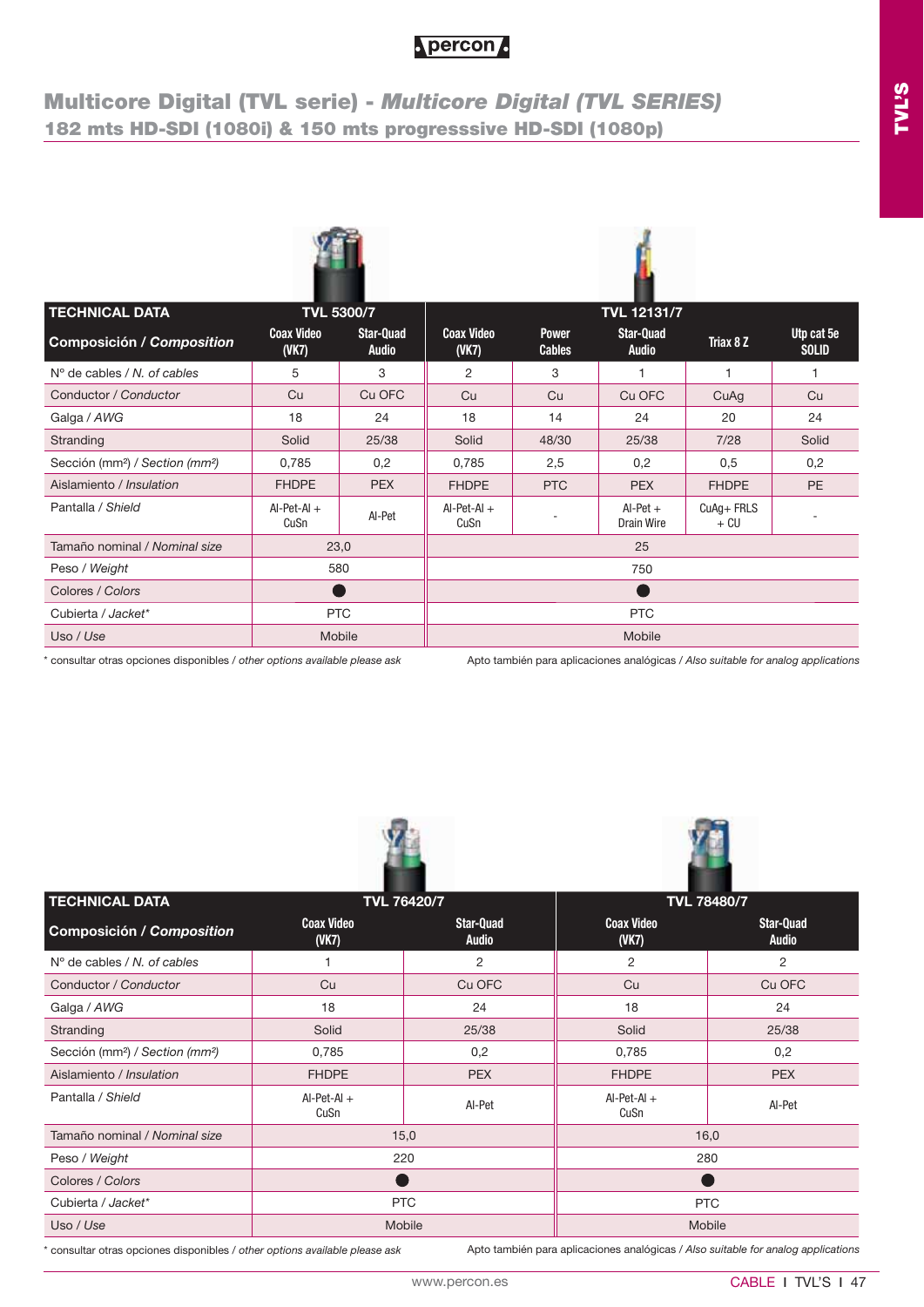## **Multicore Digital (TVL SERIES) Others**

## **APLICACIÓN** *APPLICATION*

Cables multicore aptos para conexiones remotas de cámaras broadcast y sistemas de audio auto amplificados monos y estéreos balanceados.



*Multicore cables suitable for remote connections of broadcast cameras and self-amplified mono and stereo balanced audio systems* 

| <b>TECHNICAL DATA</b>                                   |                                 | <b>TVL 0110</b>          |                               | <b>TVL 0210</b>   |                            | <b>TVL 1300</b>         |  |
|---------------------------------------------------------|---------------------------------|--------------------------|-------------------------------|-------------------|----------------------------|-------------------------|--|
| Composición / Composition                               | <b>Power</b><br><b>Cables</b>   | <b>AK 220 AL</b>         | <b>Power</b><br><b>Cables</b> | <b>AK 2111 AL</b> | <b>Coax Video</b><br>(VK7) | <b>Balanced</b><br>Pair |  |
| $No$ de cables / N, of cables                           |                                 |                          | 3                             | $\overline{2}$    |                            | 3                       |  |
| Conductor / Conductor                                   | Cu                              | Cu OFC                   | Cu                            | CuSn              | CuSn                       | CuSn                    |  |
| Galga / AWG                                             | $2 \times$ AWG16 +<br>1 x AWG20 | 24                       | 14                            | 24                | 26                         | 24                      |  |
| Stranding                                               | $28/30 + 16/32$                 | 25/38                    | 80/32                         | 7/32              | Solid                      | 7/32                    |  |
| Sección (mm <sup>2</sup> ) / Section (mm <sup>2</sup> ) | $2x1,5 + 1x0,5$                 | 0,2                      | 2,5                           | 0,22              | 0,125                      | 0,22                    |  |
| Aislamiento / Insulation                                | <b>PTC</b>                      | <b>PTC</b>               | <b>PTC</b>                    | <b>PEX</b>        | <b>FHDPE</b>               | <b>PTC</b>              |  |
| Pantalla / Shield                                       | $Al-Pet +$<br>Drain Wire        | $Al-Pet +$<br>Drain Wire |                               | $Al-Pet +$<br>Cu  | $Al-Pet +$<br>CuSn         | Cu (Spiral)             |  |
| Tamaño nominal / Nominal size                           | 16,0                            |                          |                               | 13,5              | 8,5                        |                         |  |
| Peso / Weight                                           | 237                             |                          |                               | 216               | 116                        |                         |  |
| Colores / Colors                                        |                                 |                          |                               |                   |                            |                         |  |
| Cubierta / Jacket*                                      | <b>PTC</b>                      |                          |                               | <b>PTC</b>        | <b>PTC</b>                 |                         |  |
| Uso / Use                                               | Mobile                          |                          |                               | Mobile            | Mobile                     |                         |  |

\* consultar otras opciones disponibles / *other options available please ask*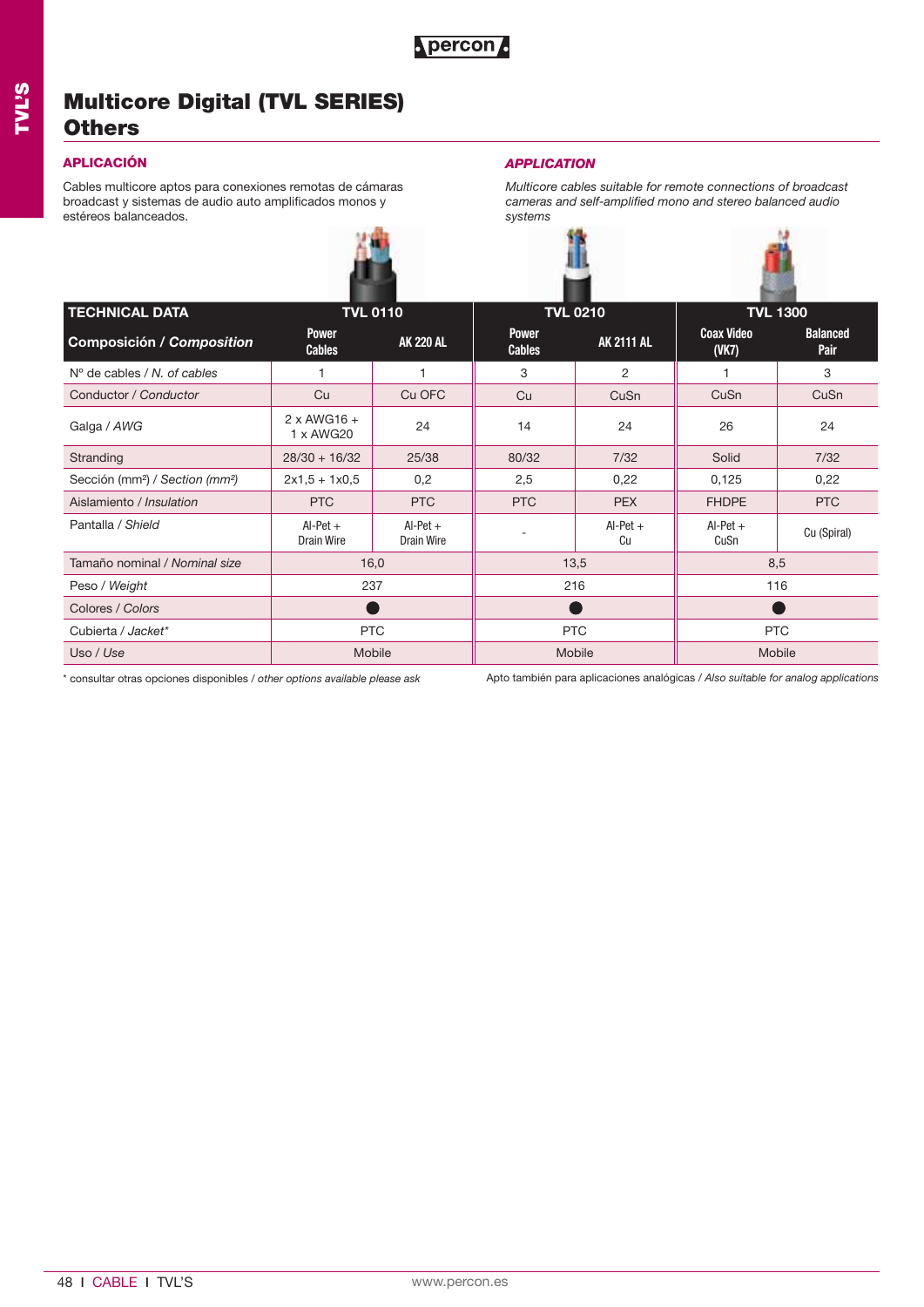## **Cable multicore para cámara**  *Multicore camera cable*

## **APLICACIÓN** *APPLICATION*

Cables típicos CCU-cámara para todo tipo de marcas. Profesional multicore. Alta flexibilidad. Video mini coaxial VK1 de 75 Ohms. Baja capacidad.



*Typical CCU-camera cable for all kinds of brands. Professional multicore. High flexibility. 75 Ohms mini coaxial video VK1. Low capacitance.*

| <b>TECHNICAL DATA</b>                                   |                             | <b>VK 7124</b>              |                                 |                        |                               |                             | <b>VK 4212</b>                  |                        |                               |  |  |
|---------------------------------------------------------|-----------------------------|-----------------------------|---------------------------------|------------------------|-------------------------------|-----------------------------|---------------------------------|------------------------|-------------------------------|--|--|
| <b>Composición / Composition</b>                        | <b>Coax</b><br><b>Video</b> | <b>Coax</b><br><b>Audio</b> | <b>Balanced</b><br><b>Audio</b> | <b>Signal</b><br>Cable | <b>Power</b><br><b>Cables</b> | <b>Coax</b><br><b>Video</b> | <b>Balanced</b><br><b>Audio</b> | <b>Signal</b><br>Cable | <b>Power</b><br><b>Cables</b> |  |  |
| $N^{\circ}$ de cables / N, of cables                    | $\overline{7}$              |                             | 2                               | 8                      | 4                             | 5                           | 1                               | 4                      | 2                             |  |  |
| Conductor / Conductor                                   | CuSn                        | CuSn                        | CuSn                            | CuSn                   | CuSn                          | CuSn                        | CuSn                            | CuSn                   | CuSn                          |  |  |
| Galga / AWG                                             | 28                          | 28                          | 30                              | 26                     | 16                            | 28                          | 26                              | 24                     | 14                            |  |  |
| Stranding                                               | 7/36                        | 7/36                        | 7/38                            | 7/34                   | 55/33                         | 7/36                        | 7/34                            | 7/32                   | 7/33                          |  |  |
| Sección (mm <sup>2</sup> ) / Section (mm <sup>2</sup> ) | 0,08                        | 0,08                        | 0,055                           | 0,123                  | 1,4                           | 0,08                        | 0,123                           | 0,22                   | 2                             |  |  |
| Aislamiento / Insulation                                | <b>PEX</b>                  | <b>PEX</b>                  | <b>PTC</b>                      | <b>PTC</b>             | <b>PTC</b>                    | <b>PEX</b>                  | <b>PTC</b>                      | <b>PTC</b>             | <b>PTC</b>                    |  |  |
| Pantalla / Shield                                       | $CuSn +$<br>CuSn            | CuSn                        | CuSn                            | ٠                      |                               | $CuSn +$<br>CuSn            | CuSn                            | CuSn                   |                               |  |  |
| Pantalla general / General shield                       |                             |                             | CuSn                            |                        |                               |                             | CuSn                            |                        |                               |  |  |
| Tamaño nominal / Nominal size                           |                             |                             | 12,8                            |                        |                               |                             |                                 | 11,6                   |                               |  |  |
| Peso / Weight                                           |                             |                             | 240                             |                        |                               |                             |                                 | 270                    |                               |  |  |
| Colores / Colors                                        |                             |                             | r i                             |                        |                               |                             |                                 |                        |                               |  |  |
| Cubierta / Jacket*                                      |                             |                             | <b>PTC</b>                      |                        |                               |                             |                                 | <b>PTC</b>             |                               |  |  |
| Uso / Use                                               |                             |                             | Mobile                          |                        |                               |                             |                                 | Mobile                 |                               |  |  |

\* consultar otras opciones disponibles / *other options available please ask*

Apto también para aplicaciones analógicas / *Also suitable for analog applications*





| <b>TECHNICAL DATA</b>                                   |                      |                                 | <b>VK 2335</b>         |                               |                      |                             | <b>VK 2224</b>                  |                        |                               |
|---------------------------------------------------------|----------------------|---------------------------------|------------------------|-------------------------------|----------------------|-----------------------------|---------------------------------|------------------------|-------------------------------|
| Composición / Composition                               | Coax<br><b>Video</b> | <b>Balanced</b><br><b>Audio</b> | <b>Signal</b><br>Cable | <b>Power</b><br><b>Cables</b> | Coax<br><b>Video</b> | <b>Coax</b><br><b>Audio</b> | <b>Balanced</b><br><b>Audio</b> | <b>Signal</b><br>Cable | <b>Power</b><br><b>Cables</b> |
| $N^{\circ}$ de cables / N, of cables                    | 2                    | 4                               | 3                      | 2                             | 6                    | 2                           | 3                               | 7                      | 2                             |
| Conductor / Conductor                                   | CuSn                 | CuSn                            | CuSn                   | CuSn                          | CuSn                 | CuSn                        | CuSn                            | CuSn                   | CuSn                          |
| Galga / AWG                                             | 28                   | 28                              | 24                     | 16                            | 28                   | 28                          | 26                              | 26                     | 14                            |
| Stranding                                               | 7/36                 | 7/36                            | 25/38                  | 54/33                         | 7/36                 | 7/36                        | 7/34                            | 7/34                   | 79/33                         |
| Sección (mm <sup>2</sup> ) / Section (mm <sup>2</sup> ) | 0,08                 | 0,08                            | 0,2                    | 1,4                           | 0,08                 | 0,08                        | 0,123                           | 0,123                  | 2                             |
| Aislamiento / Insulation                                | <b>PEX</b>           | <b>PTC</b>                      | <b>PTC</b>             | <b>PTC</b>                    | <b>PEX</b>           | <b>PEX</b>                  | PTC                             | <b>PTC</b>             | <b>PTC</b>                    |
| Pantalla / Shield                                       | $CuSn +$<br>CuSn     | CuSn<br>(Spiral)                |                        |                               | $CuSn +$<br>CuSn     | CuSn                        | CuSn<br>(Spiral)                |                        |                               |
| Tamaño nominal / Nominal size                           |                      |                                 | 10,8                   |                               |                      |                             | 12,6                            |                        |                               |
| Peso / Weight                                           |                      |                                 | 165                    |                               |                      |                             | 235                             |                        |                               |
| Colores / Colors                                        |                      |                                 |                        |                               |                      |                             |                                 |                        |                               |
| Cubierta / Jacket*                                      | <b>PTC</b>           |                                 |                        |                               | <b>PTC</b>           |                             |                                 |                        |                               |
| Uso / Use                                               |                      |                                 | Mobile                 |                               |                      |                             | Mobile                          |                        |                               |

\* consultar otras opciones disponibles / *other options available please ask*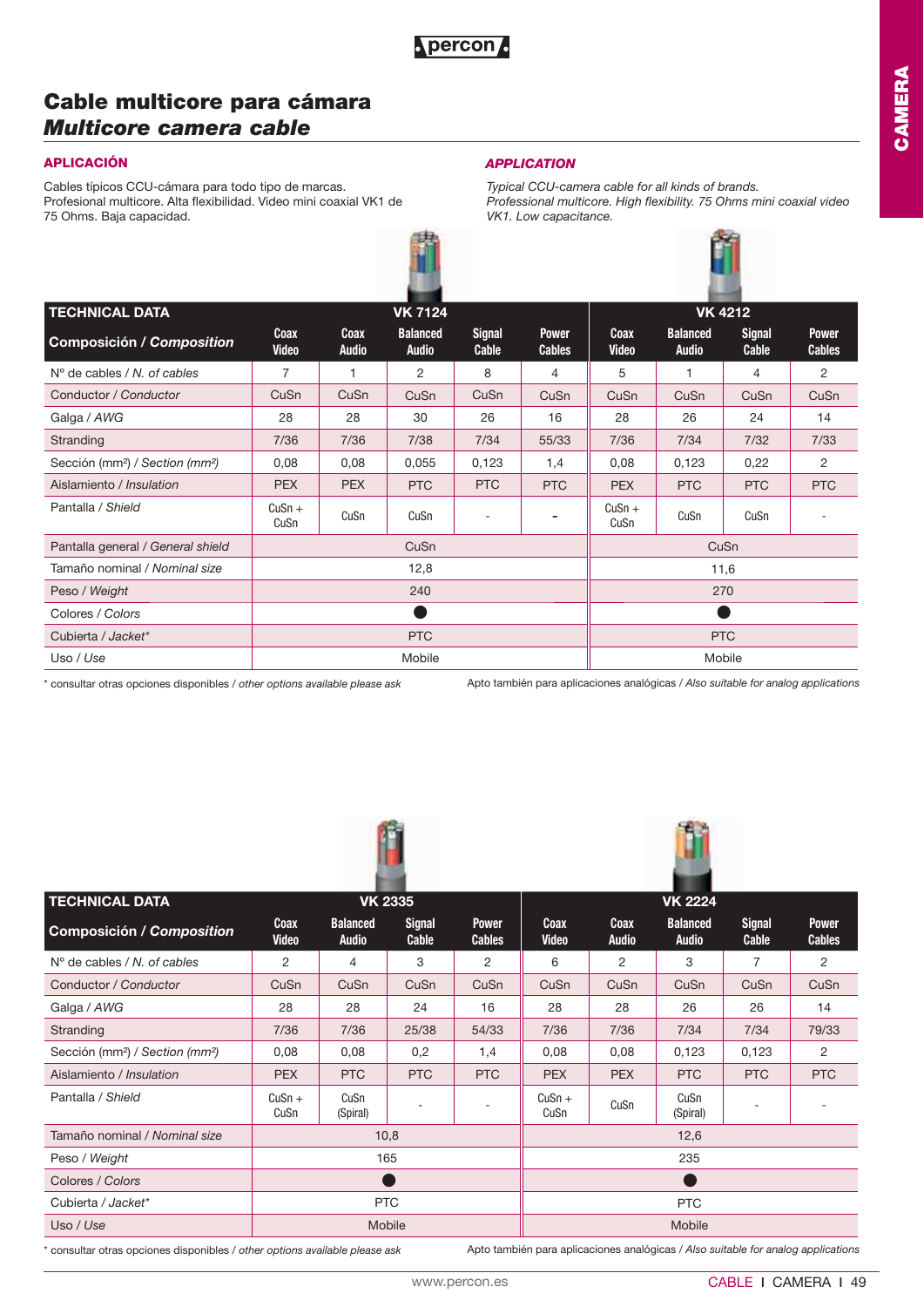## **Cable multicore para cámara**  *Multicore camera cable*

| <b>TECHNICAL DATA</b>                                   |                          | <b>VK 2152</b>                  |                     |                      |                      | <b>VK 11718</b>                 |                        |                               |
|---------------------------------------------------------|--------------------------|---------------------------------|---------------------|----------------------|----------------------|---------------------------------|------------------------|-------------------------------|
| Composición / Composition                               | Coax<br><b>Video</b>     | <b>Balanced</b><br><b>Audio</b> | <b>Power Cables</b> | Coax<br><b>Video</b> | Coax<br><b>Audio</b> | <b>Balanced</b><br><b>Audio</b> | <b>Signal</b><br>Cable | <b>Power</b><br><b>Cables</b> |
| $N^{\circ}$ de cables / N, of cables                    | 3                        | 1                               | 2                   | 8                    | 4                    | 5                               | 3                      | 3                             |
| Conductor / Conductor                                   | CuSn                     | CuSn                            | CuSn                | CuSn                 | CuSn                 | CuSn                            | CuSn                   | CuSn                          |
| Galga / AWG                                             | 28                       | 28                              | 16                  | 28                   | 28                   | 28                              | 24                     | 14                            |
| Stranding                                               | 7/36                     | 7/36                            | 54/33               | 7/36                 | 7/36                 | 7/36                            | 25/38                  | 140/34                        |
| Sección (mm <sup>2</sup> ) / Section (mm <sup>2</sup> ) | 0,08                     | 0,08                            | 1,4                 | 0,08                 | 0.08                 | 0.08                            | 0,2                    | 2,5                           |
| Aislamiento / Insulation                                | <b>PEX</b>               | <b>PTC</b>                      | <b>PTC</b>          | <b>PEX</b>           | <b>PEX</b>           | <b>PTC</b>                      | <b>PTC</b>             | <b>PTC</b>                    |
| Pantalla / Shield                                       | $CuSn +$<br>CuSn         | CuSn (Spiral)                   | $\sim$              | $CuSn +$<br>CuSn     | Cusn                 | CuSn (Spiral)                   | CuSn                   |                               |
| Tamaño nominal / Nominal size                           |                          | 10,1                            |                     |                      |                      | 15,0                            |                        |                               |
| Peso / Weight                                           |                          | 155                             |                     |                      |                      | 330                             |                        |                               |
| Colores / Colors                                        |                          | D                               |                     |                      |                      |                                 |                        |                               |
| Cubierta / Jacket*                                      | <b>PTC</b><br><b>PTC</b> |                                 |                     |                      |                      |                                 |                        |                               |
| Uso / Use                                               |                          | Mobile                          |                     |                      |                      | Mobile                          |                        |                               |

\* consultar otras opciones disponibles / *other options available please ask*

Apto también para aplicaciones analógicas / *Also suitable for analog applications*



| <b>TECHNICAL DATA</b>                                   |                                     |                      |                      | <b>VK 7453</b>                  |                        |                               |  |  |
|---------------------------------------------------------|-------------------------------------|----------------------|----------------------|---------------------------------|------------------------|-------------------------------|--|--|
| Composición / Composition                               | <b>Coax</b><br><b>Video Digital</b> | Coax<br><b>Video</b> | Coax<br><b>Audio</b> | <b>Balanced</b><br><b>Audio</b> | <b>Signal</b><br>Cable | <b>Power</b><br><b>Cables</b> |  |  |
| $No$ de cables / N, of cables                           |                                     | 6                    | 1                    | 2                               | 8                      | 4                             |  |  |
| Conductor / Conductor                                   | Cu                                  | CuSn                 | CuSn                 | CuSn                            | CuSn                   | CuSn                          |  |  |
| Galga / AWG                                             | 23                                  | 28                   | 28                   | 26                              | 26                     | 16                            |  |  |
| Stranding                                               | solid                               | 7/36                 | 7/36                 | 7/34                            | 7/34                   | 54/33                         |  |  |
| Sección (mm <sup>2</sup> ) / Section (mm <sup>2</sup> ) | 0,28                                | 0,28                 | 0,28                 | 0,123                           | 0,123                  | 1,4                           |  |  |
| Aislamiento / Insulation                                | <b>FHDPE</b>                        | <b>PEX</b>           | <b>PEX</b>           | <b>PTC</b>                      | <b>PTC</b>             | <b>PTC</b>                    |  |  |
| Pantalla / Shield                                       | Al-Pet-Al+CuSn<br>$+CuSn$           | CuSn                 | Cusn                 | CuSn (Spiral)                   |                        | ٠                             |  |  |
| Tamaño nominal / Nominal size                           |                                     |                      |                      | 15,0                            |                        |                               |  |  |
| Peso / Weight                                           |                                     |                      |                      | 330                             |                        |                               |  |  |
| Colores / Colors                                        |                                     |                      |                      |                                 |                        |                               |  |  |
| Cubierta / Jacket*                                      |                                     | <b>PTC</b>           |                      |                                 |                        |                               |  |  |
| Uso / Use                                               |                                     |                      |                      | Mobile                          |                        |                               |  |  |

\* consultar otras opciones disponibles / *other options available please ask*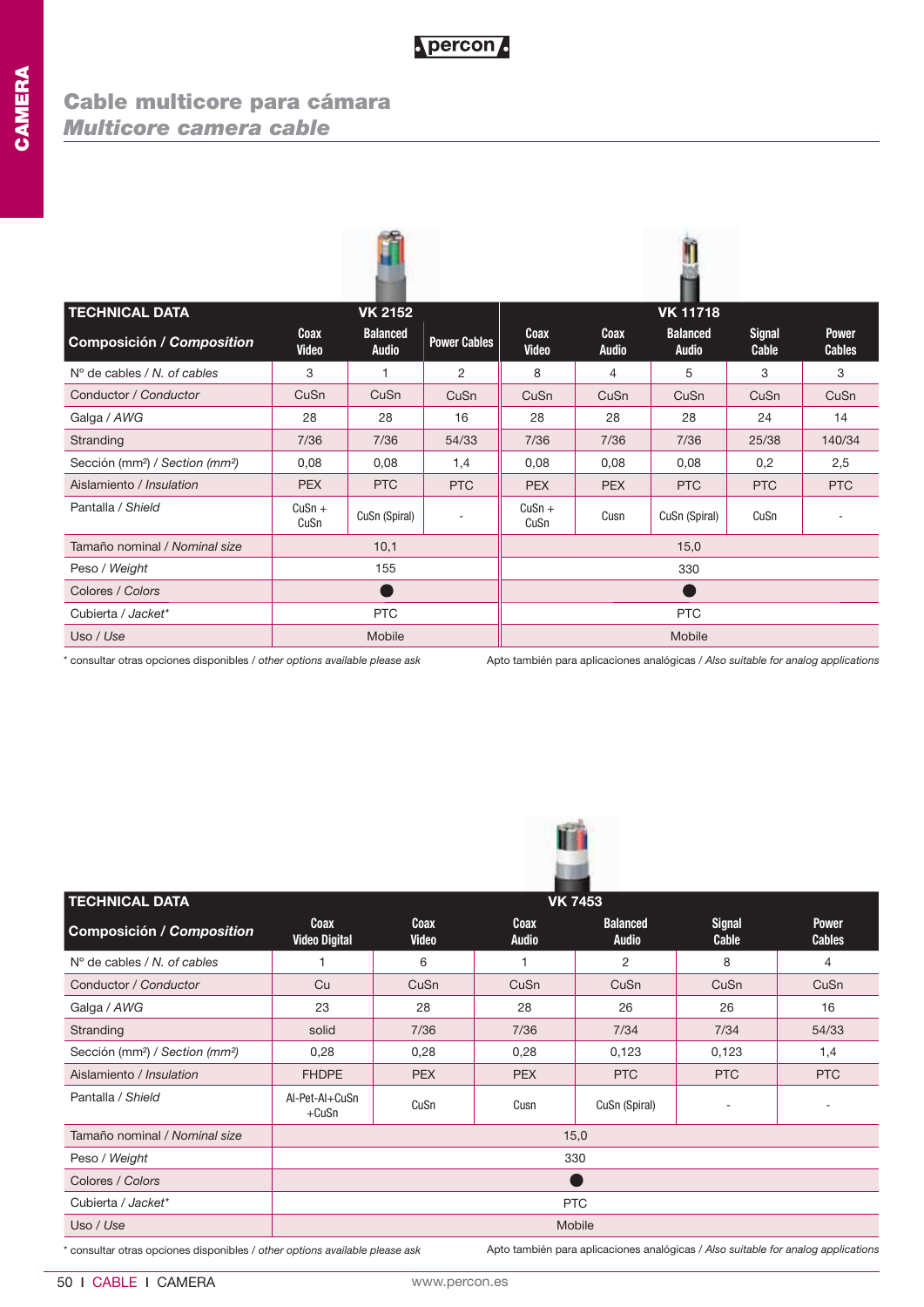

## **Cable híbrido: Eléctrico + Fibra (SMPTE 311M)** *Hybrid Cable: Electric + Fiber (SMPTE 311M)*

### **APLICACIÓN** *APPLICATION*

Cable diseñado para aplicaciones de cámaras en la que se define la unión de fibra óptica mono modo con cables de control/señal. Se usa en producción de vídeo profesional para transmisión simultánea de señales de vídeo, audio y control entre la unidad móvil y la estación base.

*Cable designed for camera applications in which the single mode fiber link is defined by control/signal cables. Used in professional video production to transmit simultaneously video, audio and control signals between the OB van and the base station.*

 $\leftarrow$  FURUIGIUM

|                                                         |                          |                               |                                 |                                 |                          |                               | ARIB                            |                                 |  |
|---------------------------------------------------------|--------------------------|-------------------------------|---------------------------------|---------------------------------|--------------------------|-------------------------------|---------------------------------|---------------------------------|--|
| <b>TECHNICAL DATA</b>                                   |                          | FO311PROF                     |                                 |                                 |                          | 2SM-9,2-37,5 ARIB             |                                 |                                 |  |
| <b>Composición / Composition</b>                        | <b>Fiber</b>             | <b>Power</b><br><b>Cables</b> | <b>Control</b><br><b>Cables</b> | <b>Stranded</b><br><b>Steel</b> | <b>Fiber</b>             | <b>Power</b><br><b>Cables</b> | <b>Control</b><br><b>Cables</b> | <b>Stranded</b><br><b>Steel</b> |  |
| $N^{\circ}$ de cables / N, of cables                    | 2                        | $\overline{4}$                | 2                               |                                 | 2                        | 4                             | 2                               |                                 |  |
| Conductor / Conductor                                   | Single<br>mode           | CuSn                          | CuSn                            | Galvanized<br><b>Steel</b>      | Single<br>mode           | CuSn                          | CuSn                            | Galvanized<br><b>Steel</b>      |  |
| Galga / AWG                                             | 9,3/125 micron           | 20                            | 24                              | 16                              | 9,3/125 micron           | 20                            | 24                              | 16                              |  |
| Stranding                                               | $\overline{\phantom{a}}$ | 19/32                         | 7/32                            | 19/28                           | $\overline{\phantom{a}}$ | 21/33                         | 7/33                            | 19/28                           |  |
| Sección (mm <sup>2</sup> ) / Section (mm <sup>2</sup> ) | ۰                        | 0,6                           | 0,22                            | 1,34                            | ۰                        | 0,53                          | 0,18                            | 1,34                            |  |
| Aislamiento / Insulation                                | <b>PTC</b>               | <b>HDPE</b>                   | <b>HDPE</b>                     | <b>PTC</b>                      | <b>PTC</b>               | <b>HDPE</b>                   | <b>HDPE</b>                     | <b>PTC</b>                      |  |
| Pantalla / Shield                                       | CuSn                     |                               | $\sim$                          |                                 | CuSn                     |                               |                                 |                                 |  |
| Tamaño nominal / Nominal size                           |                          |                               | 9,2                             |                                 |                          |                               | 9,2                             |                                 |  |
| Peso / Weight                                           |                          |                               | 124                             |                                 |                          |                               | 120                             |                                 |  |
| Colores / Colors                                        |                          |                               |                                 |                                 |                          |                               |                                 |                                 |  |
| Cubierta / Jacket*                                      | <b>PUR</b>               |                               |                                 |                                 |                          | <b>PTC</b>                    |                                 |                                 |  |
| Uso / Use                                               |                          |                               | Mobile                          |                                 |                          |                               | Mobile                          |                                 |  |
|                                                         |                          |                               |                                 |                                 |                          |                               |                                 |                                 |  |

\* consultar otras opciones disponibles / *other options available please ask*

Apto también para aplicaciones analógicas / *Also suitable for analog applications*

|                                                         |                          |                               | <b>WHAT FLEETING GROUP</b>      |                                 |                          |                               | $\blacksquare$ |
|---------------------------------------------------------|--------------------------|-------------------------------|---------------------------------|---------------------------------|--------------------------|-------------------------------|----------------|
| <b>TECHNICAL DATA</b>                                   |                          |                               | <b>TV-OM-AMS SMPTE</b>          |                                 |                          | M <sub>2F3C</sub>             |                |
| <b>Composición / Composition</b>                        | <b>Fiber</b>             | <b>Power</b><br><b>Cables</b> | <b>Control</b><br><b>Cables</b> | <b>Stranded</b><br><b>Steel</b> | <b>Fiber</b>             | <b>Power</b><br><b>Cables</b> | <b>Ground</b>  |
| $N^{\circ}$ de cables / N, of cables                    | 2                        | 4                             | 2                               |                                 | 2                        | $\overline{2}$                |                |
| Conductor / Conductor                                   | Single<br>mode           | CuSn                          | CuSn                            | Galvanized<br><b>Steel</b>      | Multi<br>mode            | Cu                            | Cu             |
| Galga / AWG                                             | 9,3/125 micron           | 20                            | 24                              | 16                              | 50/125 micron OM2        | 16                            | 20             |
| Stranding                                               | $\overline{\phantom{0}}$ | 21/33                         | 7/32                            | 19/28                           | $\overline{\phantom{a}}$ | 28/30                         | 16/32          |
| Sección (mm <sup>2</sup> ) / Section (mm <sup>2</sup> ) | ٠                        | 0,53                          | 0,22                            | 1,34                            | ٠                        | 1,5                           | 0,5            |
| Aislamiento / Insulation                                | <b>PTC</b>               | <b>HDPE</b>                   | <b>HDPE</b>                     | <b>PTC</b>                      | Aramid+LSZH              | <b>LSZH</b>                   | <b>LSZH</b>    |
| Pantalla / Shield                                       | CuSn                     |                               |                                 | ٠                               | <b>FiberGlass</b>        |                               | ٠              |
| Tamaño nominal / Nominal size                           |                          |                               | 9,2                             |                                 |                          | 10,5                          |                |
| Peso / Weight                                           |                          |                               | 120                             |                                 | 110                      |                               |                |
| Colores / Colors                                        |                          |                               |                                 |                                 |                          |                               |                |
| Cubierta / Jacket*                                      |                          |                               | <b>PUR</b>                      |                                 | <b>PTC</b>               |                               |                |
| Uso / Use                                               |                          |                               | Mobile                          |                                 |                          | Mobile                        |                |

**FURUISIUS** 

\* consultar otras opciones disponibles / *other options available please ask*

Apto también para aplicaciones analógicas / *Also suitable for analog applications*

nercon A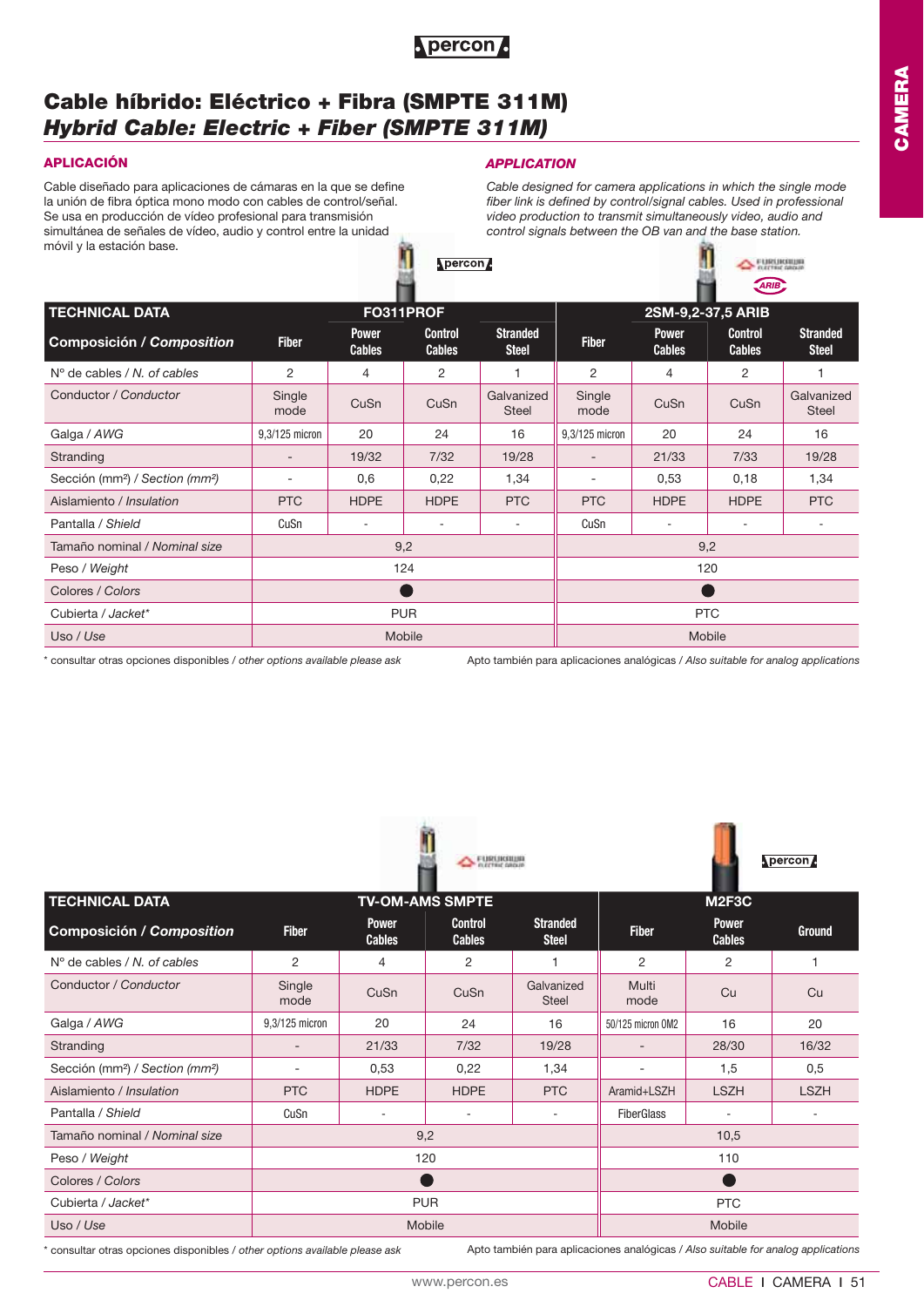## **Triax Cable 8, 9, 11, 14**  *Triax Cable 8, 9, 11, 14*

### **APLICACIÓN** *APPLICATION*

Cables Triaxes que ofrecen un alto rendimiento y alta resistencia para aplicaciones con cámaras móviles así como para instalaciones fijas dentro de estudios. 西 西

*Triax cables that offer high performance and resistance in mobile cameras applications as well as in fixed installations in studios.*

| <b>TECHNICAL DATA</b>                                   | <b>Triax 8 Rígido</b> | <b>Triax 8 Flex</b> | Triax 8 Z      | <b>Triax 8 Pur</b> | Triax 9 (Imperial Style) |
|---------------------------------------------------------|-----------------------|---------------------|----------------|--------------------|--------------------------|
| <b>Composición / Composition</b>                        |                       |                     |                |                    |                          |
| N° conductores / N. of conductors                       |                       |                     |                |                    |                          |
| Conductor / Conductor                                   | CuAg                  | CuAg                | CuAg           | CuAg               | CuAg                     |
| Galga / AWG                                             | 18                    | 20                  | 20             | 18                 | 20                       |
| Stranding                                               | Solid                 | 7/28                | 7/28           | Solid              | Solid                    |
| Sección (mm <sup>2</sup> ) / Section (mm <sup>2</sup> ) | 0,785                 | 0,5                 | 0,5            | 0,785              | 0,51                     |
| Aislamiento / Insulation                                | <b>FHDPE</b>          | <b>FHDPE</b>        | <b>FHDPE</b>   | <b>FHDPE</b>       | <b>FHDPE</b>             |
| Pantalla / Shield                                       | $CuAg +$<br>Cu        | $CuAg +$<br>Cu      | $CuAg +$<br>Cu | $CuAg +$<br>Cu     | $CuAg +$<br>Cu           |
| Tamaño nominal / Nominal size                           | 8,5                   | 8,5                 | 8,5            | 8,5                | 9,2                      |
| Peso / Weight                                           | 118                   | 118                 | 118            | 118                | 118                      |
| Colores / Colors                                        |                       |                     |                |                    |                          |
| Cubierta / Jacket*                                      | PTC, FRLSZH           | PTC, FRLSZH         | PTC/NBR        | <b>PUR</b>         | PTC, FRLSZH              |
| Uso / Use                                               | Mobile                | Mobile              | Mobile         | Mobile             | Mobile                   |

\* consultar otras opciones disponibles / *other options available please ask*

Apto también para aplicaciones analógicas / *Also suitable for analog applications*

| <b>TECHNICAL DATA</b>                                                       | <b>Triax 11 Rigid</b> | <b>Triax 11 Flex</b> | <b>Triax 11 Pur</b> | Triaz 11 Z     | Triax 14                                                                          |
|-----------------------------------------------------------------------------|-----------------------|----------------------|---------------------|----------------|-----------------------------------------------------------------------------------|
| <b>Composición / Composition</b>                                            |                       |                      |                     |                |                                                                                   |
| $No$ conductores / N, of conductors                                         | $\overline{1}$        | 1                    |                     |                |                                                                                   |
| Conductor / Conductor                                                       | CuAg                  | CuAq                 | CuAg                | CuAg           | CuAg                                                                              |
| Galga / AWG                                                                 | 15                    | 16                   | 16                  | 12             | 12                                                                                |
| Stranding                                                                   | Solid                 | 19/28                | 19/28               | 7/21           | 7/21                                                                              |
| Sección (mm <sup>2</sup> ) / Section (mm <sup>2</sup> )                     | 1,54                  | 1,34                 | 1,34                | 2,7            | 2,7                                                                               |
| Aislamiento / Insulation                                                    | <b>FHDPE</b>          | <b>FHDPE</b>         | <b>FHDPE</b>        | <b>FHDPE</b>   | <b>FHDPE</b>                                                                      |
| Pantalla / Shield                                                           | $CuAg +$<br>Cu        | $CuAg +$<br>Cu       | $CuAg +$<br>Cu      | $CuAg +$<br>Cu | $CuAg +$<br>Cu                                                                    |
| Tamaño nominal / Nominal size                                               | 11,0                  | 11,0                 | 11,0                | 14,5           | 14,5                                                                              |
| Peso / Weight                                                               | 165                   | 168                  | 168                 | 269            | 269                                                                               |
| Colores / Colors                                                            |                       |                      |                     |                |                                                                                   |
| Cubierta / Jacket*                                                          | PTC, FRLSZH           | PTC, FRLSZH          | <b>PUR</b>          | PTC/NBR        | PTC, FRLSZH                                                                       |
| Uso / Use                                                                   | Mobile                | Mobile               | Mobile              | Mobile         | Mobile                                                                            |
| * consultar otras opciones disponibles / other options available please ask |                       |                      |                     |                | Apto también para aplicaciones analógicas / Also suitable for analog applications |

52 ı CABLE ı CAMERA www.percon.es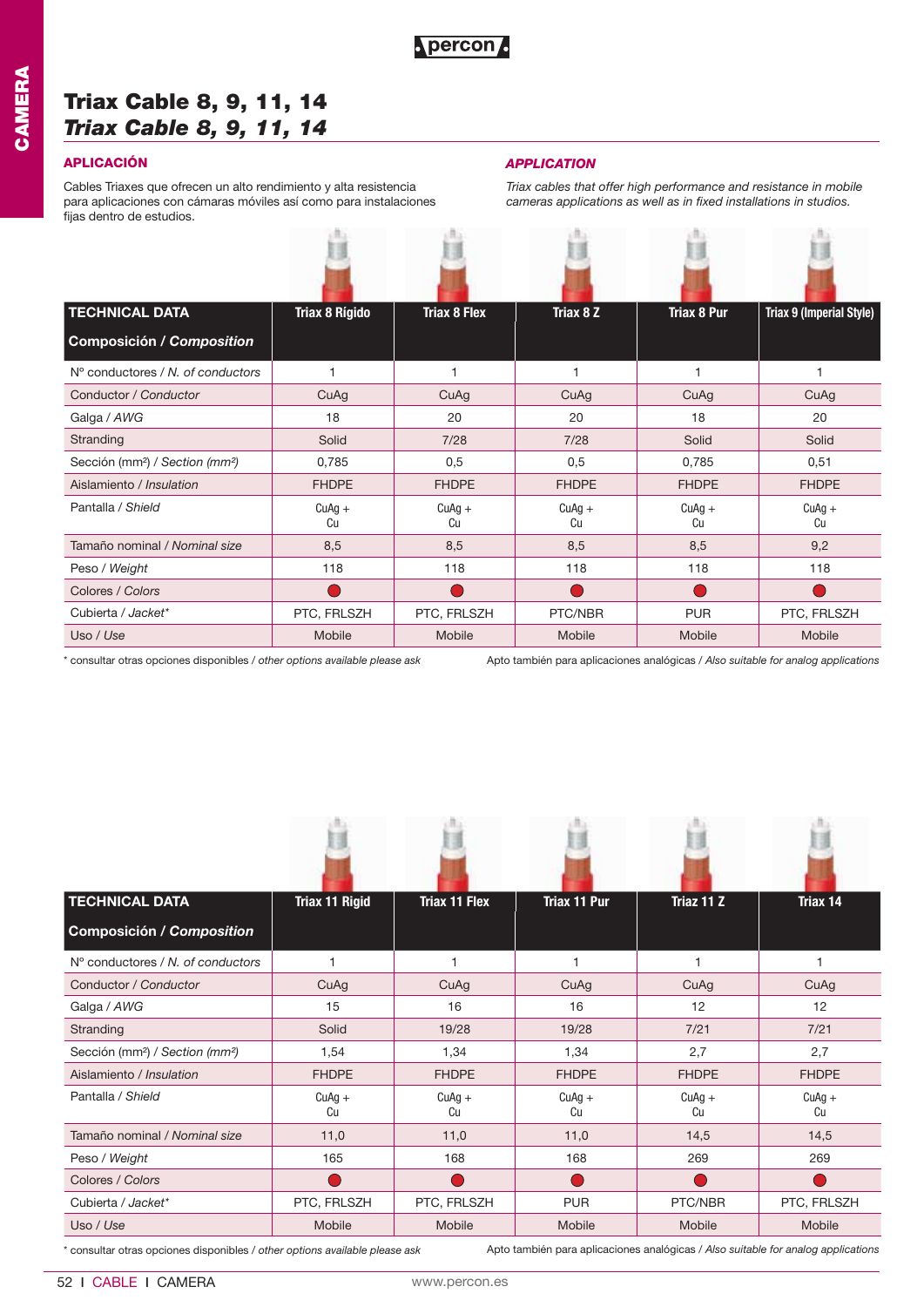## **CK Series - Li-YCY AWG24 95 pF/m**

Cable control multicore apantallado de sección 0.22 mm<sup>2</sup> ideal para aplicaciones informáticas, instrumentación o control donde no se requiera un ancho de banda muy elevado.

**COLOR** 

### **APLICACIÓN** *APPLICATION*

*Multicore shielded control cable with 0.22mm2 section. Perfect for computer, instrumentation or control applications that do not require a very high bandwidth.*

| <b>TECHNICAL DATA</b>                                   | <b>CK 0004</b>        | <b>CK 0006</b>               | <b>CK 0008</b>        | <b>CK 0010</b>        | <b>CK 0012</b>        |
|---------------------------------------------------------|-----------------------|------------------------------|-----------------------|-----------------------|-----------------------|
| $No$ conductores / N, of conductors                     | $\overline{4}$        | 6                            | 8                     | 10                    | 12                    |
| Conductor / Conductor                                   | Cu                    | Cu                           | Cu                    | Cu                    | Cu                    |
| Galga / AWG                                             | 24                    | 24                           | 24                    | 24                    | 24                    |
| Stranding                                               | 7/32                  | $7/32$                       | $7/32$                | $7/32$                | $7/32$                |
| Sección (mm <sup>2</sup> ) / Section (mm <sup>2</sup> ) | 0,22                  | 0,22                         | 0,22                  | 0,22                  | 0,22                  |
| Aislamiento / Insulation                                | <b>PTC</b>            | <b>PTC</b>                   | <b>PTC</b>            | <b>PTC</b>            | <b>PTC</b>            |
| Pantalla / Shield                                       | $CuSn+$<br>Drain Wire | $CuSn+$<br><b>Drain Wire</b> | $CuSn+$<br>Drain Wire | $CuSn+$<br>Drain Wire | $CuSn+$<br>Drain Wire |
| Tamaño nominal / Nominal size                           | 4,4                   | 5,2                          | 5,7                   | 6,3                   | 6,4                   |
| Peso / Weight                                           | 30                    | 41                           | 50                    | 60                    | 70                    |
| Colores / Colors                                        | $\bigcirc$            |                              | C                     | $\bigcirc$            | $\bigcirc$            |
| Cubierta / Jacket*                                      | PTC, FRLSZH           | PTC, FRLSZH                  | PTC, FRLSZH           | PTC, FRLSZH           | PTC, FRLSZH           |
| Uso / Use                                               | Mobile                | Mobile                       | Mobile                | Mobile                | Mobile                |

Apto también para aplicaciones analógicas / *Also suitable for analog applications* \* consultar otras opciones disponibles / *other options available please ask*

| <b>TECHNICAL DATA</b>                                   | <b>CK 0016</b>               | <b>CK 0025</b>               | <b>CK 0036</b>               | <b>CK 0050</b>                    |
|---------------------------------------------------------|------------------------------|------------------------------|------------------------------|-----------------------------------|
| $No$ conductores / N. of conductors                     | 16                           | 25                           | 36                           | 50                                |
| Conductor / Conductor                                   | Cu                           | Cu                           | Cu                           | Cu                                |
| Galga / AWG                                             | 24                           | 24                           | 24                           | 28                                |
| Stranding                                               | 7/32                         | 7/32                         | 7/32                         | 7/34                              |
| Sección (mm <sup>2</sup> ) / Section (mm <sup>2</sup> ) | 0,22                         | 0,22                         | 0,22                         | 0,12                              |
| Aislamiento / Insulation                                | <b>PTC</b>                   | <b>PTC</b>                   | <b>PTC</b>                   | <b>PTC</b>                        |
| Pantalla / Shield                                       | $CuSn+$<br><b>Drain Wire</b> | $CuSn+$<br><b>Drain Wire</b> | $CuSn+$<br><b>Drain Wire</b> | Al-Pet-CuSn+<br><b>Drain Wire</b> |
| Tamaño nominal / Nominal size                           | 7,4                          | 9,5                          | 9,7                          | 9,5                               |
| Peso / Weight                                           | 80                           | 130                          | 140                          | 150                               |
| Colores / Colors                                        | $\bigcirc$                   | $\subset$                    | ◯                            | $\overline{(\cdot)}$              |
| Cubierta / Jacket*                                      | PTC, FRLSZH                  | PTC, FRLSZH                  | PTC, FRLSZH                  | <b>PTC</b>                        |
| Uso / Use                                               | Mobile                       | Mobile                       | Mobile                       | Mobile                            |

\* consultar otras opciones disponibles / *other options available please ask*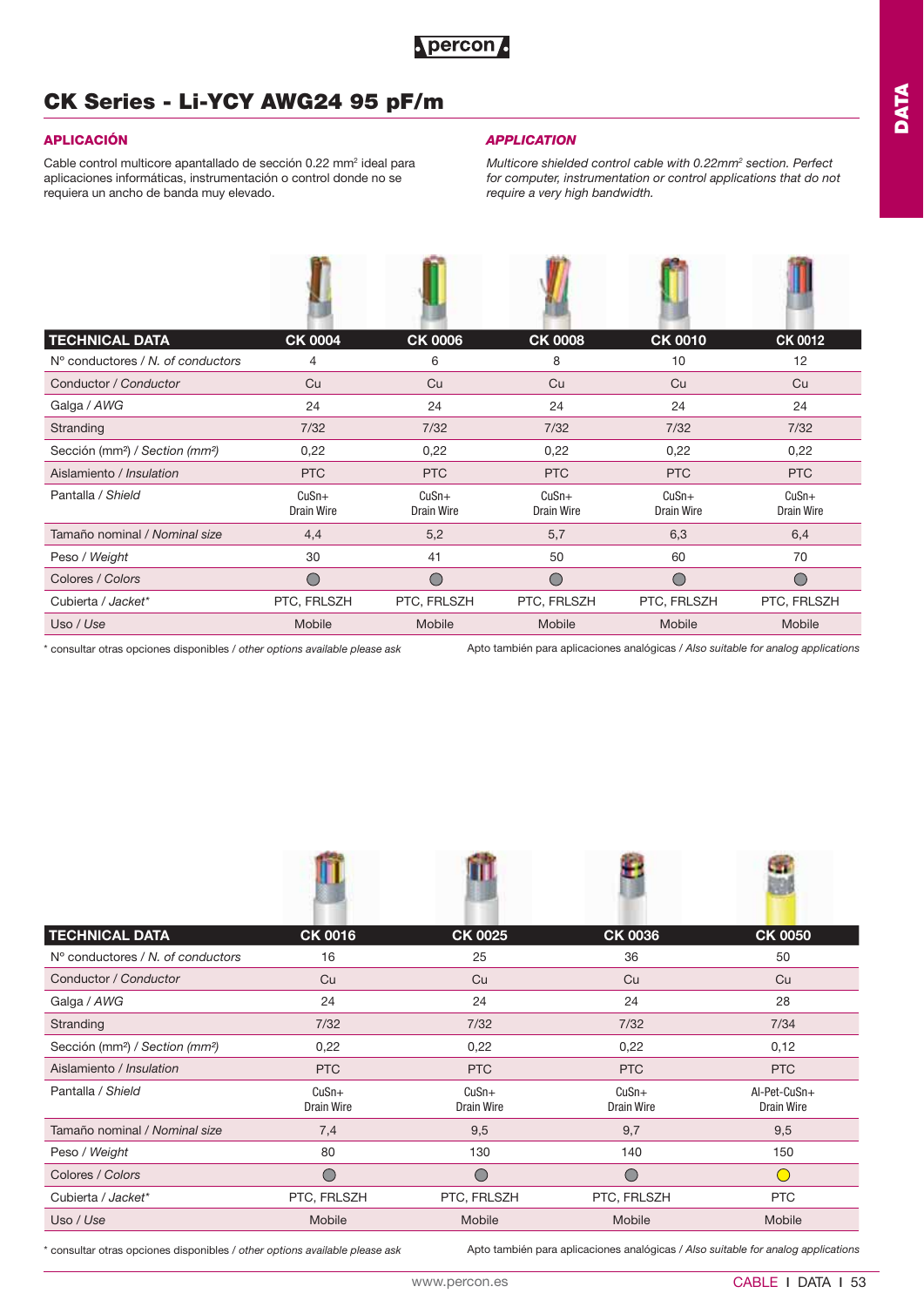

## **CK Series - Li-Y(St)CY AWG24 80 pF/m**

## **APLICACIÓN**

Cable control multicore de sección 0.22 mm<sup>2</sup> con doble apantallamiento general diseñado para todo tipo de aplicaciones de control. Ideal para aplicaciones móviles.

### *APPLICATION*

*Multicore shielded control cable with 0.22mm2 section with double general shield, designed for all kind of control applications. Perfect for mobile applications.*

| <b>TECHNICAL DATA</b>                                   | <b>CK 6008</b>                  | <b>CK 9008</b>                  | <b>CK 12008</b>                 |
|---------------------------------------------------------|---------------------------------|---------------------------------|---------------------------------|
| $No$ conductores / N, of conductors                     | 6                               | 9                               | 12                              |
| Conductor / Conductor                                   | Cu                              | Cu                              | Cu                              |
| Galga / AWG                                             | 28                              | 28                              | 28                              |
| Stranding                                               | 7/36                            | 7/36                            | 7/36                            |
| Sección (mm <sup>2</sup> ) / Section (mm <sup>2</sup> ) | 0,08                            | 0,08                            | 0,08                            |
| Aislamiento / Insulation                                | <b>PTC</b>                      | <b>PTC</b>                      | <b>PTC</b>                      |
| Pantalla / Shield                                       | $Al-Pet + CuSn +$<br>Drain Wire | $Al-Pet + CuSn +$<br>Drain Wire | $Al-Pet + CuSn +$<br>Drain Wire |
| Tamaño nominal / Nominal size                           | 5,6                             | 6,5                             | 7,0                             |
| Peso / Weight                                           | 40                              | 50                              | 65                              |
| Colores / Colors                                        |                                 |                                 |                                 |
| Cubierta / Jacket*                                      | <b>PTC</b>                      | PTC, FLRSZH                     | <b>PTC</b>                      |
| Uso / Use                                               | Mobile                          | Mobile                          | Mobile                          |

\* consultar otras opciones disponibles / *other options available please ask*

Apto también para aplicaciones analógicas / *Also suitable for analog applications*

## **CK Series - Li-02YS(St)Y AWG28 60 pF/m**

### **APLICACIÓN**

Cable control miniatura multipar de baja capacidad apantallado de sección 0.123 mm<sup>2</sup> ideal para aplicaciones informáticas, instrumentación o control tipo RS-232c (cable de modem nulo), RS 485 y RS 422.

### *APPLICATION*

 $\mathcal{L}$ 

*Miniature low capacitance shielded control cable with 0.123 mm2 section. Perfect for computer, instrumentation or control applications such as RS-232c (null modem cable), RS 485 and RS 422.*

| <b>TECHNICAL DATA</b>                                   | <b>CK 2014</b> |  |
|---------------------------------------------------------|----------------|--|
| $N^{\circ}$ pares / N. of pairs                         | 2              |  |
| Conductor / Conductor                                   | CuSn           |  |
| Galga / AWG                                             | 28             |  |
| Stranding                                               | 7/34           |  |
| Sección (mm <sup>2</sup> ) / Section (mm <sup>2</sup> ) | 0,123          |  |
| Aislamiento / Insulation                                | <b>PEX</b>     |  |
| Pantalla / Shield                                       | Al-Pet (100)   |  |
| Tamaño nominal / Nominal size                           | 4,9            |  |
| Peso / Weight                                           | 21             |  |
| Colores / Colors                                        | $\bigcirc$     |  |
| Cubierta / Jacket*                                      | PTC, FRLSZH    |  |
| Uso / Use                                               | Install        |  |

\* consultar otras opciones disponibles / *other options available please ask*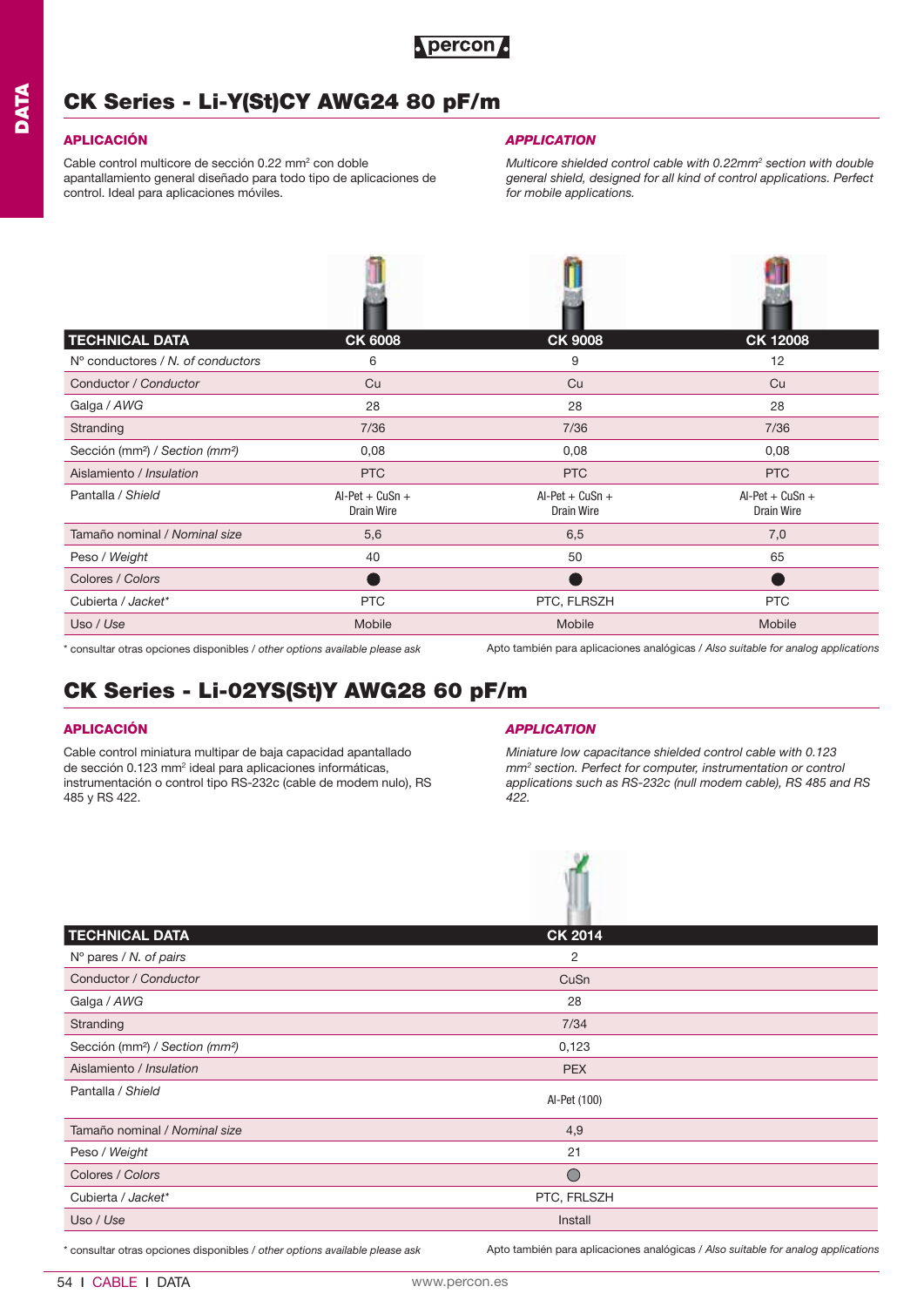## **LK Series - Li-02YS(St)CY AWG24 (Baja capacidad/Low capacitance) 38 pF/m**

### **APLICACIÓN**

Cable control multipar de baja capacidad con doble apantallado de sección 0.22 mm<sup>2</sup> ideal para cualquier aplicación informática, instrumentación o control tipo RS-232c, RS 485 y RS 422.

### *APPLICATION*

*Multipair low capacitance control cable with double shield and 0.22 mm2 section, perfect for all kinds of computer, instrumentation or control applications such as RS-232c, RS 485 and RS 422.*

| <b>TECHNICAL DATA</b>                                   | <b>LK 2202</b>                    | <b>LK 3202</b>                    | <b>LK 4202</b>                    | LK 5202                           | <b>LK 6202</b>                    | <b>LK 8202</b>                    | LK 10202                          | LK 13202                          |
|---------------------------------------------------------|-----------------------------------|-----------------------------------|-----------------------------------|-----------------------------------|-----------------------------------|-----------------------------------|-----------------------------------|-----------------------------------|
| $N^{\circ}$ pares / N. of pairs                         | 2                                 | 3                                 | 4                                 | 5                                 | 6                                 | 8                                 | 10                                | 13                                |
| Conductor / Conductor                                   | CuSn                              | CuSn                              | CuSn                              | CuSn                              | CuSn                              | CuSn                              | CuSn                              | CuSn                              |
| Galga / AWG                                             | 24                                | 24                                | 24                                | 24                                | 24                                | 24                                | 24                                | 24                                |
| Stranding                                               | 7/32                              | 7/32                              | 7/32                              | 7/32                              | 7/32                              | 7/32                              | 7/32                              | 7/32                              |
| Sección (mm <sup>2</sup> ) / Section (mm <sup>2</sup> ) | 0,22                              | 0,22                              | 0,22                              | 0,22                              | 0,22                              | 0,22                              | 0,22                              | 0,22                              |
| Aislamiento / Insulation                                | <b>PEX</b>                        | <b>PEX</b>                        | <b>PEX</b>                        | <b>PEX</b>                        | <b>PEX</b>                        | <b>PEX</b>                        | <b>PEX</b>                        | <b>PEX</b>                        |
| Pantalla / Shield                                       | $Al-Pet + Drain$<br>$Wire + CuSn$ | $Al-Pet + Drain$<br>$Wire + CuSn$ | $Al-Pet + Drain$<br>$Wire + CuSn$ | $Al-Pet + Drain$<br>$Wire + CuSn$ | $Al-Pet + Drain$<br>Wire $+$ CuSn | $Al-Pet + Drain$<br>Wire $+$ CuSn | $Al-Pet + Drain$<br>$Wire + CuSn$ | $Al-Pet + Drain$<br>Wire $+$ CuSn |
| Tamaño nominal / Nominal size                           | 6,0                               | 6,5                               | 7,2                               | 7,5                               | 8,0                               | 8,9                               | 9,5                               | 10,7                              |
| Peso / Weight                                           | 44                                | 47                                | 50                                | 54                                | 57                                | 69                                | 73                                | 78                                |
| Colores / Colors                                        | $\bigcirc$                        | ◯                                 | $\bigcirc$                        | ◯                                 | $\bigcirc$                        | $\bigcap$                         | $\bigcirc$                        | $\bigcirc$                        |
| Cubierta / Jacket*                                      | PTC, FRLSZH                       | PTC, FRLSZH                       | PTC, FRLSZH                       | PTC, FRLSZH                       | PTC, FRLSZH                       | PTC, FRLSZH                       | PTC, FRLSZH                       | PTC, FRLSZH                       |
| Uso / Use                                               | Mobile                            | Mobile                            | Mobile                            | <b>Mobile</b>                     | Mobile                            | Mobile                            | Mobile                            | Mobile                            |
|                                                         |                                   |                                   |                                   |                                   |                                   |                                   |                                   |                                   |

\* consultar otras opciones disponibles / *other options available please ask*

Apto también para aplicaciones analógicas / *Also suitable for analog applications*

## **LK Series - Li-02YS(St)CY AWG24 (Muy baja capacidad/Very low capacitance) - 29 pF/m**

**Ab** 

### **APLICACIÓN**

Cable control multipar de muy baja capacidad con doble apantallado de sección 0.22 mm<sup>2</sup> diseñado para cualquier aplicación informática, instrumentación o control tipo RS-232c, RS 485 y RS 422. Ideal para aplicaciones móviles.

### *APPLICATION*

**MAG** 

*Very low capacitance multipair control cable with double shield of 0.22mm2 section, designed for all kinds of computer, instrumentation or control applications such as RS-232c, RS 485 and RS 422. Perfect for mobile applications.*

**SOM** 

| <b>TECHNICAL DATA</b>                                                                                                                                                                                                          | <b>LK 9282</b>                | <b>LK 9283</b>                | <b>LK 9284</b>                |
|--------------------------------------------------------------------------------------------------------------------------------------------------------------------------------------------------------------------------------|-------------------------------|-------------------------------|-------------------------------|
| $N^{\circ}$ pares / N. of pairs                                                                                                                                                                                                | $\overline{2}$                | 3                             | 4                             |
| Conductor / Conductor                                                                                                                                                                                                          | CuSn                          | CuSn                          | CuSn                          |
| Galga / AWG                                                                                                                                                                                                                    | 24                            | 24                            | 24                            |
| Stranding                                                                                                                                                                                                                      | $7/32$                        | $7/32$                        | 7/32                          |
| Sección (mm <sup>2</sup> ) / Section (mm <sup>2</sup> )                                                                                                                                                                        | 0,22                          | 0,22                          | 0,22                          |
| Aislamiento / Insulation                                                                                                                                                                                                       | <b>PEX</b>                    | <b>PEX</b>                    | <b>PEX</b>                    |
| Pantalla / Shield                                                                                                                                                                                                              | Al-Pet + Drain Wire +<br>CuSn | Al-Pet + Drain Wire +<br>CuSn | Al-Pet + Drain Wire +<br>CuSn |
| Tamaño nominal / Nominal size                                                                                                                                                                                                  | 9,3                           | 10,2                          | 11,2                          |
| Peso / Weight                                                                                                                                                                                                                  | 98                            | 108                           | 118                           |
| Colores / Colors                                                                                                                                                                                                               | $\bigcirc$                    | $\bigcirc$                    | $\bigcirc$                    |
| Cubierta / Jacket*                                                                                                                                                                                                             | PTC, FRLSZH                   | <b>PTC</b>                    | <b>PTC</b>                    |
| Uso / Use                                                                                                                                                                                                                      | Mobile                        | Mobile                        | Mobile                        |
| records and the second contract of the contract of the contract of the contract of the contract of the contract of the contract of the contract of the contract of the contract of the contract of the contract of the contrac |                               |                               |                               |

\* consultar otras opciones disponibles / *other options available please ask*

Apto también para aplicaciones analógicas / *Also suitable for analog applications*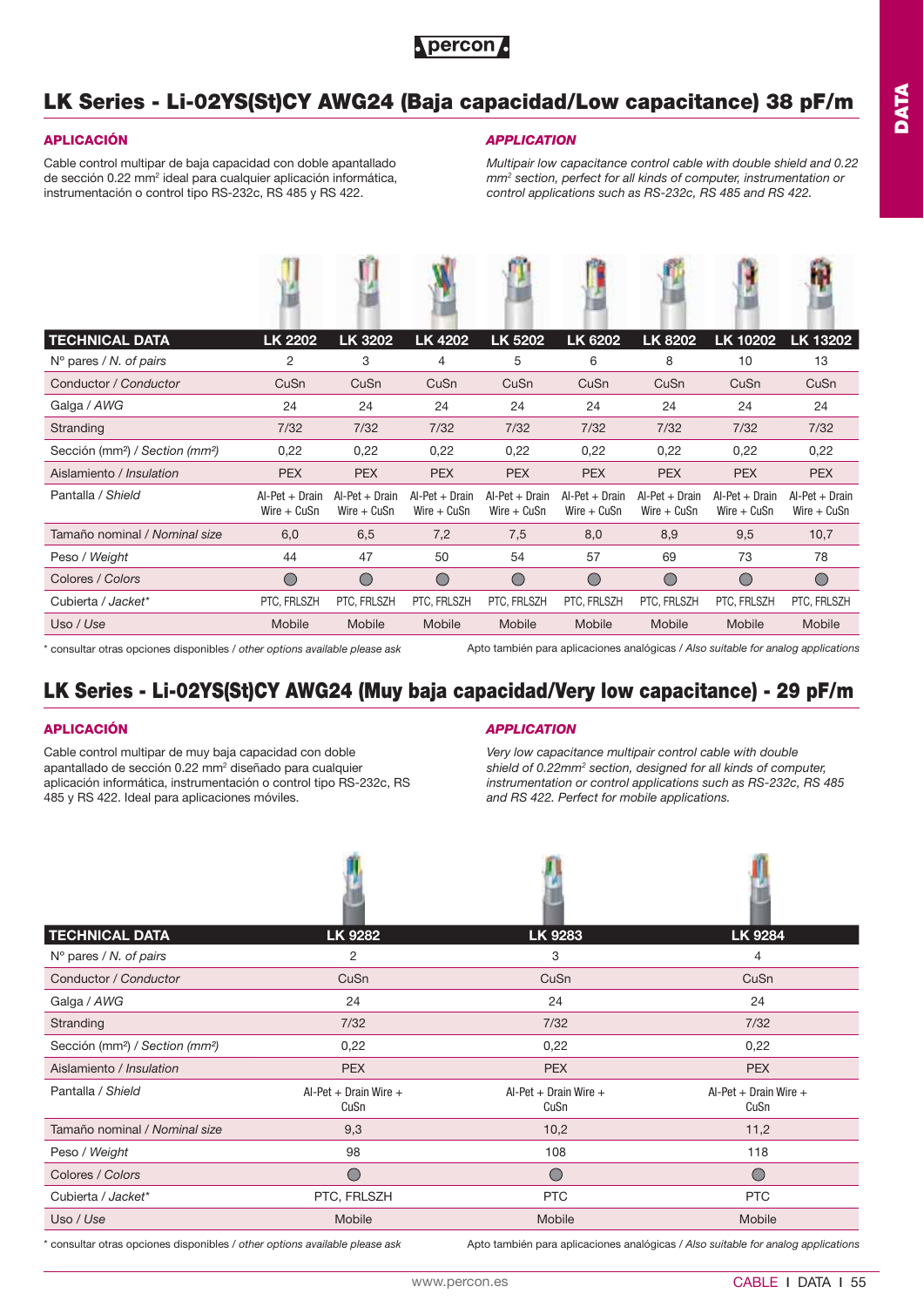## **RK Series - Remote Control Cable**

### **APLICACIÓN** *APPLICATION*

Cables diseñados específicamente para aplicaciones de control de Bang&Olufsen, RCP Sony, ROP Panasonic, alimentación SMPTE 311M, Bosch DCN, …



*Cables specifically designed for control applications for Bang&Olufsen, RCP Sony, ROP Panasonic, power SMPTE 311M, Bosch DCN, …*

| <b>TECHNICAL DATA</b>                                   |                             | <b>TVL 1300</b>                |                              | <b>RK 311 M</b>                        |                                   |                                  | <b>RK 824</b>                      |                               |
|---------------------------------------------------------|-----------------------------|--------------------------------|------------------------------|----------------------------------------|-----------------------------------|----------------------------------|------------------------------------|-------------------------------|
| <b>Composición / Composition</b>                        | Coax<br><b>Video</b>        | <b>Balanced</b><br><b>Pair</b> | <b>Power</b><br><b>Cable</b> | <b>Digital</b><br><b>Balanced Pair</b> | <b>Twister</b><br>Pair            | <b>Shielded</b><br><b>Signal</b> | <b>Unshielded</b><br><b>Signal</b> | <b>Signal</b><br><b>Pairs</b> |
| $No$ de cables / N, of cables                           | 1                           | 3                              | 3                            |                                        | 1                                 | 8                                | $\overline{4}$                     | $\overline{c}$                |
| Conductor / Conductor                                   | CuSn                        | CuSn                           | Cu                           | CuSn                                   | Cu                                | CuSn                             | CuSn                               | CuSn                          |
| Galga / AWG                                             | 26                          | 24                             | 14                           | 22                                     | 17                                | 30                               | 30                                 | 30                            |
| Stranding                                               | Solid                       | 7/32                           | 48/30                        | 7/30                                   | 32/32                             | 7/38                             | 7/38                               | 7/38                          |
| Sección (mm <sup>2</sup> ) / Section (mm <sup>2</sup> ) | 0,12                        | 0,22                           | 2,5                          | 0,34                                   |                                   | 0,055                            | 0,055                              | 0,055                         |
| Aislamiento / Insulation                                | <b>FHDPE</b>                | <b>PTC</b>                     | <b>PTC</b>                   | <b>PEX</b>                             | <b>PEX</b>                        | <b>PTC</b>                       | <b>PTC</b>                         | <b>PTC</b>                    |
| Pantalla / Shield                                       | $Al-Pet +$<br>$CuSn + CuSn$ | Cu Spiral                      |                              | $Al-Pet +$<br><b>Drain Wire</b>        | Al-Pet+Drain Wire<br>+ Braided Cu | CuSn Spiral $+$<br>$PTC + CuSn$  |                                    |                               |
| Pantalla general / General shield                       | CuSn                        |                                |                              |                                        |                                   |                                  | CuSn                               |                               |
| Tamaño nominal / Nominal size                           | 8,5                         |                                | 11,5<br>10,2                 |                                        |                                   | 7,8                              |                                    |                               |
| Peso / Weight                                           | 116                         |                                | 85                           |                                        | 95                                |                                  | 90                                 |                               |
| Colores / Colors                                        |                             |                                |                              |                                        |                                   |                                  |                                    |                               |
| Cubierta / Jacket*                                      | <b>PTC</b>                  |                                | <b>PTC</b>                   |                                        | PTC, FRLSZH                       | PTC, FRLSZH                      |                                    |                               |
| Uso / Use                                               | Mobile                      |                                |                              | Install                                | Mobile                            | Mobile                           |                                    |                               |
| Aplicación / Application                                |                             | <b>Rcp Sony</b>                | <b>SMPTE Control</b>         |                                        | <b>RS 485/Bus</b>                 |                                  | Control                            |                               |

\* consultar otras opciones disponibles / *other options available please ask*

Apto también para aplicaciones analógicas / *Also suitable for analog applications*

| <b>TECHNICAL DATA</b>                                   |                               | <b>RK 1000</b>                     |                          | <b>RK 1321</b>                     |                                  | <b>RK 3110</b>                        |                                | <b>RK 4381</b>                   |                                    |
|---------------------------------------------------------|-------------------------------|------------------------------------|--------------------------|------------------------------------|----------------------------------|---------------------------------------|--------------------------------|----------------------------------|------------------------------------|
| Composición / Composition                               | <b>Twister</b><br><b>Pair</b> | <b>Unshielded</b><br><b>Signal</b> | <b>Twister</b><br>Pair   | <b>Unshielded</b><br><b>Signal</b> | <b>Shielded</b><br><b>Signal</b> | <b>Unshielded</b><br><b>Signal</b>    | <b>Audio</b><br><b>Coaxial</b> | <b>Shielded</b><br><b>Signal</b> | <b>Unshielded</b><br><b>Signal</b> |
| $No$ de cables / N, of cables                           | $\overline{2}$                | 1                                  | 3                        | 3                                  | $\overline{c}$                   | 3                                     | 1                              | $\overline{2}$                   | $\overline{2}$                     |
| Conductor / Conductor                                   | CuSn                          | CuSn                               | CuSn                     | CuSn                               | CuSn                             | CuSn                                  | CuSn                           | Cu                               | Cu                                 |
| Galga / AWG                                             | 30                            | 30                                 | 24                       | 24                                 | 28                               | 28                                    | 28                             | 28                               | 20                                 |
| Stranding                                               | 10/38                         | 10/38                              | 7/32                     | 7/32                               | 7/36                             | 7/36                                  | 7/36                           | solid                            | 24/32                              |
| Sección (mm <sup>2</sup> ) / Section (mm <sup>2</sup> ) | 0,08                          | 0,08                               | 0,22                     | 0,22                               | 0,08                             | 0,08                                  | 0,08                           | 0,07                             | 0,75                               |
| Aislamiento / Insulation                                | <b>PTC</b>                    | <b>PTC</b>                         | <b>PE</b>                | <b>PE</b>                          | <b>PTC</b>                       | <b>PTC</b>                            | <b>PE</b>                      | <b>PEX</b>                       | <b>PTC</b>                         |
| Pantalla / Shield                                       | Spiral CuSn                   |                                    | $Al-Pet +$<br>Drain Wire |                                    | CuSn Spiral +<br>Cu              | ٠                                     | <b>CuSn Spiral</b>             | $Cu$ Spiral $+$<br>Cu            |                                    |
| Pantalla general / General shield                       |                               |                                    |                          | Al-Pet                             |                                  |                                       |                                | Cu                               |                                    |
| Tamaño nominal / Nominal size                           | 2,95                          |                                    |                          | 6,8                                | 4,0                              |                                       |                                | 6,1                              |                                    |
| Peso / Weight                                           | 10                            |                                    |                          | 70                                 |                                  | 33                                    |                                | 80                               |                                    |
| Colores / Colors                                        | D                             | $\bigcirc$                         |                          | $\bigcirc$                         |                                  |                                       |                                |                                  |                                    |
| Cubierta / Jacket*                                      |                               | PTC, FLRLSZH<br>PTC, FLRLSZH       |                          |                                    | <b>PTC</b>                       |                                       |                                | PTC, FRLSZH                      |                                    |
| Uso / Use                                               |                               | Mobile                             |                          | Mobile                             | Mobile                           |                                       |                                | Mobile                           |                                    |
| Aplicación / Application                                | Power Link (B&O)              |                                    |                          | Master Link (B&O)                  |                                  | ROP Panasonic Cable / Powerlink (B&O) |                                |                                  | <b>DCN Bosch</b>                   |

Apto también para aplicaciones analógicas / *Also suitable for analog applications* \* consultar otras opciones disponibles / *other options available please ask*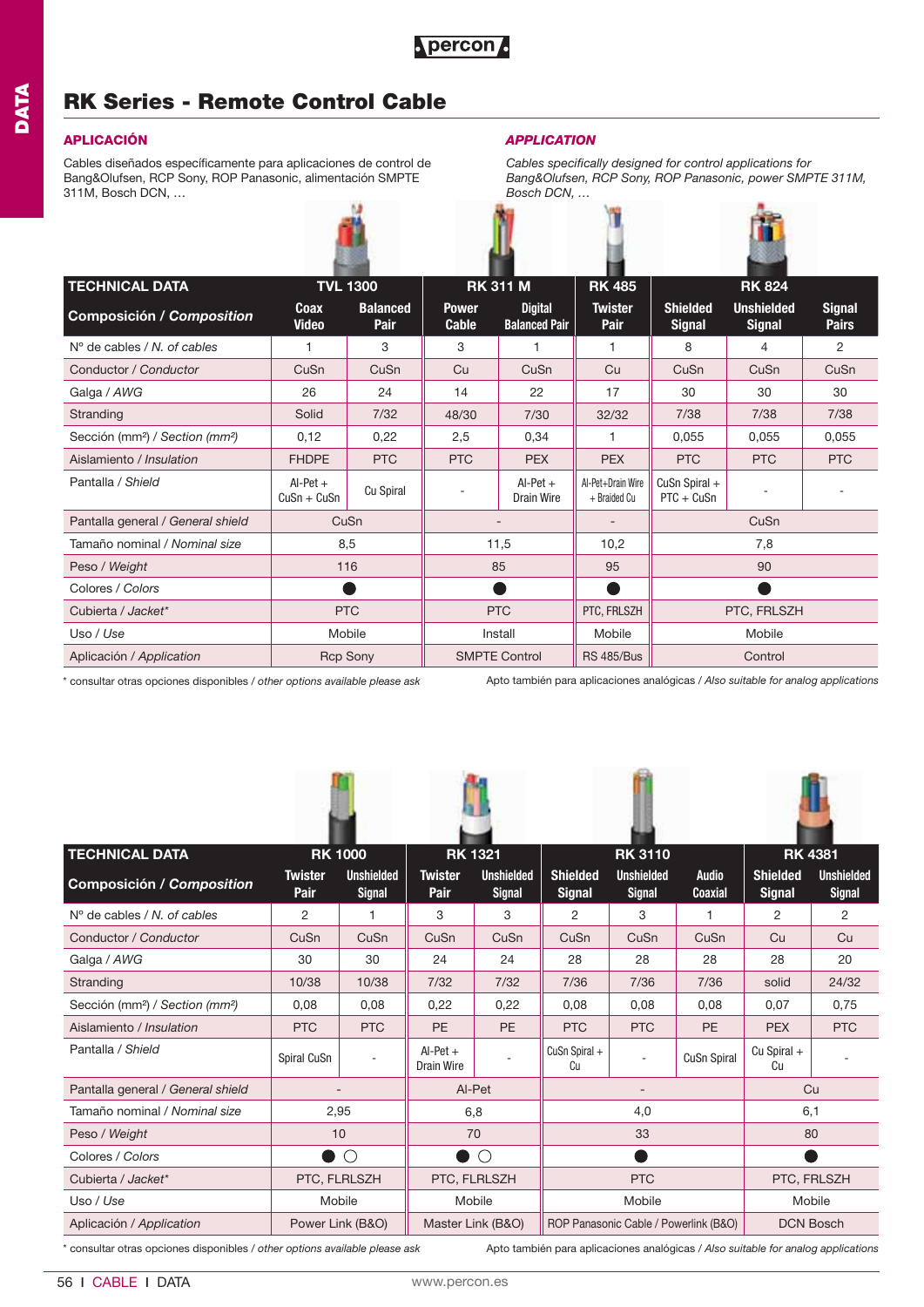## **RK Series - Remote Control Cable**

| <b>TECHNICAL DATA</b>                                   |                                  | <b>RK 3727</b>                     |                                    |                                  | <b>RK 4008</b>                     |                                    | <b>RK 8300</b>                     |  |
|---------------------------------------------------------|----------------------------------|------------------------------------|------------------------------------|----------------------------------|------------------------------------|------------------------------------|------------------------------------|--|
| Composición / Composition                               | <b>Shielded</b><br><b>Signal</b> | <b>Unshielded</b><br><b>Signal</b> | <b>Unshielded</b><br><b>Signal</b> | <b>Shielded</b><br><b>Signal</b> | <b>Unshielded</b><br><b>Signal</b> | <b>Unshielded</b><br><b>Signal</b> | <b>Unshielded</b><br><b>Signal</b> |  |
| $No$ de cables / N, of cables                           | 3                                | 2                                  | $\overline{2}$                     | 4                                | $\overline{2}$                     | 8                                  | 3                                  |  |
| Conductor / Conductor                                   | Cu                               | Cu                                 | Cu                                 | Cu                               | Cu                                 | CuSn                               | CuSn                               |  |
| Galga / AWG                                             | 28                               | 26                                 | 28                                 | 30                               | 24                                 | 19                                 | 24                                 |  |
| Stranding                                               | 7/36                             | 17/36                              | 7/36                               | 10/38                            | 14/34                              | 41/34                              | 11/34                              |  |
| Sección (mm <sup>2</sup> ) / Section (mm <sup>2</sup> ) | 0,08                             | 0,2                                | 0,08                               | 0.08                             | 0,25                               | 0,75                               | 0,2                                |  |
| Aislamiento / Insulation                                | <b>PTC</b>                       | <b>PEX</b>                         | <b>PEX</b>                         | <b>PTC</b>                       | <b>PTC</b>                         | <b>PTC</b>                         | <b>PTC</b>                         |  |
| Pantalla / Shield                                       | $CuSn$ Spiral + PTC              | ٠                                  |                                    | Cu Spiral                        |                                    |                                    |                                    |  |
| Pantalla general / General shield                       |                                  | CuSn                               |                                    |                                  | $\overline{\phantom{a}}$           | $\overline{\phantom{a}}$           |                                    |  |
| Tamaño nominal / Nominal size                           |                                  | 6,0                                |                                    | 6,4                              |                                    | 7,8                                |                                    |  |
| Peso / Weight                                           |                                  | 60                                 |                                    |                                  | 70                                 |                                    | 115                                |  |
| Colores / Colors                                        |                                  |                                    |                                    |                                  | $\bigcap$                          |                                    |                                    |  |
| Cubierta / Jacket*                                      |                                  | $CuSn + FRLS$                      |                                    |                                  | <b>PTC</b>                         |                                    | <b>PTC</b>                         |  |
| Uso / Use                                               |                                  | Mobile                             |                                    | Mobile                           |                                    | Mobile                             |                                    |  |
| Aplicación / Application                                |                                  | Lab.Translation                    |                                    |                                  | Data Link (B&O)                    | Control                            |                                    |  |

\* consultar otras opciones disponibles / *other options available please ask*

Apto también para aplicaciones analógicas / *Also suitable for analog applications*

## **DMX Series - Lighting/STELLA Control Cable**

Cables multicore de baja capacidad, apantallados, diseñados para control de iluminacion mediante protocolo DMX (3 y 5 pines) así como para la serie STELLA de Meyer Sound (compatible con los conectores de la serie EN3 de 5 pines).

### **APLICACIÓN** *APPLICATION*

*Multicore low capacitance shielded cables, designed for lighting control through DMX (3 and 5 pins) protocol, as well as for Meyer Sound's STELLA series (comptible with 5 pin EN3 series).*

**CONTRACTOR** 

| <b>TECHNICAL DATA</b>                                   | <b>DMX 507</b>                            | <b>DMX 508</b>                            | DMX 509 FIRE   DMX 509                    |                                           | <b>DMX 510</b>                            |                               | <b>DMX 512</b>                            |                       | <b>DMX 513</b>                            |                       |
|---------------------------------------------------------|-------------------------------------------|-------------------------------------------|-------------------------------------------|-------------------------------------------|-------------------------------------------|-------------------------------|-------------------------------------------|-----------------------|-------------------------------------------|-----------------------|
| Composición / Composition                               | <b>Digital</b><br><b>Balanced</b><br>Pair | <b>Digital</b><br><b>Balanced</b><br>Pair | <b>Digital</b><br><b>Balanced</b><br>Pair | <b>Digital</b><br><b>Balanced</b><br>Pair | <b>Digital</b><br><b>Balanced</b><br>Pair | <b>Signal</b><br><b>Cable</b> | <b>Digital</b><br><b>Balanced</b><br>Pair | <b>Power</b><br>Cable | <b>Digital</b><br><b>Balanced</b><br>Pair | <b>Power</b><br>Cable |
| $N^{\circ}$ de cables / N, of cables                    | $\mathbf{1}$                              | 2                                         |                                           |                                           | 2                                         | 1                             | 1                                         | 2                     | 1                                         | $\overline{2}$        |
| Conductor / Conductor                                   | CuSn                                      | CuSn                                      | CuSn OFC                                  | CuSn OFC                                  | CuSn                                      | CuSn                          | Cu                                        | Cu                    | CuSn                                      | Cu                    |
| Galga / AWG                                             | 22                                        | 24                                        | 22                                        | 24                                        | 22                                        | 22                            | 24                                        | 18                    | 22                                        | 18                    |
| Stranding                                               | 11/32                                     | 7/32                                      | 12/32,5                                   | 7/32                                      | 7/30                                      | 7/30                          | 7/32                                      | 26/32                 | 7/30                                      | 16/30                 |
| Sección (mm <sup>2</sup> ) / Section (mm <sup>2</sup> ) | 0,34                                      | 0,22                                      | 0,34                                      | 0,22                                      | 0,34                                      | 0,34                          | 0,22                                      | 0.8                   | 0.34                                      | 1                     |
| Aislamiento / Insulation                                | <b>PEX</b>                                | <b>PEX</b>                                | <b>XLS</b>                                | <b>PEX</b>                                | <b>PEX</b>                                | <b>PEX</b>                    | <b>PEX</b>                                | <b>PTC</b>            | <b>PEX</b>                                | <b>PTC</b>            |
| Pantalla / Shield                                       | <b>Braided</b><br>CuSn                    | $Al-Pet +$<br><b>Drain Wire</b>           | $Al-Pet +$<br><b>Drain Wire</b>           | $Al-Pet +$<br>Drain Wire                  | $Al-Pet +$<br>Drain Wire + CuSn           |                               | $Al-Pet +$<br><b>Drain Wire</b>           |                       | $Al-Pet +$<br>Drain Wire                  |                       |
| Tamaño nominal / Nominal size                           | 6.3                                       | 6,0                                       | 8,5                                       | 5,5                                       | 7,5                                       |                               | 7,0                                       |                       | 7,2                                       |                       |
| Peso / Weight                                           | 40                                        | 50                                        | 25                                        | 35                                        | 63,5                                      |                               | 56                                        |                       | 90                                        |                       |
| Colores / Colors                                        |                                           | Ð                                         |                                           | - 1                                       | e i                                       |                               |                                           |                       |                                           |                       |
| Cubierta / Jacket*                                      | <b>PVC</b>                                | <b>PTC</b>                                | <b>FRLSZH</b>                             | <b>PTC</b>                                | PTC/NBR                                   |                               | PTC, FLEX, FRLSZH                         |                       | PTC, FRLSZH                               |                       |
| Uso / Use                                               | Mobile                                    | Mobile                                    | Install                                   | Mobile                                    | Mobile                                    |                               | Mobile                                    |                       | Mobile                                    |                       |

\* consultar otras opciones disponibles / *other options available please ask*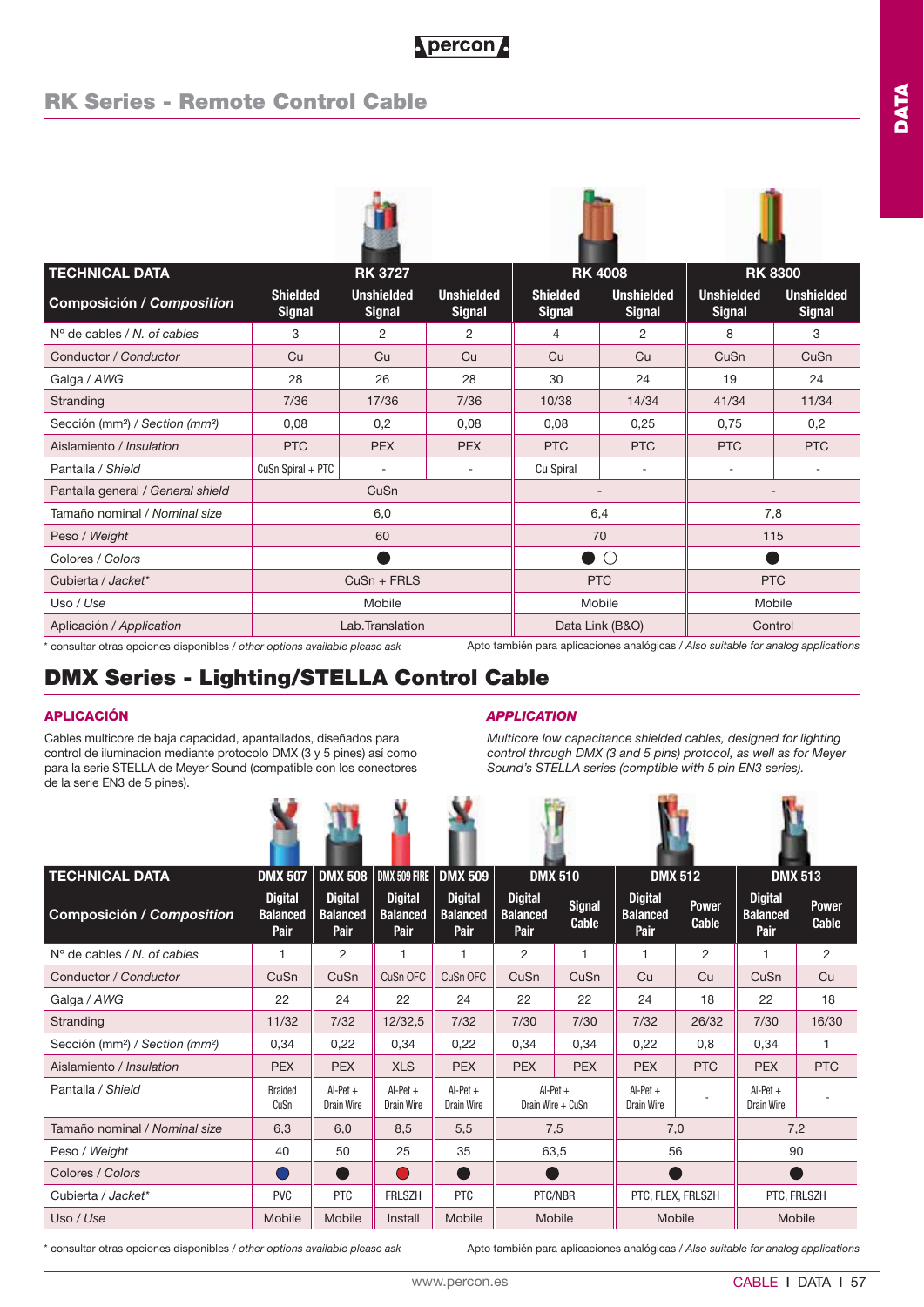| <b>TECHNICAL DATA</b>                                   |                                           | <b>DMX 514</b>               |                              |                                           | <b>DMX 515 Armoured</b>      | <b>DMX 515</b>                            |                              | <b>TVL 0210</b>                                  |                              |
|---------------------------------------------------------|-------------------------------------------|------------------------------|------------------------------|-------------------------------------------|------------------------------|-------------------------------------------|------------------------------|--------------------------------------------------|------------------------------|
| <b>Composición / Composition</b>                        | <b>Digital</b><br><b>Balanced</b><br>Pair | <b>Power</b><br><b>Cable</b> | <b>Power</b><br><b>Cable</b> | <b>Digital</b><br><b>Balanced</b><br>Pair | <b>Power</b><br><b>Cable</b> | <b>Digital</b><br><b>Balanced</b><br>Pair | <b>Power</b><br><b>Cable</b> | <b>Digital</b><br><b>Balanced</b><br><b>Pair</b> | <b>Power</b><br><b>Cable</b> |
| $No$ de cables / N, of cables                           | 1                                         | $\overline{c}$               | 1                            | 1                                         | $\overline{2}$               | 1                                         | 2                            | 2                                                | 3                            |
| Conductor / Conductor                                   | CuSn OFC                                  | Cu                           | Cu                           | Cu                                        | Cu                           | Cu                                        | Cu                           | CuSn                                             | Cu                           |
| Galga / AWG                                             | 24                                        | 14                           | 18                           | 20                                        | 14                           | 20                                        | 14                           | 24                                               | 14                           |
| Stranding                                               | 7/32                                      | 43/30                        | 30/32                        | 16/32                                     | 48/30                        | 16/32                                     | 48/30                        | 7/32                                             | 80/32                        |
| Sección (mm <sup>2</sup> ) / Section (mm <sup>2</sup> ) | 0.22                                      | 2                            | 1                            | 0,5                                       | 2,5                          | 0,5                                       | 2,5                          | 0,22                                             | 2,5                          |
| Aislamiento / Insulation                                | <b>PEX</b>                                | <b>PTC</b>                   | <b>PTC</b>                   | <b>PEX</b>                                | <b>PTC</b>                   | <b>PEX</b>                                | <b>PTC</b>                   | <b>PEX</b>                                       | <b>PTC</b>                   |
| Pantalla / Shield                                       | $Al-Pet +$<br>Drain Wire                  |                              |                              | $Al-Pet +$<br>CuSn                        |                              | $Al-Pet +$<br>CuSn                        |                              | $Al-Pet +$<br>Cu                                 |                              |
| Tamaño nominal / Nominal size                           |                                           | 9,2                          |                              |                                           | 16,3                         | 12,0                                      |                              | 13,5                                             |                              |
| Peso / Weight                                           |                                           | 87,5                         |                              | 145                                       |                              | 120                                       |                              | 216                                              |                              |
| Colores / Colors                                        |                                           |                              |                              |                                           |                              |                                           |                              |                                                  |                              |
| Cubierta / Jacket*                                      |                                           | PTC/NBR                      |                              | PTC + Steel                               |                              | <b>PTC</b>                                |                              | <b>FRLS</b>                                      |                              |
| Uso / Use                                               |                                           | Mobile                       |                              | Install                                   |                              | Mobile                                    |                              | Mobile                                           |                              |

\* consultar otras opciones disponibles / *other options available please ask* Apto también para aplicaciones analógicas / *Also suitable for analog applications*

## **NEO-CAT.5e (BW 300 MHz)**

Cables para enlazar ordenadores, dispositivos informáticos y conversores A/V creando una red tipo IEEE 802.; 1000Base-T; IEEE 802.5 16 MB; ISDN; TPDDI; ATM (PoE) / PoE+, audio/video, HDBaseT. Totalmente compatible con EN 50173-1; EN 50288-2-1 ISO/IEC 11801; IEC 61156-5, TIA/EIA-568-B.2, IEEE 802.3at.



### **APLICACIÓN** *APPLICATION*

*AWG 24-26 cable to connect computers, computer devices and A/V converters creating networks such as IEEE 802.3: 10Base-T; IEEE 802.5 16 MB; ISDN; TPDDI; ATM (PoE) / PoE+, audio/video, HDBaseT. Fully compatible with EN 50173-1; EN 50288-2-1 ISO/ IEC 11801; IEC 61156-5, TIA/EIA- 568-B.2, IEEE 802.3at.*

| <b>TECHNICAL DATA</b>                                                                                                                                          | <b>NEO-CAT5009</b>         | NEO-CAT5010                    | <b>NEO-CAT5011</b>               | <b>NEO-CAT5012</b>             |  |
|----------------------------------------------------------------------------------------------------------------------------------------------------------------|----------------------------|--------------------------------|----------------------------------|--------------------------------|--|
| <b>Composición / Composition</b>                                                                                                                               | U/UTP RIGIDO/ <i>RIGID</i> | <b>U/UTP FLEXIBLE/FLEXIBLE</b> | <b>F/UTP RIGIDO/<i>RIGID</i></b> | <b>F/UTP FLEXIBLE/FLEXIBLE</b> |  |
| $No$ conductores / N, of conductors                                                                                                                            | 4x2                        | 4x2                            | 4x2                              | 4x2                            |  |
| Conductor / Conductor                                                                                                                                          | Cu                         | Cu                             | Cu                               | Cu                             |  |
| Galga / AWG                                                                                                                                                    | 24                         | 26                             | 24                               | 26                             |  |
| Stranding                                                                                                                                                      | Solid                      | 7/34                           | Solid                            | 7/34                           |  |
| Sección (mm <sup>2</sup> ) / Section (mm <sup>2</sup> )                                                                                                        | 0,20                       | 0,14                           | 0,20                             | 0,14                           |  |
| Aislamiento / Insulation                                                                                                                                       | <b>PE</b>                  | <b>PE</b>                      | PE                               | <b>PE</b>                      |  |
| Pantalla / Shield                                                                                                                                              |                            |                                | $Al-Pet +$<br><b>Drain Wire</b>  | $Al-Pet +$<br>Drain Wire       |  |
| Tamaño nominal / Nominal size                                                                                                                                  | 5,6                        | 5,6                            | 5,8                              | 5,6                            |  |
| Peso / Weight                                                                                                                                                  | 36                         | 41                             | 41                               | 39                             |  |
| Colores / Colors                                                                                                                                               | $\bigcirc$                 | $\bigcirc$                     | $\bigcirc$                       | $\circ \bullet \circ$          |  |
| Cubierta / Jacket*                                                                                                                                             | FRLSZH, PTC                | FRLSZH, PTC                    | FRLSZH, PTC                      | FRLSZH, PTC                    |  |
| Uso / Use                                                                                                                                                      | Install                    | Mobile                         | Install                          | Mobile                         |  |
| Apto también para aplicaciones analógicas / Also suitable for analog applications<br>consultar otras opciones disponibles / other options available please ask |                            |                                |                                  |                                |  |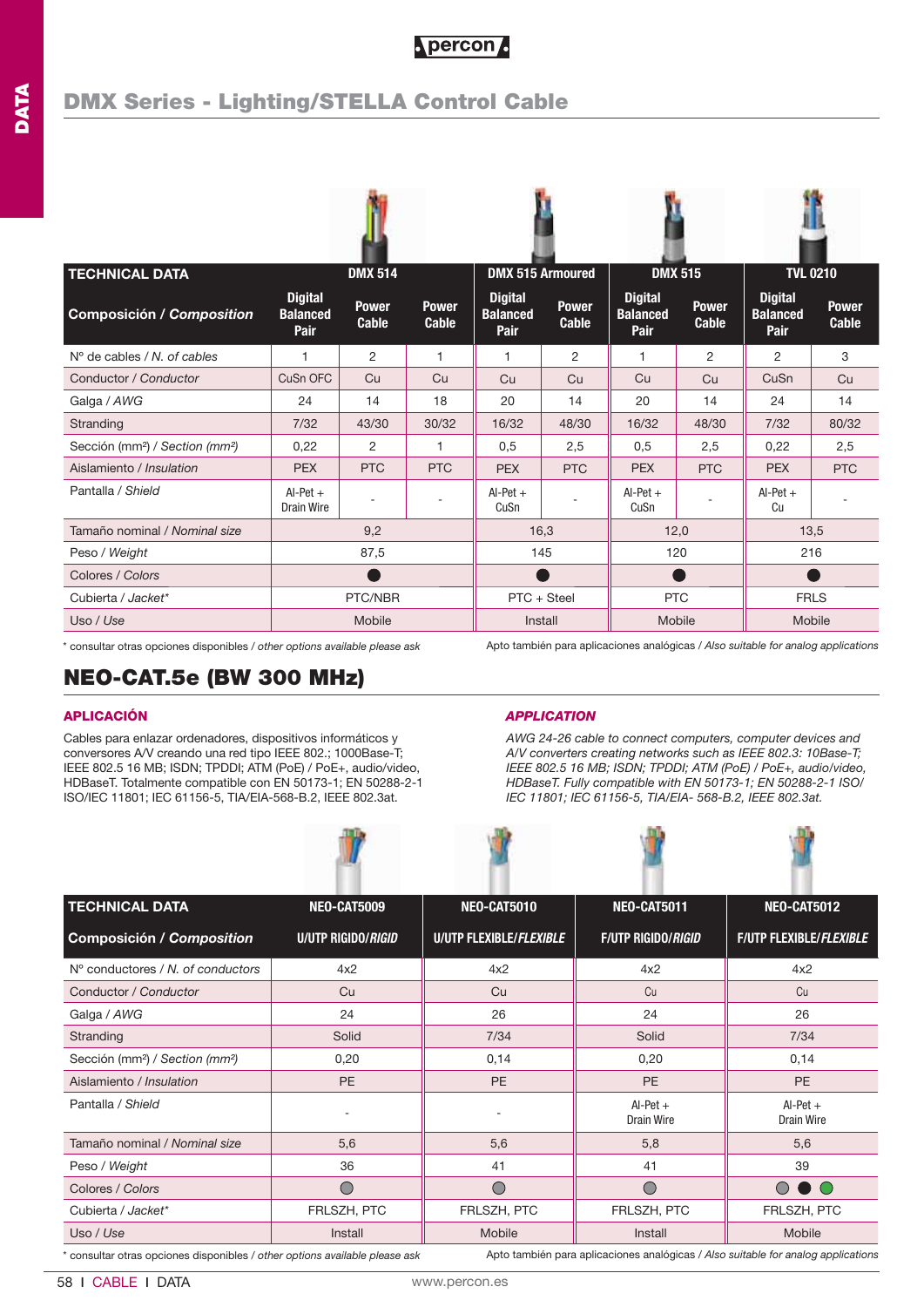## **NEO-CAT.6 (BW 400 MHz)**

## **APLICACIÓN**

Cable de AWG 23-27 para enlazar ordenadores, dispositivos informáticos y conversores A/V creando una red tipo IEEE 802.3;1000Base-T; IEEE 802.5 16 MB; ISDN; TPDDI; ATM (PoE) / PoE+, audio/video, HDBaseT. Totalmente compatible con EN 50173-1; EN 50288-2-1 ISO/IEC 11801; IEC 61156-5, TIA/EIA-568-B.2, IEEE 802.3at.

## *APPLICATION*

*AWG 23-27 cable to connect computers, computer devices and A/V converters creating networks such as IEEE 802.3: 10Base-T; IEEE 802.5 16 MB; ISDN; TPDDI; ATM (PoE) / PoE+, audio/video, HDBaseT. Fully compatible with EN 50173-1; EN 50288-2-1 ISO/IEC 11801; IEC 61156-5, TIA/EIA- 568-B.2, IEEE 802.3at.* 

| <b>TECHNICAL DATA</b>                                   | NEO-CAT6002 HF                | NEO-CAT6003           | NEO-CAT6004                   | NEO-CAT6007 HF            | NEO-CAT6007 PUR                     | NEO-CAT6008                                   |
|---------------------------------------------------------|-------------------------------|-----------------------|-------------------------------|---------------------------|-------------------------------------|-----------------------------------------------|
| <b>Composición / Composition</b>                        | U/UTP RIGIDO/<br><b>RIGID</b> | <b>U/UTP FLEXIBLE</b> | U/FTP RIGIDO/<br><b>RIGID</b> | <b>U/FTP FLEXIBLE</b>     | <b>U/FTP FLEXIBLE</b><br><b>PUR</b> | <b>F/FTP</b><br><b>SUPERFLEX</b>              |
| $No$ conductores / N, of conductors                     | 4x2                           | 4x2                   | 4x2                           | 4x2                       | 4x2                                 | 4x2                                           |
| Conductor / Conductor                                   | Cu                            | Cu                    | Cu                            | Cu                        | Cu                                  | Cu                                            |
| Galga / AWG                                             | 23                            | 26                    | 23                            | 27                        | 27                                  | 27                                            |
| Stranding                                               | Solid                         | 7/34                  | Solid                         | 7/35                      | 7/35                                | 7/35                                          |
| Sección (mm <sup>2</sup> ) / Section (mm <sup>2</sup> ) | 0,28                          | 0,14                  | 0,28                          | 0,11                      | 0,11                                | 0,11                                          |
| Aislamiento / Insulation                                | <b>PE</b>                     | <b>PE</b>             | <b>PEX</b>                    | <b>PEX</b>                | <b>PEX</b>                          | <b>PEX</b>                                    |
| Pantalla / Shield                                       |                               | ÷.                    | 1 Al-Pet foil for 2 pairs     | 1 Al-Pet foil for 2 pairs | 1 Al-Pet foil for 2 pairs           | 1 Al-Pet foil for 2 pairs<br>+ general Al-Pet |
| Tamaño nominal / Nominal size                           | 6,2                           | 5,6                   | 6,5                           | 5,9                       | 7,0                                 | 7,5                                           |
| Peso / Weight                                           | 39                            | 34                    | 44                            | 39                        | 39                                  | 45                                            |
| Colores / Colors                                        |                               |                       | $\bullet$ $\circ$             | $\circ$<br>$\bigcirc$     |                                     |                                               |
| Cubierta / Jacket*                                      | FRLSZH, PTC                   | PTC, FRLSZH           | PTC, FRLSZH                   | <b>FRLSZH</b>             | <b>PUR</b>                          | PTC/NBR                                       |
| Uso / Use                                               | Install                       | Mobile                | Install                       | Mobile                    | Mobile                              | Mobile                                        |

\* consultar otras opciones disponibles / *other options available please ask*

Apto también para aplicaciones analógicas / *Also suitable for analog applications*

## **NEO-CAT.6A (BW 500 MHz)**

## **APLICACIÓN**

Cable de AWG 23/1 S/FTP para enlazar dispositivos informáticos y conversores A/V creando una red tipo IEEE 802.3;1000Base-T; IEEE 802.5 16 MB; ISDN; TPDDI; ATM (PoE) / PoE+, audio/video, HDBaseT. Totalmente compatible con EN 50173-1; EN 50288-2-1 ISO/IEC 11801; IEC 61156-5, TIA/EIA-568-B.2, IEEE 802.3at.

## *APPLICATION*

*AWG 23/1 S/FTP cable to connect computer devices and A/V converters creating an A/V network type IEEE 802.3;1000Base-T; IEEE 802.5 16 MB; ISDN; TPDDI; ATM (PoE) / PoE+, audio/video, HDBaseT. Totally compatible with EN 50173-1; EN 50288-2-1 ISO/ IEC 11801; IEC 61156-5, TIA/EIA-568-B.2, IEEE 802.3at.* 

Apto también para aplicaciones analógicas / *Also suitable for analog applications*

| <b>TECHNICAL DATA</b>                                   | NEO-CAT6005 HF               |
|---------------------------------------------------------|------------------------------|
| Composición / Composition                               | S/FTP RIGIDO/RIGID           |
| $No$ conductores / N, of conductors                     | 4x2                          |
| Conductor / Conductor                                   | Cu                           |
| Galga / AWG                                             | 23                           |
| Stranding                                               | Solid                        |
| Sección (mm <sup>2</sup> ) / Section (mm <sup>2</sup> ) | 0,28                         |
| Aislamiento / Insulation                                | <b>PEX</b>                   |
| Pantalla / Shield                                       | 1 Al-Pet foil 2 Pairs + CuSn |
| Tamaño nominal / Nominal size                           | 6,9                          |
| Peso / Weight                                           | 44                           |
| Colores / Colors                                        |                              |
| Cubierta / Jacket*                                      | <b>FRLSZH</b>                |
| Uso / Use                                               | Install                      |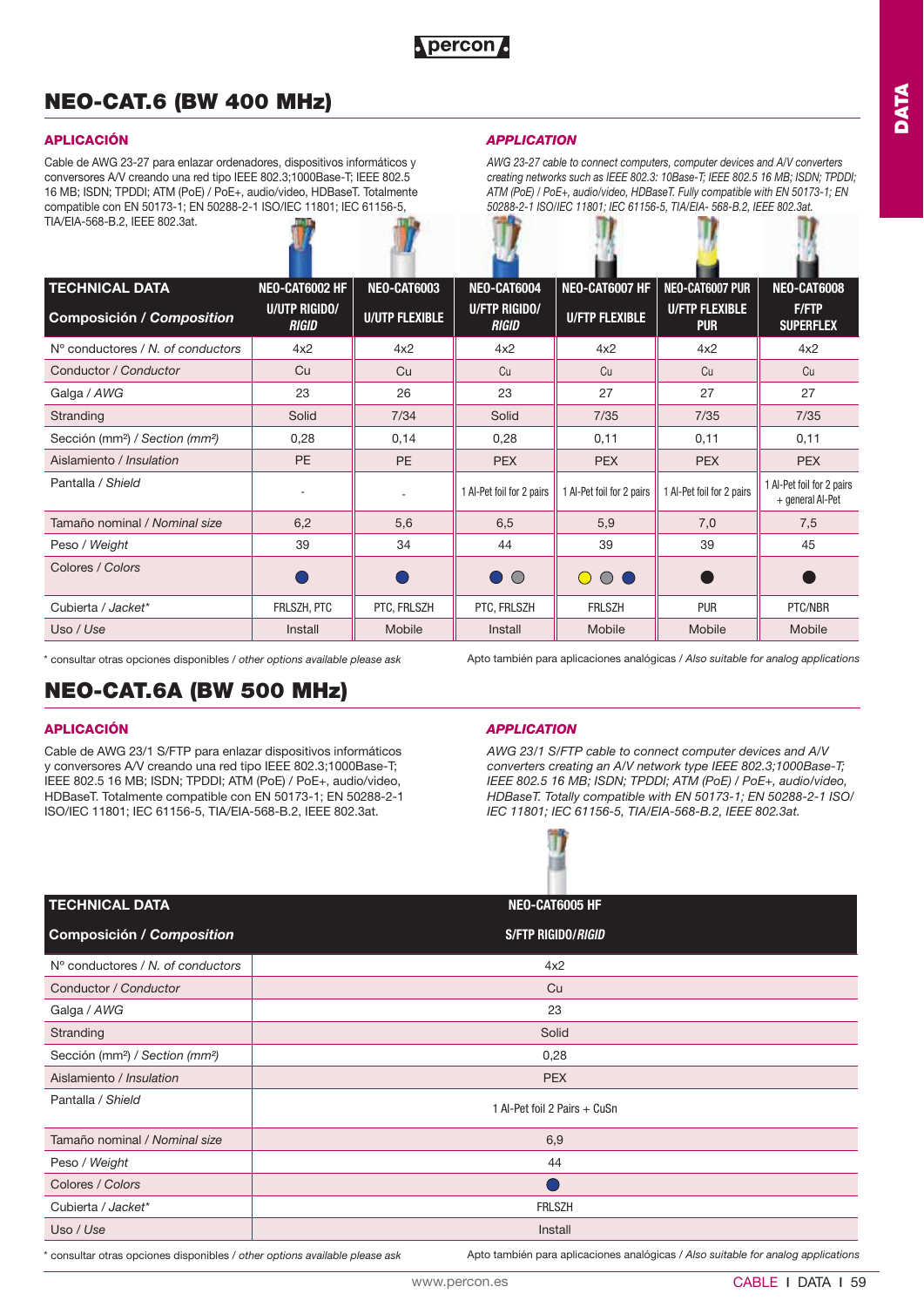## **NEO-CAT.7 (BW 900 MHz)**

Cable de AWG 23-27 para enlazar ordenadores, dispositivos informáticos y conversores A/V creando una red tipo IEEE 802.3; 1000Base-T; 10GBase-T IEEE 802.5 16 MB; ISDN; TPDDI; ATM (PoE) / PoE+, audio/video, HDBaseT. Totalmente compatible con EN 50173-1; EN 50288-4-1, ISO/IEC 11801; IEC 61156-5, IEEE 802.3at.

### **APLICACIÓN** *APPLICATION*

*AWG 23-27 cable to connect computers, computer devices and A/V converters creating networks such as IIEEE 802.3;1000Base-T; 10GBase-T IEEE 802.5 16 MB; ISDN; TPDDI; ATM (PoE) / PoE+, audio/video, HDBaseT. Fully compatible with EN 50173-1; EN 50288-4-1, ISO/IEC 11801; IEC 61156-5, IEEE 802.3at.* 



| <b>TECHNICAL DATA</b>                                   | <b>NEO-CAT7000 FLEXHF</b>         | NEO-CAT7000 HF                    |
|---------------------------------------------------------|-----------------------------------|-----------------------------------|
| <b>Composición / Composition</b>                        | <b>S/FTP FLEXIBLE</b>             | <b>S/FTP RIGIDO/<i>RIGID</i></b>  |
| N° conductores / N, of conductors                       | 4x2                               | 4x2                               |
| Conductor / Conductor                                   | Cu                                | Cu                                |
| Galga / AWG                                             | 27                                | 23                                |
| Stranding                                               | 7/35                              | Solid                             |
| Sección (mm <sup>2</sup> ) / Section (mm <sup>2</sup> ) | 0,11                              | 0,28                              |
| Aislamiento / Insulation                                | <b>PEX</b>                        | <b>PEX</b>                        |
| Pantalla / Shield                                       | $Al-Pet +$<br><b>Braided CuSn</b> | $Al-Pet +$<br><b>Braided CuSn</b> |
| Tamaño nominal / Nominal size                           | 5,9                               | 7,5                               |
| Peso / Weight                                           | 39                                | 55                                |
| Colores / Colors                                        | $\bigcirc$                        | $\circ$                           |
| Cubierta / Jacket*                                      | <b>FRLSZH</b>                     | <b>FRLSZH</b>                     |
| Uso / Use                                               | Mobile                            | Install                           |

\* consultar otras opciones disponibles / *other options available please ask* Apto también para aplicaciones analógicas / *Also suitable for analog applications*

## **RGBHV Free Skew**

Cable de red de AWG 23 S/FTP ideal para enlazar conversores A/V donde se requiera un retardo entre pares nulo. Totalmente compatible con EIA/TIA 568B; ISO/IEC 11801 2nd ed.; IEC 61156-5 ; EN 50173. Retardo nominal máximo de 2ns/100m.

## **APLICACIÓN** *APPLICATION*

*AWG 23 S/FTP network cable, perfect to link A/V converters that demand no delay between pairs. Fully compatible with EIA/TIA 568B; ISO/IEC 11801 2nd ed.; IEC 61156-5 ; EN 50173. Maximum nominal delay 2ns/100m.*



| <b>TECHNICAL DATA</b>                                   | <b>NEO-CATRGB</b>                 |
|---------------------------------------------------------|-----------------------------------|
| Composición / Composition                               | <b>S/FTP Premium AV</b>           |
| N° conductores / N. of conductors                       | 4x2                               |
| Conductor / Conductor                                   | Cu                                |
| Galga / AWG                                             | 23                                |
| Stranding                                               | Solid                             |
| Sección (mm <sup>2</sup> ) / Section (mm <sup>2</sup> ) | 0,28                              |
| Aislamiento / Insulation                                | <b>PEX</b>                        |
| Pantalla / Shield                                       | $Al-Pet +$<br><b>Braided CuSn</b> |
| Tamaño nominal / Nominal size                           | 7,5                               |
| Peso / Weight                                           | 75                                |
| Colores / Colors                                        | $\sqrt{2}$                        |
| Cubierta / Jacket*                                      | <b>FRLSZH</b>                     |
| Uso / Use                                               | Mobile                            |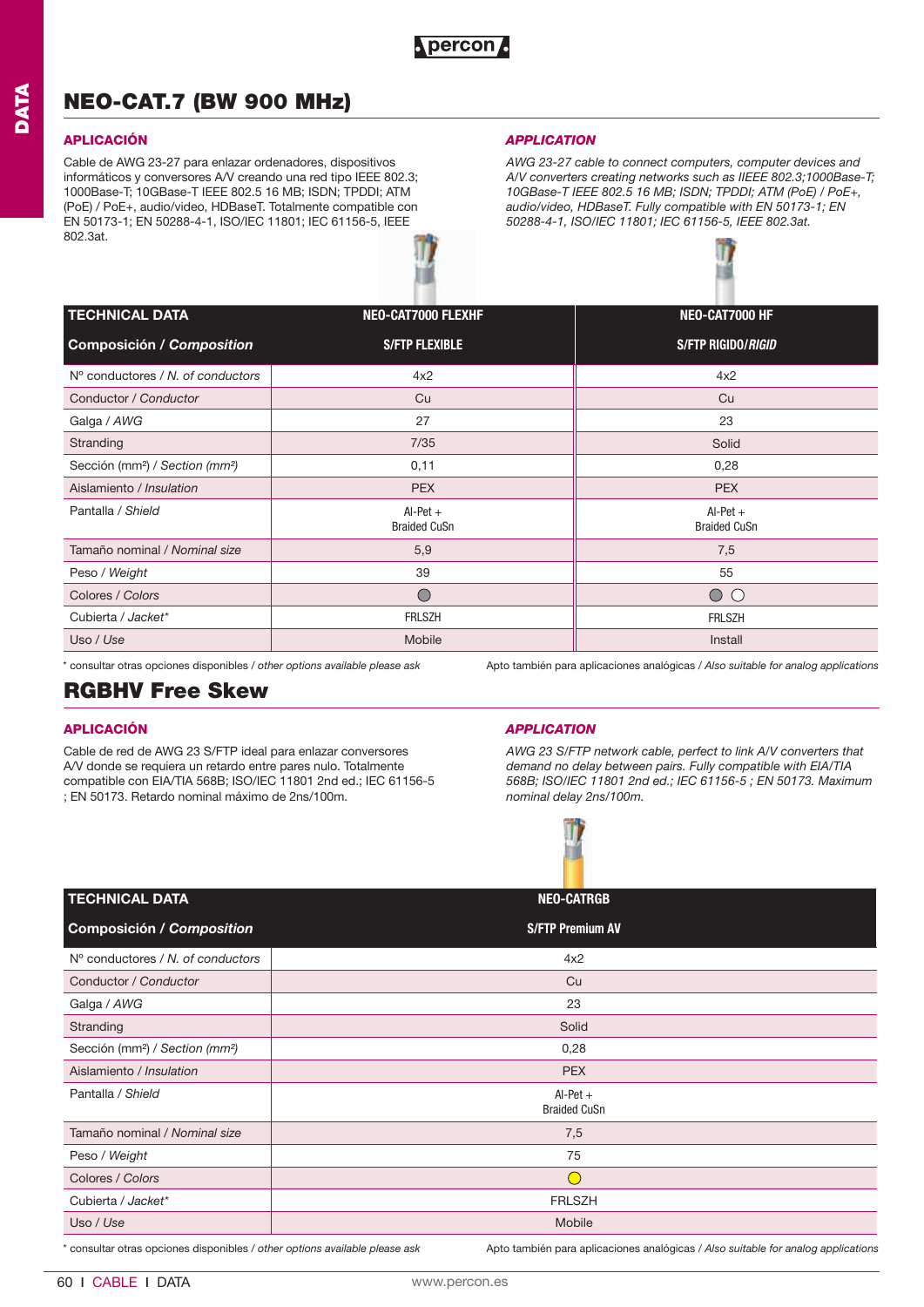## **HDMI 1.4/2.0 Series**

Cable de HDMI de clase 2 con canal HEAC de alta velocidad (340 MHz) de AWG 28 , fabricado según el estándar HDMI 1.4. Totalmente compatible con HDMI 2.0 (600 MHz) para distancias máximas de 3 metros.

### **APLICACIÓN** *APPLICATION*

*HDMI type 2 cable with HEAC high speed channel (340 MHz) of AWG 28, manufactured according to HDMI 1.4 standard. Fully compatible with HDMI 2.0 (600 MHz) for distances up to 3 metres.*



| <b>TECHNICAL DATA</b>                                   |                                         | HDMI 1.4 / 2.0                           |  |  |  |
|---------------------------------------------------------|-----------------------------------------|------------------------------------------|--|--|--|
| <b>Composición / Composition</b>                        | <b>Shielded</b><br><b>Balanced Pair</b> | <b>Unshielded</b><br><b>Signal Cable</b> |  |  |  |
| $No$ de cables / N. of cables                           | 5                                       | 4                                        |  |  |  |
| Conductor / Conductor                                   | CuSn                                    | CuSn                                     |  |  |  |
| Galga / AWG                                             | 28                                      | 28                                       |  |  |  |
| Stranding                                               | 7/32                                    | 7/32                                     |  |  |  |
| Sección (mm <sup>2</sup> ) / Section (mm <sup>2</sup> ) | 0,2                                     | 0,2                                      |  |  |  |
| Aislamiento / Insulation                                | <b>PEX</b>                              | <b>PTC</b>                               |  |  |  |
| Pantalla / Shield                                       | $Al-Pet +$<br>Drain Wire                | -                                        |  |  |  |
| Tamaño nominal / Nominal size                           |                                         | 7,0                                      |  |  |  |
| Peso / Weight                                           |                                         | 70                                       |  |  |  |
| Colores / Colors                                        |                                         |                                          |  |  |  |
| Cubierta / Jacket*                                      | $AI-Pet + CuSn + PTC$                   |                                          |  |  |  |
| Uso / Use                                               |                                         | Mobile                                   |  |  |  |
|                                                         |                                         |                                          |  |  |  |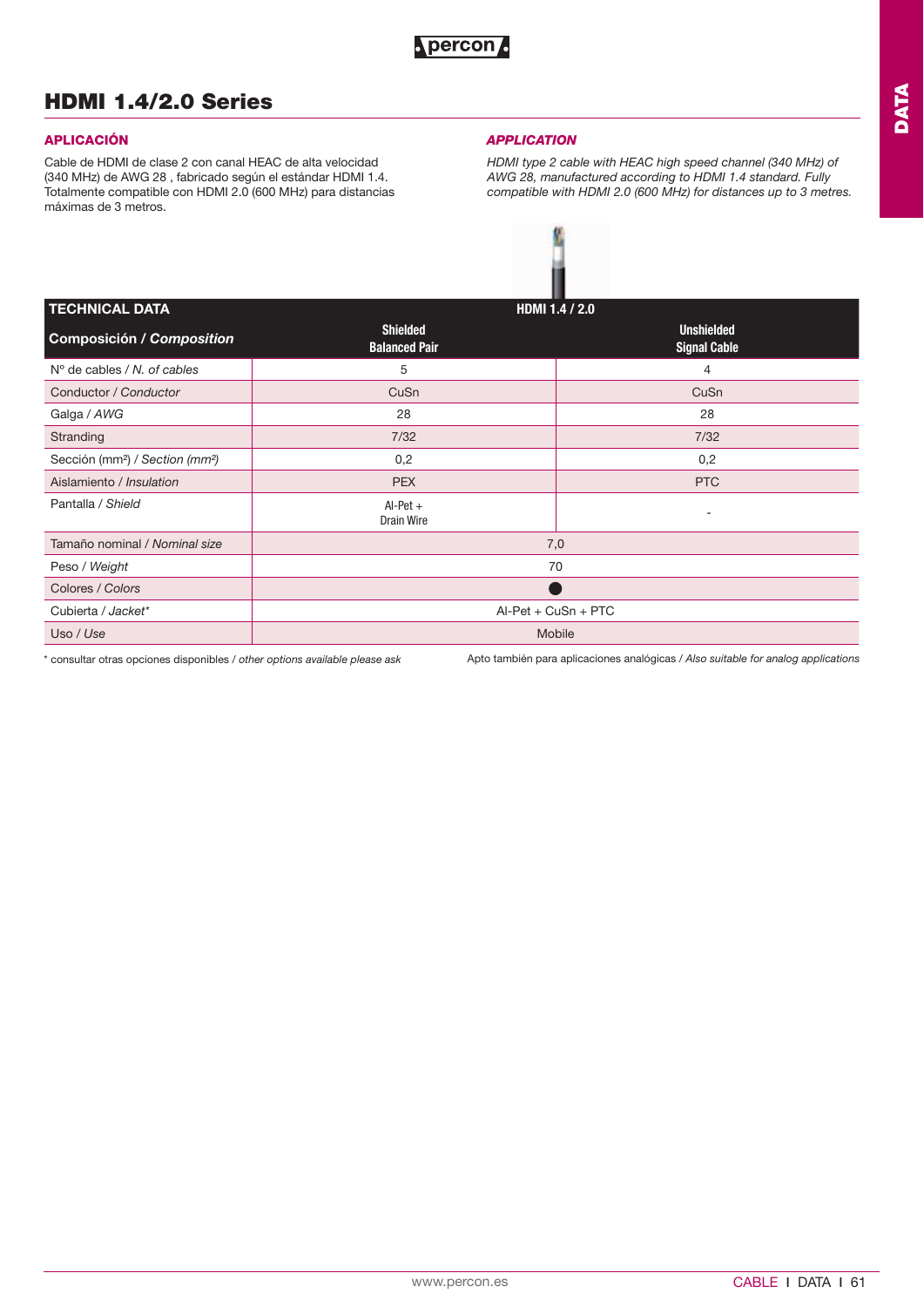## **F.O Cable BD - Ajustado (Libre de Gel)** *F.O Cable BD - Tight Buffer Cable (Gel Free)*

El más robusto, flexible y cómodo de istalar con protección antiroedores dieléctrica. Las ventajas son que tiene una construcción muy robusta y resistente conexión direta. Flexible y resistente. Excelente resistencia mecánica. Muy fácil de pelar (libre de gel). Totalmente dieléctrico. Basado en la norma DIN VDE 0888/6.

#### **APLICACIÓN** *APPLICATION*

*The strongest, most flexible and easiest to install with dielectric armour as anti-rodent protection. Advantages: Very strong and resistant construction. Based in DIN VDE 0888/6. It can be terminated directly. Flexible and resilient. Excellent mechanical resistance. Very easy to strip (gel free). Completely dieletric. Very strong, flexible and easy to install.*

### **MULTIMODO (MM)**

**Apercon** 

#### **OM2**

| Mod.          | <b>Descripción / Description</b>                       |
|---------------|--------------------------------------------------------|
| FO250BDOM2HF  | F.O Ajustada / Tight 2 X 50/125 OM2 500/500 Breakout   |
| FO450BDOM2HF  | F.O Ajustada / Tight 4 X 50/125 OM2 500/500 Breakout   |
| FO650BDOM2HF  | F.O Ajustada / Tight 6 X 50/125 OM2 500/500 Breakout   |
| FO850BDOM2HF  | F.O Ajustada / Tight 8 X 50/125 OM2 500/500 Breakout   |
| FO1250BDOM2HF | F.O Ajustada / Tight 12 X 50/125 OM2 500/500 Breakout  |
| FO262BDOM2HF  | F.O Ajustada / Tight 2 X 62,5/125 OM2 500/500 Breakout |
| FO462BDOM2HF  | F.O Ajustada / Tight 4 X 62,5/125 OM2 500/500 Breakout |

## **OM2 XL**

| Mod.            | <b>Descripción / Description</b>                          |
|-----------------|-----------------------------------------------------------|
| FO250BDOM2XLHF  | F.O Ajustada / Tight 2 X 50/125 OM2 XL 600/1200 Breakout  |
| FO450BDOM2XLHF  | F.O Ajustada / Tight 4 X 50/125 OM2 XL 600/1200 Breakout  |
| FO650BDOM2XLHF  | F.O Ajustada / Tight 6 X 50/125 OM2 XL 600/1200 Breakout  |
| FO850BDOM2XLHF  | F.O Ajustada / Tight 8 X 50/125 OM2 XL 600/1200 Breakout  |
| FO1250BDOM2XLHF | F.O Ajustada / Tight 12 X 50/125 OM2 XL 600/1200 Breakout |

### **OM3**

| Mod.          | Descripción / Description                              |
|---------------|--------------------------------------------------------|
| FO250BDOM3HF  | F.O Ajustada / Tight 2 X 50/125 OM3 1500/500 Breakout  |
| FO450BDOM3HF  | F.O Ajustada / Tight 4 X 50/125 OM3 1500/500 Breakout  |
| FO650BDOM3HF  | F.O Ajustada / Tight 6 X 50/125 OM3 1500/500 Breakout  |
| FO850BDOM3HF  | F.O Ajustada / Tight 8 X 50/125 OM3 1500/500 Breakout  |
| FO1250BDOM3HF | F.O Ajustada / Tight 12 X 50/125 OM3 1500/500 Breakout |

### **MONOMODO (SM)**

| Mod.       | Descripción / Description                              |
|------------|--------------------------------------------------------|
| FO210BDHF  | F.O Ajustada / Tight 2 X 9.3/125 Single Mode Breakout  |
| FO410BDHF  | F.O Ajustada / Tight 4 X 9,3/125 Single Mode Breakout  |
| FO610BDHF  | F.O Ajustada / Tight 6 X 9.3/125 Single Mode Breakout  |
| FO810BDHF  | F.O Ajustada / Tight 8 X 9.3/125 Single Mode Breakout  |
| FO1210BDHF | F.O Ajustada / Tight 12 X 9,3/125 Single Mode Breakout |

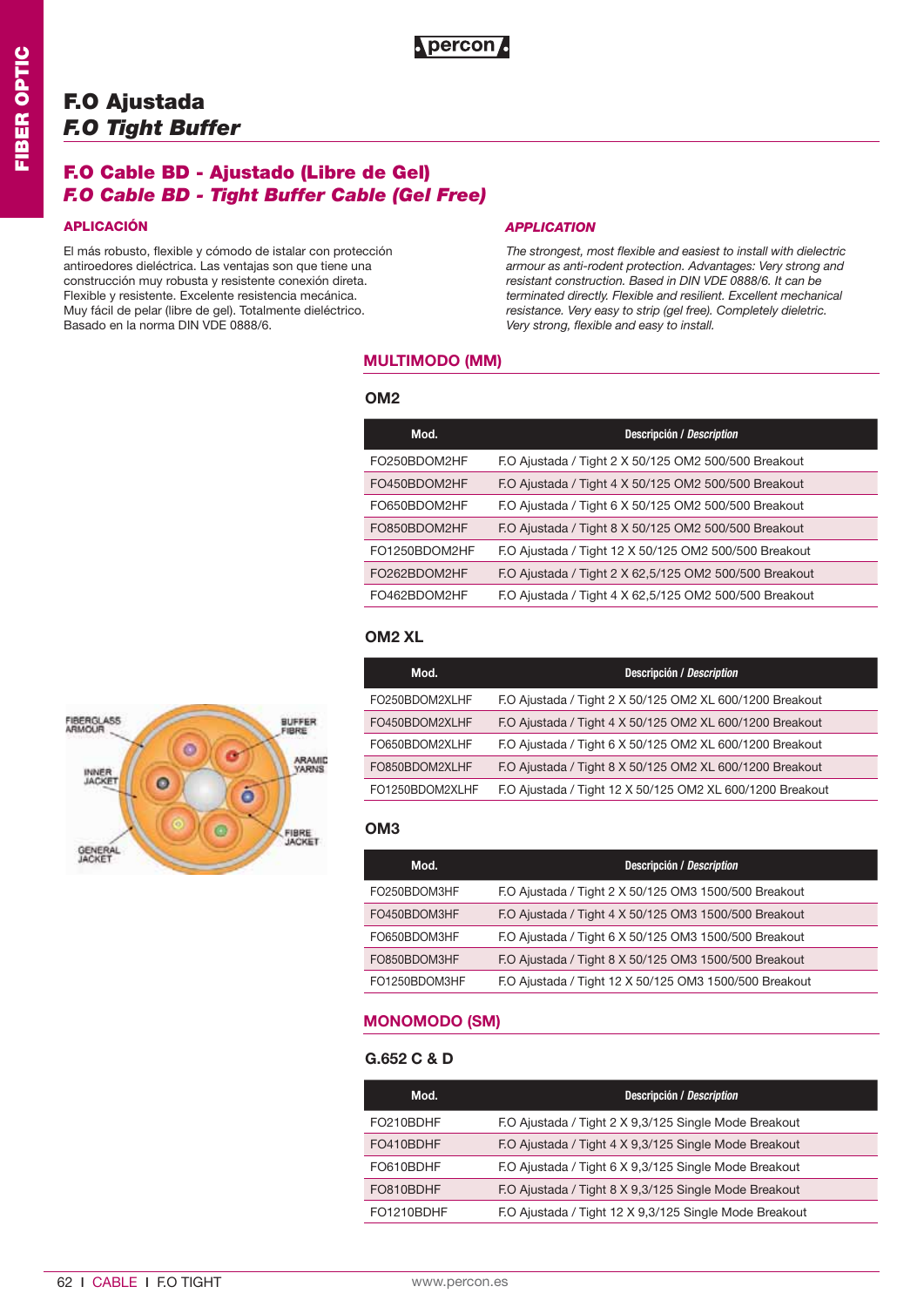## **F.O Cable BM - Ajustado (Libre de Gel)** *F.O Cable BM - Tight Buffer Cable (Gel Free)*

Construcción muy robusta y resistente. Conexión directa. Flexible y resistente.Excelente resistencia mecánica. Muy fácil de pelar (libre de gel). Protección antiroedores.

### **APLICACIÓN** *APPLICATION*

*Very strong, flexible and easy to install metallic armour as anti-rodent protection. Advantages: Very strong and resistant construction. Can be directly finished. Flexible and resistant. Excellent mechanical resistance. Very easy to strip (gel free).*

### **MULTIMODO (MM)**

#### **OM2**

| Mod.          | Descripción / Description                               |
|---------------|---------------------------------------------------------|
| FO250BMOM2HF  | F.O Ajustada / Tight 2 X 50/125 OM2 500/500 Breakout    |
| FO450BMOM2HF  | F.O Ajustada / Tight 4 X 50/125 OM2 500/500 Breakout    |
| FO650BMOM2HF  | F.O Ajustada / Tight 6 X 50/125 OM2 500/500 Breakout    |
| FO850BMOM2HF  | F.O Ajustada / Tight 8 X 50/125 OM2 500/500 Breakout    |
| FO1250BMOM2HF | F.O Ajustada / Tight 12 X 50/125 OM2 500/500 Breakout   |
| FO262BMOM2HF  | F.O Ajustada / Tight 2 X 62,5/125 OM2 500/500 Breakout  |
| FO462BMOM2HF  | F.O Ajustada / Tight 4 X 62,5/125 OM2 500/500 Breakout  |
| FO662BMOM2HF  | F.O Ajustada / Tight 6 X 62,5/125 OM2 500/500 Breakout  |
| FO862BMOM2HF  | F.O Ajustada / Tight 8 X 62,5/125 OM2 500/500 Breakout  |
| FO1262BMOM2HF | F.O Ajustada / Tight 12 X 62,5/125 OM2 500/500 Breakout |

| Mod.            | Descripción / Description                                 |
|-----------------|-----------------------------------------------------------|
| FO250BMOM2XLHF  | F.O Ajustada / Tight 2 X 50/125 OM2 XL 600/1200 Breakout  |
| FO450BMOM2XLHF  | F.O Ajustada / Tight 4 X 50/125 OM2 XL 600/1200 Breakout  |
| FO650BMOM2XLHF  | F.O Ajustada / Tight 6 X 50/125 OM2 XL 600/1200 Breakout  |
| FO850BMOM2XLHF  | F.O Ajustada / Tight 8 X 50/125 OM2 XL 600/1200 Breakout  |
| FO1250BMOM2XLHF | F.O Ajustada / Tight 12 X 50/125 OM2 XL 600/1200 Breakout |

### **OM3**

| Mod.          | Descripción / Description                              |
|---------------|--------------------------------------------------------|
| FO250BMOM3HF  | F.O Ajustada / Tight 2 X 50/125 OM3 1500/500 Breakout  |
| FO450BMOM3HF  | F.O Ajustada / Tight 4 X 50/125 OM3 1500/500 Breakout  |
| FO650BMOM3HF  | F.O Ajustada / Tight 6 X 50/125 OM3 1500/500 Breakout  |
| FO850BMOM3HF  | F.O Ajustada / Tight 8 X 50/125 OM3 1500/500 Breakout  |
| FO1250BMOM3HF | F.O Ajustada / Tight 12 X 50/125 OM3 1500/500 Breakout |

## **MONOMODO (SM)**

| Mod.       | Descripción / Description                              |
|------------|--------------------------------------------------------|
| FO210BMHF  | F.O Ajustada / Tight 2 X 9,3/125 Single Mode Breakout  |
| FO410BMHF  | F.O Ajustada / Tight 4 X 9,3/125 Single Mode Breakout  |
| FO610BMHF  | F.O Ajustada / Tight 6 X 9,3/125 Single Mode Breakout  |
| FO810BMHF  | F.O Ajustada / Tight 8 X 9,3/125 Single Mode Breakout  |
| FO1210BMHF | F.O Ajustada / Tight 12 X 9,3/125 Single Mode Breakout |

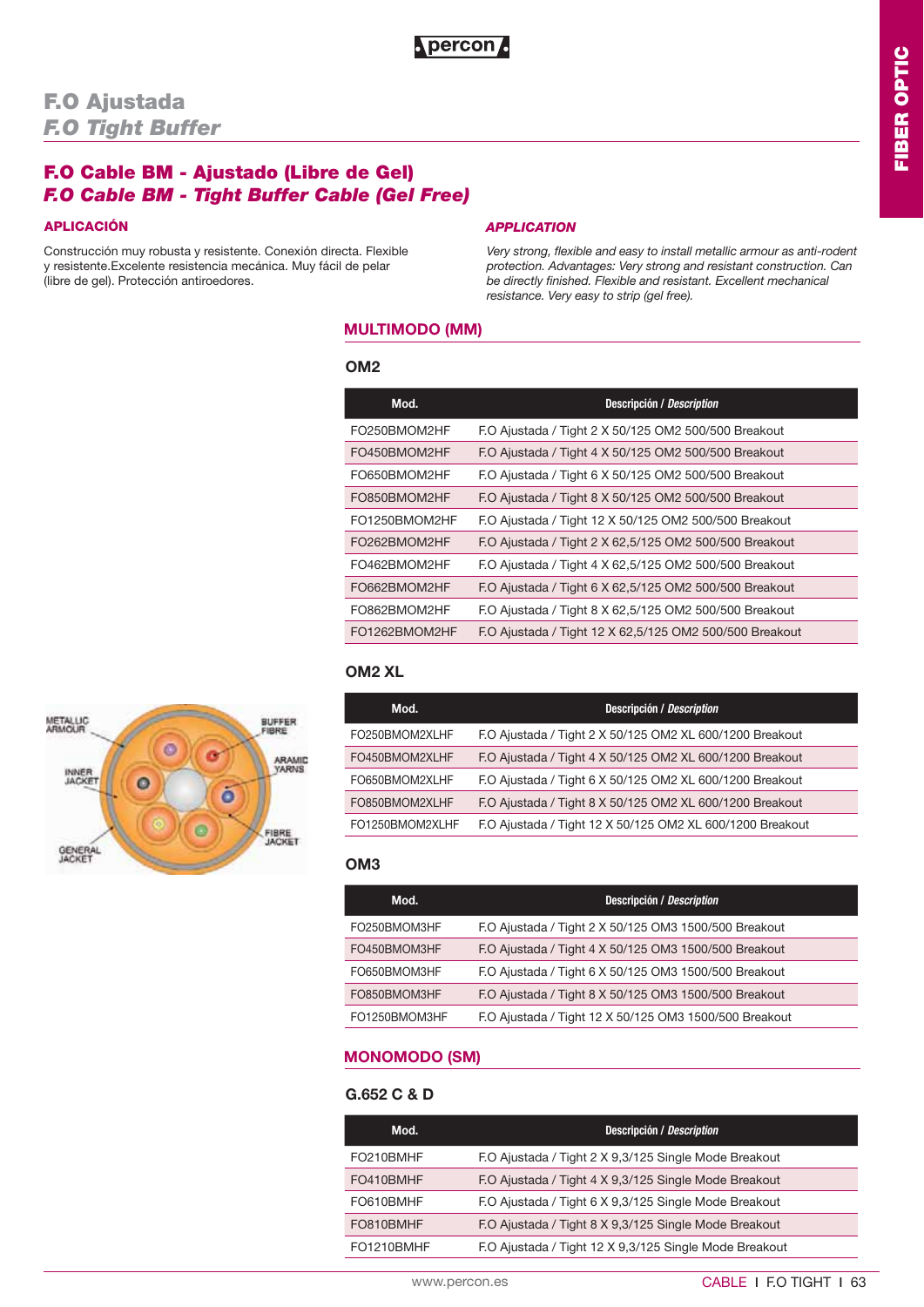## **F.O Cable B - Ajustado (Libre de Gel)** *F.O Cable B - Tight Buffer Cable (Gel Free)*

### **APLICACIÓN** *APPLICATION*

El más robusto, flexible y cómodo de instalar. Basado en norma DIN VDE 0888/6. Ventajas: Construcción muy robusta y resistente. Conexión directa. Flexible y resistente. Excelente resistencia mecánica. Muy fácil de pelar (libre de gel). Totalmente dieléctrico.

*Advantages:Very strong and resistant construction. Based in DIN VDE 0888/6. It can be terminated directly. Flexible and resilent. Excellent mechanical resistance. Very easy to strip (gel free). Completely dielectric. Very strong, flexible and easy to install.*

### **MULTIMODO (MM)**

**Apercon** 

### **OM2**

| Mod.             | Descripción / Description                                  |
|------------------|------------------------------------------------------------|
| FO250BOM2HF      | F.O Ajustada / Tight 2 X 50/125 OM2 500/500 Breakout       |
| FO450BOM2HF      | F.O Ajustada / Tight 4 X 50/125 OM2 500/500 Breakout Black |
| FO450BOM2HF/BLUE | F.O Ajustada / Tight 4 X 50/125 OM2 500/500 Breakout Blue  |
| FO650BOM2HF      | F.O Ajustada / Tight 6 X 50/125 OM2 500/500 Breakout       |
| FO850BOM2HF      | F.O Ajustada / Tight 8 X 50/125 OM2 500/500 Breakout       |
| FO1250BOM2HF     | F.O Ajustada / Tight 12 X 50/125 OM2 500/500 Breakout      |
| FO262BOM2HF      | F.O Ajustada / Tight 2 X 62,5/125 OM2 500/500 Breakout     |
| FO462BOM2HF      | F.O Ajustada / Tight 4 X 62,5/125 OM2 500/500 Breakout     |
| FO662BOM2HF      | F.O Ajustada / Tight 6 X 62,5/125 OM2 500/500 Breakout     |
| FO862BOM2HF      | F.O Ajustada / Tight 8 X 62,5/125 OM2 500/500 Breakout     |
| FO1262BOM2HF     | F.O Ajustada / Tight 12 X 62,5/125 OM2 500/500 Breakout    |

### **OM2 XL**

| Mod.           | Descripción / Description                                 |
|----------------|-----------------------------------------------------------|
| FO250BOM2XLHF  | F.O Ajustada / Tight 2 X 50/125 OM2 XL 600/1200 Breakout  |
| FO450BOM2XLHF  | F.O Ajustada / Tight 4 X 50/125 OM2 XL 600/1200 Breakout  |
| FO650BOM2XLHF  | F.O Ajustada / Tight 6 X 50/125 OM2 XL 600/1200 Breakout  |
| FO850BOM2XLHF  | F.O Ajustada / Tight 8 X 50/125 OM2 XL 600/1200 Breakout  |
| FO1250BOM2XLHF | F.O Ajustada / Tight 12 X 50/125 OM2 XL 600/1200 Breakout |

#### **OM3**

| Mod.         | <b>Descripción / Description</b>                       |
|--------------|--------------------------------------------------------|
| FO150BOM3HF  | F.O Ajustada / Tight 1 X 50/125 OM3 1500/500 Breakout  |
| FO250BOM3HF  | F.O Ajustada / Tight 2 X 50/125 OM3 1500/500 Breakout  |
| FO450BOM3HF  | F.O Ajustada / Tight 4 X 50/125 OM3 1500/500 Breakout  |
| FO650BOM3HF  | F.O Ajustada / Tight 6 X 50/125 OM3 1500/500 Breakout  |
| FO850BOM3HF  | F.O Ajustada / Tight 8 X 50/125 OM3 1500/500 Breakout  |
| FO1250BOM3HF | F.O Ajustada / Tight 12 X 50/125 OM3 1500/500 Breakout |

#### **MONOMODO (SM)**

| Mod.             | Descripción / Description                              |
|------------------|--------------------------------------------------------|
| FO110BHF         | F.O Ajustada / Tight 1 X 10/125 Single Mode Breakout   |
| FO210BHF         | F.O Ajustada / Tight 2 X 9,3/125 Single Mode Breakout  |
| FO410BHF         | F.O Ajustada / Tight 4 X 9,3/125 Single Mode Breakout  |
| FO610BHF         | F.O Ajustada / Tight 6 X 9,3/125 Single Mode Breakout  |
| FO810BHF         | F.O Ajustada / Tight 8 X 9,3/125 Single Mode Breakout  |
| FO810BHF/AW      | F.O Ajustada / Tight 8 X 9,3/125 Single Mode Breakout  |
| <b>FO1210BHF</b> | F.O Ajustada / Tight 12 X 9,3/125 Single Mode Breakout |
| <b>FO1610BHF</b> | F.O Ajustada / Tight 16 X 9,3/125 Single Mode Breakout |

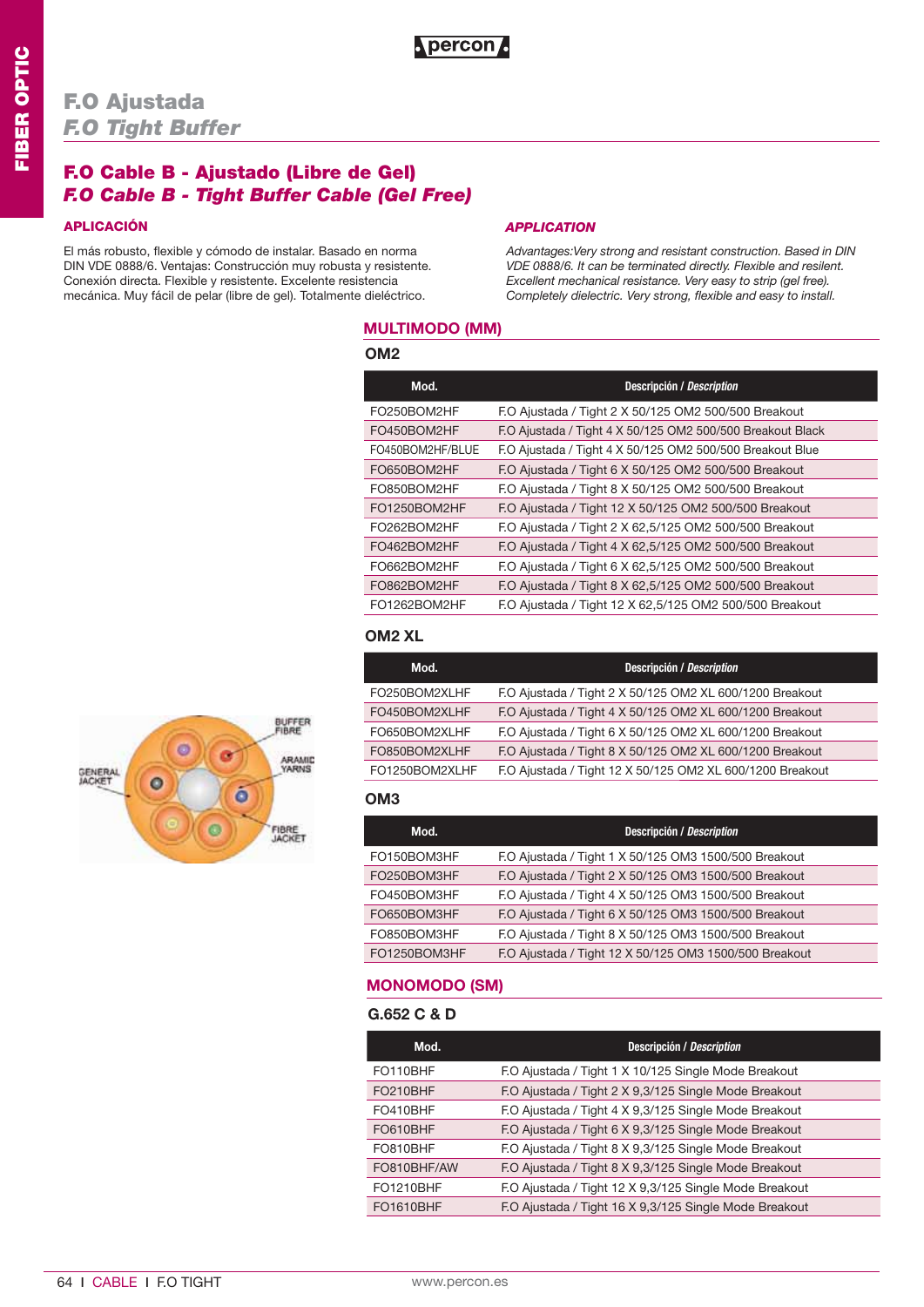## **F.O Cable DM - Ajustado (Libre de Gel)** *F.O Cable DM - Tight Buffer Cable (Gel Free)*

Cable para la instalacion interior - exterior muy robusto protegido de los roedores. Ventajas: Construcción muy robusta y resistente. Conectorización directa. Excelente resistencia mecánica. Muy fácil de pelar (libre de gel). Protección antiroedores. No propagador de la llama. Baja emisión de humos. Libre de halógenos.

#### **APLICACIÓN** *APPLICATION*

*Strong cable for indoor - outdoor installations with anti-rodent protection. Advantages: Very robust construction. Direct connection. Excellent mechanical resistance. Very easy to strip (gel free). Flame retardant, low emission of smokes and halogen free(LSZH).* 

### **MULTIMODO (MM)**

#### **OM2**

| Mod.          | Descripción / Description                                   |
|---------------|-------------------------------------------------------------|
| FO250DMOM2HF  | F.O Ajustada / Tight 2 X 50/125 OM2 500/500 Distribucion    |
| FO450DMOM2HF  | F.O Ajustada / Tight 4 X 50/125 OM2 500/500 Distribucion    |
| FO650DMOM2HF  | F.O Ajustada / Tight 6 X 50/125 OM2 500/500 Distribucion    |
| FO850DMOM2HF  | F.O Ajustada / Tight 8 X 50/125 OM2 500/500 Distribucion    |
| FO1250DMOM2HF | F.O Ajustada / Tight 12 X 50/125 OM2 500/500 Distribucion   |
| FO262DMOM2HF  | F.O Ajustada / Tight 2 X 62,5/125 OM2 500/500 Distribucion  |
| FO462DMOM2HF  | F.O Ajustada / Tight 4 X 62,5/125 OM2 500/500 Distribucion  |
| FO662DMOM2HF  | F.O Ajustada / Tight 6 X 62,5/125 OM2 500/500 Distribucion  |
| FO862DMOM2HF  | F.O Ajustada / Tight 8 X 62,5/125 OM2 500/500 Distribucion  |
| FO1262DMOM2HF | F.O Ajustada / Tight 12 X 62,5/125 OM2 500/500 Distribucion |

### **OM2 XL**

| Mod.            | <b>Descripción / Description</b>                              |
|-----------------|---------------------------------------------------------------|
| FO250DMOM2XLHF  | F.O Ajustada / Tight 2 X 50/125 OM2 XL 600/1200 Distribucion  |
| FO450DMOM2XLHF  | F.O Ajustada / Tight 4 X 50/125 OM2 XL 600/1200 Distribucion  |
| FO650DMOM2XLHF  | F.O Ajustada / Tight 6 X 50/125 OM2 XL 600/1200 Distribucion  |
| FO850DMOM2XLHF  | F.O Ajustada / Tight 8 X 50/125 OM2 XL 600/1200 Distribucion  |
| FO1250DMOM2XLHF | F.O Ajustada / Tight 12 X 50/125 OM2 XL 600/1200 Distribucion |

#### **OM3**

| Mod.          | <b>Descripción / Description</b>                           |
|---------------|------------------------------------------------------------|
| FO250DMOM3HF  | F.O Ajustada / Tight 2 X 50/125 OM3 1500/500 Distribucion  |
| FO450DMOM3HF  | F.O Ajustada / Tight 4 X 50/125 OM3 1500/500 Distribucion  |
| FO650DMOM3HF  | F.O Ajustada / Tight 6 X 50/125 OM3 1500/500 Distribucion  |
| FO850DMOM3HF  | F.O Ajustada / Tight 8 X 50/125 OM3 1500/500 Distribucion  |
| FO1250DMOM3HF | F.O Ajustada / Tight 12 X 50/125 OM3 1500/500 Distribucion |

## **MONOMODO (SM)**

| Mod.       | Descripción / Description                                  |
|------------|------------------------------------------------------------|
| FO210DMHF  | F.O Ajustada / Tight 2 X 9,3/125 Single Mode Distribucion  |
| FO410DMHF  | F.O Ajustada / Tight 4 X 9,3/125 Single Mode Distribucion  |
| FO610DMHF  | F.O Ajustada / Tight 6 X 9,3/125 Single Mode Distribucion  |
| FO810DMHF  | F.O Ajustada / Tight 8 X 9,3/125 Single Mode Distribucion  |
| FO1210DMHF | F.O Ajustada / Tight 12 X 9,3/125 Single Mode Distribucion |

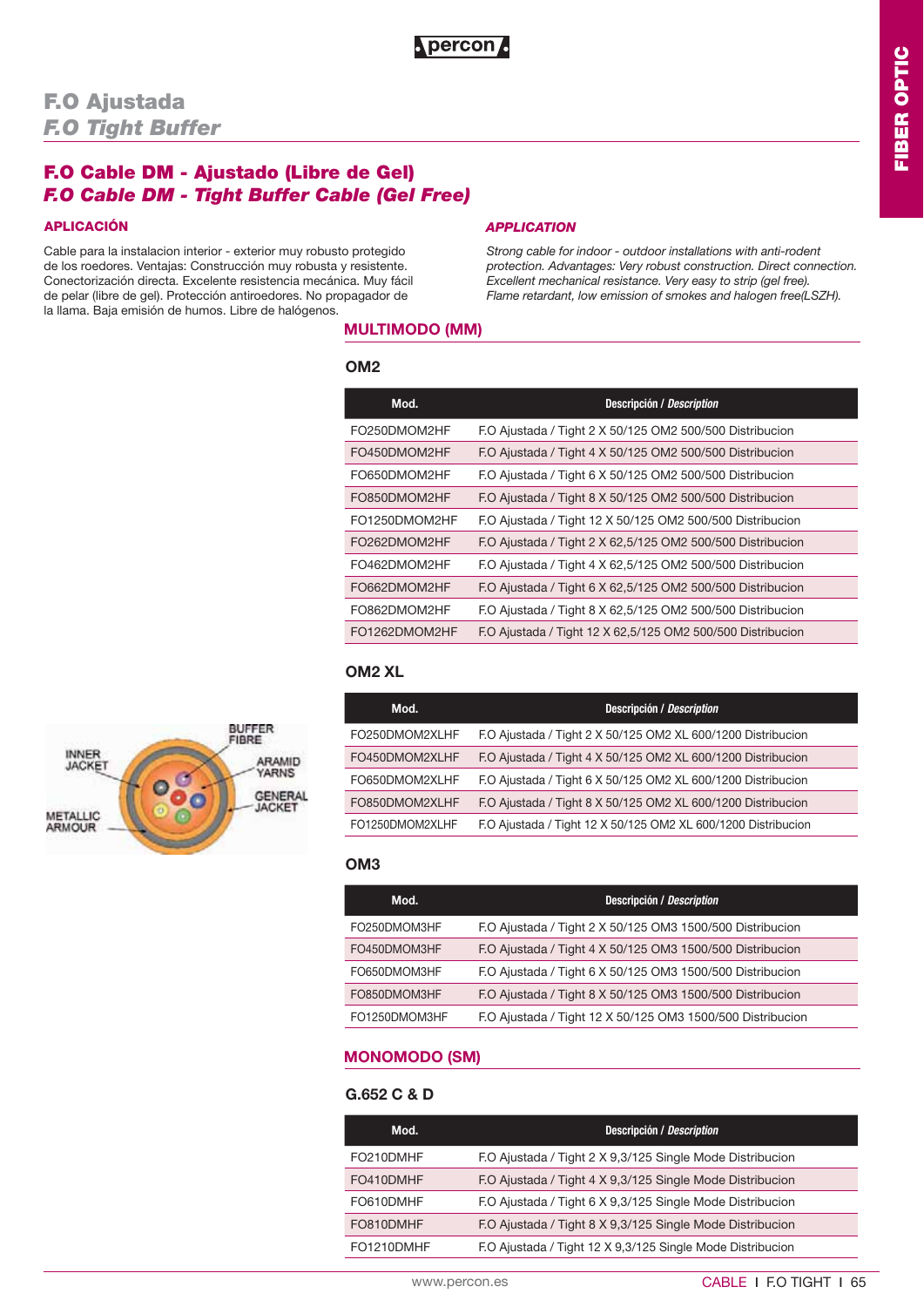## **F.O Cable D - Ajustado (Libre de Gel)** *F.O Cable D - Tight Buffer Cable (Gel Free)*

Compacto y ligero, se utiliza para la distribucion de datos y señales interiores y exteriores. Basado en la norma DIN VDE 0888/6. Ventajas: compacto y ligero. Conectorización directa. Compatible con conectores dúplex. Flexible y resistente. Excelente resistencia mecánica. Muy fácil de pelar (libre de gel). Totalmente dieléctirco

#### **APLICACIÓN** *APPLICATION*

*Advantages: Compact and light. Can be directly terminated. Duplex connector compatible. Flexible and resistance. Excellent mechanical resistance. Very easy to strip (gel free). Compact and light to use for indoor-outdoor data and signals transmission. Completely dielectric. Based in DIN VDE 0888/6.*

## **MULTIMODO (MM)**

**Apercon** 

| OM <sub>2</sub> |                                                             |
|-----------------|-------------------------------------------------------------|
| Mod.            | <b>Descripción / Description</b>                            |
| FO250DOM2HF     | F.O Ajustada / Tight 2 X 50/125 OM2 500/500 Distribucion    |
| FO450DOM2HF     | F.O Ajustada / Tight 4 X 50/125 OM2 500/500 Distribucion    |
| FO450DOM2PUR    | F.O Ajustada / Tight 4 X 50/125 OM2 500/500 Distribucion    |
| FO650DOM2HF     | F.O Ajustada / Tight 6 X 50/125 OM2 500/500 Distribucion    |
| FO850DOM2HF     | F.O Ajustada / Tight 8 X 50/125 OM2 500/500 Distribucion    |
| FO1250DOM2HF    | F.O Ajustada / Tight 12 X 50/125 OM2 500/500 Distribucion   |
| FO462DOM2HF     | F.O Ajustada / Tight 4 X 62,5/125 OM2 500/500 Distribucion  |
| FO662DOM2HF     | F.O Ajustada / Tight 6 X 62,5/125 OM2 500/500 Distribucion  |
| FO862DOM2HF     | F.O Ajustada / Tight 8 X 62,5/125 OM2 500/500 Distribucion  |
| FO1262DOM2HF    | F.O Ajustada / Tight 12 X 62,5/125 OM2 500/500 Distribucion |

### **OM2 XL**

| Mod.           | Descripción / Description                                    |
|----------------|--------------------------------------------------------------|
| FO250DOM2XLHF  | F.O Ajustada / Tight 2 X 50/125 OM2 XL 600/1200 Distribucion |
| FO450DOM2XLHF  | F.O Ajustada / Tight 4 X 50/125 OM2 XL 600/1200 Distribucion |
| FO650DOM2XLHF  | F.O Ajustada / Tight 6 X 50/125 OM2 XL 600/1200 Distribucion |
| FO850DOM2XLHF  | F.O Ajustada / Tight 8 X 50/125 OM2 XL 600/1200 Distribucion |
| FO1250DOM2XLHF | F.O Ajustada / Tight12 X 50/125 OM2 XL 600/1200 Distribucion |

## **OM3**

L

| Mod.          | Descripción / Description                                  |
|---------------|------------------------------------------------------------|
| FO250DOM3HF   | F.O Ajustada / Tight 2 X 50/125 OM3 1500/500 Distribucion  |
| FO250DOM3PUR  | F.O Ajustada / Tight 2 X 50/125 OM3 Distribucion           |
| FO450DOM3HF   | F.O Ajustada / Tight 4 X 50/125 OM3 1500/500 Distribucion  |
| FO450DOM3PUR  | F.O Ajustada / Tight 4 X 50/125 OM3 1500/500 Distribucion  |
| FO650DOM3HF   | F.O Ajustada / Tight 6 X 50/125 OM3 1500/500 Distribucion  |
| FO850DOM3HF   | F.O Ajustada / Tight 8 X 50/125 OM3 1500/500 Distribucion  |
| FO1250DOM3HF  | F.O Ajustada / Tight 12 X 50/125 OM3 1500/500 Distribucion |
| FO1250DOM3PUR | F.O Ajustada / Tight 12 X 50/125 OM3 1500/500 Distribucion |
|               |                                                            |

### **MONOMODO (SM)**

| G.652 C & D |  |  |
|-------------|--|--|
|             |  |  |

| Mod.             | <b>Descripción / Description</b>                           |
|------------------|------------------------------------------------------------|
| FO210DHF         | F.O Ajustada / Tight 2 X 9,3/125 Single Mode Distribucion  |
| FO210DPUR        | F.O Ajustada / Tight 2 X 9,3/125 Single Mode Distribucion  |
| FO410DHF         | F.O Ajustada / Tight 4 X 9,3/125 Single Mode Distribucion  |
| FO610DHF         | F.O Ajustada / Tight 6 X 9,3/125 Single Mode Distribucion  |
| FO810DHF         | F.O Ajustada / Tight 8 X 9,3/125 Single Mode Distribucion  |
| <b>FO1210DHF</b> | F.O Ajustada / Tight 12 X 9,3/125 Single Mode Distribucion |

#### **G657 A1**

| Mod.          | Descripción / Description                                  |
|---------------|------------------------------------------------------------|
| FO410DPUR     | F.O Ajustada / Tight 4 X 9,3/125 Single Mode Distribucion  |
| FO1210DPUR    | F.O Ajustada / Tight 12 X 9,3/125 Single Mode Distribucion |
| FO1210D657AHF | F.O Ajustada / Tight 12 X 9,3/125 Single Mode Distribucion |

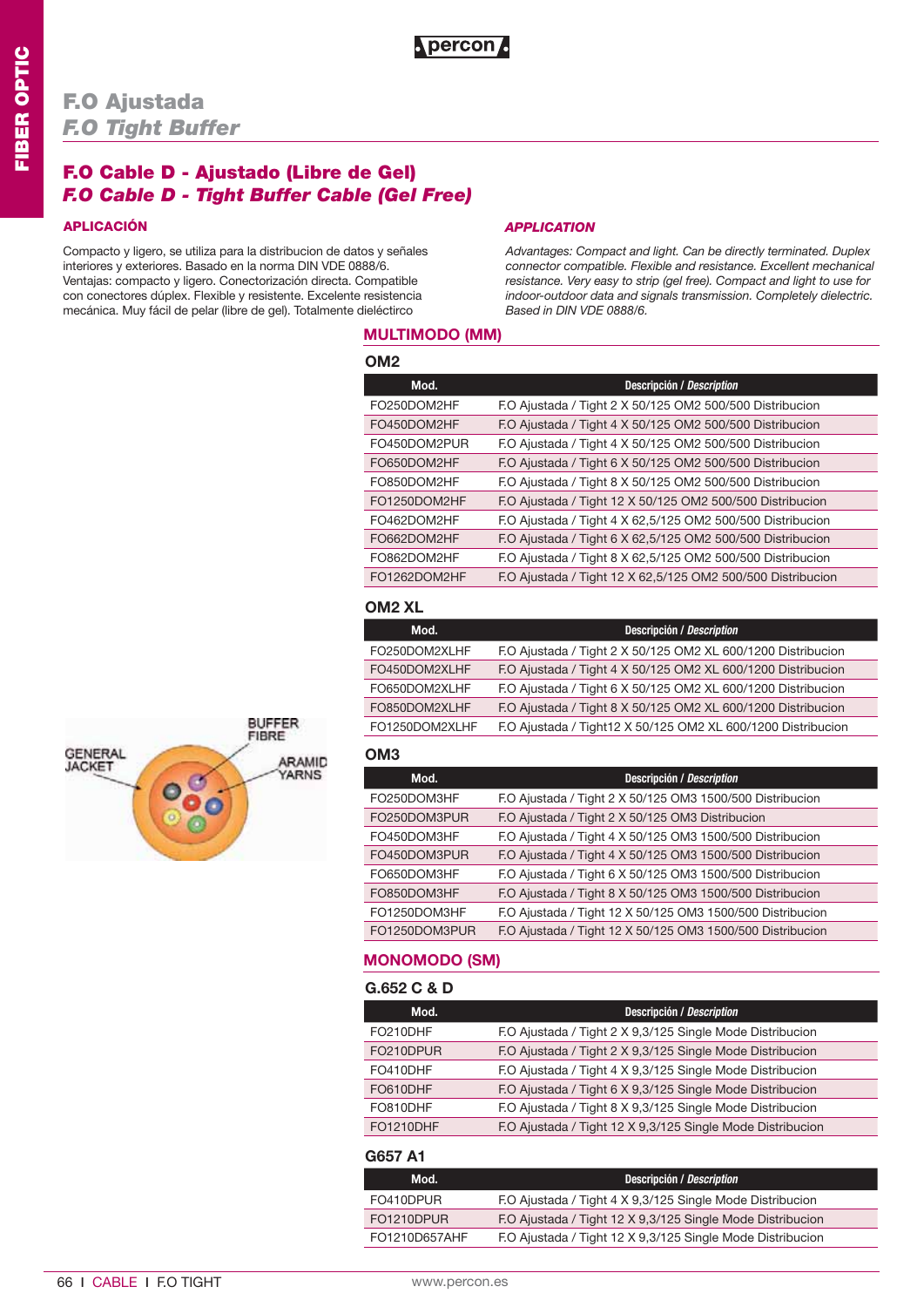## **F.O Cable F - Ajustado (Libre de Gel)** *F.O Cable F - Tight Buffer Cable (Gel Free)*

Se utiliza para la confección de cordones y latiguillos, así como para la interconexión de equipos terminales. Ventajas: Conexión directa, flexible y resistente. Excelente resistencia mecánica.

#### **APLICACIÓN** *APPLICATION*

*Used to make pigtails and patchcords as well as to interconnect terminal equipments. Advantages; Can be directly finished. Flexible and resilient. Excellent mechanical resistance. Very easy to strip.*

## **MULTIMODO (MM)**

#### **OM2**

| Mod.        | Descripción / Description                              |
|-------------|--------------------------------------------------------|
| FO262FOM2HF | F.O Ajustada / Tight Fig. "8" 2 X 62,5/125 OM2 500/500 |
| FO250FOM2HF | F.O Ajustada / Tight Fig. "8" 2 X 50/125 OM2 500/500   |

### **OM2 XL**

| Mod.          | Descripción / Description                                |
|---------------|----------------------------------------------------------|
| FO250FOM2XLHF | F.O Ajustada / Tight Fig. "8" 2 X 50/125 OM2 XL 600/1200 |

### **OM3**

| Mod.        | Descripción / Description                             |
|-------------|-------------------------------------------------------|
| FO250FOM3HF | F.O Ajustada / Tight Fig. "8" 2 X 50/125 OM3 1500/500 |

## **MONOMODO (SM)**

| Mod.     | Descripción / Description                             |
|----------|-------------------------------------------------------|
| FO210FHF | F.O Ajustada / Tight Fig. "8" 2 X 9,3/125 Single Mode |

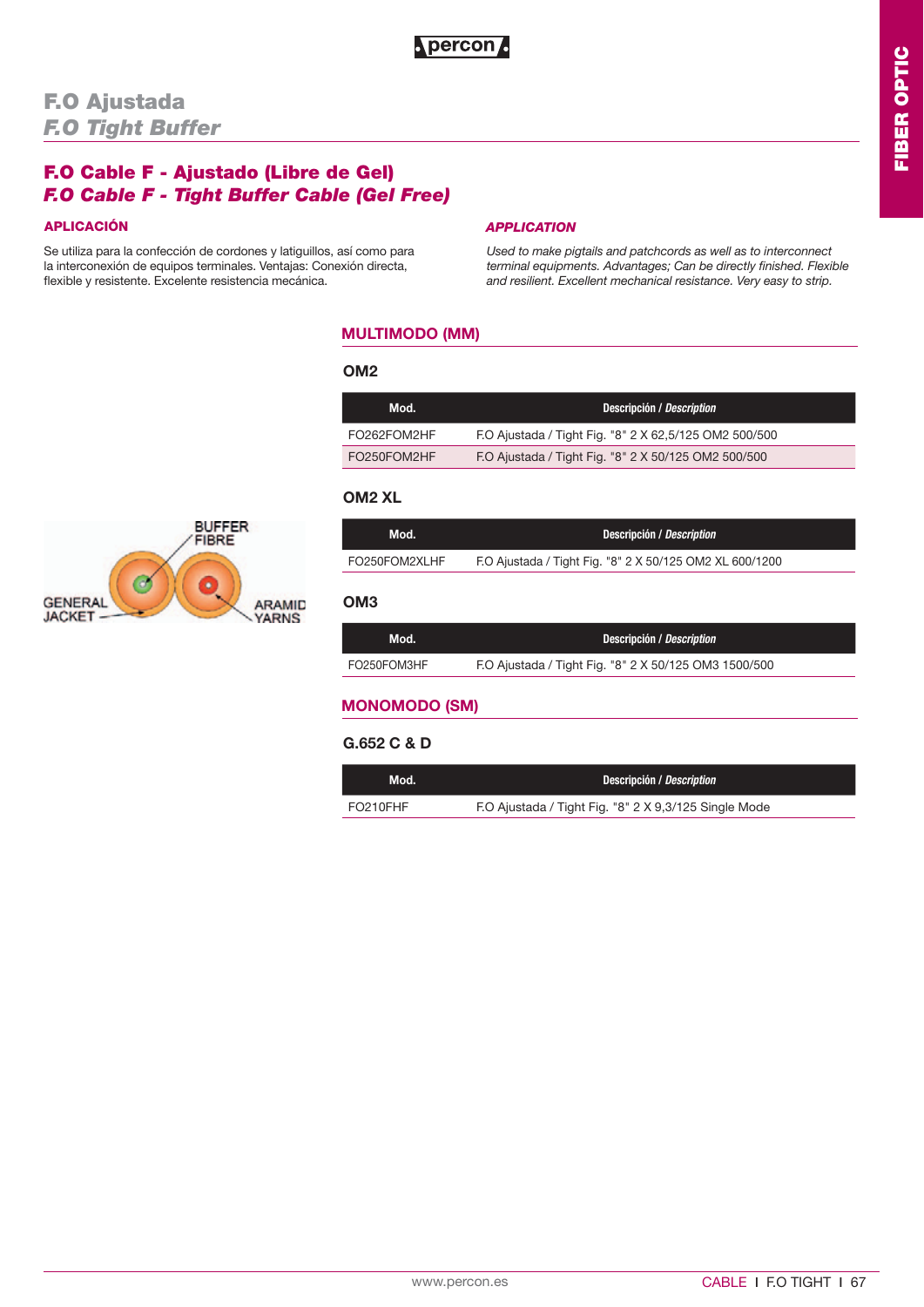## **F.O Ajustada** *F.O Tight Buffer*

## **F.O Cable DD - Ajustado**  *F.O Cable DD - Tight Cable*

Cable de instalación interior - exterior muy robusto protegido de los roedores. Ventajas: construcción muy robusta y resistente. Conectorización directa. Excelente resistencia mecánica. Muy fácil de pelar (libre de gel). Totalmente dieléctrico.

#### **APLICACIÓN** *APPLICATION*

*Strong cable for indoor - outdoor installations and protected against rodents. Advantages: Very robust construction. Direct connection. Excellent mechanical resistance. Very easy to strip (gel free). Completely dielectric.*

## **MULTIMODO (MM)**

#### **OM2**

| Mod.          | <b>Descripción / Description</b>                            |
|---------------|-------------------------------------------------------------|
| FO250DDOM2HF  | F.O Ajustada / Tight 2 X 50/125 OM2 500/500 Distribucion    |
| FO250DDOM2PUR | F.O Ajustada / Tight 2 X 50/125 OM2 500/500 Distribucion    |
| FO450DDOM2HF  | F.O Ajustada / Tight 4 X 50/125 OM2 500/500 Distribucion    |
| FO650DDOM2HF  | F.O Ajustada / Tight 6 X 50/125 OM2 500/500 Distribucion    |
| FO850DDOM2HF  | F.O Ajustada / Tight 8 X 50/125 OM2 500/500 Distribucion    |
| FO1250DDOM2HF | F.O Ajustada / Tight 12 X 50/125 OM2 500/500 Distribucion   |
| FO262DDOM2HF  | F.O Ajustada / Tight 2 X 62,5/125 OM2 500/500 Distribucion  |
| FO462DDOM2HF  | F.O Ajustada / Tight 4 X 62,5/125 OM2 500/500 Distribucion  |
| FO662DDOM2HF  | F.O Ajustada / Tight 6 X 62,5/125 OM2 500/500 Distribucion  |
| FO862DDOM2HF  | F.O Ajustada / Tight 8 X 62,5/125 OM2 500/500 Distribucion  |
| FO1262DDOM2HF | F.O Ajustada / Tight 12 X 62,5/125 OM2 500/500 Distribucion |

### **OM2 XL**

| Mod.            | <b>Descripción / Description</b>                              |
|-----------------|---------------------------------------------------------------|
| FO250DDOM2XLHF  | F.O Ajustada / Tight 2 X 50/125 OM2 XL 600/1200 Distribucion  |
| FO450DDOM2XLHF  | F.O Ajustada / Tight 4 X 50/125 OM2 XL 600/1200 Distribucion  |
| FO650DDOM2XLHF  | F.O Ajustada / Tight 6 X 50/125 OM2 XL 600/1200 Distribucion  |
| FO850DDOM2XLHF  | F.O Ajustada / Tight 8 X 50/125 OM2 XL 600/1200 Distribucion  |
| FO850DDOM2XLHF  | F.O Ajustada / Tight 8 X 50/125 OM2 XL 600/1200 Distribucion  |
| FO1250DDOM2XLHF | F.O Ajustada / Tight 12 X 50/125 OM2 XL 600/1200 Distribucion |

#### **OM3**

| Mod.          | <b>Descripción / Description</b>                           |
|---------------|------------------------------------------------------------|
| FO250DDOM3HF  | F.O Ajustada / Tight 2 X 50/125 OM3 1500/500 Distribucion  |
| FO250DDOM3PUR | F.O Ajustada / Tight 2 X 50/125 OM3 1500/500 Distribucion  |
| FO450DDOM3HF  | F.O Ajustada / Tight 4 X 50/125 OM3 1500/500 Distribucion  |
| FO450DDOM3PUR | F.O Ajustada / Tight 4 X 50/125 OM3 1500/500 Distribucion  |
| FO650DDOM3HF  | F.O Ajustada / Tight 6 X 50/125 OM3 1500/500 Distribucion  |
| FO850DDOM3HF  | F.O Ajustada / Tight 8 X 50/125 OM3 1500/500 Distribucion  |
| FO1250DDOM3HF | F.O Ajustada / Tight 12 X 50/125 OM3 1500/500 Distribucion |

## **MONOMODO (SM)**

## **G.652 C & D**

 $\overline{\phantom{a}}$ 

| Mod.       | Descripción / Description                                  |
|------------|------------------------------------------------------------|
| FO210DDHF  | F.O Ajustada / Tight 2 X 9,3/125 Single Mode Distribucion  |
| FO210DDPUR | F.O Ajustada / Tight 2 X 9,3/125 Single Mode Distribucion  |
| FO410DDHF  | F.O Ajustada / Tight 4 X 9,3/125 Single Mode Distribucion  |
| FO410DDPUR | F.O Ajustada / Tight 4 X 9,3/125 Single Mode Distribucion  |
| FO610DDHF  | F.O Ajustada / Tight 6 X 9,3/125 Single Mode Distribucion  |
| FO810DDHF  | F.O Ajustada / Tight 8 X 9,3/125 Single Mode Distribucion  |
| FO1210DDHF | F.O Ajustada / Tight 12 X 9,3/125 Single Mode Distribucion |